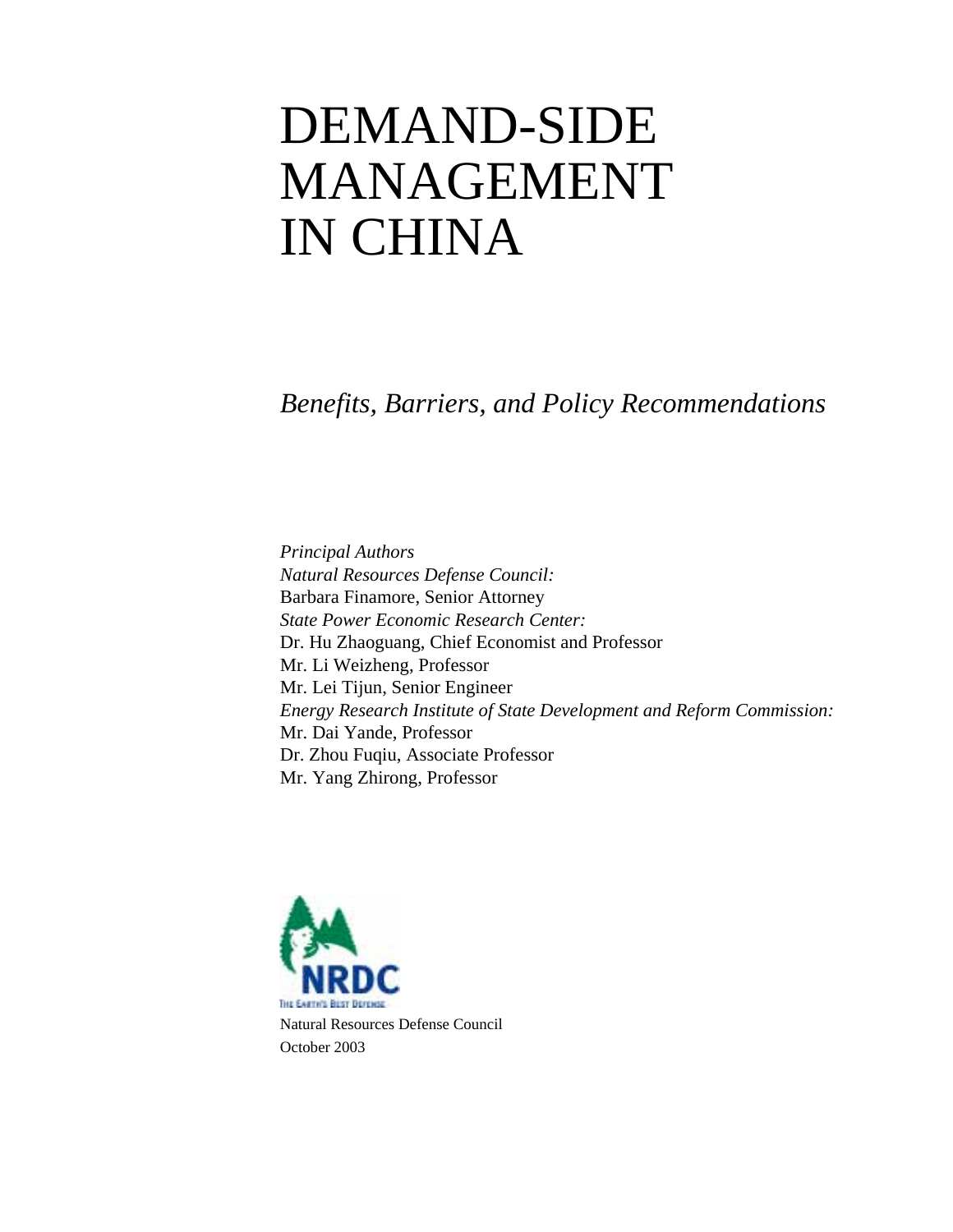## **ABOUT NRDC**

The Natural Resources Defense Council is a national nonprofit environmental organization with more than 550,000 members. Since 1970, our lawyers, scientists, and other environmental specialists have been working to protect the world's natural resources and improve the quality of the human environment. NRDC has offices in New York City, Washington, D.C., Santa Monica, and San Francisco. Visit us on the World Wide Web at www.nrdc.org.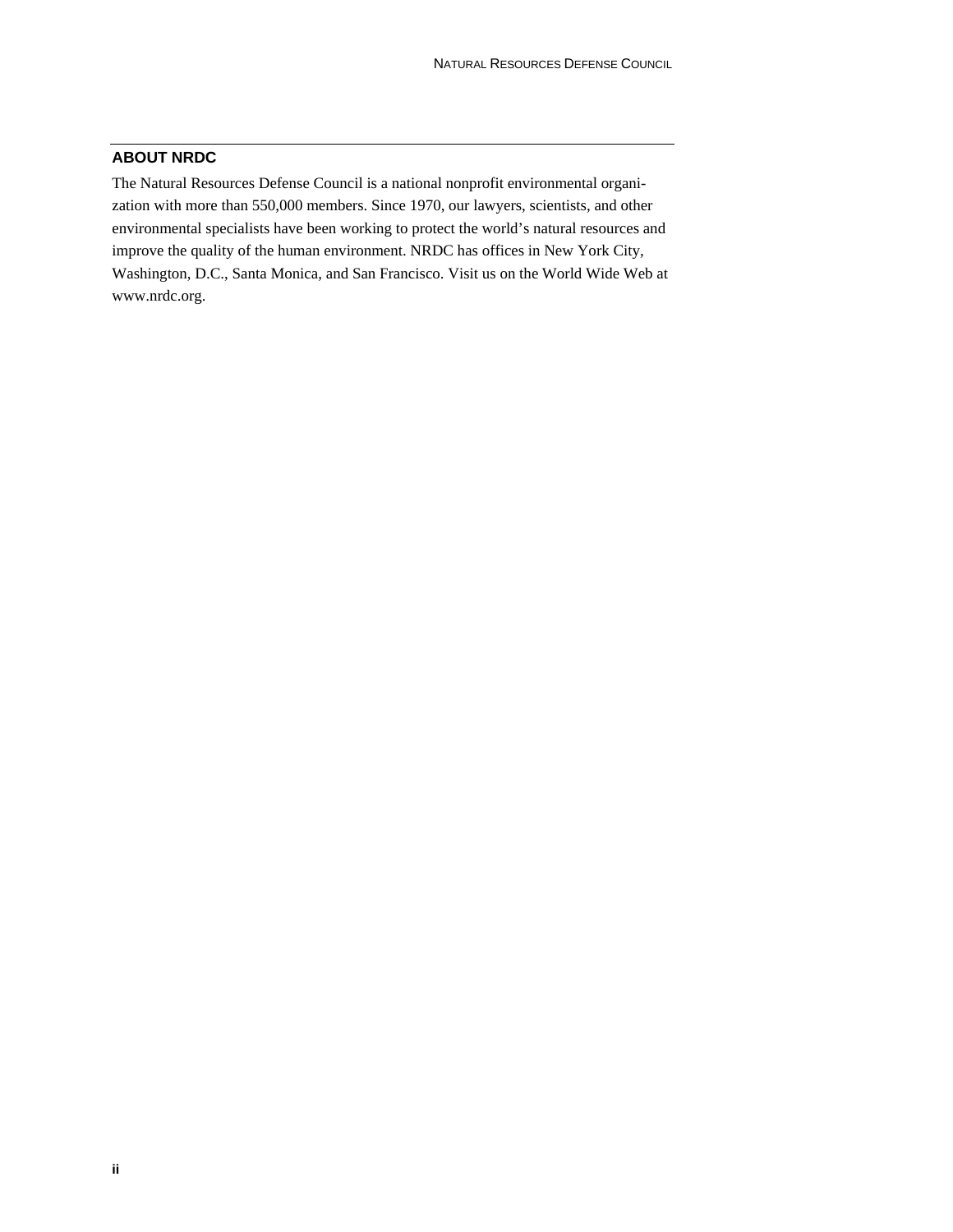## TABLE OF CONTENTS

| <b>Executive Summary</b>                                                                  | iv           |
|-------------------------------------------------------------------------------------------|--------------|
| <b>Chapter I: Introduction</b>                                                            | $\mathbf{1}$ |
| <b>Chapter II: Benefits of Demand-Side Management</b>                                     | 4            |
| <b>Chapter III: China's Experience with Demand-Side Management</b>                        | 15           |
| <b>Chapter IV: Barriers to and Recommendations for</b><br>demand-side management in China | 27           |
| <b>Conclusion</b>                                                                         | 38           |
| <b>Endnotes</b>                                                                           | 40           |
| Appendix I: Energy Supply and Demand in China                                             | 44           |
| Appendix II: Energy Efficiency Opportunities in China                                     | 49           |
| Appendix III: China's Laws and Regulations Related to DSM                                 | 52           |
| Appendix IV: International Experience with Demand-Side Management                         | 70           |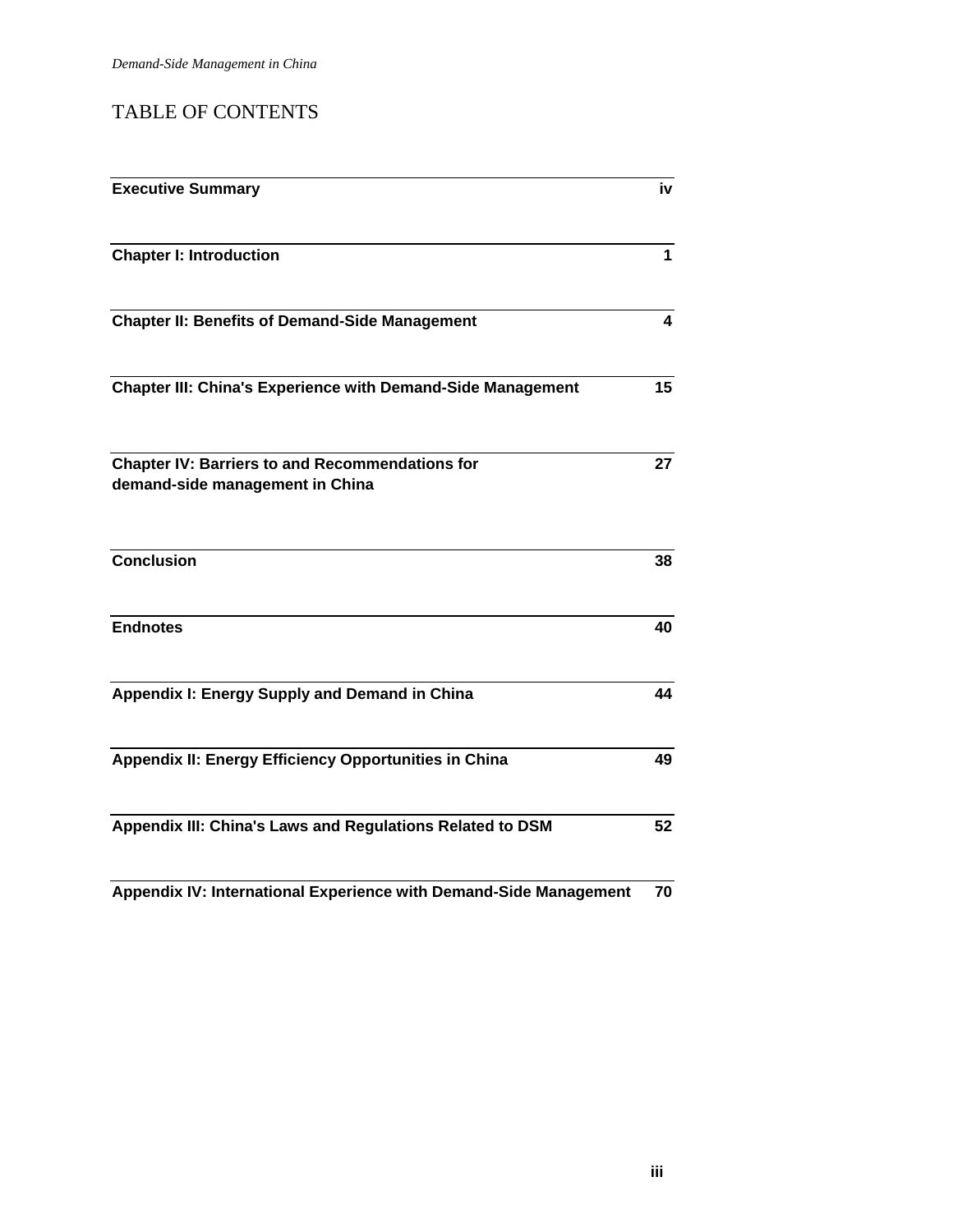## **EXECUTIVE SUMMARY**

 major challenge for China's policy makers is to determine how best to provide the A major challenge for China's policy makers is to determine how best to provide the necessary energy to fuel China's extraordinary economic growth. The traditional approach has been to rely on increasing the supply of conventional energy resources, particularly coal, which accounts for nearly three-quarters of China's current energy consumption. Yet energy is not an economic output that must be maximized at all costs. Rather, it is an input to the generation of goods and services, such as heating, lighting, mobility, industrial products, and consumer goods. Reducing the input needed to provide these goods and services would have benefits that reverberate throughout China's economy, including improved environmental quality, economic competitiveness, and energy security.

China has achieved tremendous success over the last 20 years in reducing its energy intensity—the energy consumed per unit of Gross Domestic Product (GDP). China's energy consumption per 10,000 RMB (Chinese dollar) (U.S. \$1,211) of GDP has fallen from the equivalent of 5.58 tons of standard coal in 1990 to 1.71 tons in 1999. Yet despite these achievements and its low per capita consumption, China's energy intensity is still three times higher than that of the United States and Japan. The energy efficiency in China's rapidly growing power sector, which is the second largest in the world, is threequarters that of advanced international standards. As growing power shortages in China threaten its continued economic growth, it becomes more important than ever to find ways to use energy more efficiently.

One tool that has proven effective in many countries for delivering energy efficiency, but has not yet been widely adopted in China, is demand-side management, or DSM. DSM is a mechanism in which a utility or some other state-designated entity uses funds derived from the electrical system to promote energy efficiency through targeted educational or incentive programs whose effects are measured quantitatively. Demandside management is an important mechanism that can complement and extend government, private sector, and international assistance efforts to help electricity endusers capture the full range of efficiency opportunities available today in China and induce the development of next-generation energy efficiency measures. Although DSM programs in a number of countries have faltered in the wake of electric utility restructuring, new approaches to financing and administering DSM and incorporating demand-side resources into competitive markets are meeting with considerable success.

A number of barriers stand in the way of implementing effective DSM programs in China. These barriers are similar to those facing most other countries: a traditional rate design that provides a built-in disincentive to utility DSM programs; the lack of a sustainable mechanism to generate necessary funding for DSM programs; and a lack of positive incentives that would motivate utilities to maximize energy savings. Yet as China restructures its electric power industry, it has a valuable opportunity to take advantage of the lessons learned (both positive and negative) in other countries in order to harness the benefits of demand-side resources in a manner that will suit China's particular circumstances and fulfill its own goals.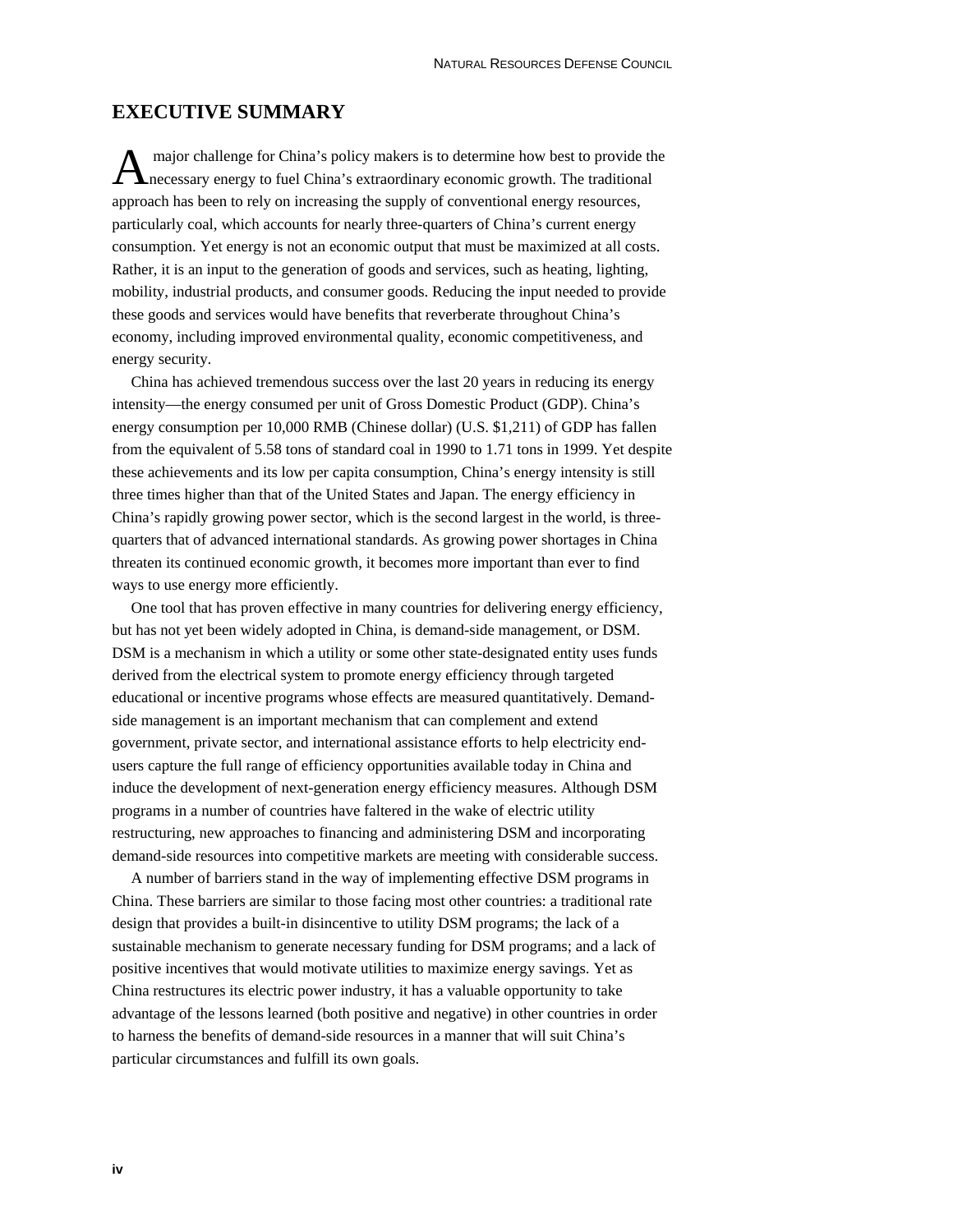#### *Demand-Side Management in China*

After summarizing the benefits of DSM for China, exploring China's experience to date in developing DSM policies and programs, and analyzing the main structural, financial, and regulatory barriers to further implementation, the report describes a number of recommended policies and strategies for overcoming these barriers. These recommendations include developing a new rate design that decouples utility profits and electricity sales, establishing a DSM financing mechanism through a system benefit charge or rate recovery mechanism, and introducing performance-based regulations that provides positive incentives for utility-based DSM. The report also discusses the option of independent DSM program administration and recommends strategies for incorporating demand-side resources into China's emerging wholesale markets. As China restructures its electric utility industry, it has an important opportunity to develop power market rules and regulatory structures that would make DSM profitable for utilities or independent DSM program administrators, provide adequate funding, and permit demand-side resources to compete with new generation in the marketplace.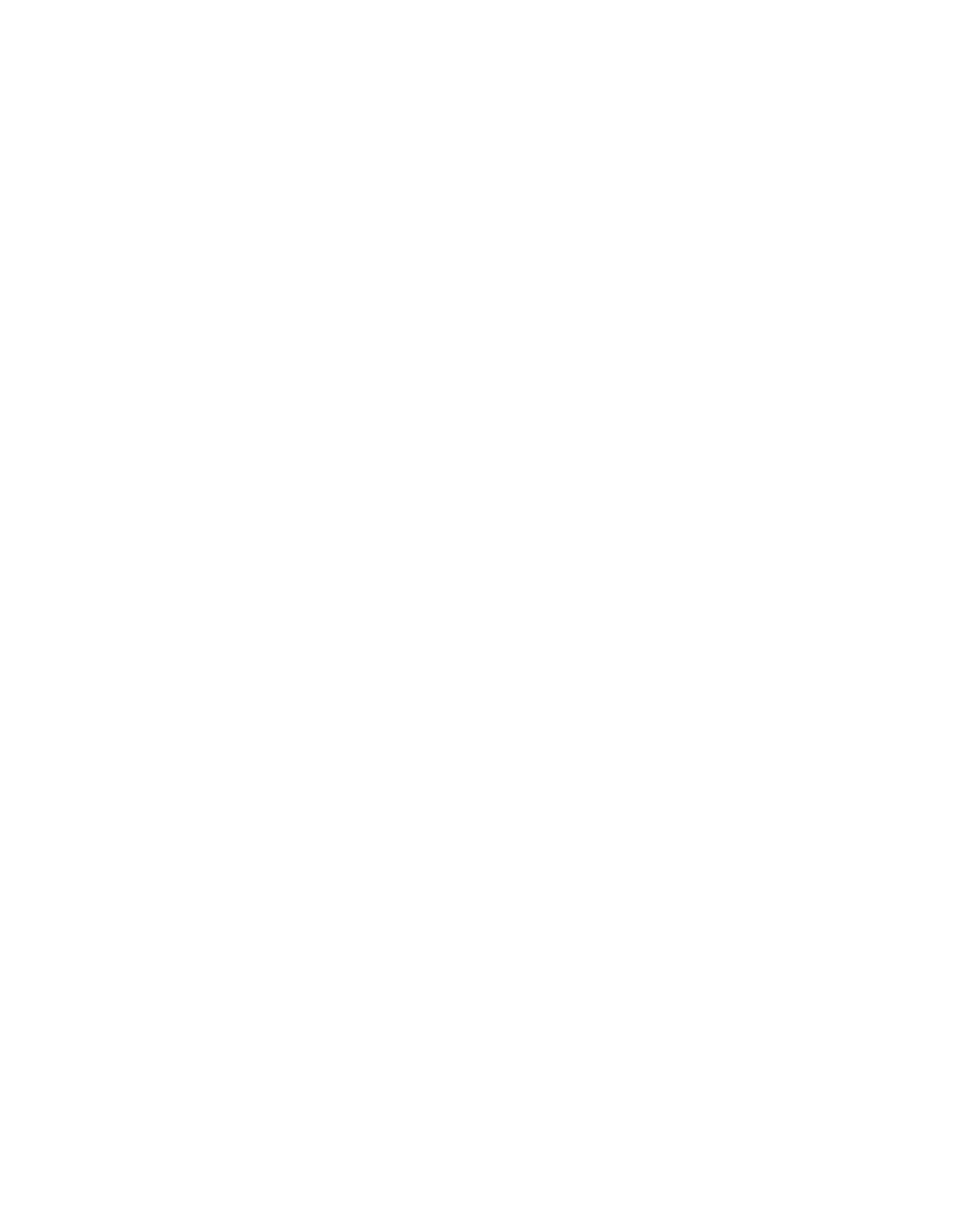## CHAPTER I INTRODUCTION

China has achieved remarkable success in economic development since the beginning of reforms in 1978, transforming the country from a planned system to a market of reforms in 1978, transforming the country from a planned system to a market economy. Its official average annual economic growth rate over the last 20 years was 9.6 percent, about four times higher than developed countries. This growth has enabled China to lift more than 200 million people out of poverty and raise the average standard of living dramatically (World Bank 2001). China has also raised its level of electrification to more than 93 percent, although more than 75 million rural Chinese are still without electricity (Gerner and Stern 2003).

China has now begun intensive development of its more remote western regions and further integration into the global economy through membership in the World Trade Organization. These dynamics, along with deepening reforms and growing domestic demand, are expected to help sustain the pace of economic growth. As it enters the twenty-first century, China hopes to become a medium-developed country by 2050 through a strategy of sustainable development.

A major challenge for China's policy makers is to determine how best to power this extraordinary economic growth. China's power generation capacity—which has been growing about eight percent per year over the last decade and reached 350 gigawatts (GW) in 2002—has made it the second largest power generator in the world. Of this total, thermal capacity accounts for 73 percent, hydropower 25 percent, and the rest (mostly nuclear and renewables) 2 percent (Songbin 2003). It is estimated that China's power sector will be responsible for more than 50 percent of China's total coal consumption this year (HKTDC 2003). See Appendix I for more details on energy supply and demand in China.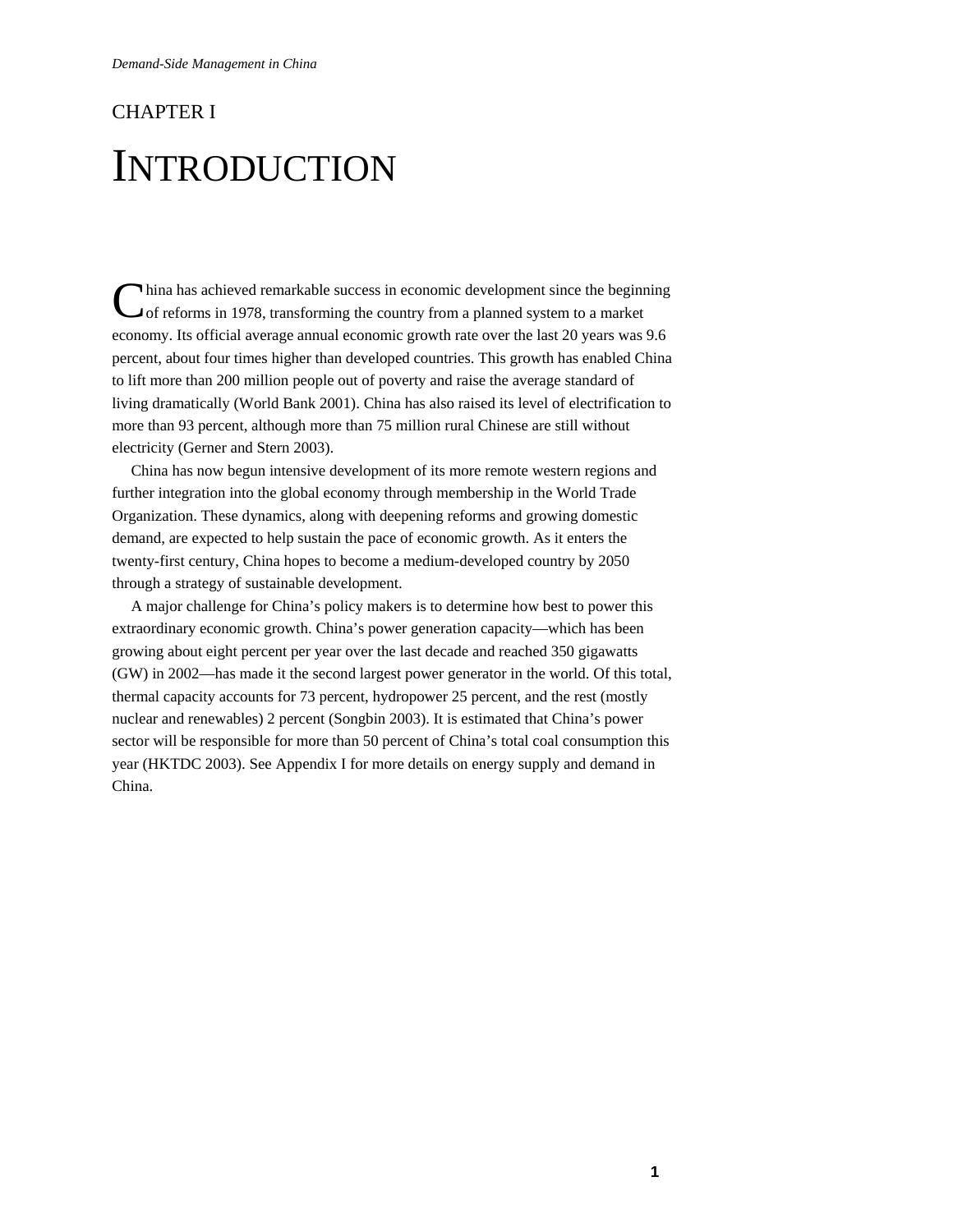**Environmental Impacts.** China's heavy reliance on coal to power its economy has come at a high cost to the environment and human health. China's utility sector is currently responsible for an estimated 50 percent of its sulfur dioxide emissions, 80 percent of its total emissions of nitrogen oxides (NOx), and 26 percent of its carbon dioxide emissions (World Bank 2001; RAP 2002). Thermal power generation, which requires large amounts of process water, is contributing to severe water shortages and deterioration in many parts of the country. China also discharges more than 70 million tons of solid waste each year from thermal power plants, a number that is expected to grow to about 160 million tons by 2010 (World Bank 2001). Coal-fired power plants also discharge significant amounts of mercury, exposure to which can cause neurological and developmental effects in children.

**Power Sector Reform.** On April 12, 2002, China's State Council announced sweeping plans to reform its electric utility sector in light of China's current conditions and the lessons of international power restructuring. The main goals of China's reform are to encourage the long-term development of the power industry; ensure a safe, efficient, and reliable power supply; and protect the environment. To achieve these ends, the reform plan calls for, among other things, breaking up the State Power Corporation into five new generation companies and two national grid companies; establishment of a competitive power market overseen by an independent regulatory commission; development of a new pricing system; incentives for clean energy development; and new power plant emission standards. In June 2003, the new State Electricity Regulatory Commission (SERC) unveiled a timetable for the first part of these reforms, which includes the development of regional power grids in the northeast and eastern parts of the country and the January 2004 launching of competitive bidding for about 20 percent of the power in east China (Reuters 2003).

**Growing Power Shortages.** In the midst of these reforms, and after a period of relative equilibrium between electricity supply and demand during the late 1990s, China is once again experiencing power shortages. Demand for electricity, which was projected to increase by five percent annually during the tenth five-year plan (FYP) (2000-2005), instead surged by 16.5 percent in the first four months of 2003 compared to the same period last year (Xinhua 2003). China's State Grid Company announced in May that these power shortages have reached crisis proportions, with more than half of China's provinces likely to be short of electricity this year. These shortages, which began to appear in the summer of 2002, currently affect about 15 provinces in north China, northwest China, and part of central China. The Cambridge Energy Research Associates projects that China's installed power capacity at the end of 2003 will be 374 GW, about 30 GW short of what is needed to meet demand (SCMP 2003).

China's top leaders are concerned about these developments and have taken a number of steps to address the situation. The State Council, China's highest executive body, issued a "Notice on Issues Related to Power Supply" in April 2003, calling for coordinated action to relieve local power shortages. The State Development and Reform Commission (SDRC), SERC, and the newly formed State Grid Company held a joint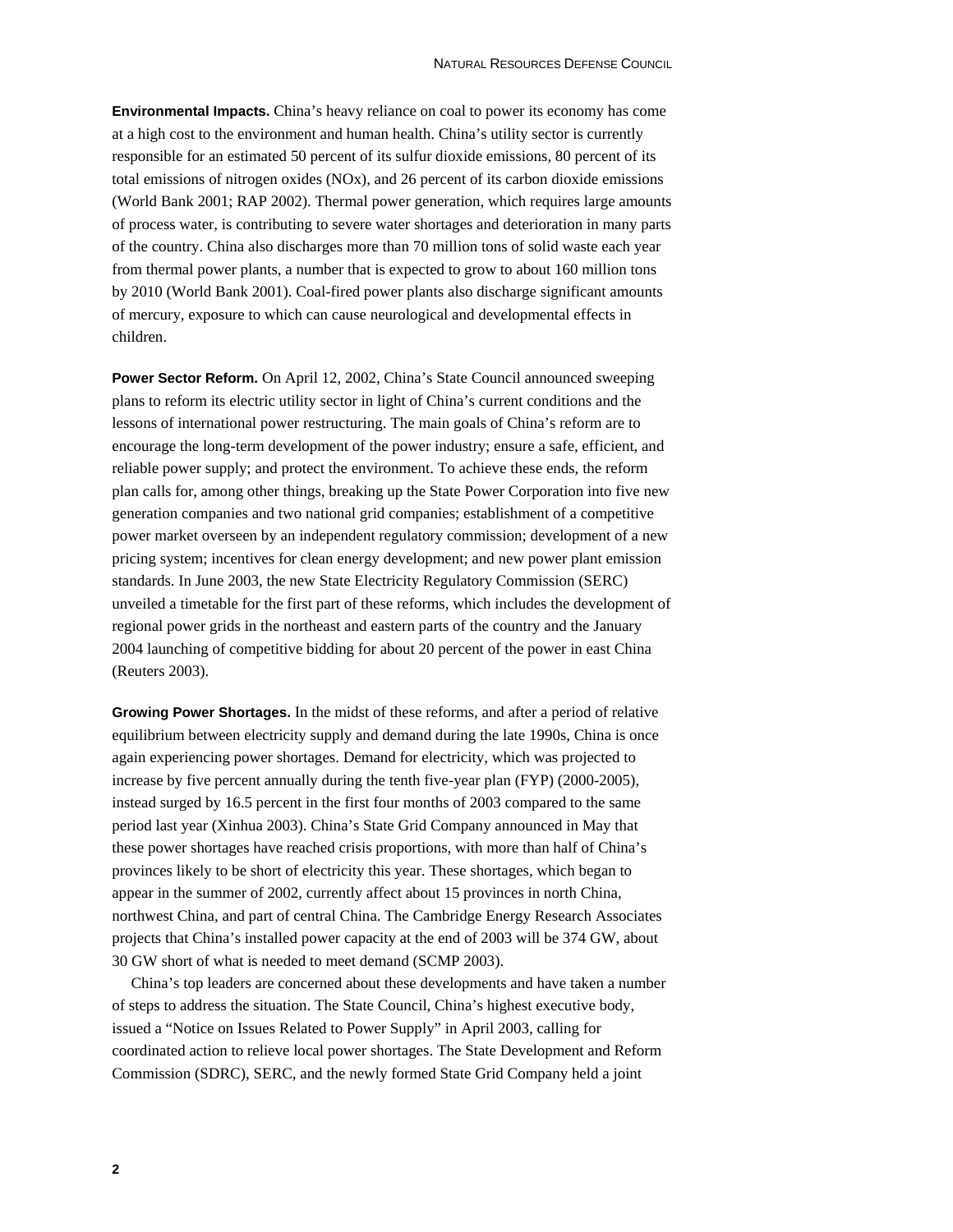meeting in May and announced a comprehensive series of measures addressing both power supply and demand (Wang 2003).

**Bridging the Gap: Supply-Side Resources.** On the supply side, the State Council has revised the tenth five-year plan for the power sector, which originally called for 60 to 80 GW of new capacity during 2000–2005. The new plan adds a total of 30 GW in additional capacity, which will require an average of 25 GW to be installed during each of the next three years. Thirty to 40 percent of this new capacity will be hydropower, the rest mostly coal, although China is also planning to step up development of nuclear power and renewable energy. In addition, China plans to speed up the construction of power plants currently in the pipeline and develop pump storage power plants in areas where thermal generation dominates and there is a large gap between peak and off-peak demand. On the transmission side, China also plans to strengthen the grid to handle the increasing demand (Wang 2003).

**Demand-Side Resources.** China also recognizes the value of demand-side resources in bringing its power system back into balance. SDRC and SERC have called for urgent efforts to study policy options for demand-side management, or DSM, as well as measures to guide rational consumption and energy conservation. The purpose of this paper is to assist in these efforts by analyzing the potential for incorporating DSM into China's ongoing electric utility reforms in order to address its power shortages in a costeffective manner.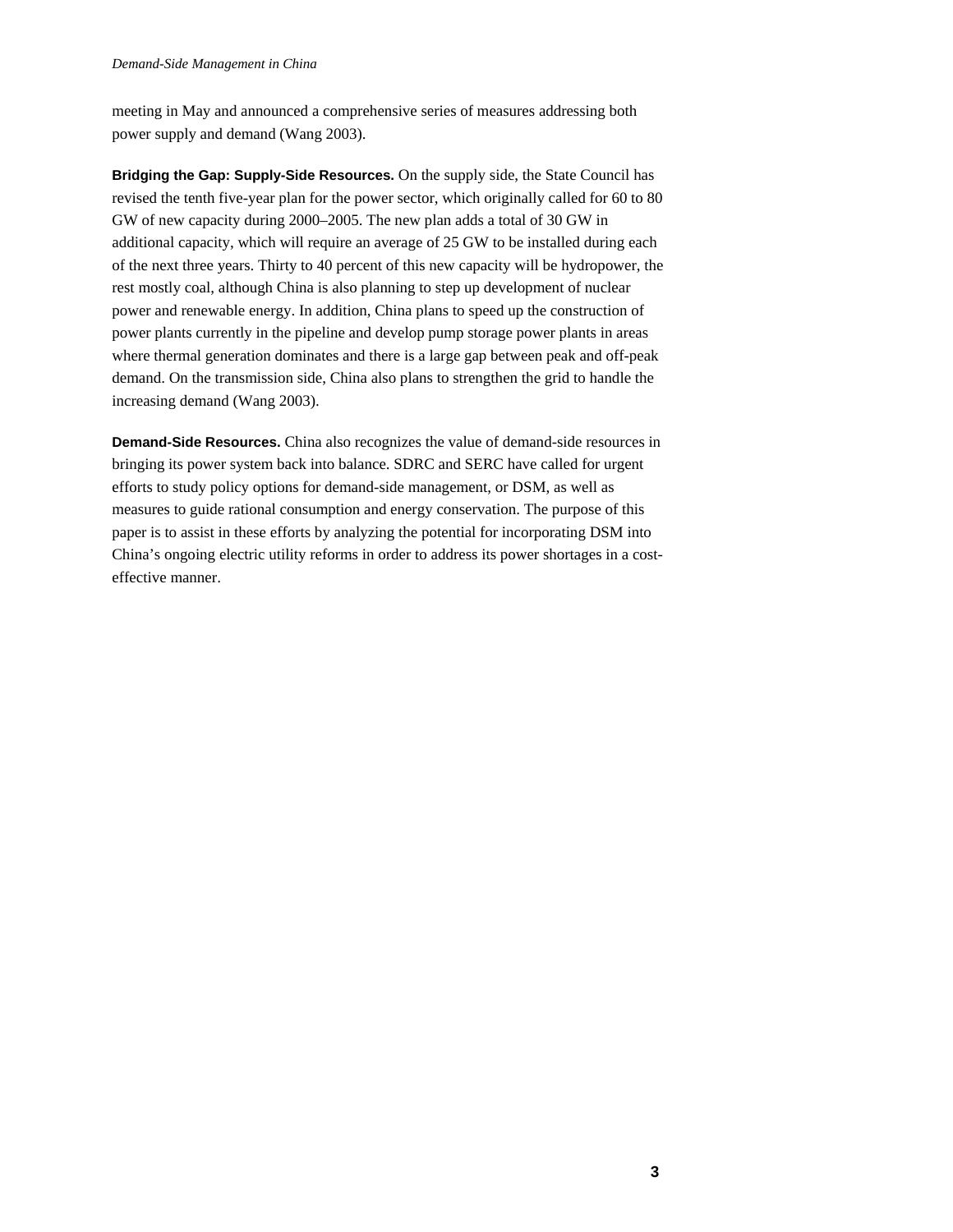## CHAPTER II

## BENEFITS OF DEMAND-SIDE MANAGEMENT

emand-side management (DSM) refers to measures sponsored, funded, and/or **D**emand-side management (DSM) refers to measures sponsored, funded, and/or implemented by utilities that modify end-use electrical energy consumption, either reducing overall consumption through energy efficiency or using load management to reduce demand at times when the cost of reducing demand is less than the cost of servicing it. Cost-effective efficiency and load management measures could significantly improve the reliability of China's electric system and close the gap between supply and demand, while lowering the economic and environmental costs of electric service (Cowart 2001).

### **LOAD MANAGEMENT**

Load management programs involve reducing loads on a utility's system during periods of peak power consumption or allowing customers to reduce electricity use in response to price signals. Such programs use mechanisms like interruptible load tariffs, time-of-use rates, real-time pricing, direct load control, and voluntary demand response programs. In response to the current power crisis, SDRC has issued a notice calling for the development of national time-of-use tariffs, with peak rates that could be in the range of two to five times higher than off-peak rates. SDRC is also considering the development of seasonal tariffs in regions of the country served primarily by hydropower, as well as the development of interruptible power tariffs where appropriate. These changes will likely become part of a package of tariff reforms already under way as part of China's overall power sector reforms (Wang 2003).

Load management programs can be effective in reducing peak demand, which in turn helps to reduce utility construction costs as well as lower electric rates. Yet load management programs are largely short-term responses that alone do not exhaust the cost-effective demand-side potential. The multiple long-term benefits that investments in energy efficiency can bring to the entire electric system are often overlooked. Combining load management programs with end-use energy efficiency programs can heighten the effectiveness of both approaches and lead to the greatest demand reductions.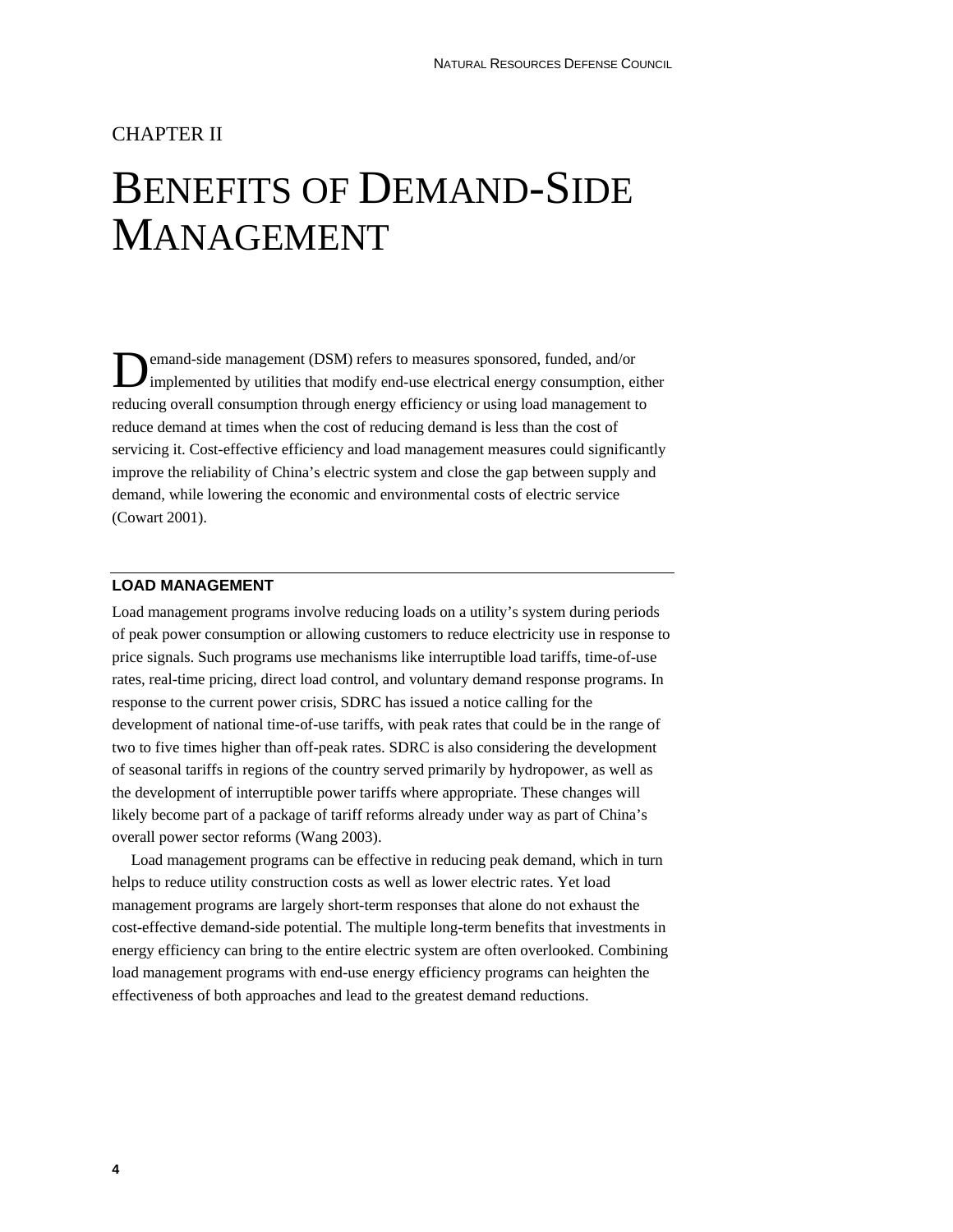## **ENERGY EFFICIENCY**

Demand-side management also refers to a mechanism in which a utility or some other government-designated entity uses ratepayer funds to promote energy efficiency through targeted educational or incentive programs, the effects of which are measured quantitatively. DSM programs are designed to reduce the market barriers that prevent consumers from taking advantage of energy efficiency opportunities, such as lack of information and limited investment capital. DSM energy efficiency programs can be implemented in a variety of ways, such as:

- Providing financial incentives to end-users to modify energy use or change end-use equipment (*e.g.* switching to more efficient light bulbs or refrigerators);
- Entering into energy efficiency performance contracts and other third-party initiatives;
- Educating end-users on available efficiency opportunities; and
- Developing suppliers or end-use energy products and services, including energy service companies (ESCOs).

(World Bank 2002). Investing in energy efficiency is often cheaper, cleaner, safer, faster, more reliable, and more secure than investing in new supply. In addition to reducing the need to construct new generation, transmission and distribution facilities, improving efficiency also reduces maintenance and equipment replacement costs, as many efficient industrial technologies have longer lifetimes than their less efficient counterparts. Relying on efficiency also avoids a number of costly risks associated with generation, such as lack of demand, cost overruns, interest rate risk, volatile fuel costs, technological obsolescence, catastrophic failure, and political and national security risks.

Efficiency can come online much faster than expanding energy supply, without any problems of surplus or shortage. Retrofitting motors and pumps, adding insulation to buildings, or even changing a light bulb takes much less time than constructing a new power plant (Cowart 2001). In 1985, the third largest investor-owned utility in the United States was cutting its decade-ahead forecast of peak demand through DSM by about 8.5 percent per year, at roughly one percent of the cost of new supply (Lovins 2002).

In addition to the power shortage described above, system stability problems are prominent in China because of weak network configurations, insufficient peaking power, reactive power compensation, and voltage regulations. The transmission capability of the highest voltage level (500kV) is low, and in most regions the 220K-voltage level still operates as the trunk network. Much of China's urban power network equipment is old and overextended, unmatched to the needs of urban development and the promotion of electric power consumption. Even rural power equipment is unsatisfactory and lagging behind. Energy efficiency measures can help address this situation by providing a number of reliability benefits, such as:

- Reducing load, wear, and maintenance needs on the entire generation, transmission, and distribution chain;
- Reducing demand for generation fuels across both peak and nonpeak hours, thus improving fuel availability generally;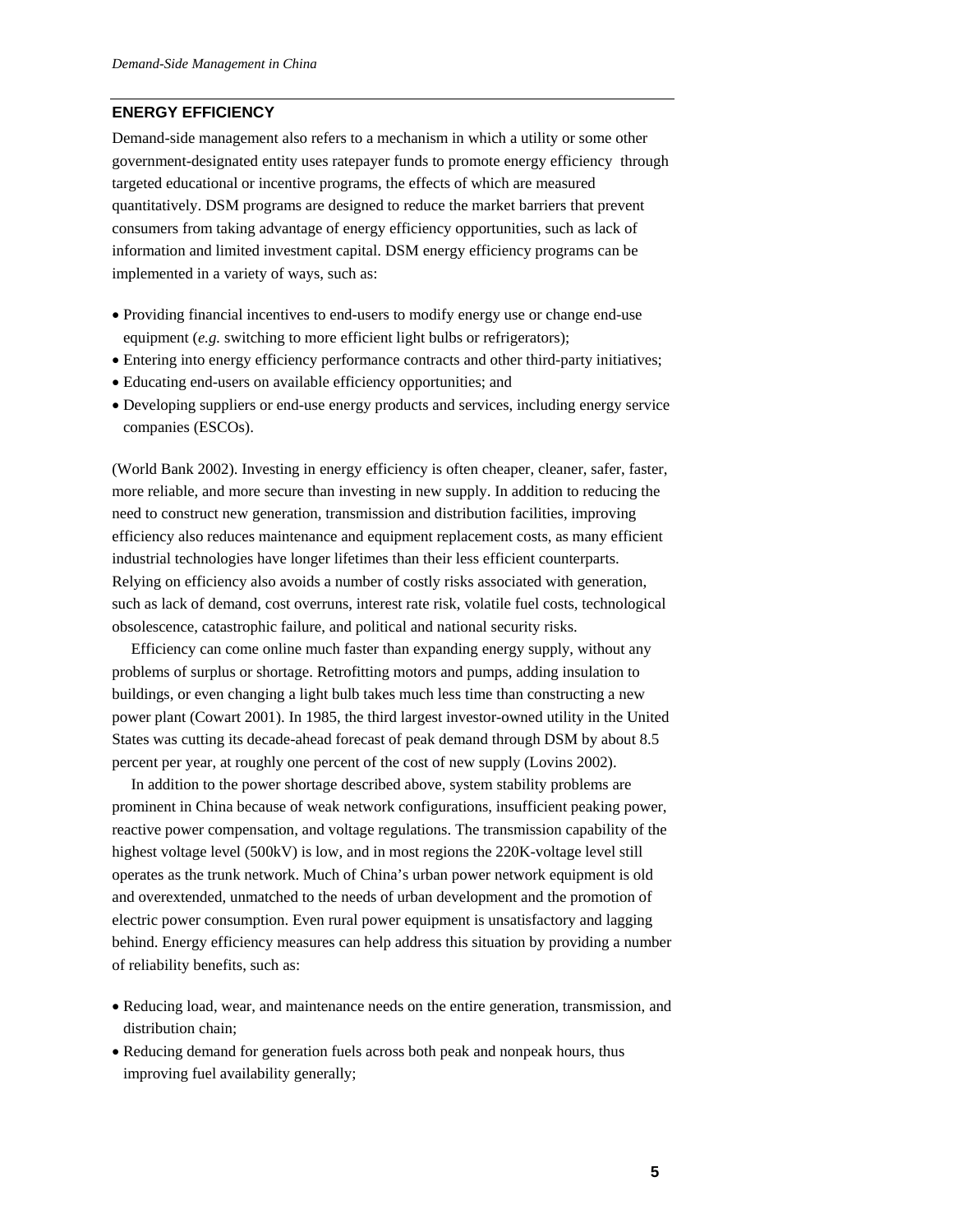- Reducing loading in strategic locations, thus reducing transmission congestion and other system reliability problems;
- Reducing losses at the system, transmission, and distribution levels; and
- Releasing capacity to serve other customers.

(Cowart 2001). In a competitive electricity market, the benefits of both energy efficiency and load management are multiplied. The ability to reduce peak demand reduces the power cost paid to every generating unit running at the time of the peak. This marketwide cost reduction greatly exceeds the savings previously achieved by demand reduction in fully regulated wholesale markets (RAP 2000).

## **U.S. EXPERIENCE WITH DSM**

DSM energy efficiency programs evolved in the United States during the 1980s primarily as utility demand-side resource investments. Regulators considered efficiency investments an integral part of a utility's overall resource portfolio, and required these investments when they lowered costs as compared to utility supply-side resources, a process known as integrated resource planning, or IRP. Utilities designed and implemented energy efficiency programs for their customers, while regulators determined how to measure cost effectiveness, approved budgets, verified results, and, in many jurisdictions, provided regulatory incentives designed to align utility financial motives with ratepayer interest in achieving cost-effective efficiency investment, thus avoiding more expensive supply-side alternatives (Harrington and Murray 2003).

In the United States, more than 500 utilities implemented DSM programs from 1985- 1995, saving more than 29 GW of peak load. The average upfront cost of implementing this energy savings was only 2 to 3 cents per kilowatt-hour, far below the average tariff. The Rand Corporation issued a report in 2000 that quantified the benefits of California's utility energy efficiency programs, finding that DSM programs operated since 1977 have provided benefits to the state economy of U.S.\$875 to 1,300 per capita (1998) and reduced air pollution emissions from stationary sources by approximately 40 percent (Nadel 2000).

DSM programs in the United States, as in many countries, faltered in the wake of electric utility restructuring and the belief that market forces would be sufficient to provide energy efficiency. In the United States, investment in ratepayer-funded energy efficiency, not including load management expenditures, declined dramatically from \$1.6 billion in 1993 to \$900 million in 1997. Much of this decline can be attributed to the elimination of regulatory requirements for utilities to conduct IRP and DSM programs (York and Kushler 2003).

More recently, however, many jurisdictions have come to realize that comprehensive DSM programs are essential, even after power sector reform, to fill in the gaps left by the market in providing energy efficiency. Total U.S. spending on utility DSM has risen steadily to \$1.10 billion in 2000. Even more important, a wide variety of states and utilities have realized the benefits of DSM in providing long-term solutions to electricity system reliability concerns (Kushler and Witte 2003).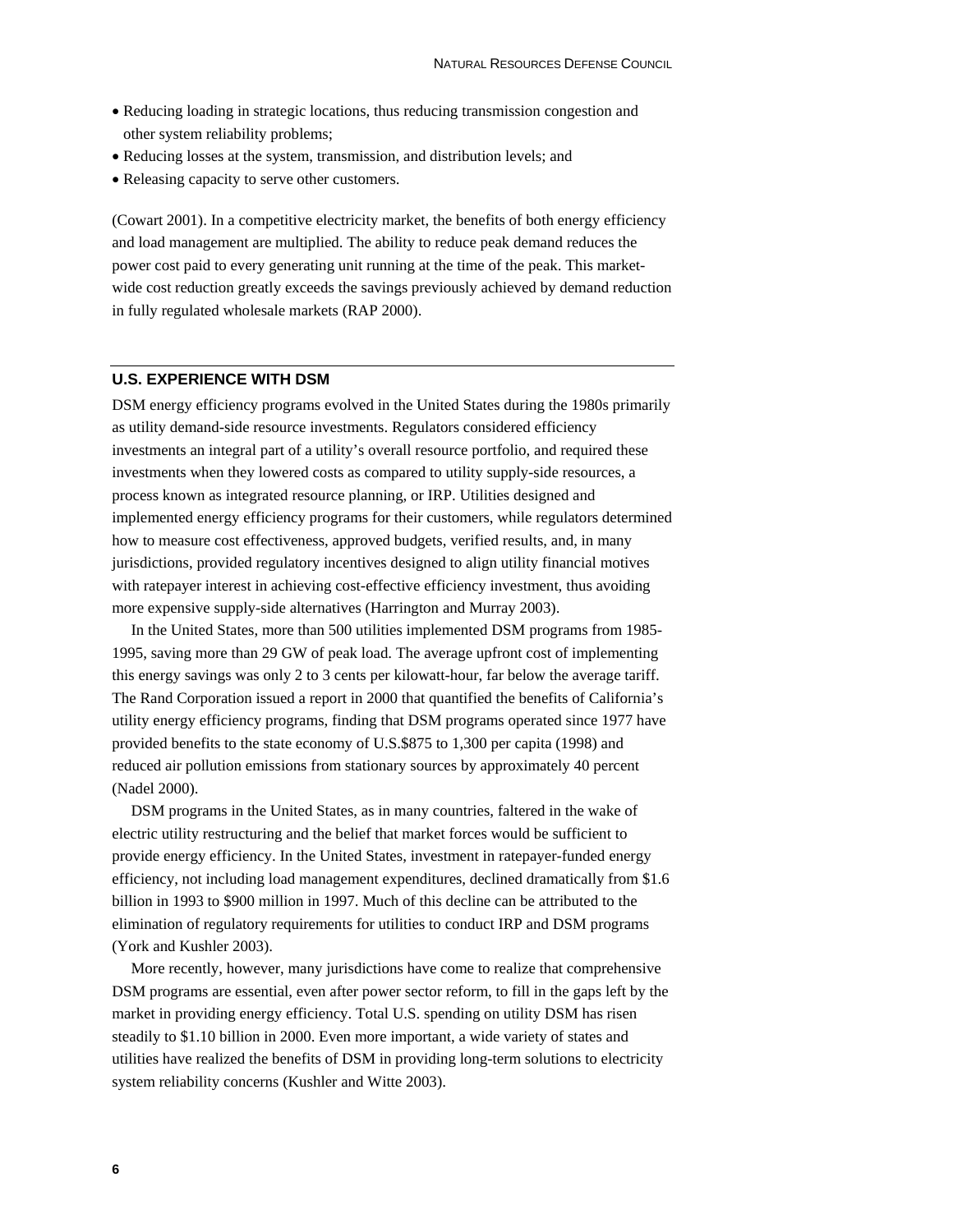**California Success Story.** The most prominent example is California, whose leadership in energy efficiency and DSM substantially reduced the economic and environmental damage associated with the state's severe energy crisis of 2001. In response to the crisis, Californians reduced their total electricity consumption in 2001 by 6.7 percent (weather adjusted) compared to 2000, even as the economy continued to grow. These demand reductions did not occur spontaneously, but in response to a series of coordinated DSM measures and policies that were already in place (NRDC/SVMG 2001).

By 1999, California's energy efficiency investments and standards had already removed about 10,000 megawatts from its peak demand, the equivalent of 20 large power plants. In 2001, the governor was able to use these programs, including public education programs, rebates and other financial incentives, to coordinate the most successful statewide energy conservation program in history. Consumers bought record numbers of energy-efficient appliances in 2001, including nearly 100,000 high-efficiency refrigerators (more than five times that in 2000) and 4 million compact fluorescent light bulbs (NRDC/SVMG 2001).

These concerted efforts on the part of millions of Californians in 2001 enabled the state to avert a recurrence of its 2000 electricity crisis. A 2003 study examined the magnitudes, sources, and costs of the savings contributing to California's successful DSM deployment. The following table summarizes the results of the study by Global Energy Partners of the impacts and costs of California's combined efforts:

| <b>Program Category [a]</b>                | <b>Number of</b><br><b>Programs</b><br><b>Identified</b> | <b>Reported</b><br>Cost<br>(\$millions) | <b>Reported</b><br><b>First Year</b><br><b>Energy</b><br><b>Savings</b><br>(MWh) | <b>Reported</b><br><b>Demand</b><br><b>Savings</b><br>(MW) | <b>Cost per</b><br><b>First Year</b><br><b>kWh Saved</b><br>(S/KWh) | <b>Cost per</b><br>Lifetime kWh<br>Saved [e]<br>(S/KWh) |
|--------------------------------------------|----------------------------------------------------------|-----------------------------------------|----------------------------------------------------------------------------------|------------------------------------------------------------|---------------------------------------------------------------------|---------------------------------------------------------|
| #1 PGC-Funded, IOU<br>Administered         | 149                                                      | \$294                                   | 1,254,539                                                                        | 323                                                        | \$0.23                                                              | \$0.03                                                  |
| #2 CPUC-Funded Summer<br><b>Initiative</b> | 16                                                       | \$70                                    | 266.556                                                                          | 132                                                        | \$0.26                                                              | \$0.03                                                  |
| #3 CEC Programs                            | 8                                                        | \$19                                    | 124.766                                                                          | 61                                                         | \$0.15                                                              | \$0.02                                                  |
| #4 Major Municipal<br>Programs [b]         | 31                                                       | \$30                                    | 60.660                                                                           | 104                                                        | \$0.49                                                              | \$0.06                                                  |
| #5 Locally Administered<br>Programs [c]    | 10                                                       | \$5                                     | 663                                                                              | ٠                                                          | \$8.21                                                              | \$1.04                                                  |
| #6 Other Targeted State<br><b>Programs</b> | 2                                                        | \$60                                    | na                                                                               | 152                                                        | na                                                                  | na                                                      |
| #7 20/20 Rebate & Residual<br>Effects [d]  | 2                                                        | \$415                                   | 3,053,000                                                                        | 2,616                                                      | \$0.14                                                              | \$0.05                                                  |
| <b>Total</b>                               | 218                                                      | \$893                                   | 4,760,184                                                                        | 3,388                                                      |                                                                     |                                                         |

na = Not Applicable

[a] For a complete definition of the program categories, please see Table ES-1.

[b] Los Angeles Department of Water and Power (LADWP) and Sacramento Municipal Utility District (SMUD).

[c] City of San Francisco and City of Berkeley.

[d] Includes 20/20 Rebate program (discounted for double counting), and residual effects, including the Flex Your

Power public awareness campaign, free media coverage, and increasing rates.

[e] Based on weighted average lifetimes of measures for each program category, and a discount rate of 8%.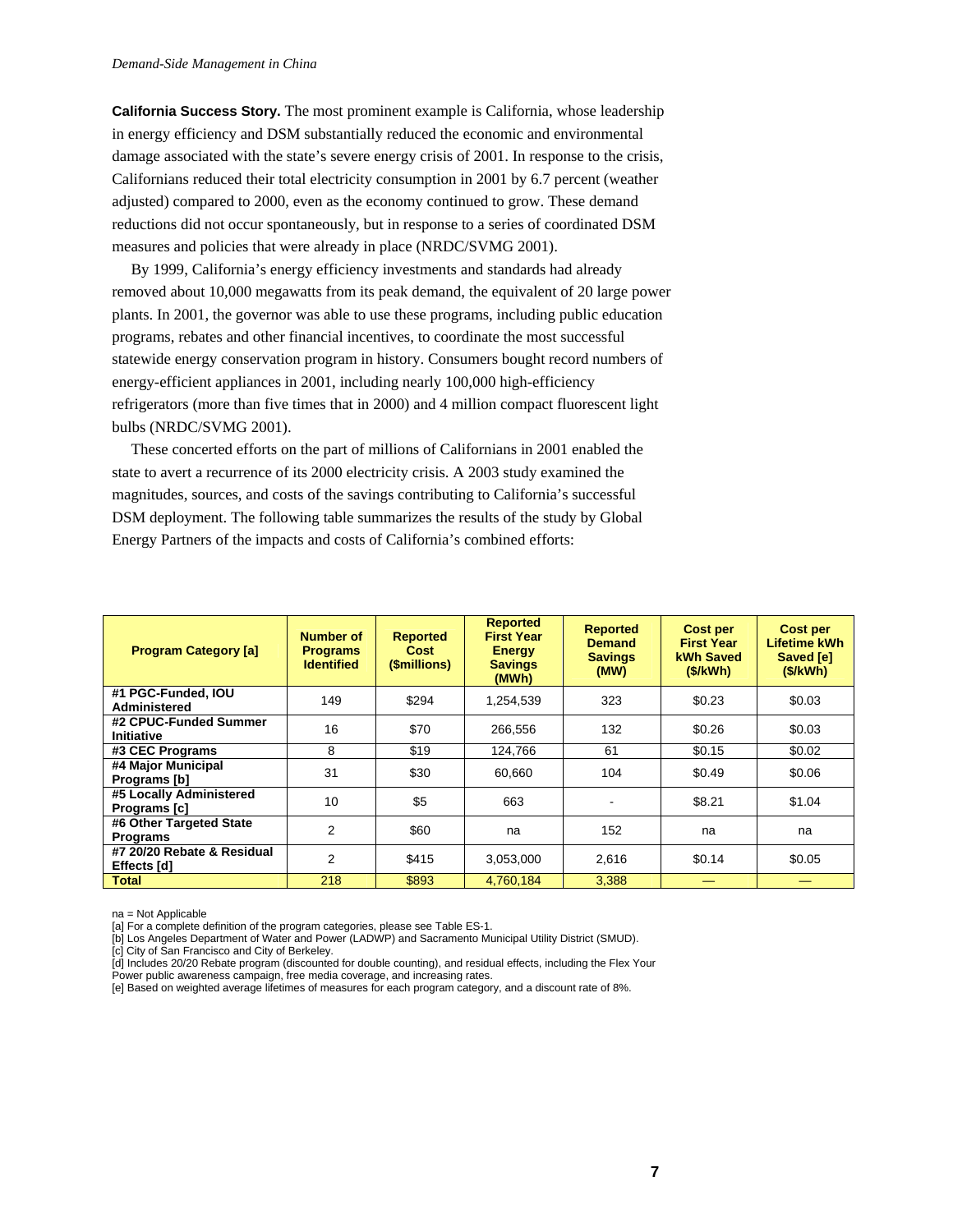In all, the study found that 218 programs spent a total of U.S.\$893 million in 2001 to save 3,389 MW of summer peak demand and 4,760,184 MWh of annual energy usage at a lifetime cost of 3 cents/kWh (Global Energy Partners 2003).

Recognizing the value of DSM programs, especially in a restructured electricity market, California substantially increased funding for utility DSM programs in 2001 to more than U.S.\$480 million, an increase of more than 50 percent over 2000 levels. The legislature also extended until 2012 the use of the system benefit charge, a small surcharge on every California utility bill. This surcharge will raise more than U.S.\$5 billion of investment in energy efficiency, renewable energy, and technology development, the largest sustainable energy fund ever created by a single legislative action (NRDC/SVMG 2001). In addition, in May 2003, the state's three largest investorowned utilities announced plans to expend U.S.\$2 billion over the next five years on DSM. Of this total, U.S.\$720 million is for procurement of resources above and beyond the U.S.\$1.1 billion funded by the current system benefit charge (SBC), a small surcharge on customers' utility bills. As part of this renewed commitment, the utilities are seeking clarity on regulatory treatment, including cost recovery rules (McCarty et al., 2003).

Substantial inexpensive efficiency resources are still available in California. New evidence shows that over the next decade, California could realistically and costeffectively reduce its electricity needs by an additional 900 MW—the equivalent of 12 giant power plants—while avoiding the environmental damage associated with electricity generation. This added investment in efficiency would save California an estimated U.S.\$12 billion (NRDC/SVMG 2003).

**Electricity Resource Portfolio Management.** In the wake of the California energy crisis, the concept of integrated resource planning, or IRP, is also beginning to reemerge in the form of electricity resource portfolio management. Portfolio management means assembling a mix of demand- and supply-side resources designed to ensure reliable, affordable, and environmentally sustainable electricity service with an acceptable risk of price and delivery risk. To achieve a range of economic, social, and environmental benefits, a healthy portfolio would consist of a diverse mix of power plants, contracts, spot energy purchases, demand-side management investments, and load management (RAP 2002).

U.S. jurisdictions are beginning to restore utilities' responsibility to manage a portfolio of resources to meet customer demand and to reaffirm the utilities' obligation to consider investment in "all cost-effective energy efficiency" in resource procurement, including resources above and beyond those being acquired through the limited system benefit charge. Full integration into resource procurement is essential to ensure that utilities avoid commitments to more costly generation, since utilities that do not integrate all cost-effective energy efficiency into their portfolios cannot provide least-cost electricity service (NRDC/SVMG 2003).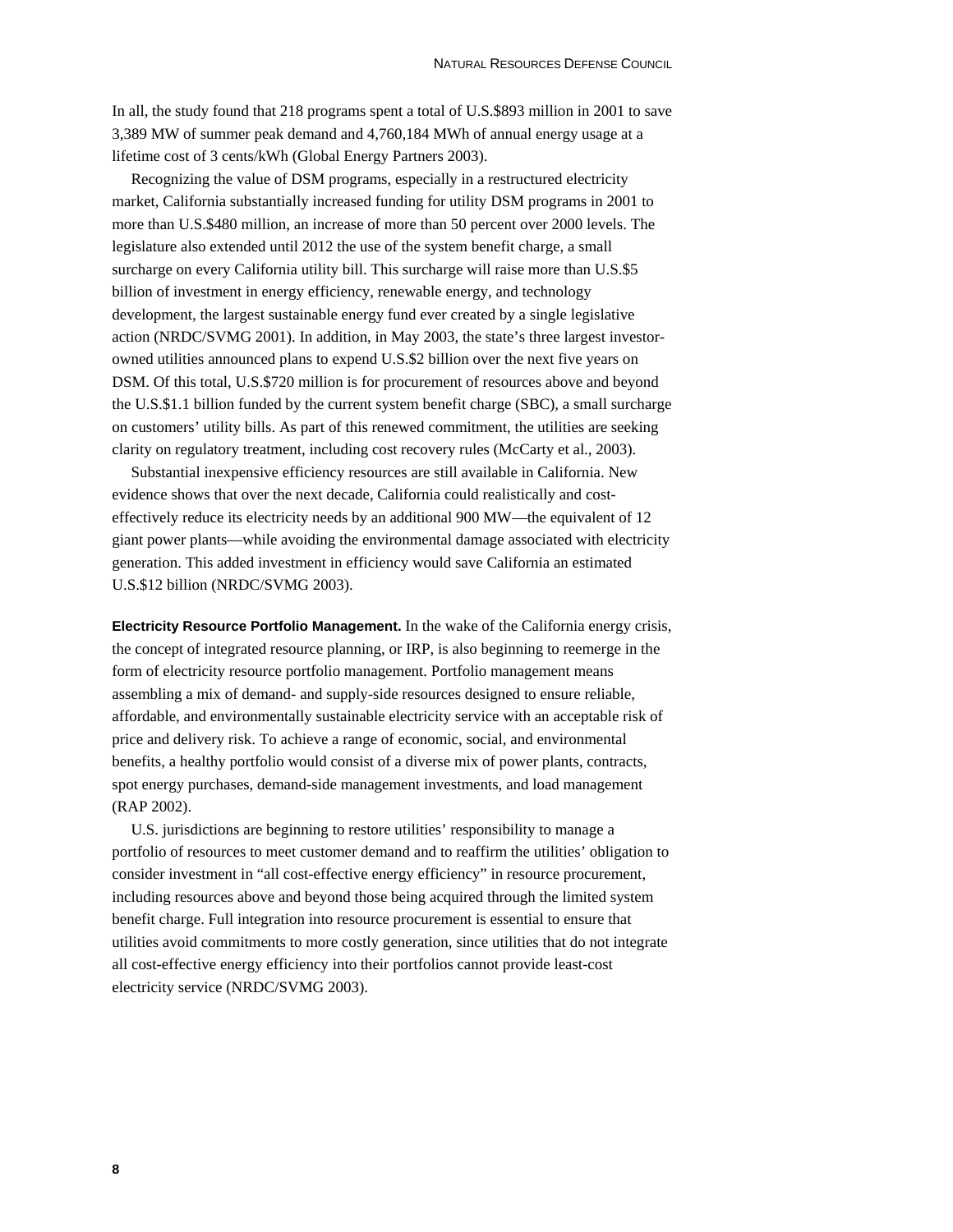## **INTERNATIONAL EXPERIENCE WITH DSM**

As detailed in Appendix IV, more than 30 countries around the world have successfully applied DSM to increase energy savings, reduce the need for new power plants, improve economy and reliability in power network operation, control tariff escalation, lower customer electric expenses, save energy resources, and improve environmental quality. DSM has become an important strategy for achieving sustainable energy and electricity development. Two examples are given below:

## *Thailand*

Thailand has been recognized internationally for its success in designing DSM programs that fit within an Asian context. In 1993, Thailand initiated a U.S.\$189 million DSM program to help curb electricity demand growth and promote more energy-efficient equipment and cost-effective energy services. The program was financed primarily through automatic tariff mechanism/fuel adjustment clause, with other funding from the Global Environment Facility (GEF), Australia, and Japan. The program was largely successful and substantially exceeded its original peak reduction and energy conservation targets. From 1993 to 2000, the DSM program succeeded in reducing peak load by an aggregate of 556 MW, or four percent of Electricity Generating Authority of Thailand's total 1999 capacity. Cumulative annual energy savings were 3,140 GWh, representing more than double the original energy savings program targets. The program also reduced carbon dioxide emissions by 2.32 million tons per year (Singh and Mulholland 2000).

A number of lessons were learned from the experience that could prove useful to other countries, including the recommendation that, in those countries that still have vertically integrated utilities, any introduction of DSM efforts should explicitly involve distribution staff and provide for gradually shifting appropriate DSM program responsibilities to distribution utilities as reforms progress to make use of their established and unique customer relationships (Singh and Mulholland 2000). More details are available in Appendix IV.

## *Vietnam*

Another relevant Asian example is that of Vietnam. Like China, Vietnam is experiencing unprecedented economic growth, which averaged 8.2 percent annually from 1992 to 1997. During this same period, energy demand grew 30 percent faster than GDP, and electricity 70 percent faster. The ability of Vietnam to continue to meet such an aggressive economic growth rate will require substantial expansion of the electric power sector as well as aggressive demand reduction efforts. The World Bank estimates that in a business-as-usual scenario, the power utility, Electricity of Vietnam (EVN), will face a threefold increase in demand over the next 10 years, from 25,700 GWh in 2000 to more than 77,400 GWh by 2010, with annual demand growth of 10 to 13 percent. Generationlevel peak power demand is also projected to increase from the 1999 level of 5,700 MW to about 16,000 MW by 2010. Meeting this demand through supply-side resources alone would require a capital investment of about U.S.\$18 billion (GEF 2003).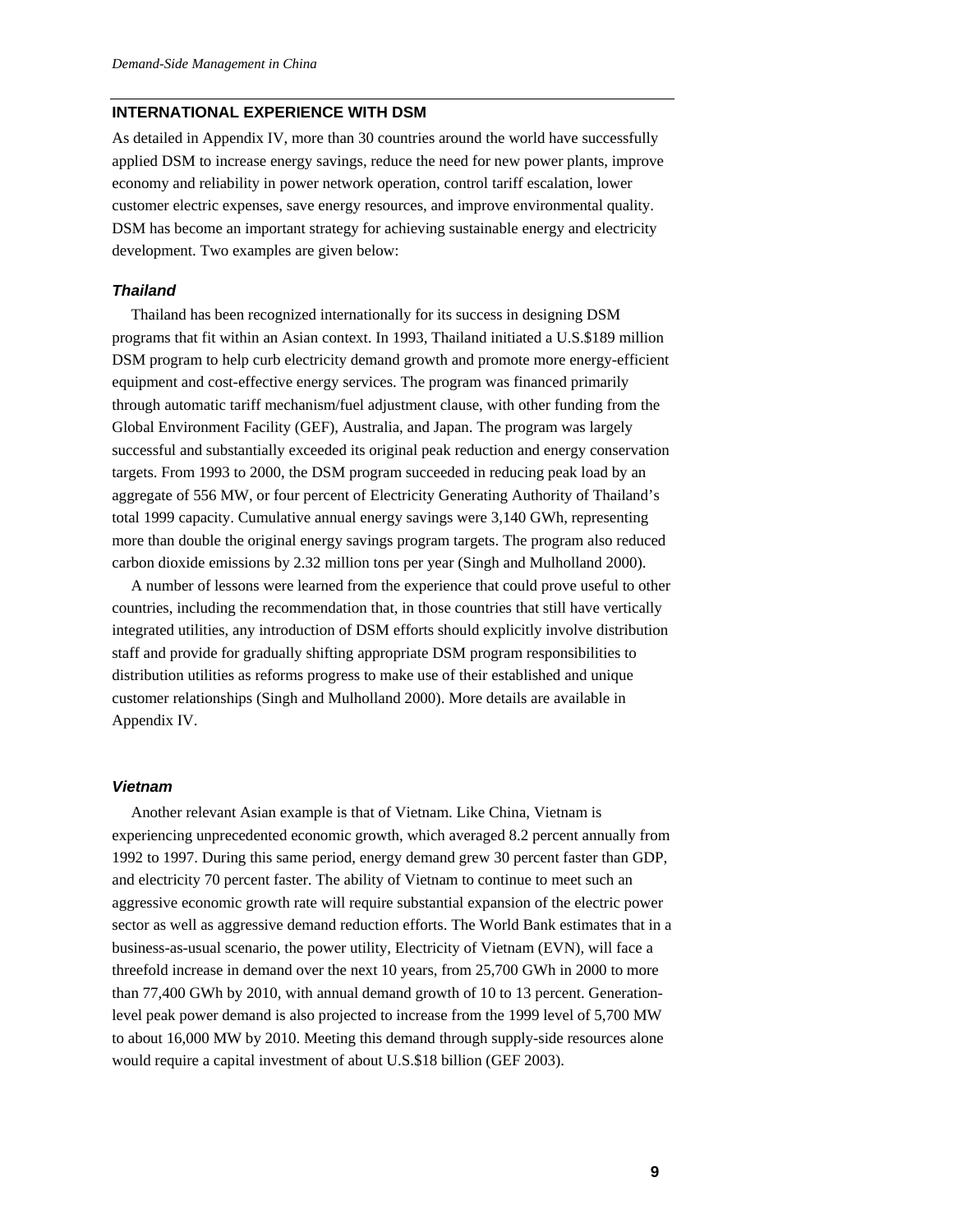The Global Environment Facility is assisting Vietnam in the development of four large DSM programs as part of the country's long-term power sector strategy. The program would, in the course of 3 to 4 phases, test, develop and scale up successful and sustainable business models to promote DSM and energy efficiency (EE) and facilitate investments. This would be achieved by: (i) developing a large-scale DSM program within Electricity of Vietnam to reduce loads during peak periods and in congested networks; (ii) testing, developing and expanding a commercially sustainable EE service industry; and (iii) developing domestic sources and mechanisms for project financing to support a large-scale EE investment program (GEF 2003).

The project is expected to achieve major reductions in peak load, improve system load factors, transform select lighting markets, and assist customers with ongoing tariff reforms. Detailed estimates of direct energy savings benefits over a 10-year period total about 120 MW in peak load reduction and 2,928 GWh, resulting in more than 724,000 tons of oil equivalent (toe) and 3.5 million tons of carbon. In addition to the environmental benefits, EVN will substantially benefit from reduced peak loads, network congestion, and new investment requirements from its DSM programs (GEF 2003).

EVN's compact fluorescent lighting (CFL) program is also expected to offer major social benefits to households, particularly in rural areas, by reducing the impacts of recent and planned electricity tariff increases. EVN's DSM programs could also help reduce public resistance to expected tariff reforms as the utility offers information and support in helping consumers use their electricity more efficiently.

## **EFFICIENCY RESOURCES IN CHINA**

Over the past two decades, China has made tremendous progress in improving its energy efficiency. Energy consumption per unit of production decreased from 7.89 tons of coal equivalent (tce)/10,000 RMB (Chinese dollar) in 1981 to 3.14 tce/10,000 RMB in 1998 (1990 price), a 60.2 percent reduction. According to the Global Environment Facility (GEF), between 1981 and 1998, the accumulated saved energy in the country as a result of energy efficiency initiatives and national structural adjustments that were imposed during this period amounted to 834 million, equivalent to 526 million tons of carbon reduction (based on a 1995 emission factor) (GEF 2002).

Yet as detailed in Appendix II, although great progress has been made, the remaining efficiency resources available today in China are enormous. The level of final energy use efficiency in China is still 20 percent lower than that of industrialized countries. The energy use of unit production value in China is onefold higher than that of developed countries. The unit energy use of main energy-using products still averages 45 percent higher than that of international levels (GEF 2002).

Of the end-use sectors, the industrial sector has the largest potential for energy savings. GEF estimates that in a baseline scenario without enhanced energy savings policies, the industrial energy demand in 2010 will be nearly 1,260 million. Assuming an enhanced energy savings policy, the demand will be more than 1,130 million tce, a reduction of about 125 million tce, which is nearly 9.9 percent of the baseline total industrial energy demand (GEF 2002).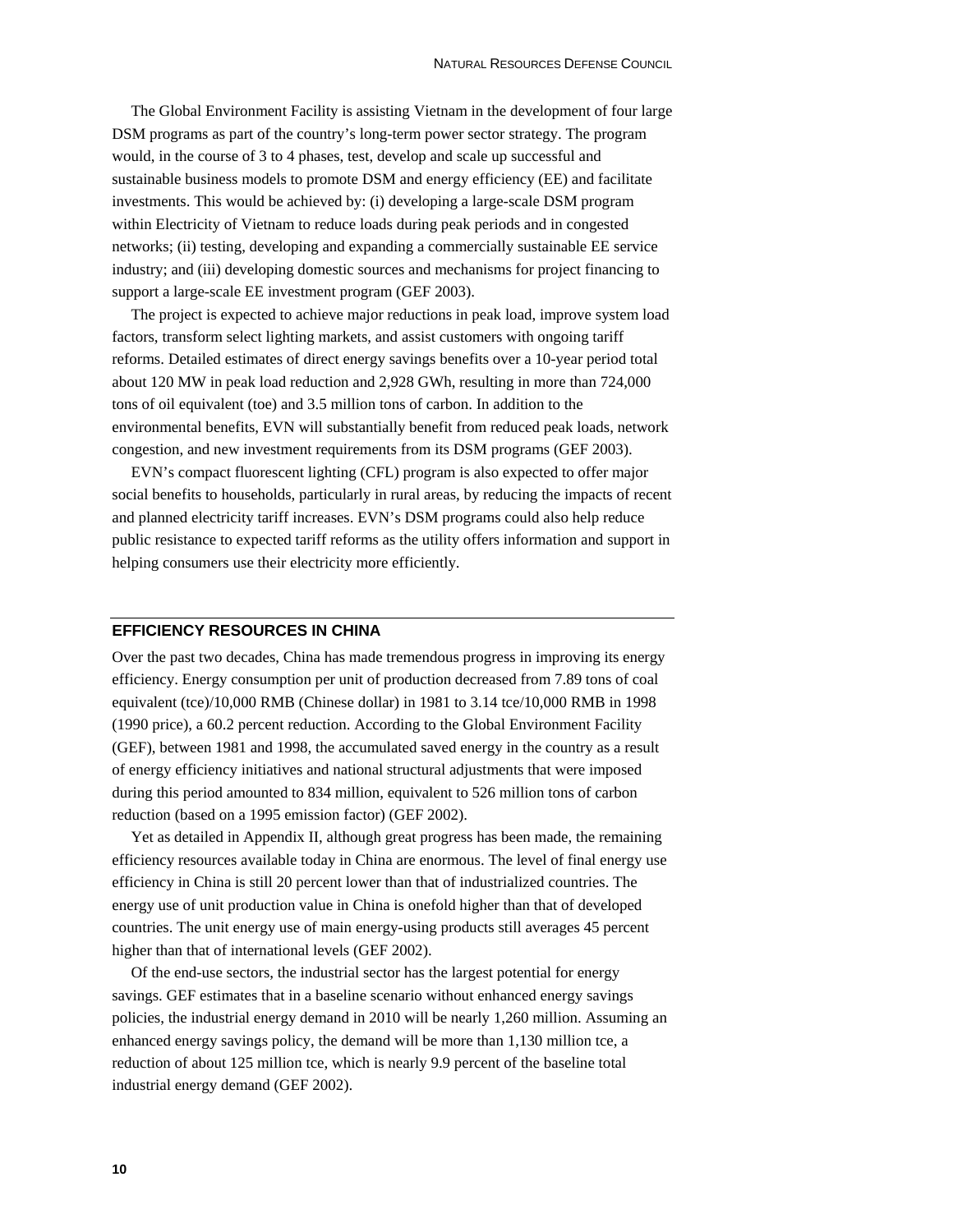Likewise, great opportunities exist to improve the efficiency of new and existing buildings in China. GEF projections indicate that by 2010, the energy consumption in buildings will be more than 570 million tce, compared to about 370 million tce in 2000. Compared to current buildings, the potential exists to lower new building energy consumption by 50 percent, reducing energy consumption by about 100 million tce. Major opportunities also exist to reduce energy consumption in existing and commercial buildings (GEF 2002).

## **CURRENT ENERGY EFFICIENCY PROGRAMS IN CHINA**

China has had more than 15 years of experience in the active promotion of energy conservation, with a solid record of achievement (Martinot 2001). China currently is making impressive efforts to accelerate energy efficiency in every sector of its economy. In accordance with its 1997 Law on Energy Conservation (see Appendix III), and with the help of numerous international assistance organizations, China is developing a wide range of programs, regulations, and incentives designed to transform the market for efficient technologies, with a goal of reaching zero annual growth in energy consumption by 2040. Although a complete description of these programs and activities is beyond the scope of this report, they include promulgation of efficiency codes and standards, product certification and labeling programs, development of private energy service companies (ESCOs), energy efficiency demonstration projects, training courses, and public education programs (GEF 2002). The tenth five-year plan (2001–2005) also calls for the formulation of market-based incentive policies to promote energy efficiency, such as tax policies and financial incentives, energy price reforms, and bank lending policies. These efforts play an essential role in developing the market for energy efficiency technologies.

Most recently, with the support of GEF and other international donors, the Chinese government has developed a four-phase, 12-year strategic plan for end-use energy efficiency projects in China that is designed to dramatically improve the efficiency of its major end-use sectors, buildings and industry. The project fosters a strategic approach to developing, implementing, and enforcing a comprehensive and effective energy conservation policy and regulatory system consistent with the objectives of the Energy Conservation Law of 1998. The project's purpose is the removal of barriers to the widespread application and practice of energy conservation and energy efficiency in the major energy consuming sectors (buildings and industrial) in China (GEF 2002).

### **BENEFITS OF DSM FOR CHINA**

Given the impressive work that is already under way, the question might arise as to what additional benefits China might obtain by undertaking DSM programs in addition to the extensive energy efficiency programs that are currently ongoing. As described above, integrating energy efficiency into utilities' resource procurement decisions provides multiple benefits in terms of providing least-cost energy services, reducing costly investments in new generation, and improving electricity system reliability. In addition,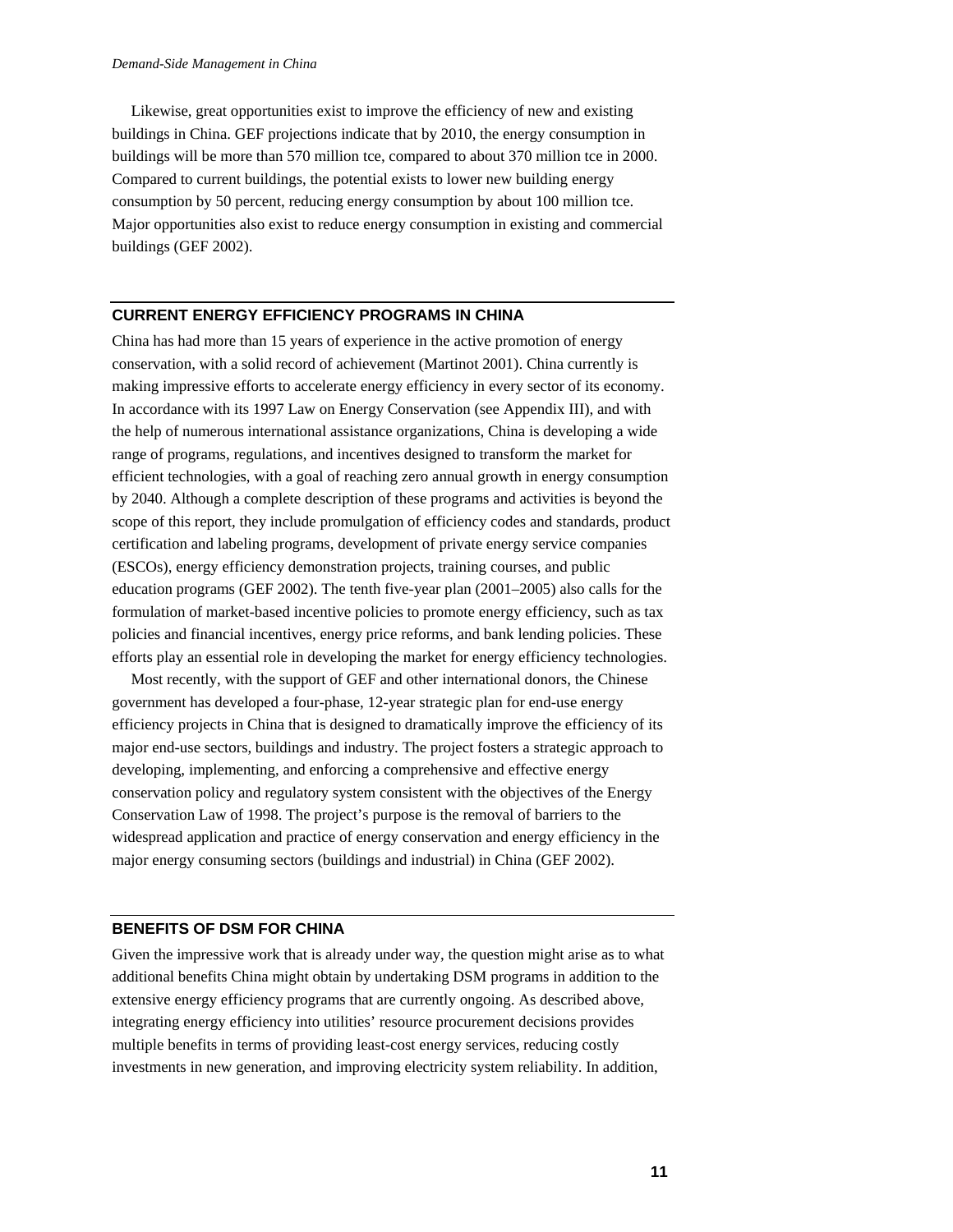as shown below, ratepayer-funded DSM programs can complement and extend government, private sector, and international assistance efforts to help electricity endusers capture the full range of efficiency opportunities available today in China and induce the development of next generation energy efficiency measures.

#### *DSM Benefits for Government Regulatory Programs*

DSM programs can increase compliance with regulatory programs such as new building or appliance standards by helping customers bear the costs. DSM programs can also help develop the market for efficient technologies more quickly, demonstrate the feasibility of tightening existing efficiency standards, and induce next-generation energy efficiency measures once the current generation has been broadly commercialized and is understood (Goldstein and Watson 2001; Nadel 1995). For example, refrigerators were the largest residential user of electricity in 1972 in the United States, but their energy consumption declined fourfold over the next 30 years as a result of policy at the same time that the size and features were increasing and the price to the consumer decreasing in real dollars. Much of the impetus for this improvement came from DSM programs (Goldstein and Geller 1999).

## *DSM Benefits for Private Sector Efficiency Programs*

Experience in a number of countries, including the United States, New Zealand, Chile and Argentina, indicates that neither a restructured electricity sector nor the market itself will automatically deliver energy efficiency. In fact, DSM will generally be a casualty of restructuring unless active steps are taken to include it. When the United Kingdom began to restructure its electric industry, for example, no special provisions were made for energy efficiency or DSM. It was assumed that market forces would meet demands for energy efficiency measures as they arose. Experience proved otherwise, and three years later the United Kingdom established an independent Energy Saving Trust (EST) to design and oversee DSM programs (Holt 1995).

China has made significant progress in the development of private energy service companies (ESCOs). With support from the European Union, GEF, and the World Bank, for example, China has developed three energy management companies (EMCs), located in Beijing, Liaoning and Shangdong. These companies have executed more than 100 energy performance contracts with host enterprises and are approaching financial viability (GEF 1997). The second phase of this project supports the development of an EMC association and a guarantee fund to provide partial risk guarantees to local financial institutions that lend to the EMCs (GEF 2001).

Yet experience in other countries has shown that while the ESCO industry provides a very valuable role in delivering energy efficiency to institutional and large commercial markets, it has been less successful in serving other market segments, particularly residential and small commercial and industrial customers. Even in market segments where ESCOs have been most successful, DSM funding programs have played a major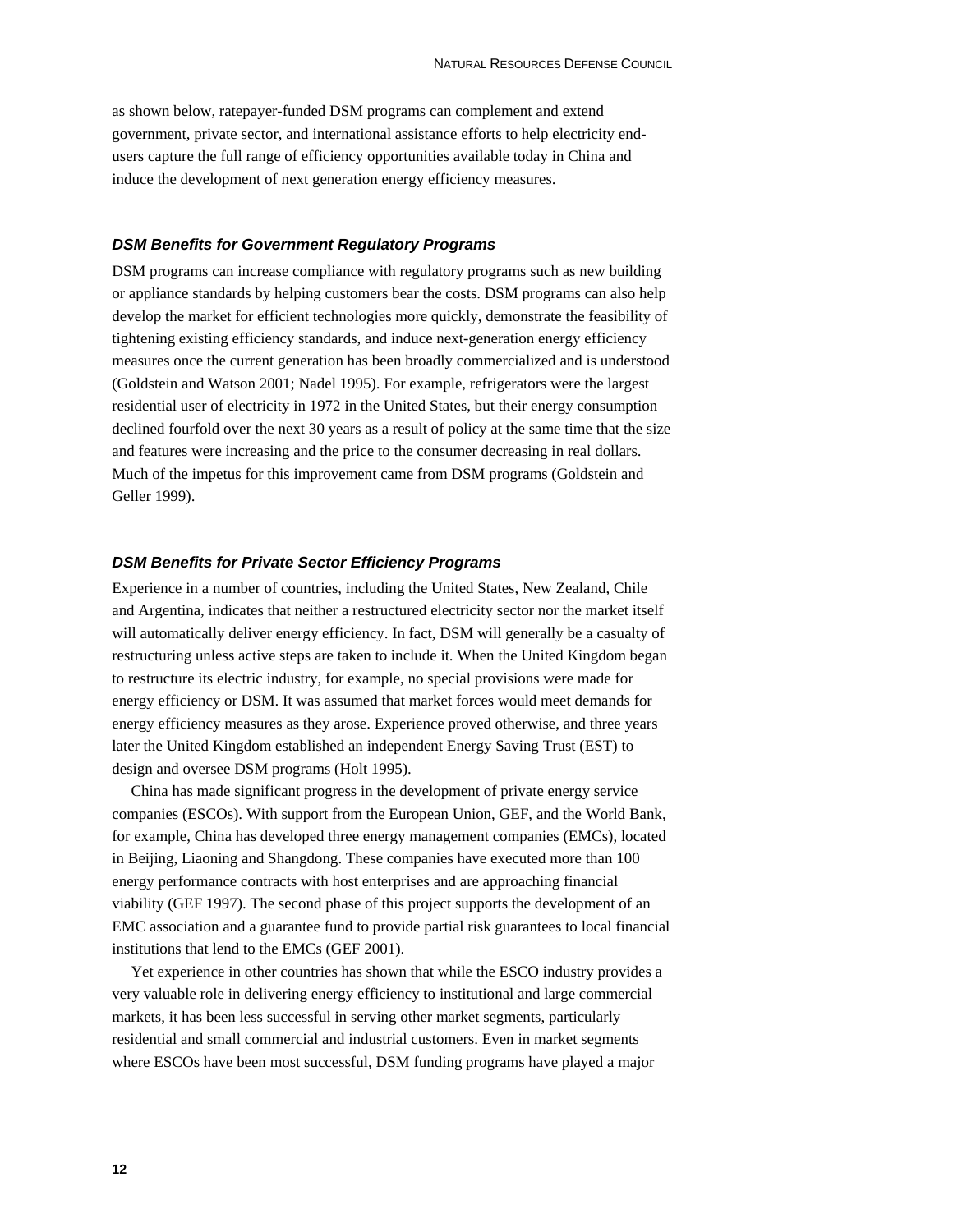role in creating and supporting the ESCO industry, and continue to do so today (Kushler and Witte 2001).

Combining DSM and private sector efficiency efforts has proven successful in many countries. Utilities can help develop a strong ESCO industry rather than competing with the private sector. A number of U.S. utilities have formed affiliated enterprises to provide energy services to customers, by forming their own ESCOs for example. Utilities can also subcontract with ESCOs, acquire their own ESCOs, or contribute financially to a DSM group or agency that is common to a number of utility companies. Utilities that are required to achieve DSM results can look to private ESCOs to provide innovative solutions and lowest costs through a process of demand-side bidding (Kushler and Suozzo 2001).

### *DSM Benefits for Donor-Assisted Efficiency Programs in China*

DSM programs in China can complement and extend the extensive donor-sponsored activities already under way in China to remove the barriers to end-use energy efficiency. In particular, ratepayer-funded DSM programs can provide a long-term, cost-effective and stable source of funding for energy efficiency investments. This can help overcome one of the major barriers to end-use energy efficiency—namely the consumers' unwillingness and/or inability to pay the first costs of purchasing and installing energy efficient equipment and building energy-efficient facilities. Ratepayer-funded DSM programs can and do provide funds for a range of financial incentives such as consumer rebates for purchase of energy-efficient equipment, rebates to manufacturers for producing energy-efficient equipment, and even performance incentives to utilities for providing cost-effective energy services.

The recently approved GEF-sponsored End-Use Efficiency Project in China recognizes that financial barriers play a major role in stifling good energy efficiency investments in China. It therefore calls for a review of international models and experiences with energy efficiency financing in a market economy, the development of proposed financing models appropriate for China's situation, and the design of a strategy and plan for demonstrating innovative energy efficiency financing mechanisms in two or three local regions (GEF 2002). Ratepayer-funded DSM programs, which have proven successful in many countries even after electricity sector restructuring, represent one innovative financing model that China could study, adapt, and test on a demonstration basis.

## **DSM PROGRAM ADMINISTRATION**

Utilities have certain inherent advantages over government and the private sector in helping consumers reduce their energy consumption. Utilities have already established relationships with their customers and often have detailed knowledge of energy use patterns and local circumstances. They also have a billing system in place and an established delivery capability, often over a large territory. Utilities generally have the necessary technology, experience, and expertise to conduct DSM activities (Kushler and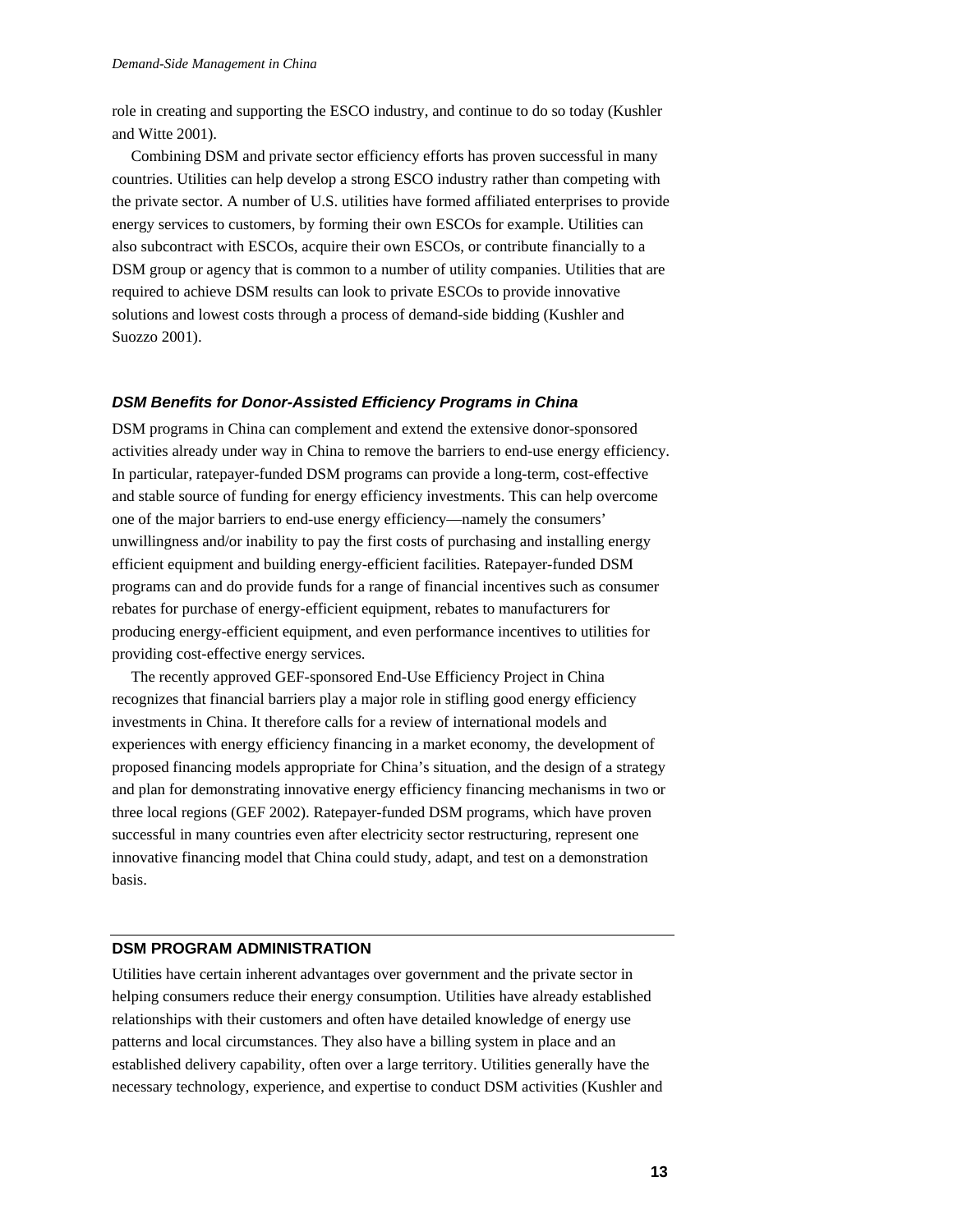Suozzo 1999). Utilities, moreover, can implement pricing mechanisms, such as time-ofday pricing and tiered rates, discriminate between types of customers in setting rates, and pass through to customers variations in the costs of programs.

Even after restructuring, distribution companies have demonstrated their effectiveness in delivering DSM given the proper incentives. Distribution utilities are natural vehicles for performing two essential functions—portfolio management and market transformation—that are best conducted by a single state-designated entity rather than a variety of different entities, such as ESCOs. They are still responsible for comprehensive planning to ensure sufficient transmission and distribution capacity and can consider DSM as a cost-effective alternative to building such capacity. As a natural monopoly, distribution companies are still subject to government regulation, which can be crafted carefully, along with incentives and rate designs, to utilize the power of the marketplace to promote DSM (Martinot 2002).

It should be noted that not everyone in the West considers utility-based DSM a panacea. Many believe that utilities are ineffective purveyors of energy efficiency because of their traditional supply-side orientation and the inherent conflict of interest between increasing electricity sales and reducing electricity demand. Yet as shown in Chapter IV, new approaches to financing and administering DSM and incorporating demand-side resources into competitive markets have been developed to address these issues and are meeting with considerable success. These options include, among other things, the creation of new independent private entities, often called Energy Trusts or "energy efficiency utilities," to administer DSM programs using system benefit charges.

As China restructures its electric utility industry, it has a valuable opportunity to integrate DSM into the power sector reform process. Many options exist for developing power market rules, regulatory mechanisms, incentive policies, and institutional structures that would promote cost-effective DSM and national energy and environmental goals. These mechanisms could make DSM profitable for utilities, or at a minimum remove existing disincentives so that utilities will not block the administration of DSM programs by other state-designated entities. Experience indicates that if DSM is to be part of a restructured electricity sector, then the DSM model should be incorporated beforehand because it will likely influence the structure of the reformed power sector, and because it will be much harder to change the rules of the game once they have been established.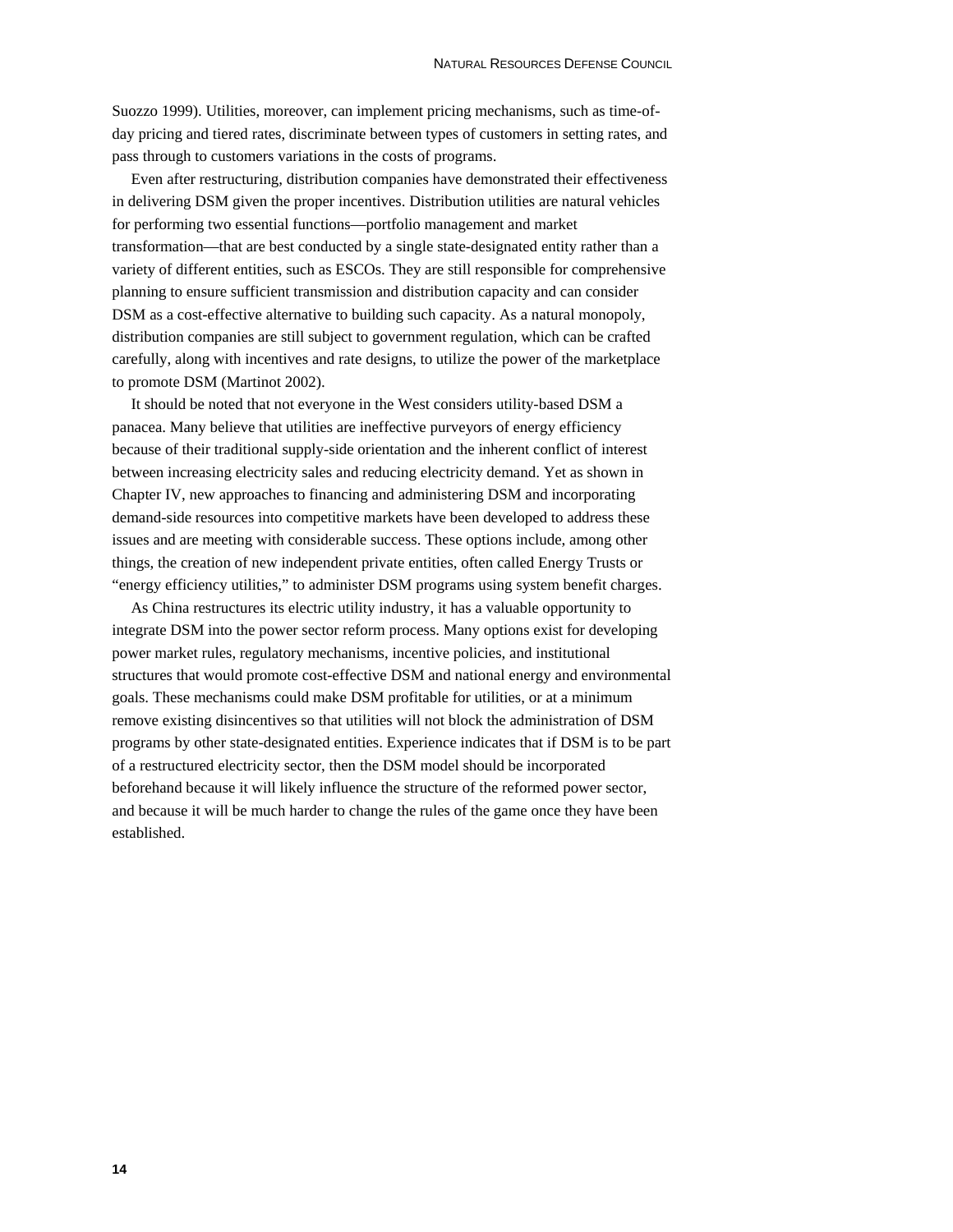## CHAPTER III

## CHINA'S EXPERIENCE WITH DEMAND-SIDE MANAGEMENT

hina was first introduced to the concept of DSM in the early 1990s. Since that time, government agencies, medium and large power consumers, research institutes, universities, and other organizations have worked hard to promote the use of DSM in China. Activities to date include international exchange and cooperation, training courses, pilot studies, demonstration projects, and educational activities. These activities have provided important experience regarding the challenges and opportunities of implementing DSM in China. C

**International Exchanges and Cooperation.** In January 1994, the first international Integrated Resource Planning (IRP) symposium was held in China. Participants included the chairman of the International Energy Promotion Association and experts from the United Nations Educational, Scientific, and Cultural Commission (UNESCO), Lawrence Berkeley National Laboratory, Oak Ridge National Laboratory, and U.S. and European utilities. Chinese participants introduced the results of China's first IRP/DSM pilot project in the Shenzhen Power Network.

In 1995, the E7 group (electric utility groups from the G-7 countries) sent experts to China for cooperation on a DSM demonstration project with the Ministry of Electric Power. Since 1997, China has participated actively in the DSM Experts Committee of the Asia-Pacific Economic Cooperation's (APEC) Energy Working Group. The State Economic and Trade Commission and the State Power Corporation have sent numerous delegations to investigate DSM programs in the United States, Canada, Western Europe, and Northern Europe.

**DSM Promotion Activities.** The main government organizations promoting DSM have historically been the former State Development Planning Commission's Department of Infrastructure, the State Economic and Trade Commission's Department of Electric Power and Department of Resource Conservation and Comprehensive Utilization, and the former State Power Corporation's Department of Generation, Transmission, and Operation. The State Power Corporation and the Asian Development Bank also established a DSM Management Center in Jiangsu Province in 1998. This center has carried out numerous training and other DSM activities and publishes a *Power DSM* journal.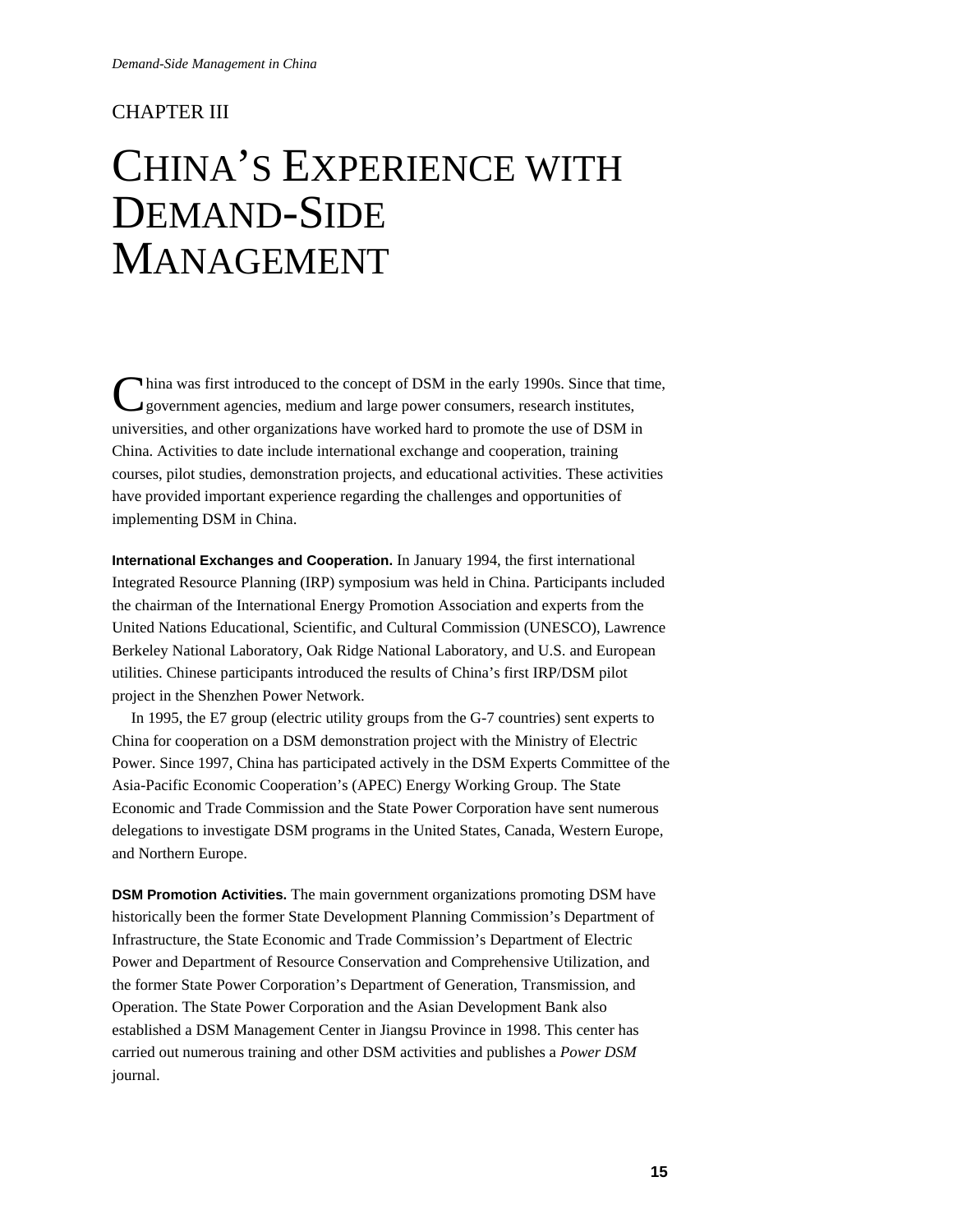**Training Activities.** International DSM training for Chinese experts has been conducted in the United States, Western Europe, and Canada. In addition, China has held more than 30 domestic training classes for more than 3,000 trainees, including classes on power supply and utilization of management personnel. Two-thirds of the trainees have been planning and design engineers from provincial planning companies. Other participants include energy conservation personnel, industrial and commercial power customers, energy service company managers, and energy-efficient product suppliers.

**Pilot Studies and Demonstration Projects.** Over the last decade, China has conducted several pilot DSM studies, all of which found tremendous electricity savings potential and environmental benefits. None of these initial pilot DSM studies were ever implemented, except for a demonstration project in Beijing involving peak load management, which is generally easier to apply than other DSM programs. More recently, however, Jiangsu and Henan Provinces has begun to carry out a number of DSM projects. With GEF support, China is also embarking on a DSM demonstration project involving utility financing of efficient lighting products. An analysis of these case studies reveals a number of barriers and opportunities for DSM in China.

## **DSM CASE STUDIES**

## *Hainan Integrated Resource Planning Pre-feasibility Study*

In 1992, the International Advisory Council on the Economic Development of Hainan in Harmony with the Natural Environment worked with the U.S. Oak Ridge National Laboratory to conduct a pre-feasibility study of resource options to be included in an Integrated Resource Planning (IRP) process. The study recommended that Hainan conduct an IRP process, with a focus on using electricity pricing as a DSM strategy, developing efficient building codes for new construction, implement DSM programs in all sectors, and exploring the possibility of large-scale wind resources. The study found that the DSM programs alone could reduce electricity use in Hainan by 21 percent in 2000, with savings of U.S. \$200 million to \$400 million (Nadel et al. 1995). The Hainan IRP pre-feasibility study was the first such analysis conducted in China, soon after DSM and IRP were first introduced. Relevant decision makers and institutions most likely lacked adequate capacity, understanding, and interest in the IRP process to carry it out.

#### *Shenzhen Power Network DSM Pilot Study*

The State Planning Commission, along with the Energy Research Institute and Lawrence Berkeley National Laboratory, conducted a DSM pilot study in 1993 for the Shenzhen Power Network. The study analyzed the potential for both end-use efficiency and load management activities. The study recommended that the following highly efficient technologies be substituted for existing inefficient technologies:

• Compact fluorescent lamps for incandescent lamps;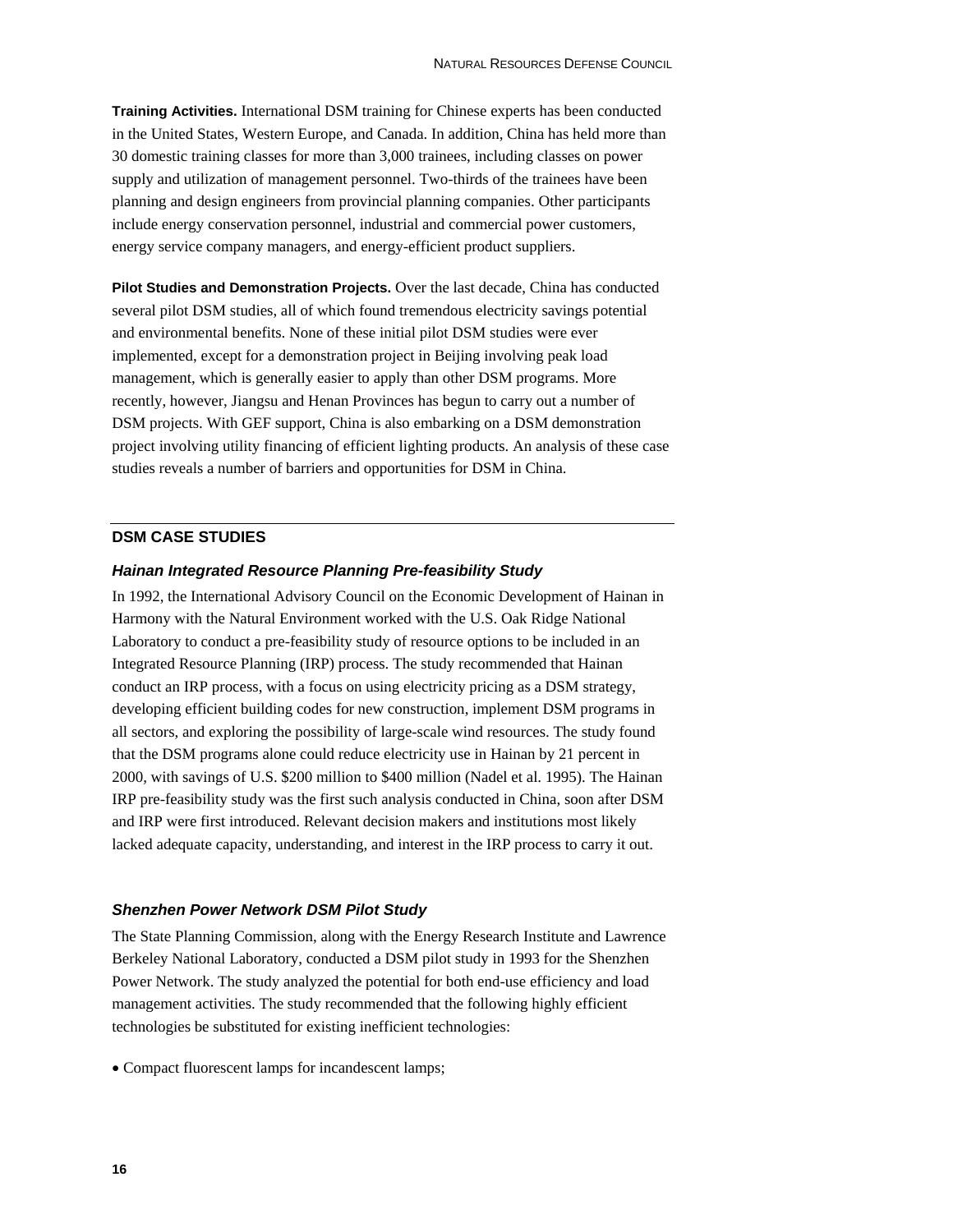- Electronic ballasts for ordinary induction choke coils;
- Variable speed drives for low load factor, large operation fans and pumps;
- High efficiency distributed air conditioners for ordinary distributed air conditioners; and
- Ice storage air conditioners for traditional central air conditioners.

The study used internationally accepted cost/benefit evaluation methods and technical and economic analyses for various technical measures employed in the Shenzhen industrial, commercial, and residential sectors. The study concluded that improving the efficiency of the industrial and commercial/service sectors would have significant benefits. The unit electricity savings cost of most of the recommended technical measures came to only one-tenth to one-half of the avoidable cost of new generation resources, or 0.62 to 0.67 RMB (Chinese dollar)/kWh. The study estimated that 970 MW of electricity could be saved in 2000, which corresponded to 3.9 percent of total electric consumption of the Shenzhen Power Network, as well as 460 MW of peak power, corresponding to more than 9 percent of estimated peak load at the time.

The study found that implementing the recommended efficiency measures would eliminate the need for construction of a planned 600 MW generating unit. The cost of the recommended efficiency measures was 330 million RMB, only half the cost of the planned power plant (the plant's unit construction cost was 5,500 RMB/kW). Canceling plant construction would also eliminate the need for 500 kilotons of coal production and associated pollution discharges. Power customers, utilities, and Shenzhen City would share the common benefits of the DSM program.

The Shenzhen pilot study suggested two possible mechanisms for establishing a special DSM energy efficiency fund to cover the costs of the program. The first suggestion was to draw some of the funds from the existing fuel surcharge for use as a DSM special energy efficiency fund, thus avoiding the need to increase the electricity tariff. The fuel surcharge was part of the existing tariff structure and was used specifically to level the electric tariff and compensate for fluctuations in fuel price and foreign exchange rates. The second suggestion was to establish a special DSM energy efficiency fund by adding a small new surcharge to the electricity tariff. The study proposed adding 0.005 RMB to the electricity tariff for a DSM energy efficiency fund (less than 0.8 percent of the average electricity tariff) during the period 1994 to 2000. This surcharge would have collected an annual fund of 35 million RMB in 1994 and 124 million RMB in 2000.

The recommendations of this study—which also occurred shortly after the concept of DSM was first introduced into China—were also never implemented. One set of barriers appears to have been institutional. Shenzhen encountered difficulties in defining the roles of the municipal and provincial governments and utilities in supplying electric services, including DSM services. Different organizations were responsible for power generation and the power network. Several power generation companies, but primarily the Shenzhen Municipal Energy Group Company, were responsible for energy construction and operational management under the auspices of the city government. The Shenzhen Power Supply Company, also under the auspices of the city government, was responsible for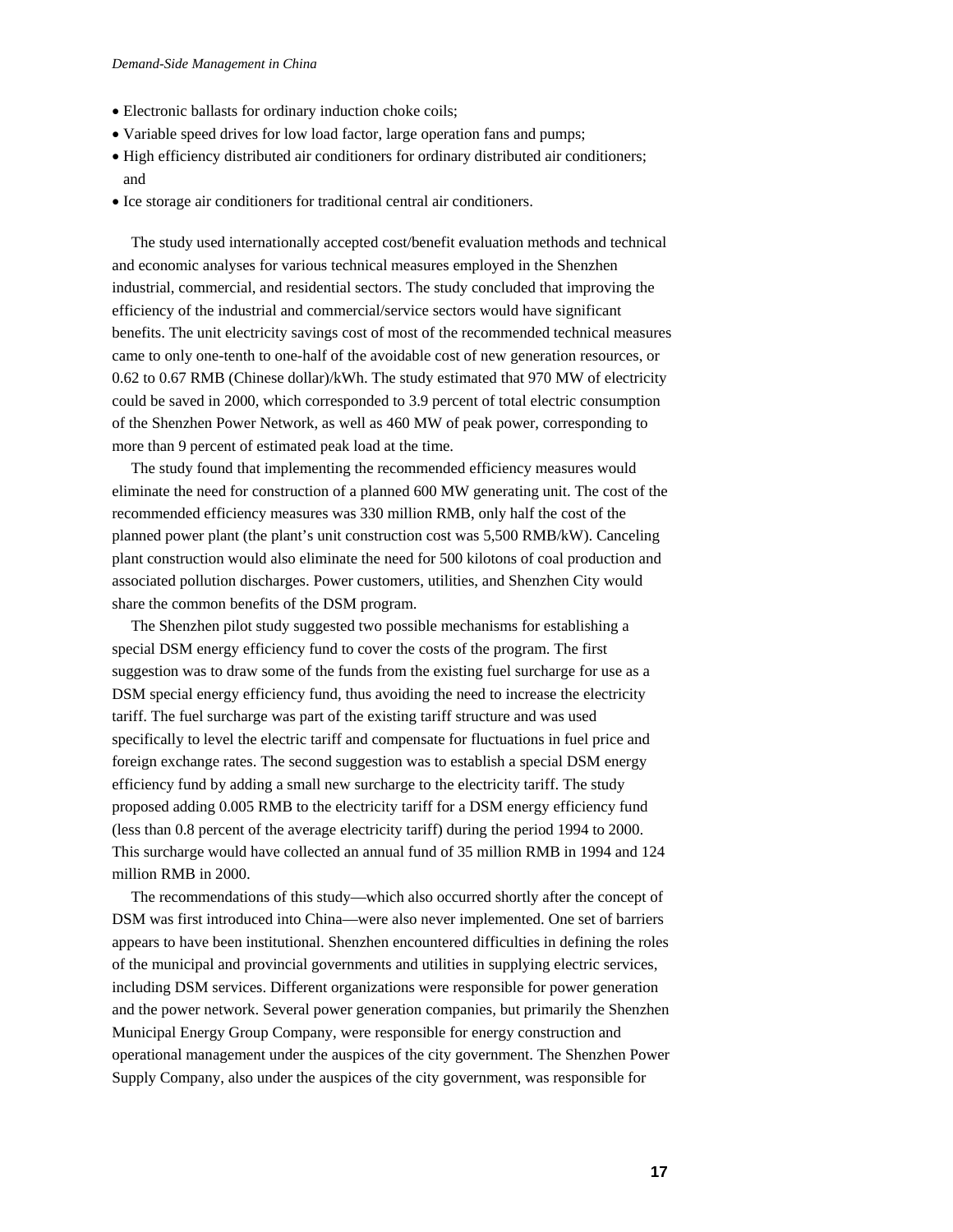urban power network construction, maintenance, dispatching, and operational management. It may have been difficult for these different organizations to coordinate in order to achieve project objectives. In addition, during the course of the project, as part of nationwide power sector reforms, Shenzhen began to separate the government functions of the provincial power bureau from the enterprise functions. As a result, the Energy office responsible for organizing the IRP/DSM pilot study was closed, but no new corresponding governmental office was established or identified to take over the project (Nadel et al. 1995).

The second set of difficulties concerned the proposed alternatives for funding the recommended DSM measures. On the one hand, Shenzhen felt it would be difficult to draw on the existing fuel surcharge for DSM purposes without compromising the original purposes of the surcharge, which was to level the electric tariff and compensate for fluctuations in fuel price and foreign exchange rates. On the other hand, Shenzhen was unwilling to adopt a new surcharge specifically for DSM, because at that time Shenzhen had the highest electricity tariff and highest rate of electricity consumption in China (Nadel et al. 1995).

## *Shanghai DSM Cost/Benefit Analysis*

In 1994, with the assistance of the Asian Development Bank, Shanghai conducted a cost/benefit analysis of a range of potential DSM measures in certain secondary and tertiary industries, including commercial facilities, catering services, office buildings, and public institutions. The analysis was based on a consideration of Shanghai's power consumption mix and load curves, as well as conventional DSM energy-efficient technologies. The analysis focused on DSM opportunities in lighting, air conditioning and cooling, district and industrial heating, fans, pumps, and electric traction. Typical energy-efficient technologies assessed include efficient pumps, fans, and electric heating equipment; waste heat recovery generators; ice storage cooling; gas fueled air conditioners; and electric-heat-cooling triple generation.

As shown in Table 1, the analysis concluded that the DSM technologies mentioned above would save Shanghai 2 terawatt hours (TWh) of electricity and 663 MW of peak leveling capacity in 2000, avoiding the need for 80 MW of additional installed capacity. These savings would grow to 6.1 TWh of electricity and 2030 MW of peak leveling capacity in 2010, avoiding 245 MW of new capacity. The DSM program would also eliminate 880,000 tons of carbon dioxide and 5,900 tons of sulfur dioxide emissions each year. By the year 2010, these DSM measures would eliminate 1.5 million tons of carbon dioxide emissions and 10,000 tons of sulfur dioxide emissions per year.

| ш<br>11 | ı |  |
|---------|---|--|
|---------|---|--|

| Year<br>(Base Year 1994) | <b>Annual Electricity</b><br><b>Savings</b><br>TWh | <b>Peak Shifting</b><br>Capacity<br>МW | <b>Deferred Generating</b><br>Capacity<br>(MW) |
|--------------------------|----------------------------------------------------|----------------------------------------|------------------------------------------------|
| 2000                     |                                                    | 663                                    | 80                                             |
| 2010                     | 6.1                                                | 2.030                                  | 245                                            |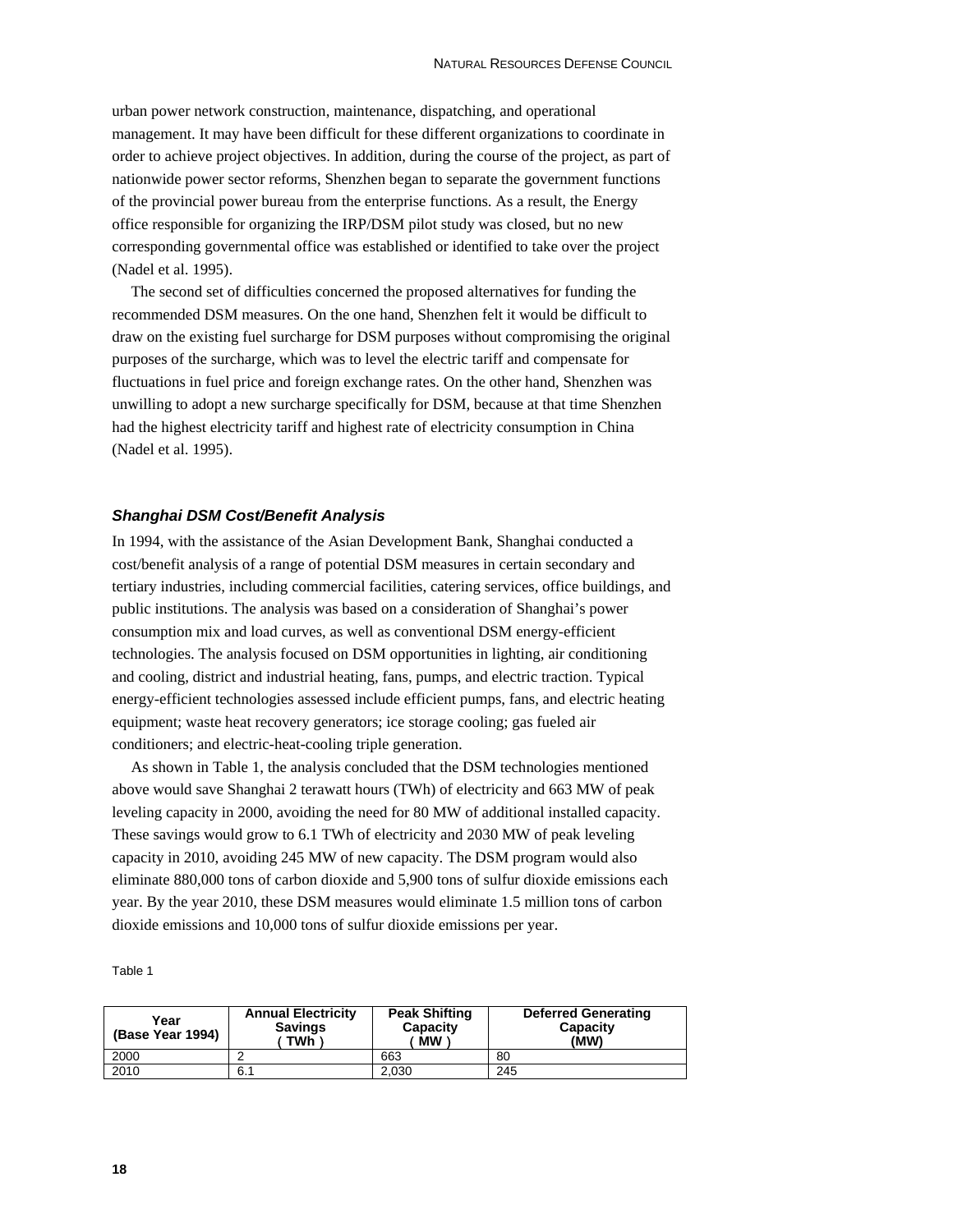|      | Capacity<br><b>Installed</b><br>(BAU) GW | <b>Ratio of DSM</b><br><b>Peak Load</b><br><b>Avoided</b><br>% | <b>Additional</b><br>Peak/Valley<br>Difference (BAU)<br>GW | <b>DSM Peak/Valley</b><br><b>Difference Avoided</b><br>% |
|------|------------------------------------------|----------------------------------------------------------------|------------------------------------------------------------|----------------------------------------------------------|
| 2000 | 7.80                                     | 10.25                                                          | 2.41                                                       | 27.5                                                     |
| 2010 | 21.5                                     | 11.40                                                          | 8.12                                                       | 25.0                                                     |

Despite the clear benefits revealed by the cost-benefit analysis, Shanghai never conducted the DSM project. As with the other pilot projects, lack of financing and utility incentives were likely culprits.

### *Peak Load Management in Beijing*

Beijing began engaging in DSM activities primarily for load management purposes in response to rapidly escalating peak demand. The peak load grew from 3 GW in 1992 to nearly 4.5 GW in 1996, a yearly average load growth of 10.4 percent. The minimum load had increased slowly, while the daily max-min had grown quickly, decreasing the annual system load factor by around 86 percent in 1992 to 82 percent in 1996. This made it difficult for Beijing to ensure the safe, stable and economic operation of the power system. In order to promote the load factor increase, Beijing's main goal was to open up the power market in off-peak hours.

The first step was to investigate the consumer power market. Before developing effective measures for peak load management, Beijing carried out a survey to determine the condition of customers' electric equipment and consumption patterns. Models and software programs were developed, based on the load survey, to analyze the efficiency opportunities available from major customers in key industries.

The survey revealed that in 1996, industrial consumption accounted for more than 55 percent of the typical winter daily electricity consumption in Beijing, including 51 percent of the system's morning peak and around 50 percent of the evening peak. Even though the industrial load is the baseload of the Beijing system, there is still a large potential for load shifting through the rational arrangement of discretionary load (Hu 1999).

Based on the above analysis, Beijing decided upon the following measures to improve its system load factor:

- Further expand the price differential between the peak and valley hour tariffs in order to encourage load shifting;
- Sign interruptible load agreements with large customers, first on a pilot basis, then on a more widespread basis;
- Encourage enterprises to rearrange their production schedules so that scheduled maintenance took place during peak hours;
- Encourage enterprises to establish schedules to upgrade and retrofit high loss electrical equipment, such as motors and transformers; install reactive power compensators for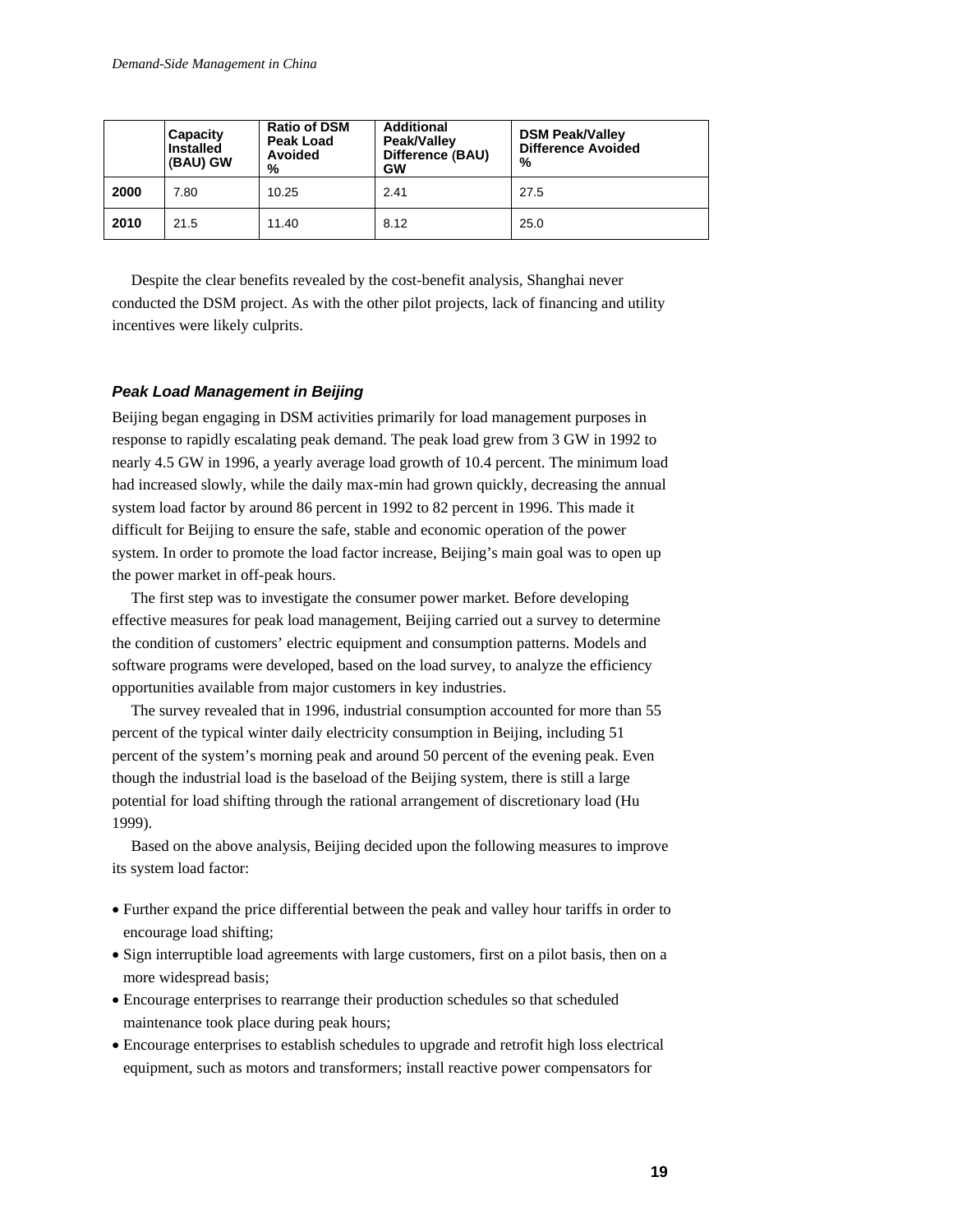high and low voltage equipment; and arrange equipment with higher diversity factors to operate at peak hours with a minimum operating scheme and at off-peak hours with a maximum operating scheme;

- Encourage customers to use highly efficient electric devices, retrofit existing production processes in order to improve productivity, and invest in technologies that shift usage from peak to valley periods, such as ice storage air conditioning and storage electric heaters; and
- Provide financial assistance based on actual upgrading and retrofitting needs.

The net effect of these measures was a reduction in the peak demand of 50 MW in 1997 and another 50 MW in 1998 and an improvement in the load factor because of the 150 GWh increase in consumption during the valley load period. The investment to produce the peak load shift was 12.05 million RMB in 1997 and 5.67 million RMB in 1998. The annual benefit based on the avoided cost of new generation capacity was estimated at 24.8 million RMB (Hu 1999).

The Beijing DSM project was successful primarily because it focused on peak load management, which is generally easier to implement than other DSM programs. In many cases, load management can be accomplished with properly designed and progressive tariffs, such as time of use and interruptible tariffs. After successfully completing the load management program, Beijing has now gained practical experience that should prove useful for the development of DSM programs that result in long-term reductions in demand through efficient end-use technologies. Beijing is now conducting a detailed study of DSM policy options and incentive mechanisms with the support of the Energy Foundation.

#### *DSM in Jiangsu Province*

Jiangsu Province, which is one of the most economically developed provinces in China and ranks second in both power generation and power consumption, is struggling to cope with growing power shortages that are hampering its further economic development. The home of the national DSM Management Center, Jiangsu officials and experts have been studying DSM policies and technologies since the launching of the center five years ago. With the help of the Energy Foundation, they have now begun to put DSM principles into action through a series of coordinated regulatory actions, pricing mechanisms, and demonstration projects. Jiangsu believes that DSM is a major tool for rationalizing resource allocation and use of electric power, optimizing grid operation, improving power efficiency, and mitigating environmental pollution.

The first step was governmental coordination. Jiangsu organized a high-level project steering committee led by the deputy directors of the Jiangsu Economic and Planning Commissions. Jiangsu then brought together members of the provincial Pricing Bureau, Construction Bureau, Environmental Protection Bureau, and Power Corporation to conduct extensive DSM investigation and research prior to launching the project.

The second step was to strengthen the legal and regulatory framework for DSM. Based on national *Power Conservation Regulations* that were promulgated jointly by the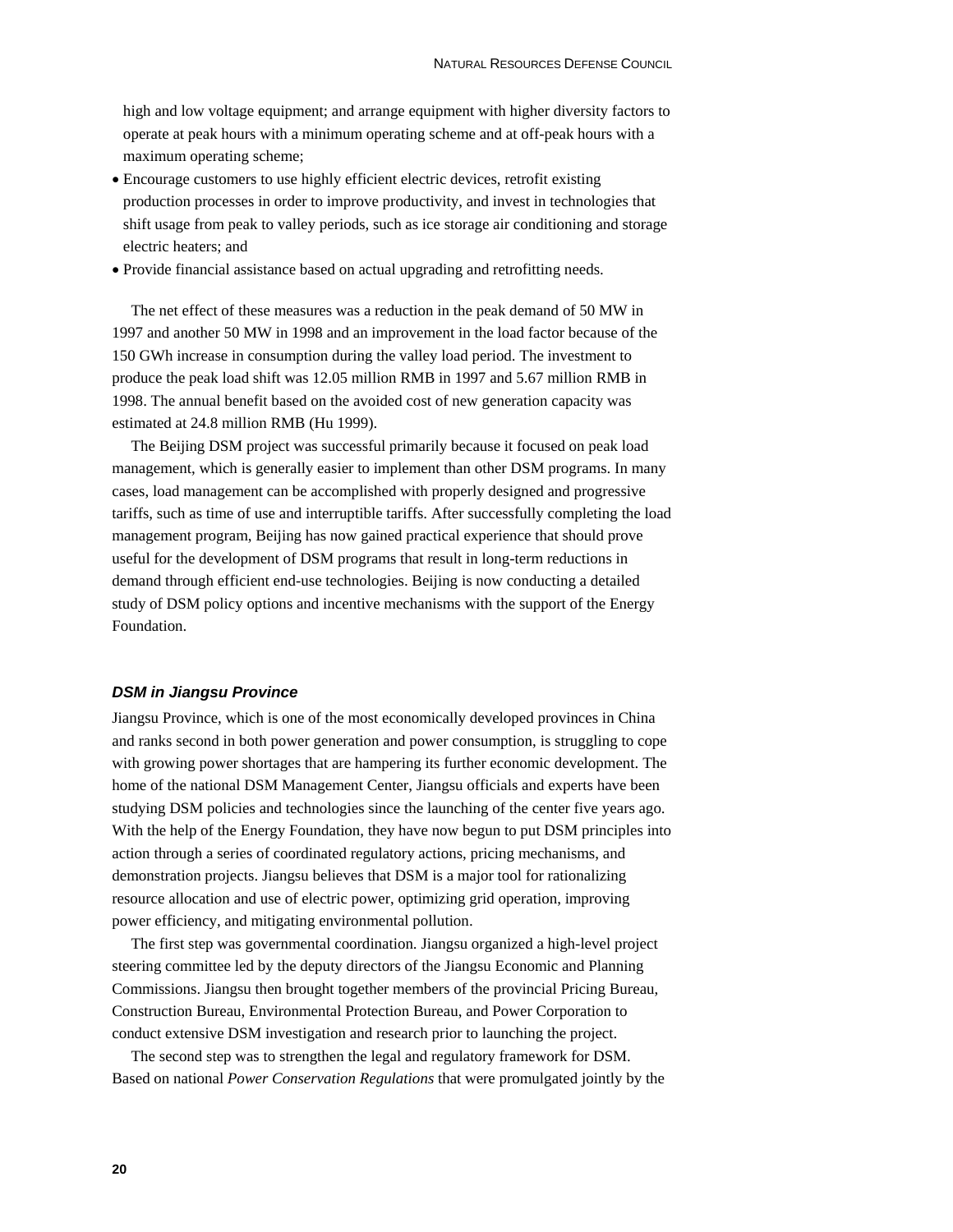State Economic and Trade Commission and the State Planning and Development Commission in 2000 (see below), Jiangsu was the first province in the country to implement those regulations by issuing its own corresponding provincial measures, the *Jiangsu DSM (Pilot) Regulations*, in April 2002.

As detailed in Appendix III, the Jiangsu regulations consist of seven chapters, including general rules; clarification of the responsibilities of relevant government bodies, power corporations, power customers, and ESCOs; planning and implementation efforts; policy and technical measures; and rewards and punishments.

The third step was to experiment with load management in several high energyconsuming enterprises. Jiangsu chose to test the use of interruptible loads in blast furnaces in five steel plants in Suzhou and Wuxi, areas that were suffering from peak power shortages. After the steel plants and the provincial government completed detailed negotiations and arrangements, the tests succeeded in cutting load demand by 300 MW, equivalent to a savings of nearly 2 billion RMB. This test ensured the safe and economical operation of the provincial network. Jiangsu compensated each of the steel plants at a rate of 1 RMB/kWh of interrupted load, for a total of 7.86 million RMB in 2002.

The fourth step was to launch several DSM end-use efficiency projects in order to encourage the extension and application of DSM techniques, encourage power customers to use power rationally, lesson peak hour pressures on the grid, and improve power efficiency. Jiangsu decided to focus on several high power-consuming industries, including the metallurgy, textile, chemical, and building materials industries. The Jiangsu Economic Commission established a set of Implementation Methods of Jiangsu DSM Projects in order to standardize project approval and funding criteria. Based on these criteria, the province has identified 71 potential DSM projects that would save a total of more than 280 GW at a cost of 40 million RMB and achieve an annual profit of 203 million RMB. These projects would also lower the production costs of participating enterprises, cutting peak load by 100 MW and increasing the valley load by 41.8 MW.

The fifth step was to develop a pilot project to gradually apply time-of-use (TOU) prices to major industrial customers, commercial customers, and nonindustrial users. Jiangsu is also investigating the possible extension of TOU rates to residential customers through pilot programs in certain newly built residential communities.

The sixth step was to develop a plan to address the peak load problem in southern Jiangsu, where the load factor is decreasing rapidly, making it increasingly uneconomic to install new generators to meet the short peak load. Based upon a directive by the East China Power Corporation to shift a total of 1,200 MW in that region, Jiangsu set a corresponding target for five key cities: Nanjing, Suzhou, Wuxi, Changzhou, and Zhenjiang. Load shifting measures include arranging equipment maintenance and repair during summer peak hours, rotating weekly work shifts, and establishing an interruptible load program for 12 steelworks. If these measures are insufficient, Jiangsu will consider taking additional measures, such as limiting power in order to control electrical network safety.

Finally, Jiangsu analyzed the costs and benefits of using various load management technologies, such as energy storage air conditioners. Jiangsu estimates that the average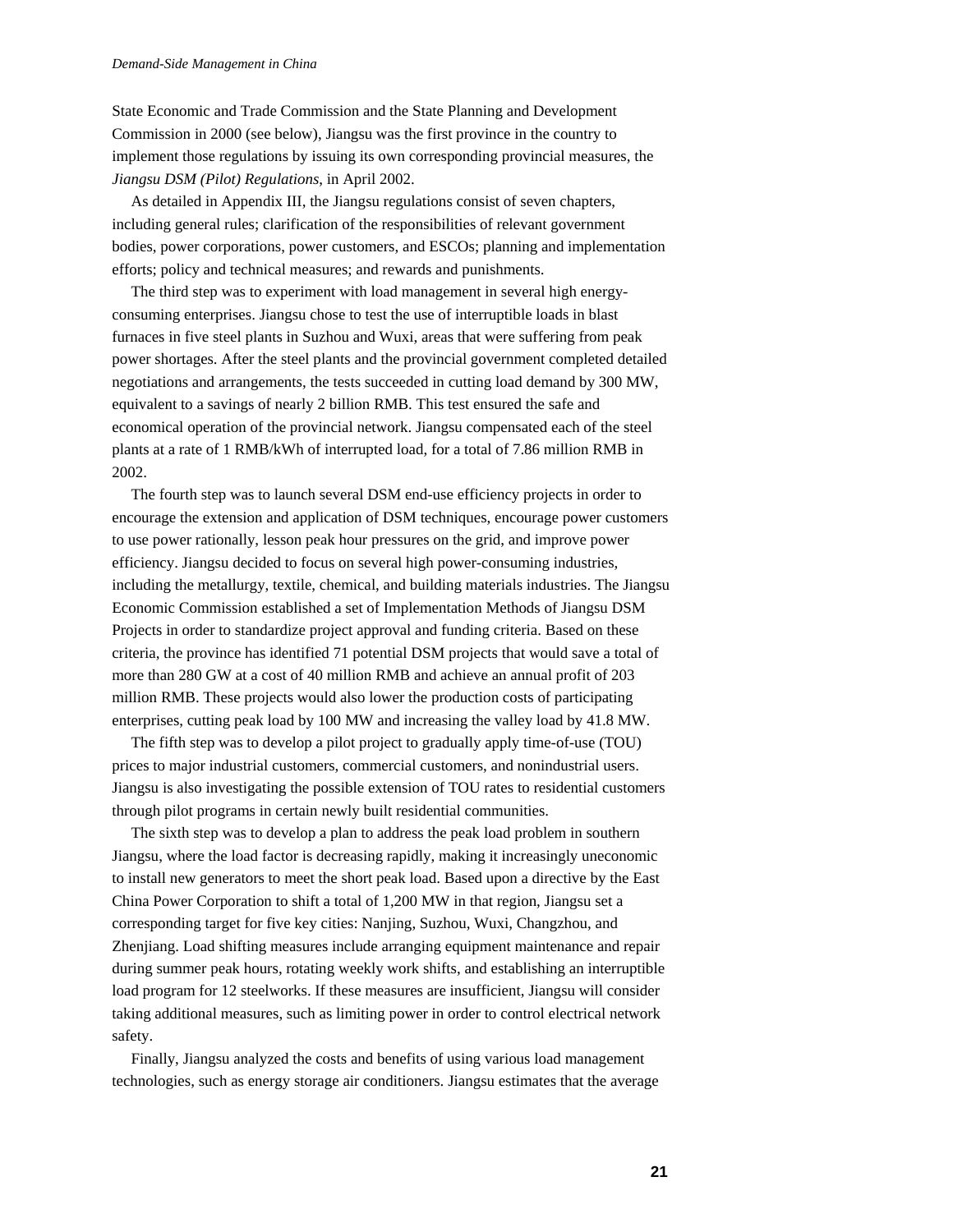cost of load shifting using these technologies is about 1,113 RMB/KW, which is less than 28 percent of the 4,000 RMB/KW average investment for constructing new peak load adjustment generators.

Jiangsu has learned a great deal from its successful DSM pilot projects and has developed a series of recommendations for further development of DSM. First, the government should further strengthen the legal and regulatory environment by integrating DSM into comprehensive energy structure optimization planning and decision making. Jiangsu will also have to conduct additional load shifting measures in order to compensate for the additional peak loads caused by new environmental controls on power plants.

Second, the province should develop a sustainable DSM financing mechanism. The funding for both the DSM demonstration projects and the interruptible load pilots came from a gap in the power tariff created when generators produced electricity above their annual quotas and sold that power to the grid on the basis of price competition. The conditions that gave rise to this power tariff gap will not last once Jiangsu establishes a competitive power market. Jiangsu would also like to reward enterprises that participate most effectively and vigorously in DSM projects, but needs a source of funds for these bonuses.

Finally, Jiangsu realizes the need for improved management of the DSM demonstration projects and suggests that the pilot projects should be completed before the government provides the promised compensation. Although this recommendation would ensure that the projects are completed, it might also deter some industries from embarking upon DSM projects in the first place because of the lack of up-front funding.

#### *DSM in Henan Province*

Henan established China's first utility-sponsored ESCO, known as Henan First ESCO (HFEESCO), in November 1996. HFEESCO is a wholly owned subsidiary of Electric Power Henan and its affiliates. Henan First ESCO focuses its activities on load management, particularly the sale and leasing of electric heat storage boilers in order to help customers reduce peak electricity load (BECon I). Henan Province has instituted a small system benefit charge of 0.1 fen/kWh in order to help finance the activities of Henan First ESCO (Jiangsu 2003).

#### *Load Management in Shanghai*

Shanghai is the first large city in China to widely adopt time-of-use rates, although such rates have been applied in other jurisdictions to large industrial customers. Beginning in May 2001, the cost of electricity in Shanghai became 50 percent lower at night than during the day. Four hundred thousand households now have the option of installing electricity meters with separate rates for different time periods. Estimates show that residents can save up to 25 percent of power per day and cut power bills by 12.7 percent (China Online 2001).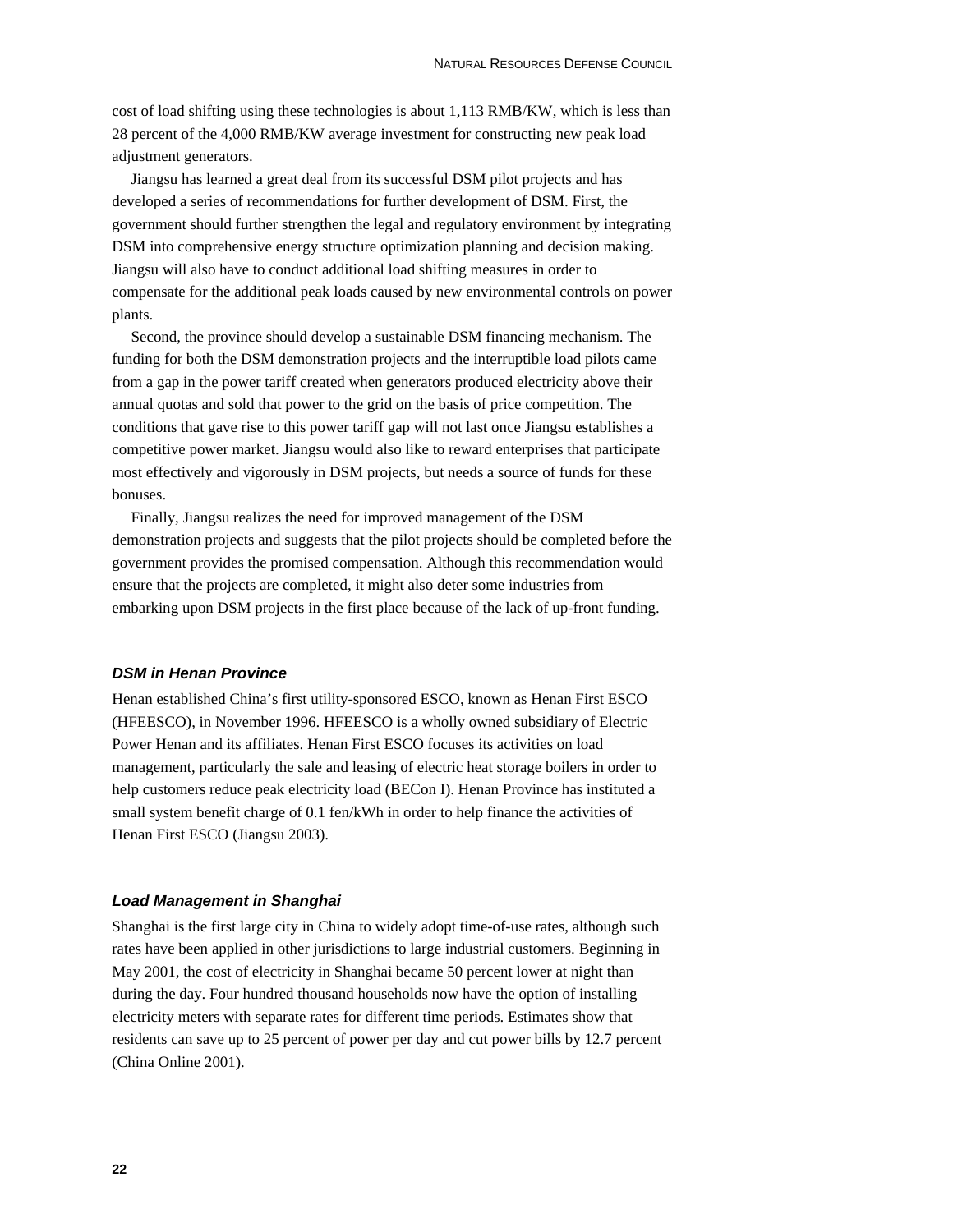## *China Green Lights Program*

After many years of experience, China recognizes that the higher initial costs of efficient lighting products, although they have lower life-cycle costs, are a major barrier to the adoption of efficient lighting technologies by end-users, particularly in the residential and government/institutional sectors. Therefore, with GEF assistance, China is developing a utility-financed DSM demonstration project as part of the second phase of its China Green Lights Program (GEF 2000).

The project document for the China Green Lights Program describes some of the opportunities and challenges of developing DSM, and China recognizes that electric distribution utilities are in a unique position to deliver energy efficiency information and technology to their customers by virtue of their role of providing energy services. They also can implement innovative financing schemes to help overcome consumer resistance to the higher initial cost of efficient lighting products. Utilities would also have strong incentive to participate in such financing programs for efficient lighting products, because, if structured properly, they could generate additional revenue for the utilities, help to defer costly and uncertain long-term investments in generation assets, and increase customer satisfaction and loyalty in the competitive environment (GEF 2000).

The initial DSM pilot programs undertaken as part of the GEF project will be used to demonstrate the benefits of these programs to utilities, which generally lack experience in running these types of programs, are unaware of the benefits described above, and currently are in a period of uncertainty due to ongoing power sector restructuring. Existing utility program information and results, both domestic and international, will be reviewed in coordination with the national DSM center. Innovative new programs will then be designed, including leasing and tariff-based initiatives, which will be piloted in selected municipalities and results disseminated for wider program activity. Incentives will be used only in the residential sector, given that this sector is the hardest to reach. Incentive funds will come partially from the GEF and partially from utility and local government contributions (GEF 2000).

## **CHINA'S RECENT AND CURRENT DSM POLICIES**

In the last few years, China has begun to incorporate the concepts of DSM into national plans, policies, regulations, and standards, although they have not yet been widely implemented.

**Tenth Five-Year Plan.** One of the five major objectives of the tenth five-year plan (FYP) (2001–2005) is to improve the quality and efficiency of economic development. Among other things, the FYP calls for the development of DSM provisions that can guide the rational planning and allocation of resources utilization, government procurement, and voluntary agreements.

**Power Conservation Management Provisions.** These provisions, which were enacted jointly in 2000 by the State Economic and Trade Commission and the State Development Planning Commission, contain a chapter specifically devoted to DSM. Article 16 requires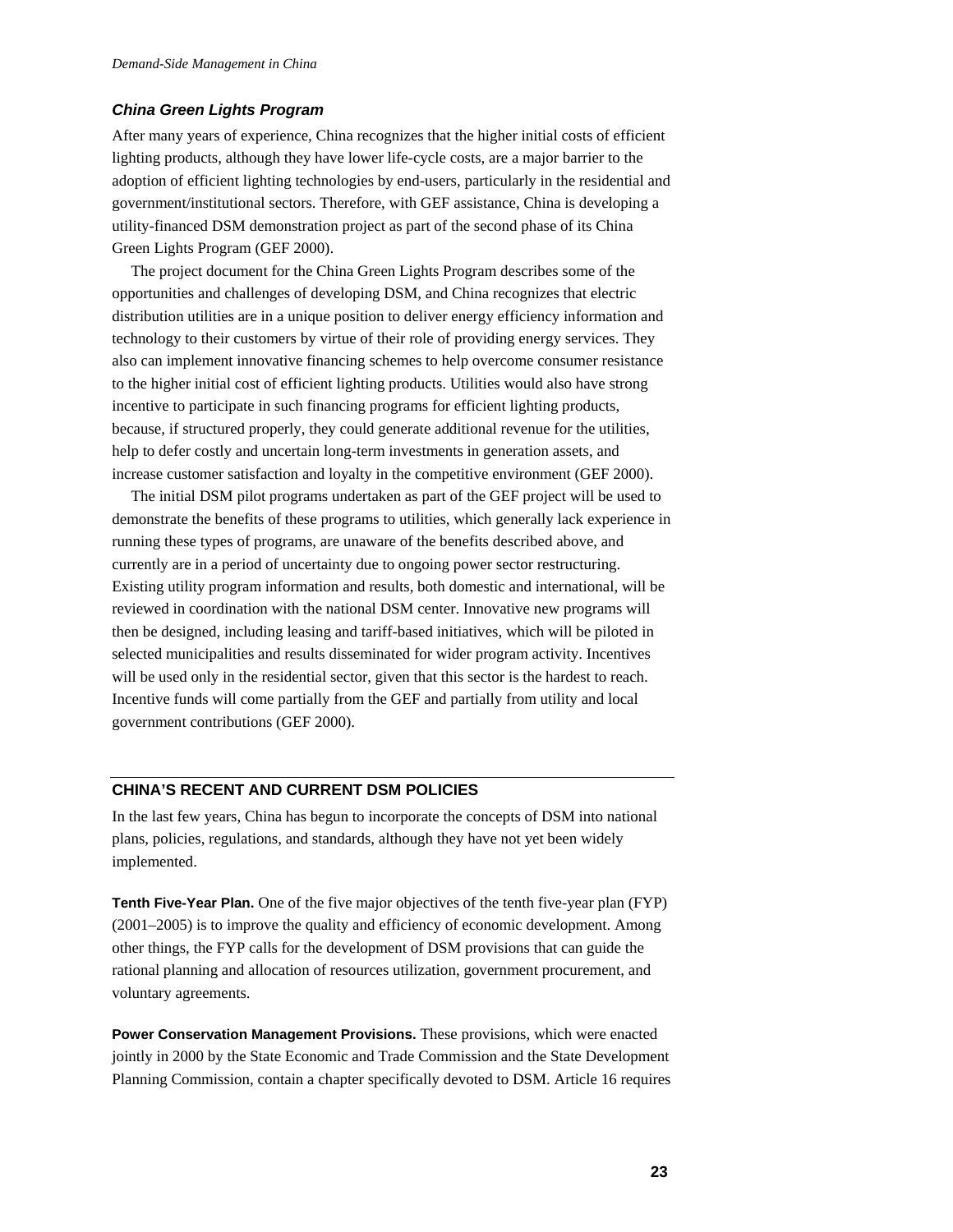provincial and municipal economic and trade commissions to facilitate DSM efforts. Utilities must conduct load management and expand the use of interruptible and direct load management. Article 18 requires power planning and integrated resources planning to cover DSM, although it provides no specific details on how this should be implemented.

Article 19 calls for a gradual increase in basic electricity rates, a reduction of kilowatthour rates, an expansion of time-of-use rates and an increase in the price differential, and an expansion of the use of interruptible load rates. Article 20 permits power users that utilize certified efficient products to apply for a reduction or exemption of the capacity charge in their electricity rates. Article 21 encourages utilities to popularize and facilitate DSM and permits them to recover the costs of DSM education and information efforts in their management budget.

**Top-Level Power Supply Enterprise Qualification Standards (Tentative).** The State Power Corporation incorporated DSM as a qualification factor in its 2001 Top Level Power Supply Enterprise Qualification Standards (Tentative). These standards stipulate that top-level power supply enterprises must take active steps to plan and launch effective DSM programs.

**State Council Decision Reference.** In August 2002, the State Power Economic Research Center and the Beijing Energy Conservation Center (BECon) submitted a report to the State Council entitled "Recommendations on Expediting the Promotion of DSM." This report was published as a Decision Reference by the policy department of the State Council. This was the first time that the State Council has stressed the role of DSM in China. The recommendations of the report include:

- Develop detailed DSM regulations to clarify the main DSM policies and roles of various stakeholders, particularly government agencies and power grid companies;
- Establish a rational power tariff system, including time-of-use prices, increasing the volume of customers with load valley and seasonal power prices, increasing the discrepancy of peak/valley load and seasonal prices, appropriately increasing base power tariffs, and gradually extending interruptible power prices;
- Develop a DSM public welfare fund based on the system benefit charges adopted in other countries. The fund could equal 1 to 3 percent of customers' power bills and could initially be taken from a portion of the urban surcharge that is currently added to power tariffs. Fundraising and spending of the DSM public welfare fund should be put under the regulatory supervision of relevant government bodies in terms of fund management, contract management, program planning, evaluation of project outcome, and auditing supervision;
- Make full use of existing organizations such as the SETC Energy Conservation Information Dissemination Center and the State Power Company's DSM Center to assist with DSM project recommendation, information dissemination, and policy advocacy. Necessary funding and policy support should also be provided to these bodies; and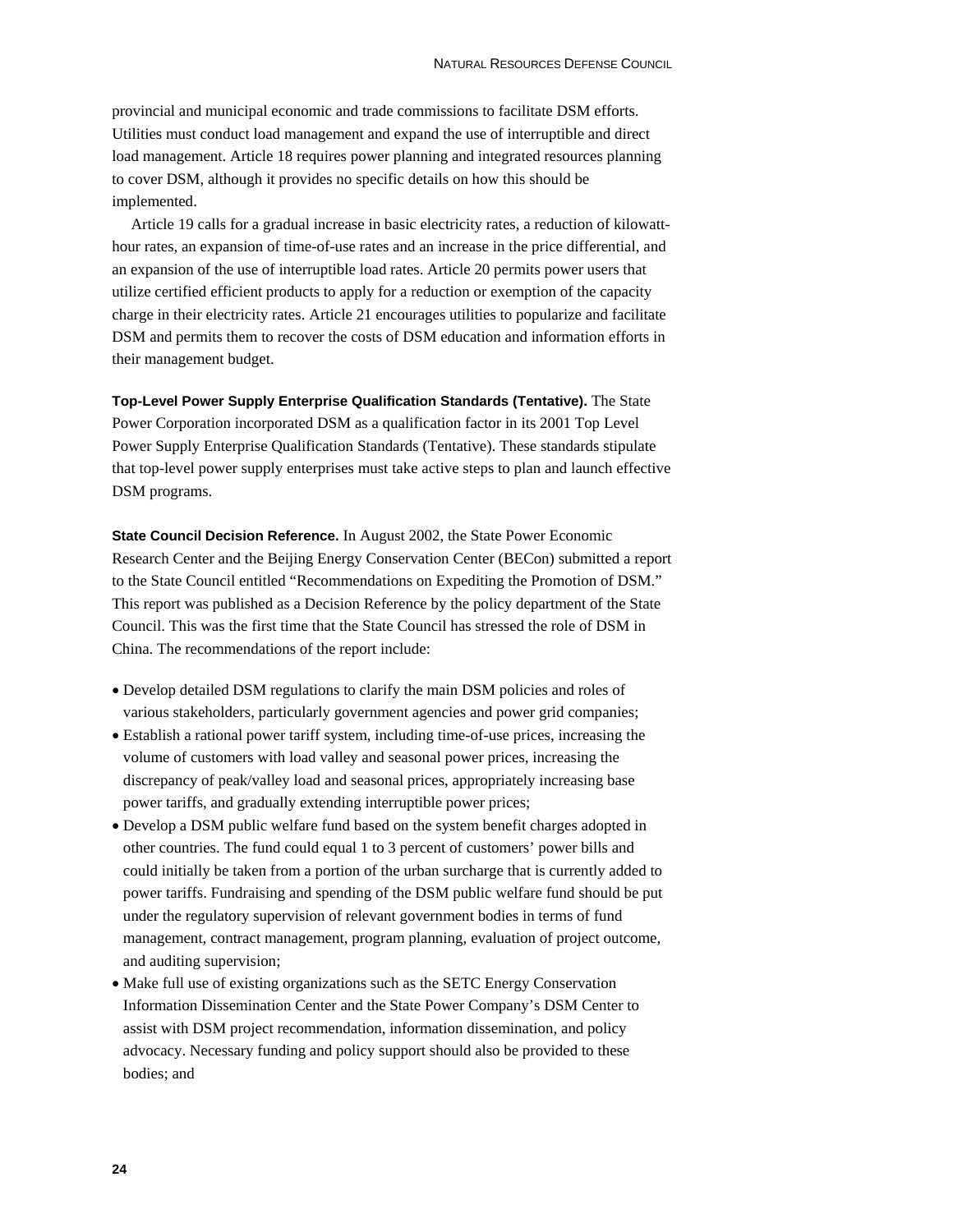• Develop quality standards for high power-using equipment, adopt mandatory national standards to phase out outdated power-using equipment, and expedite the extension of energy-efficient and technology-intensive products and equipment (State Council Policy Research Office 2002).

**SETC/SDPC Management Measures for Electricity Conservation.** In June 2003, SETC and SDPC issued a joint circular entitled "Announcement of Issuing Management Measures for Electricity Conservation." This joint circular recognized the importance of DSM as an electricity saving strategy, and included a number of suggestions for further advancing DSM work in the power sector. These guiding suggestions include:

- Local economic commissions, in collaboration with other relevant government bodies, should utilize various means to promote the healthy development of DSM work in their respective areas, including using industry policies, tax policies, and pricing policies. Through induction, coordination, monitoring, and providing services, they should mobilize various resources, actively develop the market, and encourage stakeholders to participate in and benefit from DSM. Where conditions allow, they should immediately carry out well-coordinated and organized testing and demonstration in order to gain experience before they scale up the effort;
- Each provincial grid operator should systematically study its local situation for DSM and provide timely suggestions to pertinent central government departments. Power DSM should be integrated into grid development plans and be placed at the same importance level as the expansion of generating capacity. DSM can raise grid capacity and generator utilization, thus increasing economic efficiency of system operation;
- Utilities should strive to implement DSM. Based on electric power resources and demand levels within their respective service regions, utilities should gradually establish information networks on electric power DSM. They should disseminate, advocate, and introduce electric power DSM technology, knowledge, and demonstration projects through appropriate means at such places as their custom service centers and exhibition rooms. The aim is to guide end-users to adopt a scientific way of consuming electricity and use advanced electric technologies, appliances, and materials;
- Electricity users, especially large users, should increase their awareness of resource conservation and environmental protection, and actively seek to use technologies and equipment that are energy efficient, energy saving, or can store energy for use during peak hours. Through technology upgrading and enhanced management, end-users can optimize their usage patterns, reduce electric consumptions, cut production costs, and raise economic benefits;
- Local economic commissions should encourage, guide, and support, as appropriate, energy service and conservation institutions and energy dealers to play an active role using their technological and managerial expertise—in such activities as DSM advocacy, energy audit, energy conservation monitoring, information dissemination, project consultancy, bidding, procurement, technical exchange, and training, etc.;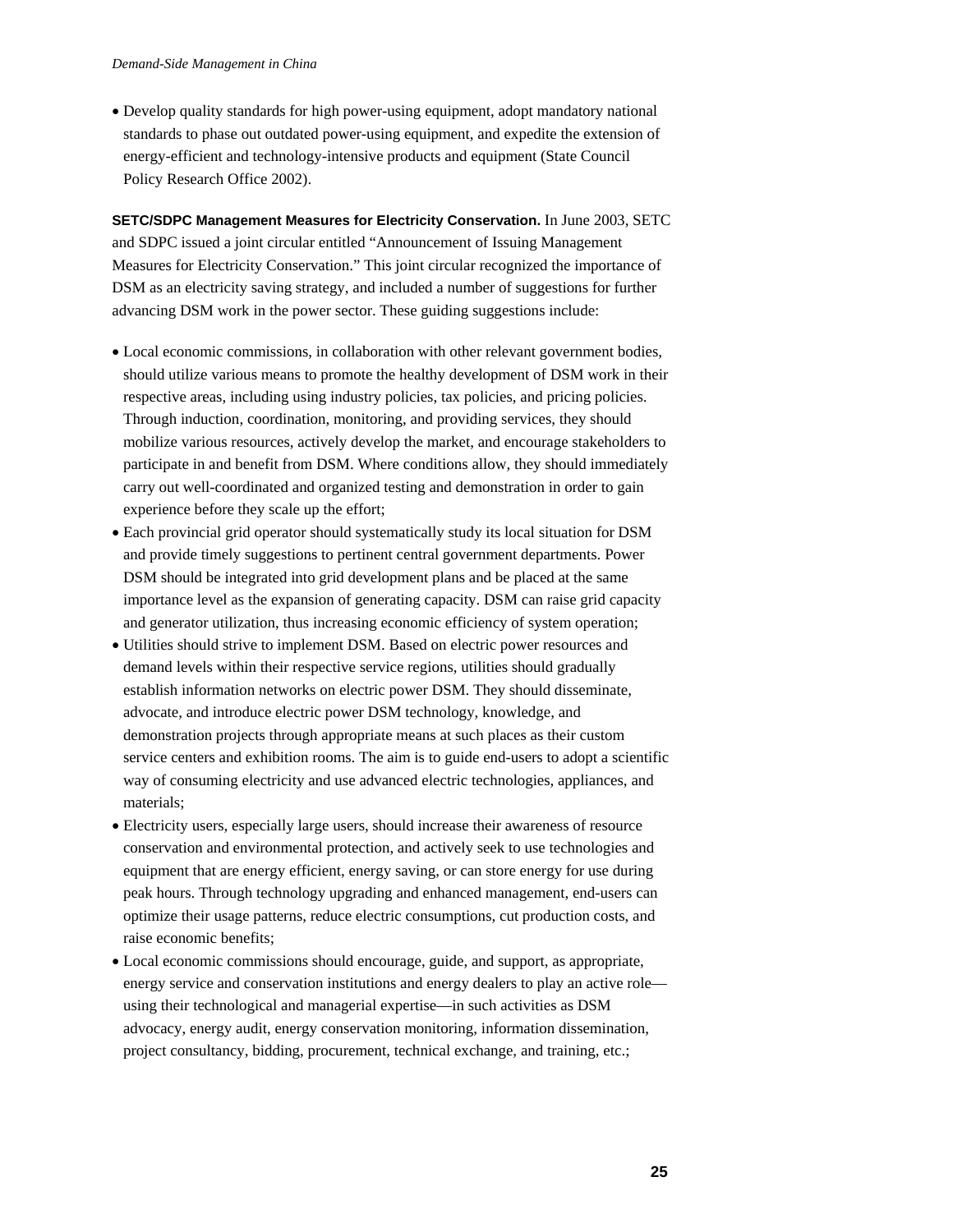- Technologies and products for power DSM should be able to offer the following: peak shaving to optimize grid operation, improving energy use structure, reducing environmental pollution, and increasing energy use rate;
- Technologies and products to be immediately promoted include:
	- Power load management technologies;
	- Heat and cold energy storage technologies;
	- Green lighting technologies;
	- Energy-efficient home appliances;
	- Heat pump and gas and steam combined cycle power generation technologies;
	- Ultra-infrared, microwave, or high-power/mid-frequency inducted heating technologies;
	- High-power/low-frequency electric source metallurgical technologies;
	- Speed adjusting operation technology for alternate current electric motors;
	- High efficiency fans, water pumps, electric motors, and transmitters;
	- Heat treatment, electric plating, molding, and oxygen production technologies;
	- Nonpower automatic supplement technology;
	- High efficiency batteries; and
	- Renewable energy power generation technologies; and
- Local economic commissions may develop more detailed implementation plans according to local conditions (China Electric Power News, June 6, 2003).

Around the time these DSM management methods were announced, however, the SETC was abolished and the SDPC renamed and reorganized as the National Development Reform Commission (NDRC). Some SETC departments were moved to the new NDRC, but as of this writing it is unclear which government organization, if any, will take the lead in implementing these electricity conservation management measures.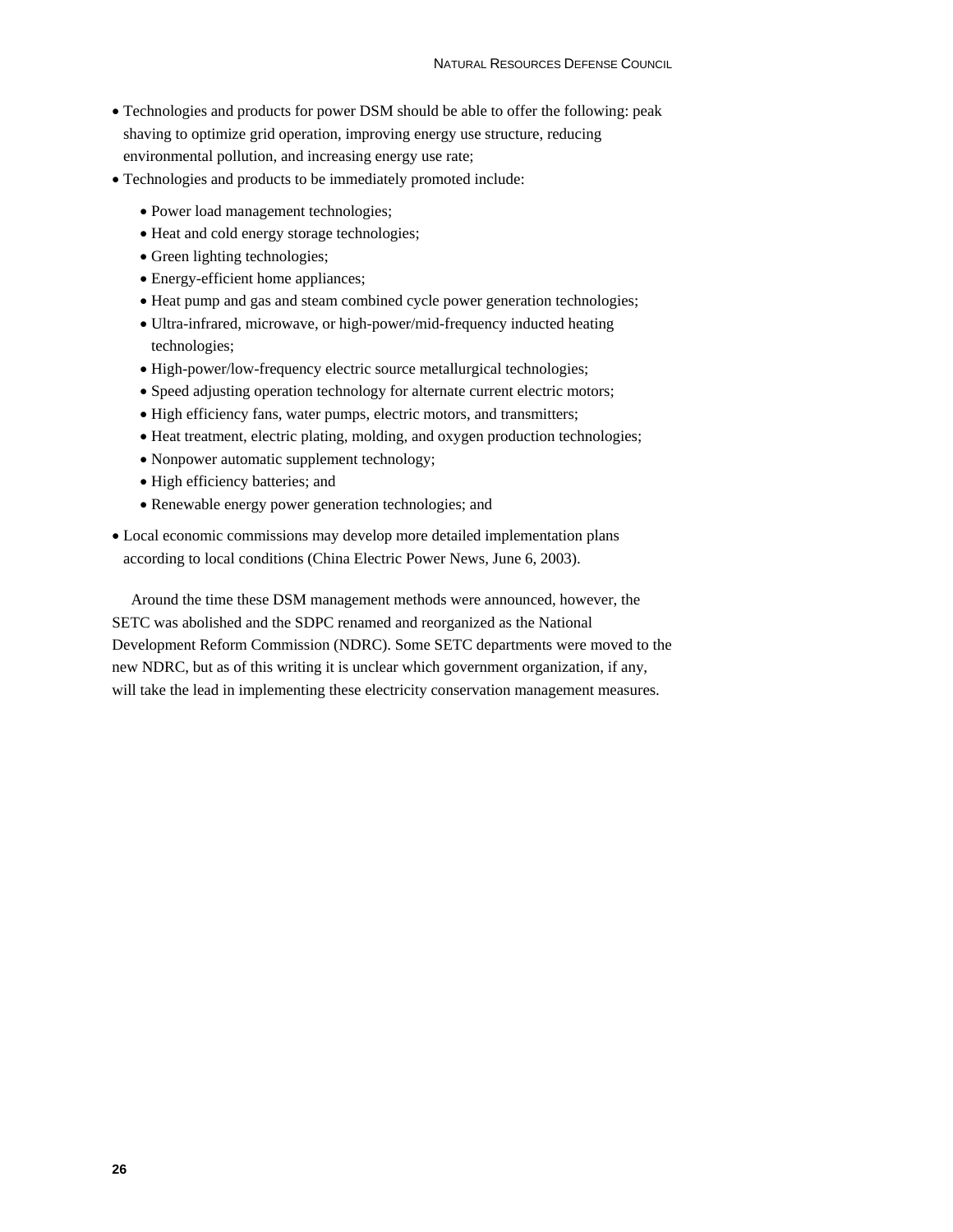## CHAPTER IV

## BARRIERS TO AND RECOMMENDATIONS FOR DEMAND-SIDE MANAGEMENT IN CHINA

s illustrated by the DSM case studies described above, a number of barriers stand in  $A<sup>s</sup>$  illustrated by the DSM case studies described above, a number of barriers stand in the way of implementing effective DSM programs in China. This chapter describes some of the main structural, regulatory, and financial impediments that China faces in carrying out its new DSM initiatives, followed by recommended policies and strategies to overcome those barriers.

This report does not address the barriers to energy efficiency that customers face, such as a lack of information about efficient technologies, the low quality or unavailability of efficient technologies, the higher upfront costs of efficient technologies, or the lack of available capital. These are the market barriers that an effective DSM program is designed to address once it is in place.

## **TRADITIONAL RATE DESIGN PROVIDES DISINCENTIVE FOR UTILITY DSM**

One of the major barriers facing utilities in pursuing cost-effective, demand-side management in China, as in most countries, is that under current rate designs, utilities make money by selling electricity, not by saving electricity. The rate design itself provides a disincentive to utilities to make even the most economical investments if they are likely to reduce electricity sales.

According to China's current tariff system, generation prices for plants built after 1985 are set on a plant-by-plant basis. The price for each plant is set at a level designed to provide sufficient revenue for the repayment of loan capital and interest within a reasonable time, plus a margin of profit. For plants built before 1985, which generally belong to the State Power Corporation, tariffs are set to cover direct operating costs such as depreciation, labor, fuel, and maintenance costs, but not any return on investment.

In either case, the amount of money a utility or independent power producer receives is directly linked to the amount of electricity it sells. The more kilowatt-hours (kWh) sold, the more the power company earns. Actively promoting end-use energy efficiency would represent a conflict of interest to the power company, seeing as it would reduce the amount of electricity sold, and therefore negatively affect its own earnings. As a result, rather than determining the most cost-effective way to meet customers' energy service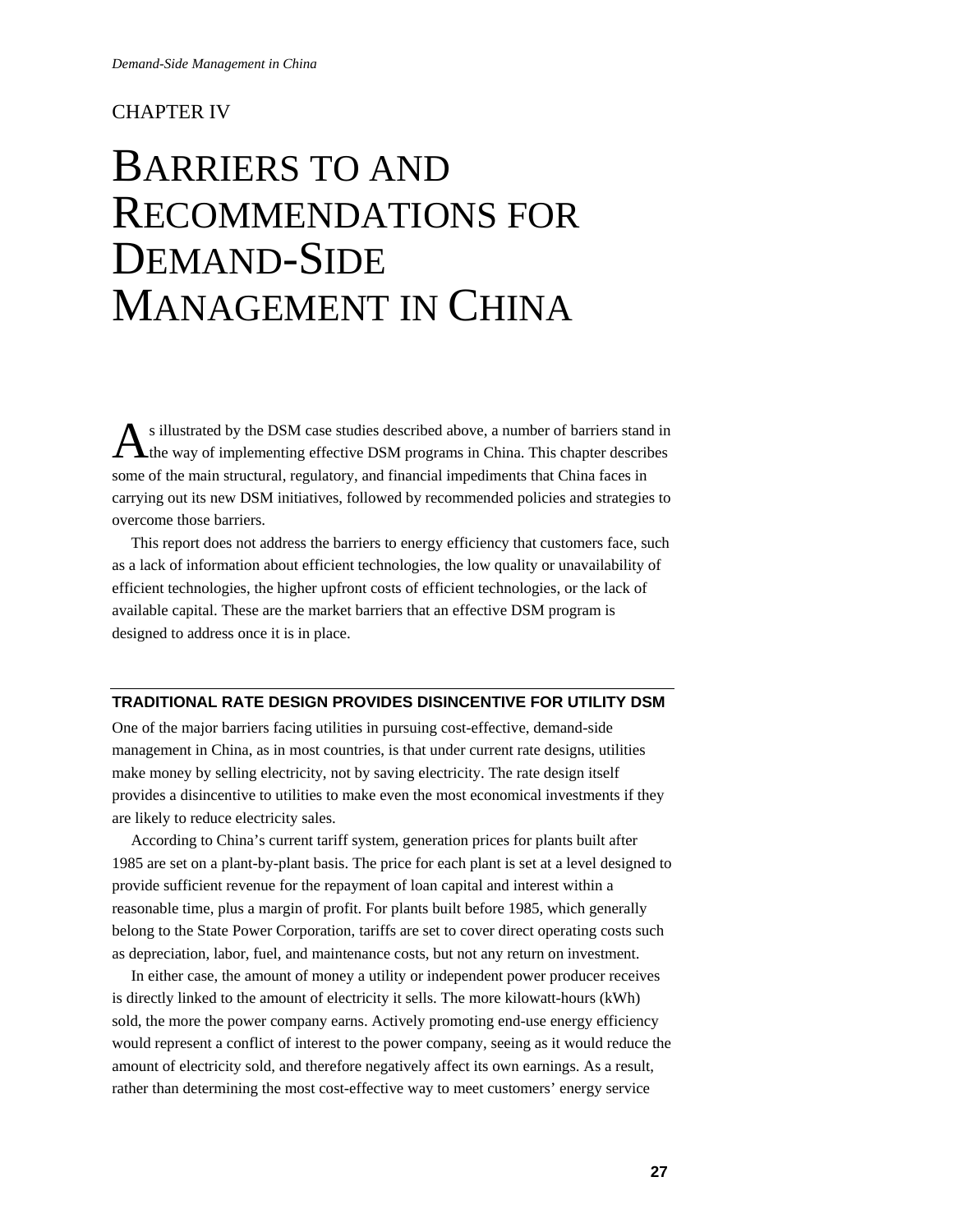needs, the power companies focus on capacity expansion as the primary response to projected load growth, to the exclusion of investments in energy efficiency. This rate design is not only economically inefficient, but also obstructs the achievements of numerous national objectives served by DSM, including the provision of affordable and reliable energy services, environmental protection, economic competitiveness, and energy security. This barrier will remain even after electric industry restructuring unless active steps are taken to break the link between sales and earnings (Carter 2001).

## *Recommendation: Decouple Utility Profits and Electricity Sales Via a Revenue Cap*

China's traditional rate design leads utilities to focus exclusively on traditional distribution and generation capacity expansions—often in direct conflict with China's important energy, economic, and environmental objectives. A new approach is needed to allow utilities to select the least-cost resource options for meeting customer energy needs without threatening their own profits.

One of the most important steps in removing the barriers to utility DSM is revenue regulation that removes the conflict of interest that exists when utility profits are directly linked to sales of electricity. The most promising policy tool for removing this conflict of interest is a revenue cap. Revenue caps (also known as decoupling, revenue indexing, or revenue-per-customer mechanisms) are a key tool for breaking the link between utility profits and electricity sales. The purpose of a revenue cap is not to create a bias in favor of energy efficiency, but to remove an existing regulatory bias against energy efficiency. This mechanism makes a utility financially indifferent as to whether kWh sales increase or decrease (Carter 2001).

Revenue caps can be applied to regulated, vertically integrated monopolies before restructuring and to regulated, natural monopoly distribution utilities after restructuring. Under a revenue cap, utilities receive a set amount of money each year that is designed to cover all utility costs plus a reasonable profit as determined by the regulatory authority. The preferred method is to allow the utility a set amount of revenue per customer. This amount of revenue remains the same regardless of how many kilowatt-hours each customer uses. Customers continue to pay for electricity on a per kilowatt-hour basis, which provides an incentive to use electricity in an efficient manner. The government regulator sets electricity rates based on expected costs and sales.

At the end of each year, the government regulator compares the actual revenues collected by utilities to the allowed revenues. If the actual revenues are higher than the allowed revenues, the extra amount will be refunded to customers. If the actual revenues are smaller than the allowed revenues, a small charge will be added to the electricity price in the following year to make up for lost revenues.

A revenue cap allows monopoly utilities to recover all costs and earn a reasonable profit while protecting it from price volatility. At the same time, it removes both the incentive to increase electricity sales and the disincentive to carry out cost-effective DSM programs. Utilities are now able to make least-cost investments to deliver reliable energy services to customers, even when it lowers electricity usage, without threatening their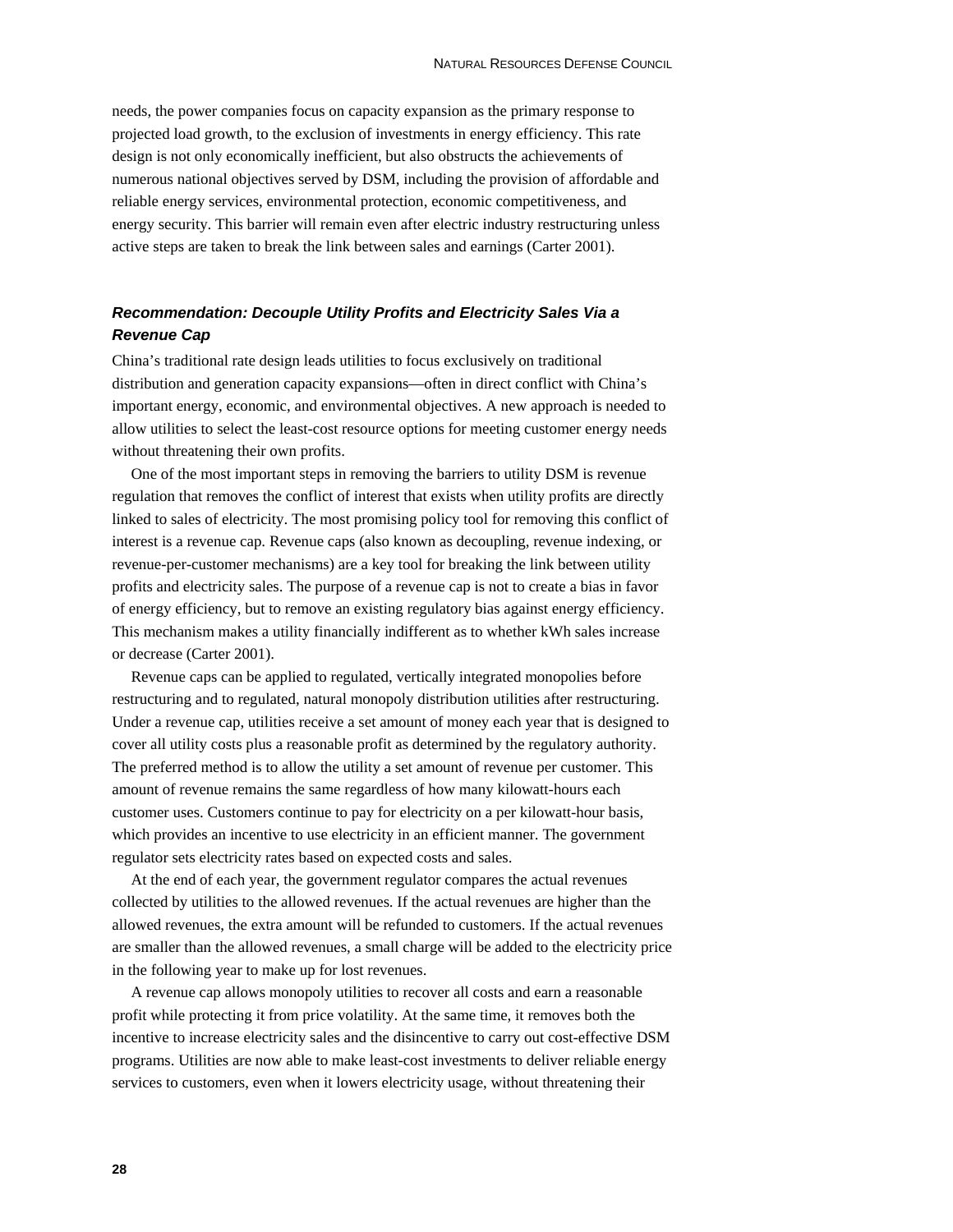profits. This approach merges utility and society interests and results in better energy resource decisions. Additional incentives or mechanisms would also help promote active utility DSM investments (Cowart 2001). The Australian state of New South Wales has adopted a revenue cap mechanism to break the link between utility revenues and kWh sales.

California adopted a revenue cap mechanism (known as an electric rate adjustment mechanism, or ERAM) for its three major utilities in the early 1980s, which, along with performance-based incentives and a system benefits charge, helped pave the way for California utilities to lead the United States in energy conservation efforts. A detailed study by Lawrence Berkeley National Laboratory found that ERAM had a negligible effect on rate levels and actually reduced rate volatility. Although California suspended the ERAM mechanism in 1996 during the restructuring transition period, all of the major utilities in California have now approved or are developing proposals to institute a revenue-per-customer mechanism. The same is true for Oregon. Together, these utilities account for more than 10 percent of U.S. gas and electric revenues (Carter 2001).

Revenue caps and revenue-per-customer rate designs have proven successful in removing perverse incentives while allowing the utilities to recover their costs plus a reasonable profit. Revenue caps can be applied at any stage of the power reform process and regardless of which administrative organization is selected to implement the DSM programs. Additional mechanisms such as performance-based incentives (described below) will be required to ensure that utilities make the most economically and environmentally efficient resource decisions. China's current efforts to reform electricity prices and develop a competitive power market provide a valuable opportunity to reexamine and revise its outdated rate design.

#### **LACK OF DSM FINANCING MECHANISM**

**Lack of Cost Recovery Mechanism.** Capital funds are a key requirement for any successful DSM program. Yet even if power companies in China were willing to invest in DSM, there is no mechanism currently available for them to recover their investments. The catalog tariff for plants owned by the network only allows for the recovery of direct operating costs such as depreciation, labor, fuel, and maintenance. As a result, these older plants lack funds to carry out their own technical renovation or install required pollution control technologies, let alone funds to help customers improve energy efficiency.

Similarly, the generation price for plants built after 1985 is currently designed to allow a return on past capital investments, not new investments in end-use energy efficiency. This rate design also deters investments to upgrade the efficiency of the transmission and distribution network, given that these generation prices do not include a separate charge for the transmission network. As the generation price continues to increase for each new plant due to increased construction costs and pollution control requirements, fewer funds are available for desperately needed network upgrades and maintenance, let alone new DSM programs.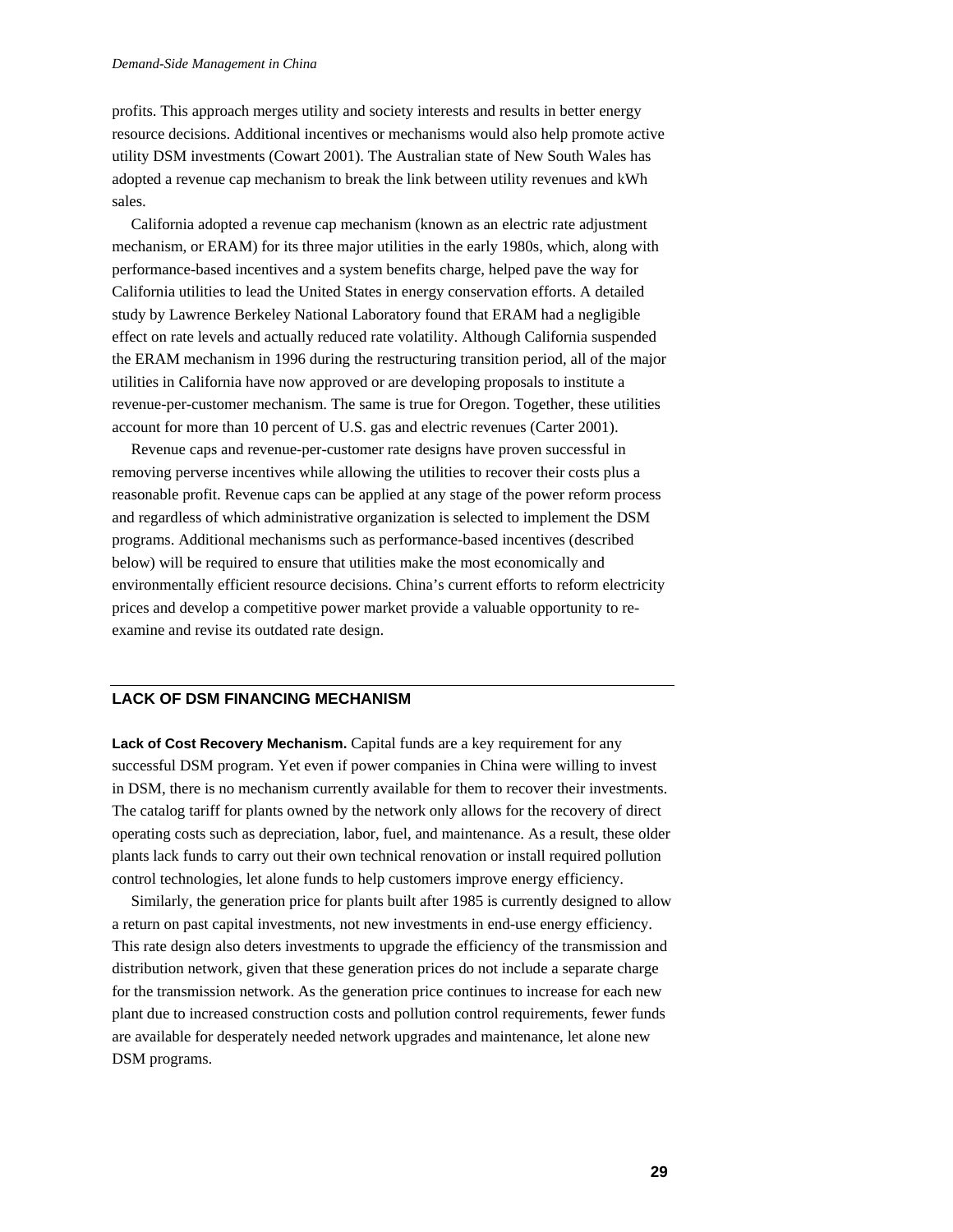**Lack of Guaranteed Repayment.** A related barrier to DSM programs involving utility financing of customer efficiency upgrades is the lack of strong repayment guarantees under a DSM performance contract. Utilities point to energy theft and the failure to pay electric bills as serious problems already plaguing the power sector. They would likely be reluctant to provide major financing for customer efficiency upgrades without a strong guarantee of repayment. Unfortunately, private sector ESCOs in China have already encountered performance contract repayment problems. This is due in part to the lack of strong contract enforcement mechanisms in China, but also to specific limitations on the ability of enterprises to engage in financial activities in China.

In 1994, the People's Bank of China (PBC) issued Regulations on Administration of Financial Institutions*,* which were designed to maintain financial order, safeguard the financial and legal interests of the public, and promote a socialist market economy. Under these regulations, the PBC maintains strict control over all domestic financial institutions. The definition of "financial institution" is extremely broad and applies to all types of banks, credit card companies, financial leasing companies, insurance companies, and any other institution engaging in financial business as determined by the PBC. All financial institutions must meet minimum eligibility requirements, apply for a permit, and receive approval from the appropriate PBC office. The PBC may order any financial institution to cease operations for violations of the regulations or any other reason as determined by the PBC (Wan 1999).

If the PBC determined that a utility was operating as a financial institution according to the terms of a performance contract, the utility would have to meet the criteria for a financial institution and obtain a permit. Otherwise, the contract would be unenforceable, and the utility would be unable to rely upon the contract to demand repayment from the consumer.

## *Recommendation: Introduce a System Benefit Charge*

Prior to restructuring, the costs of utility DSM programs were often embedded in utility rates. The deepening of competition means that regulatory pricing approaches, such as passing costs through to customers, have become problematic. In a competitive market, greater responsibility falls on the government to develop funding mechanisms and financial incentives for DSM.

A system benefit charge (also known as a public benefit charge, wire charge, or surcharge) is a relatively new mechanism designed specifically to fund DSM programs in restructured power markets. A system benefit charge is a small, non-bypassable surcharge**—**in the United States, around 1 to 33 mils/kWh (a mil is 1/10 cent)—added to the electric rates of all electric consumers. Non-bypassable charges apply to all sales, and thus no competitive provider is disadvantaged by the collection mechanism. They can be applied regardless of the status of electric industry restructuring. System benefit charges are a fair, nondiscriminatory way of promoting the public interest, as they apply to all customers. They can be used to fund DSM programs that take advantage of cost-effective energy efficiency opportunities, reduce electricity expenditures, and therefore lower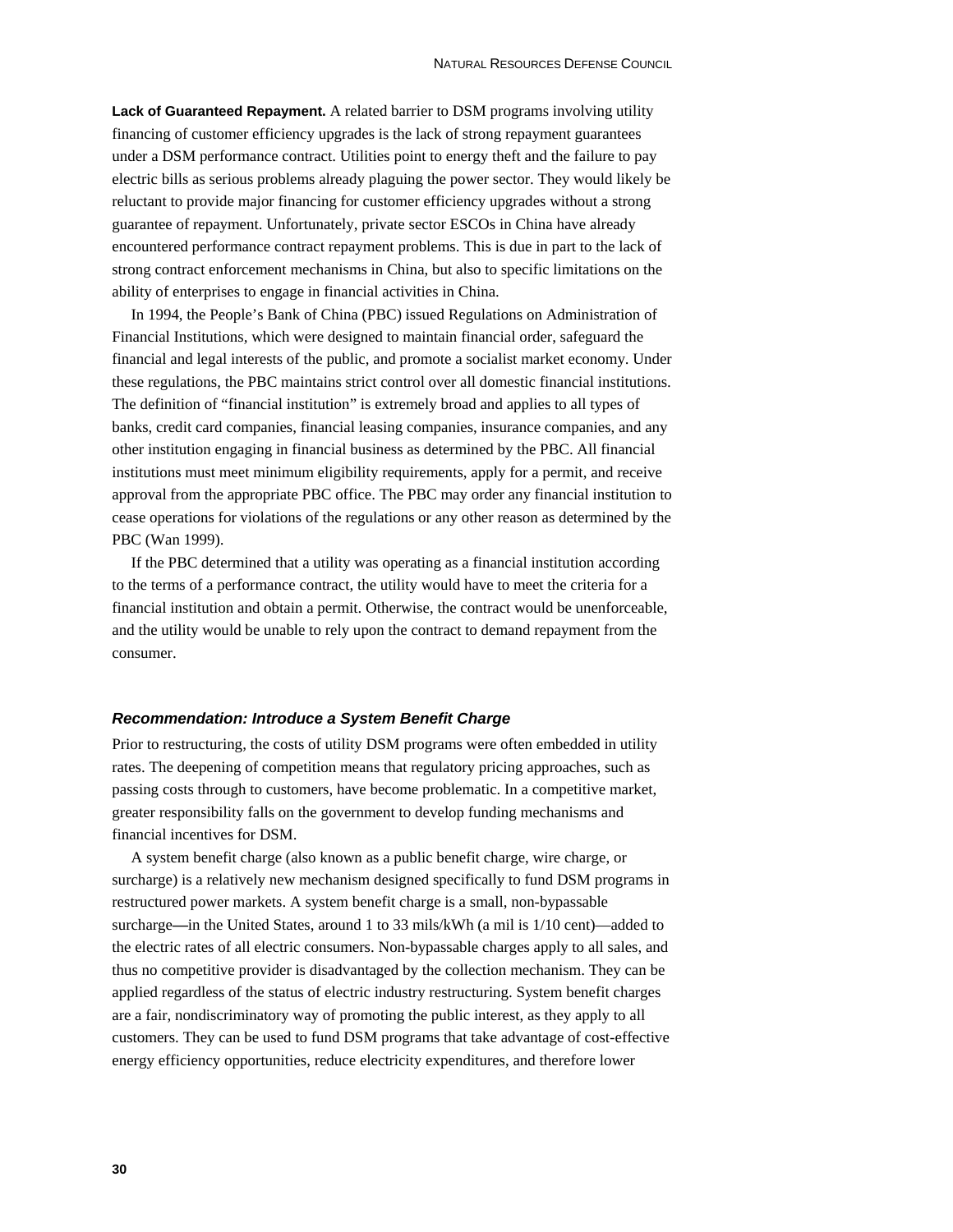customers' electricity bills. System benefit charges can also be used to fund other public benefits, such as renewable energy development and low-income energy services.

A number of countries throughout the world have adopted system benefit charges, including the United Kingdom, the United States, Spain, Norway, Denmark, and Thailand. For example, the United Kingdom instituted a system benefit charge in 1994 to support DSM activities for small consumers. The fund collected U.S.\$165 million by 1998, which was invested in more than 500 energy efficiency projects that saved customers 6,800 GWh of electricity. Thailand's pilot DSM program was financed primarily by an automatic tariff mechanism, although its main purpose was a fuel adjustment mechanism (Singh and Mulholland 2000).

At least 20 states in the United States have established statewide funding mechanisms for DSM programs. The revenue from these programs totaled about U.S.\$750 million in 2000 (Cowart 2001). California alone collected U.S.\$872 million in system benefit charges from 1998 to 2001, and has now extended the program to 2012. In 1998, the California system benefit charge, which averaged less than 0.6 percent of each consumer's electric bill, funded more than U.S.\$173 million in DSM expenditures and saved 582 GWh of electricity.

China has had many years of experience with surcharges designed to raise money for the construction and renovation of power generation facilities. In 1987, China established a "power construction" surcharge of 0.02 RMB (Chinese dollar)/kWh on industrial and commercial power consumers. This surcharge was used for building large and mediumsized power stations. The collection of this surcharge was discontinued at the end of 2001 without a clear explanation (Songbin 2003). China currently adds an official surcharge to retail electricity prices to collect revenue for construction of the Three Gorges Hydroelectric Power Project. A DSM surcharge would apply the same principle to the development of saved energy resources, or "negawatts."

China may be reluctant to impose a surcharge on electricity to provide revenue for DSM programs because it is currently working to eliminate electricity surcharges in an effort to keep down consumer electricity prices. In addition to phasing out the power construction surcharge, the central government is also cracking down on illegal surcharges imposed for a variety of purposes by local governments, particularly in rural areas. In a 1997 investigation, the central government uncovered a total of 24 billion RMB in illegal surcharges, equivalent to a nationwide increase of 0.03 RMB per kilowatt-hour.

Yet most of the eliminated surcharges imposed by local governments have nothing to do with electricity production. A DSM surcharge is compatible with China's existing policies because the DSM programs funded by the surcharge will ultimately reduce all customers' electricity bills, especially in a competitive power market. Moreover, a system benefit charge of 0.5 fen/kWh (approximately one percent of China's current electricity price) would have little impact on a consumer's electricity rates. Yet it would generate 5 billion RMB each year, assuming an annual energy consumption of approximately 1 trillion kWh.

As described in Appendix III, Article 11 of China's national Law on Energy Conservation requires that energy conservation funds be taken from the capital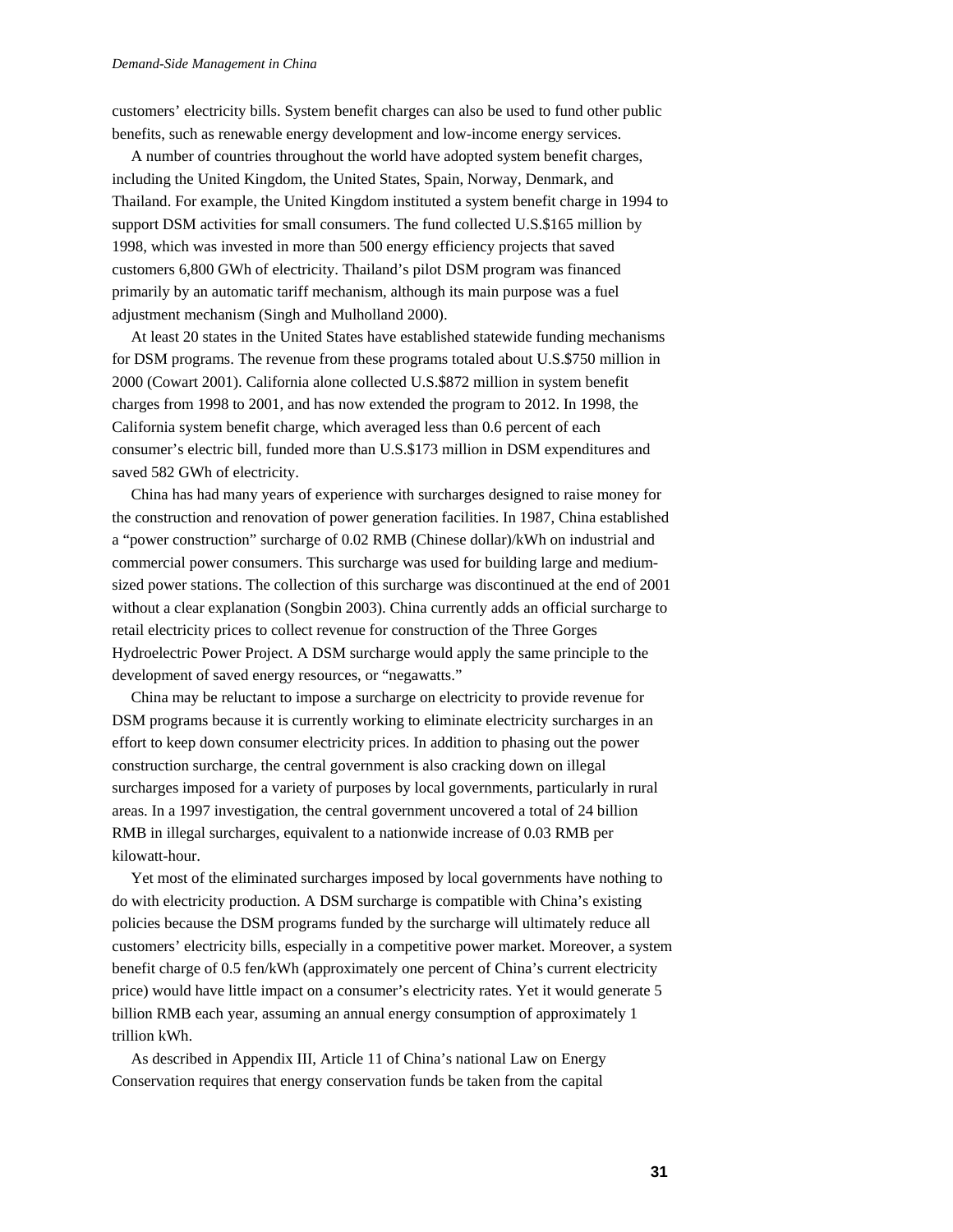construction and renovation funds that have already been collected using surcharges. This provision provides legal authority for a decision by the government to use these existing funds for DSM programs. China could eliminate or reduce the impact on a consumer's electricity rate by using the funds collected for power construction purposes instead for DSM programs.

## *Recommendation: Capitalize DSM Investments and Allow Recovery in Rates of Amortization Expenses Over Time as a Cost of Electric Service*

It has become standard ratemaking practice in North America and elsewhere to recover the capital costs of long-lived generation, transmission, and distribution assets over time. Because these facilities provide service over 20 years or more, the costs of supply investments are ordinarily recovered through electricity rates. The costs of debt service to support capital expenditures—interest payments and depreciation expense—are routinely treated as another cost of electric service recoverable through rates.

Such basic ratemaking treatment applies equally to capital expenditures made to acquire DSM resources. As do supply investments, DSM investments provide service over many years. By reducing growth in electric energy usage and peak demand, electricity savings from DSM also defer the need to add generation, transmission, and distribution facilities. Since the capital costs of investments that would be required absent DSM would be recovered over time, it stands to reason that demand-side investments should be accorded the same rate treatment.

It was this economic logic that led most U.S. electric utilities pursuing aggressive DSM investments in the early 1990s to recover program expenditures over time. For example, the Potomac Electric Power Company (PEPCO) spent roughly a quarter of a billion dollars (US\$ 1991) on DSM in its Maryland and Washington, D.C., service territories over the period 1992–1996 (Obeiter et al. 1994, p. 10.206). In order to better align the pattern of costs recovered from ratepayers with the pattern of benefits received, PEPCO at that time amortized each year's DSM expenditures costs over five years. This rate treatment allowed PEPCO to expend several times more in any given year on new DSM than it was recovering through rates at the time. Electric rates included interest charges on unrecovered capital balances, which were drawn down annually as they were recovered gradually over the five-year amortization period.

The onset of electricity restructuring in the United States prompted some utilities to abandon the pursuit of DSM as a substitute for generation by the late 1990s, and with it, the recovery of DSM costs over time. This led in turn to the creation of system benefit charges (SBCs) discussed above. The deployment of DSM as a substitute for supply is undergoing something of a renaissance in parts of the United States where supplydemand imbalances have emerged. Nowhere is this reversal more apparent than in California over the last several years. Conservation, efficiency, and load management together were largely responsible for averting large-scale service disruption that had been expected in 2001 as demand outstripped available supplies (Global Energy Partners 2003). As described above, the overwhelming success of DSM as a resource has led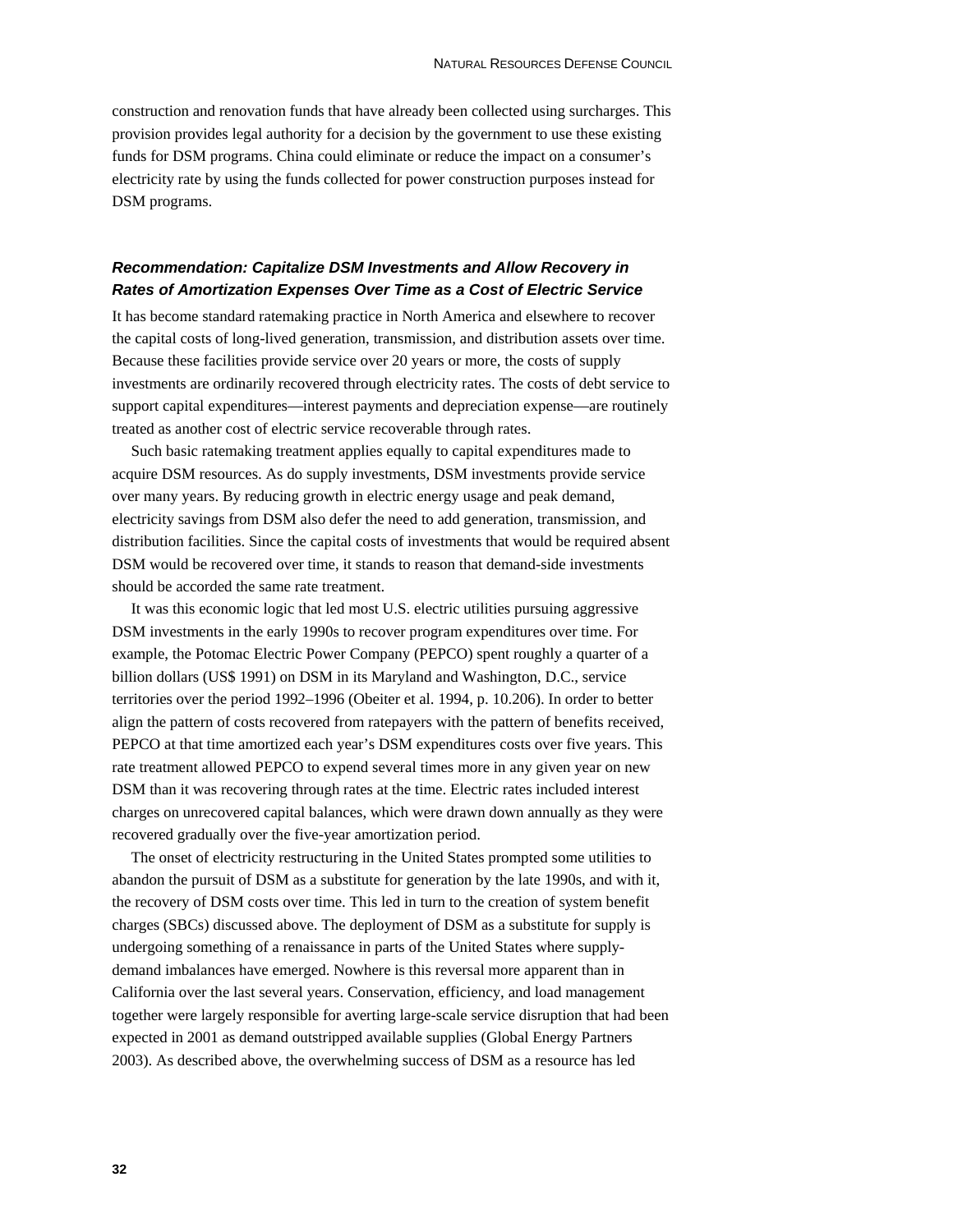California utilities and their regulators to redouble efforts to pursue cost-effective demand-side resources.

As with many countries, extended cost recovery for long-lived capital assets remains a key barrier to China's investment in generation, transmission, and distribution. Overcoming these barriers will be critical if China is to acquire the most economical supply resources. This imperative is equally strong if China is to successfully deploy and integrate DSM in its long-range electricity resource plans.

## **LACK OF INCENTIVES FOR UTILITIES TO PURSUE DSM**

Even if all disincentives were removed, utilities in China would likely still refrain from pursuing efficiency opportunities absent either mandatory requirements or positive incentives to do so. In fact, many countries have found that mandatory DSM requirements alone are ineffective unless coupled with positive incentives. Indeed, China's recent calls for DSM, as found in the SETC/SDPC power management provisions, the State Power Corporation's enterprise qualification standards, and the tenth five-year plan itself, appear so far to have gone largely unanswered.

#### *Recommendation: Develop Performance-Based Regulation*

Performance-based regulation (PBR) is an emerging approach to utility regulation in which economic incentives, often adjustments to allowed rates of return, are attached to a number of performance indicators, such as outage minutes and service response time. This approach could be used to encourage utility investment in DSM by rewarding compliance with energy efficiency indicators, such as energy efficiency spending or the number of customers served. A portion of the funds raised through the SBC could be used to fund these incentives.

California, Massachusetts, and Michigan negotiate annual efficiency targets with utilities and tie specified dollar amount bonuses to achievements of these targets. In Massachusetts, the distribution utility is eligible to receive a fixed incentive per kWh and kW saved if it achieved at least 50 percent of targeted electricity savings. The incentive was scaled according to the proportion of targeted benefit-cost ratio achieved, up to a maximum of 8 percent of net program benefits. In California, a portion of the funds raised through the SBC can be used as performance awards to utilities (Kushler and Suozzo 2001).

### *Recommendation: Consider Independent DSM Program Administration*

If China adopts the three recommendations described above—revenue caps, a system benefit charge, and performance-based regulation—it will pave the way for effective utility administration of DSM in China, both before and after electric industry restructuring. Absent any of these mechanisms, however, it is likely that utilities will lack the necessary incentives and financing to implement DSM and would continue to have a built-in conflict of interest between increasing electricity sales and promoting demand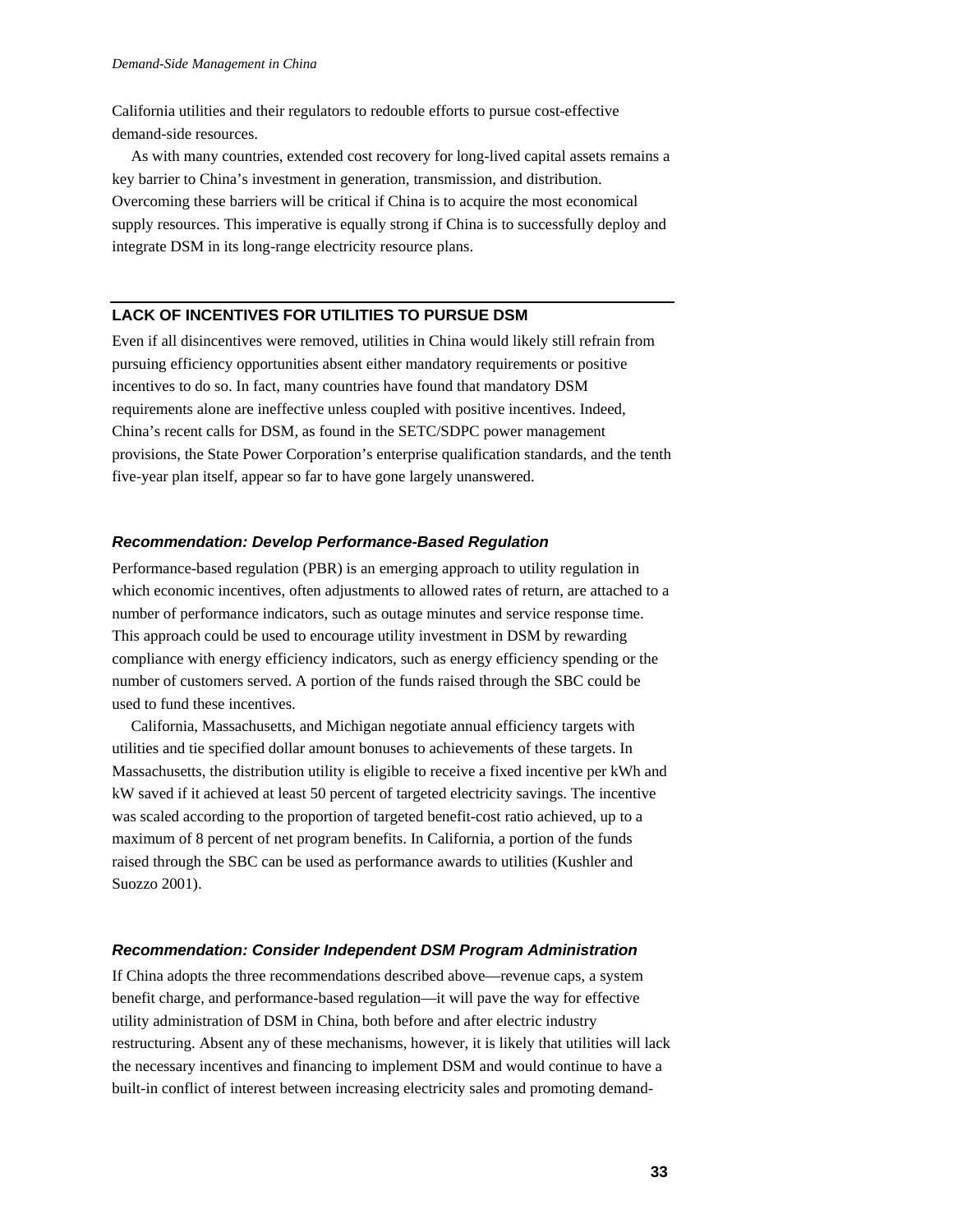side reductions. In such a case, the Chinese government should seriously consider selecting an independent entity to administer its DSM programs.

Of the 14 U.S. states requiring energy efficient-funding, about two-thirds rely primarily on utility administration of energy efficiency public benefit funds (Kushler 2001). Yet utilities need not always assume responsibility for the actual implementation of DSM programs. There are three basic options for the administration of publicly funded DSM programs: utility administration with regulatory oversight, administration by a new or existing government agency, and administration by a private statewide, provincial, or regional institution. Important considerations would include: (1) each institution's past performance, current ability, and level of interest; (2) the ability to provide appropriate incentives and motivation; (3) the geographic scope needed to implement policies; (4) the duration of DSM program funding; (5) utility conflict of interests and the ability to manage those conflicts; and (6) the degree of political support for the expansion of government functions and/or the creation of new nonutility institutions (Eto et al. 1998).

Various combinations of these alternatives are also possible. For example, utilities could play an important role in facilitating DSM programs that are implemented by a private entity or government agency. Utilities could collect program revenues through a SBC, which would take advantage of their existing billing services and established customer contacts. If the fund administrator provides financing for energy efficiency upgrades to a consumer under a performance contract, utilities could even ensure repayment under the performance contract by threatening to cut off power. These creative arrangements utilize the comparative advantages provided by utilities, government agencies, and the private sector (World Bank 2000).

The newest approach in the United States, which has proven successful in Vermont and Oregon, is DSM program administration by a newly created independent entity that is selected, licensed, and regulated by the government. Because these entities are not in the business of supplying energy to customers, they avoid even the possibility of a conflict of interest between increasing electricity sales and assisting consumers in reducing their electricity consumption. They can focus all their efforts on DSM program implementation, and are subject to performance-based incentive contracts that encourage them to maximize their demand reductions.

In Vermont, the new private entity, called "Efficiency Vermont," won the DSM contract through a competitive bidding process. It administered DSM program funds raised through a system benefit charge of about 2.5 mills per kWh. In its first year, Efficiency Vermont saved residents U.S.\$17.7 million on their electric bills, reducing demand by enough power to supply 3,000 homes (Cowart 2001). In light of this success, the governor of Vermont abandoned plans to build a major new power plant. Instead, he announced in September 2001 that Vermont could meet electricity demand for the next decade through a combination of renewable energy, efficiency, and small power plants (Gram 2001).

Public accountability and oversight are essential, regardless of what administrative structure China chooses. The fund administrator's procedures should be as transparent as possible to allow for public oversight of, and accountability for, program expenditures (Hagler Bailly 1998). The independent regulatory commission that China is now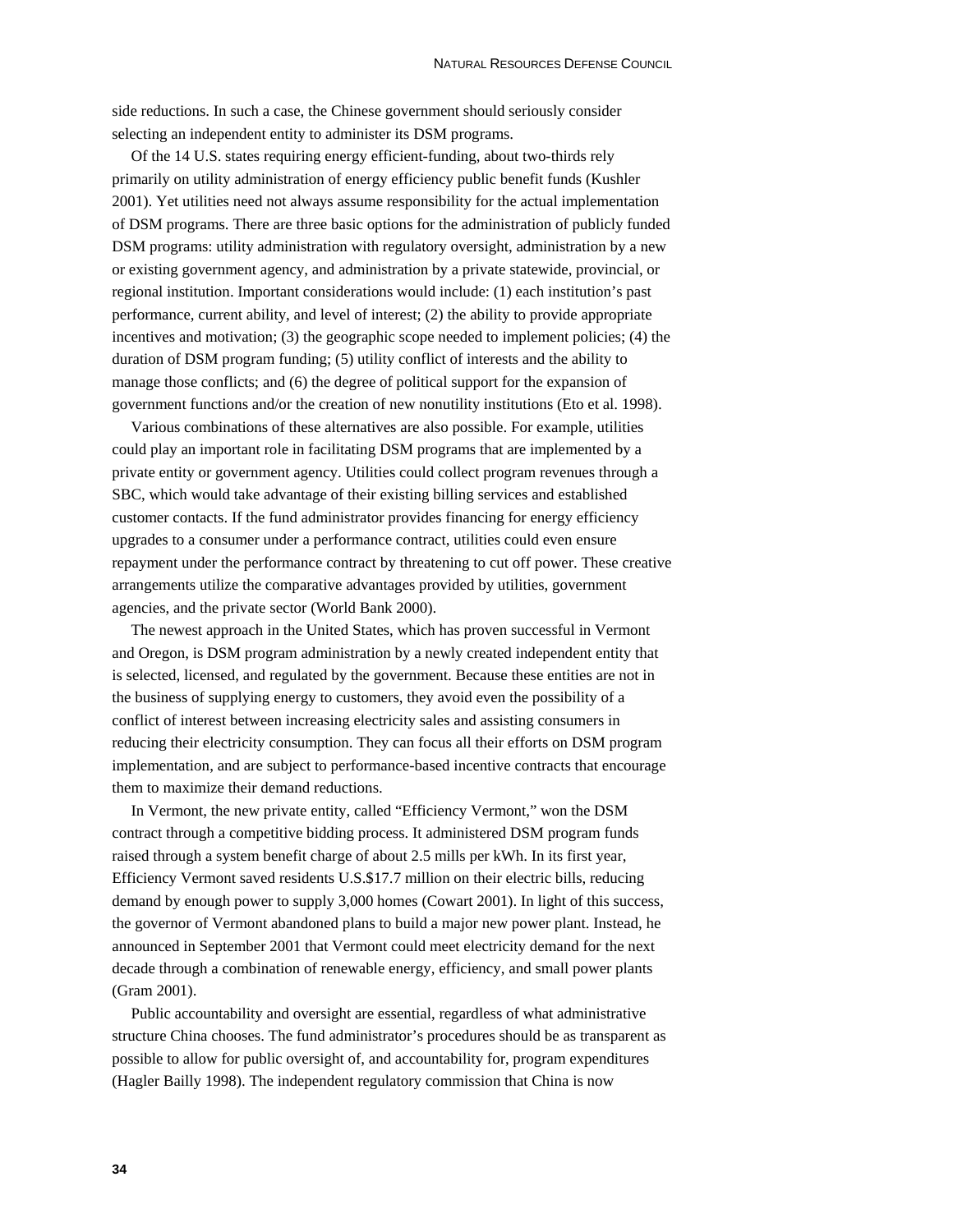establishing to oversee the restructured power industry could be required, among other tasks, to ensure that expenditures of DSM funds are cost-effective.

## **INADEQUATE ATTENTION TO DEMAND-SIDE RESOURCES DURING RESTRUCTURING**

As in many other countries, China's policy makers have focused to date on issues other than DSM during the power sector reform process. One possible reason is that China's energy crisis began to ease just as the restructuring process began. Another is that China has its hands full with structural issues such as the separation of generation and transmission and the establishment of a new pricing mechanism. A related possibility is that decision makers believe that higher energy prices and the workings of a natural market will achieve an economically rational level of investment in end-use efficiency. Yet other countries' experiences show that the lack of a market for energy efficiency is largely due to market barriers that persist after restructuring. Moreover, many of the barriers to DSM described above may be exacerbated unless they are addressed during the restructuring process.

If China fails to incorporate demand-side resources in the deliberations on power reform structure and rules, China will miss an important opportunity to develop market rules that will address barriers to DSM and achieve important national objectives such as efficient and sustainable economic development. On the other hand, the incentives for DSM in a restructured power industry can be developed or strengthened by the use of targeted regulatory and policy measures. The most effective time to do so is at the beginning of the transition period, which is a time of maximum government influence. If DSM policy tools are not added from the beginning, it will be much more difficult to add them later on in the restructuring process. The following policy tools will help utilities take full advantage of the energy efficiency resources available in China.

#### *Recommendation: Require Distribution Utilities to Use Least-Cost Planning*

Providing China's energy services in the least-cost manner should be the guiding principle governing reform of the electricity sector (RAP 2002). Several of China's policy guidelines indeed call upon utilities to implement integrated resource planning. As China begins to unbundle its generation assets from transmission and distribution assets, it should implement these policies by requiring distribution utilities to investigate whether demand-side alternatives are more cost-effective than building new transmission and distribution capacity. This would ensure that the benefits of electricity market reforms are not lost through poor investment decisions in the network. This requirement should be used in conjunction with economic incentives and revenue regulation that removes the distribution utilities' conflict of interest in pursuing DSM. SERC could evaluate the plans to ensure that they are being conducted efficiently and effectively. This policy tool would increase the demand for energy efficiency, resulting in increased business activity for ESCOs and other private and public organizations, including the financial community (Crossly et al. 2000).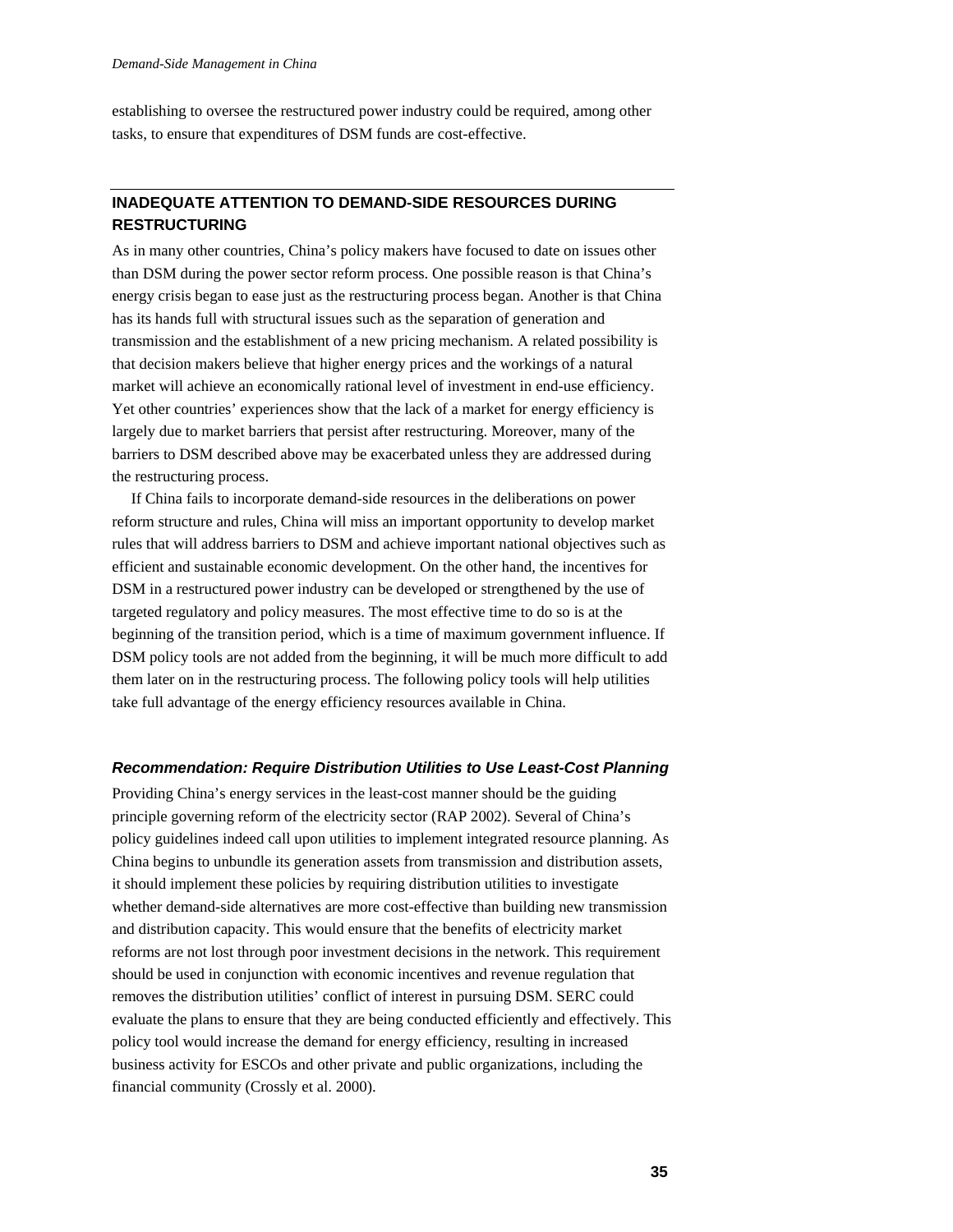A number of other jurisdictions require distribution utilities to use a least-cost IRP process to investigate whether DSM alternatives are more cost-effective than building new transmission and distribution capacity. To implement this planning requirement, distribution utilities need to obtain customer-specific retail sales data and monitor and verify DSM results. Australia's New South Wales and the U.S. states of Maine and New Hampshire have adopted this approach. Norway allows distribution utilities to recover only a portion of their investment in new network capacity, which provides a financial incentive for utilities to examine alternatives to expansion (Crossley et al. 2001).

In Canada, gas distribution utilities in Ontario must consider the full avoided cost benefits of DSM regardless of whether the gas commodity itself is procured competitively or not. This approach is intended to ensure that the decision making process captures the full value of DSM when compared to the costs of new capacity (Kushler and Suozzo 2001).

#### *Recommendation: Incorporate Demand Response into Wholesale Markets*

Demand response is a mechanism that enables consumers to actively participate in electricity trading by offering to undertake changes in their normal patterns of consumption. Demand response programs currently implemented across the United States include real-time pricing tariffs, emergency load curtailment programs, voluntary demand response programs, demand bidding programs, all source bidding (ASB), and direct load control.

Any consumer can participate in a demand response program so long as they have the flexibility to make changes to their normal electricity demand profile and install the necessary control and monitoring technology to execute bids and demonstrate bid delivery. Consumers gain a financial reward, via a direct payment for the electricity they did not consume at an agreed time or a reduced tariff or participation payment. This mechanism needs a competitive electricity market that allows demand reduction bids to compete with generation bids. Technologies must also be developed and deployed that allow customers to receive accurate price signals that form the basis of decisions to reduce or shift consumption to off-peak periods (Crossley et al. 2000).

Demand response programs have been used for years, although historically consumers have had little control over how and when they participated and did not capture the true market value of the load reduction they contributed to the system. With restructuring, demand response programs are increasingly designed and administered by different entities, involve new market participants, and are triggered by economic considerations as well as electric system considerations. Demand response programs offer many benefits to both utilities and their customers, including the avoidance of unwanted blackouts and brownouts and serious price spikes during periods of high demand. They can also reduce peak prices, mitigate risk, and ensure system stability (Energy Info Source 2002).

Demand response should be required and built directly into the structure of China's emerging wholesale markets. This was one of the strongest lessons to emerge from the California energy crisis and other markets that have suffered similar kinds of price level and price volatility problems. Large consumers, energy service companies, and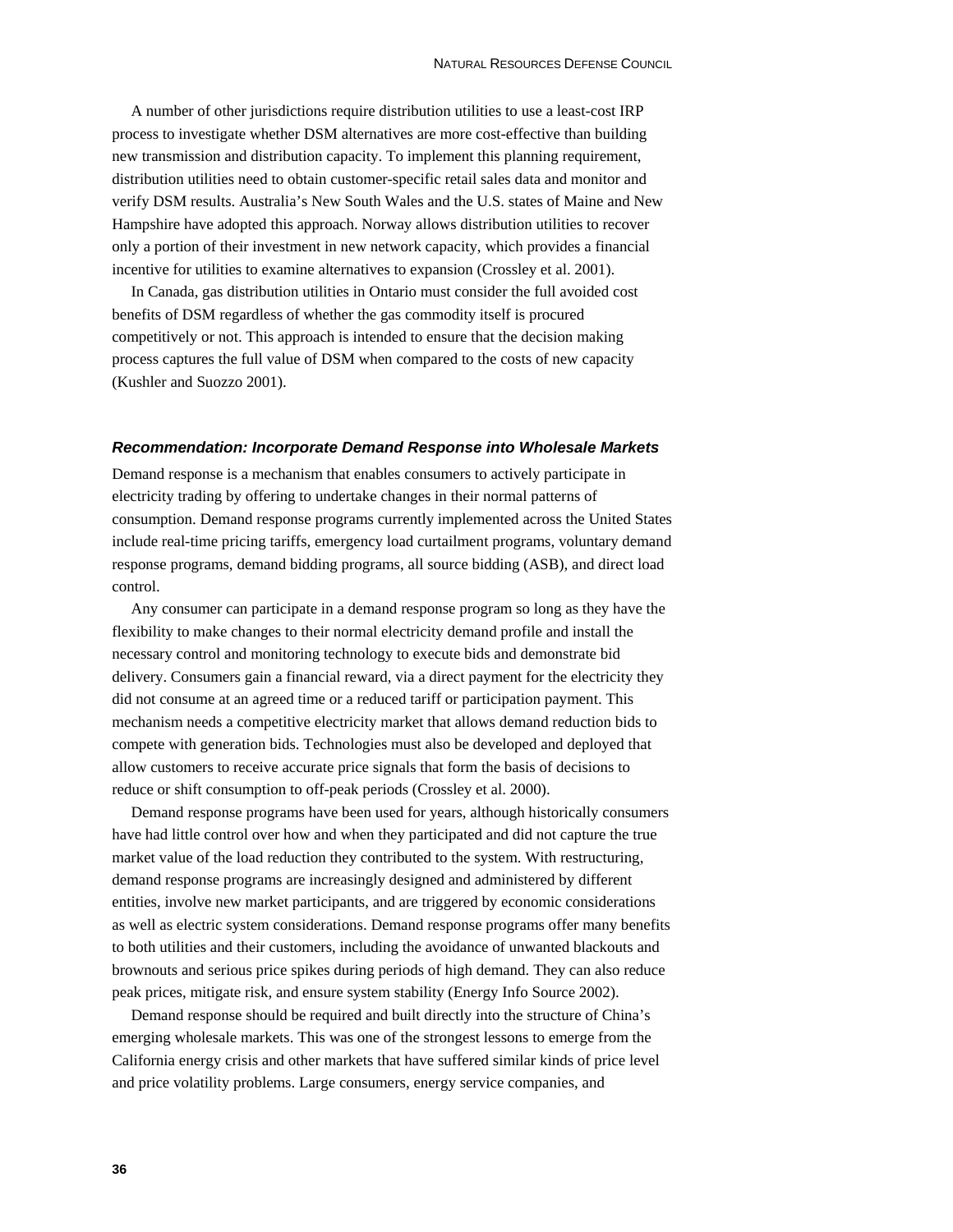distribution utilities should all be in position to quickly respond to high spot market prices in a way that helps all consumers save money. This requires China to develop competitive electricity market rules that allow demand reduction bids to compete with generation bids (Regulatory Assistance Project 2002).

For China and other developing countries in the process of restructuring their power sectors, DSM bidding of ASB can be a very effective way to introduce demand-side technologies while keeping the cost of energy supply to a minimum. Demand-side resources that can be acquired through ASB or DSM bidding programs can be solicited and contracted in smaller increments than most supply alternatives. Demand resources require much smaller construction lead time, and maximize the use of local materials and labor. DSM bidding can also be helpful in stimulating private energy efficiency markets, including the development of a local ESCO industry, in areas where there is not already an active market. Lessons learned in developed countries indicate that DSM bidding works best in areas where there is no significant overlap between the bidding program and other utility DSM programs operating at the same time. It is also critically important to describe as specifically as possible the attributes that are desired in the bidding program (Hinge 1998).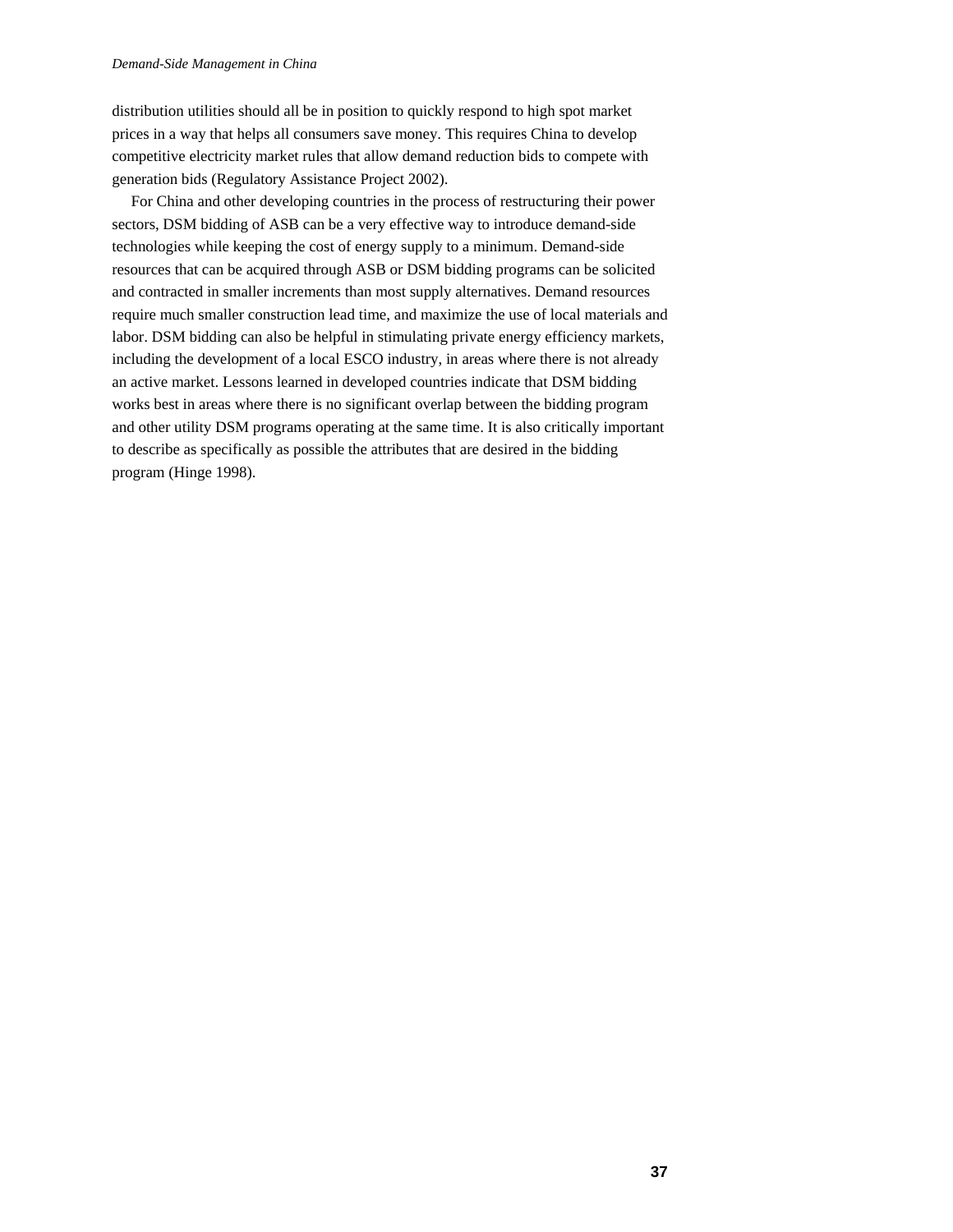# **CONCLUSION**

hina has achieved remarkable progress in reducing the energy needed to fuel its rapid economic growth, and is continuing to develop an impressive array of programs and policies designed to accelerate energy efficiency in every sector. Yet if China is to tackle its escalating power shortages without exacerbating the environmental and health impacts of coal use that are eroding 10 percent of its GDP, it needs to take immediate advantage of all feasible and cost-effective approaches. Demand-side management is an important mechanism that can help bring supply and demand back into balance much faster and more cheaply than increasing supply. DSM can also complement and extend government, private sector, and international assistance efforts to help electricity end-users capture the full range of efficiency opportunities available today in China, and induce the development of next generation energy efficiency measures. C

The barriers to DSM facing China are similar to those facing most other countries: a traditional rate design that provides a built-in disincentive to utility DSM programs; the lack of a mechanism to generate critically needed funding for DSM programs; and a lack of positive incentives that would motivate utilities to maximize energy savings. Yet as China restructures its electric power industry, it has a valuable opportunity to take advantage of the lessons learned (both positive and negative) in other countries in order to harness the benefits of demand-side resources in a manner that will suit China's particular circumstances and fulfill its own goals.

Many options exist for developing power market rules, regulatory mechanisms, incentive policies, and institutional structures that would promote cost-effective DSM and national energy and environmental goals. Recommended policies and strategies include developing a new rate design that decouples utility profits and electricity sales, establishing a DSM financing mechanism through a system benefit charge or rate recovery mechanism, and introducing performance-based regulations that provides positive incentives for utility-based DSM. These mechanisms could make DSM profitable for utilities, or at a minimum remove existing disincentives so that utilities will not block the administration of DSM programs by others.

Providing China's energy services in the least-cost manner should be the guiding principle governing reform of the electricity sector. This can be achieved by requiring distribution to use a least-cost IRP process to investigate whether DSM alternatives are more cost-effective than building new transmission and distribution capability. A variety of programs are also available to incorporate demand response into wholesale markets, including load curtailment programs, voluntary demand response programs, demand bidding programs, all source bidding, and direct load control. Experience indicates that if DSM is to be part of a restructured electricity sector, then the DSM model should be incorporated beforehand because it will likely influence the structure of the reformed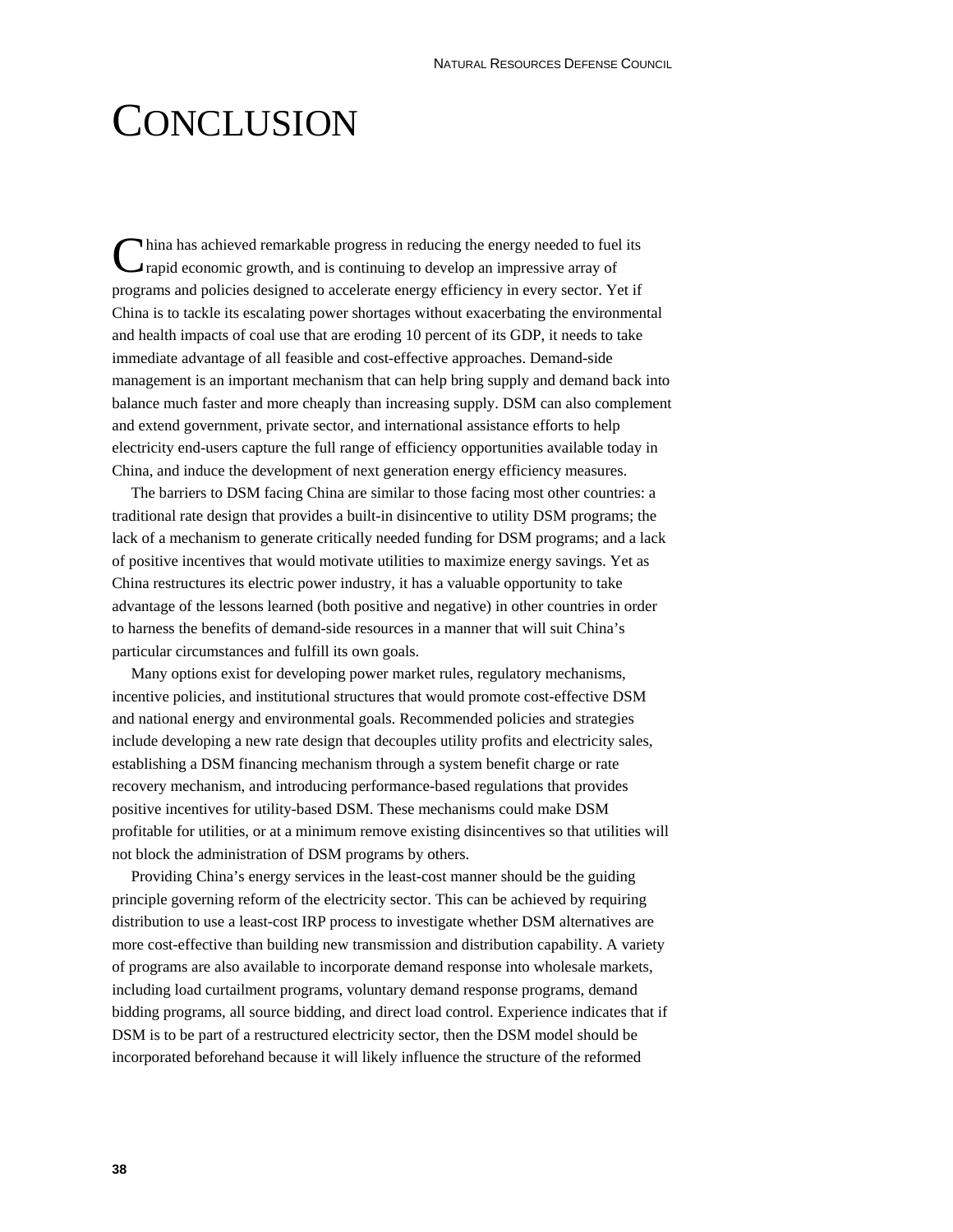power sector, and because it will be much harder to change the rules of the game once they have been established.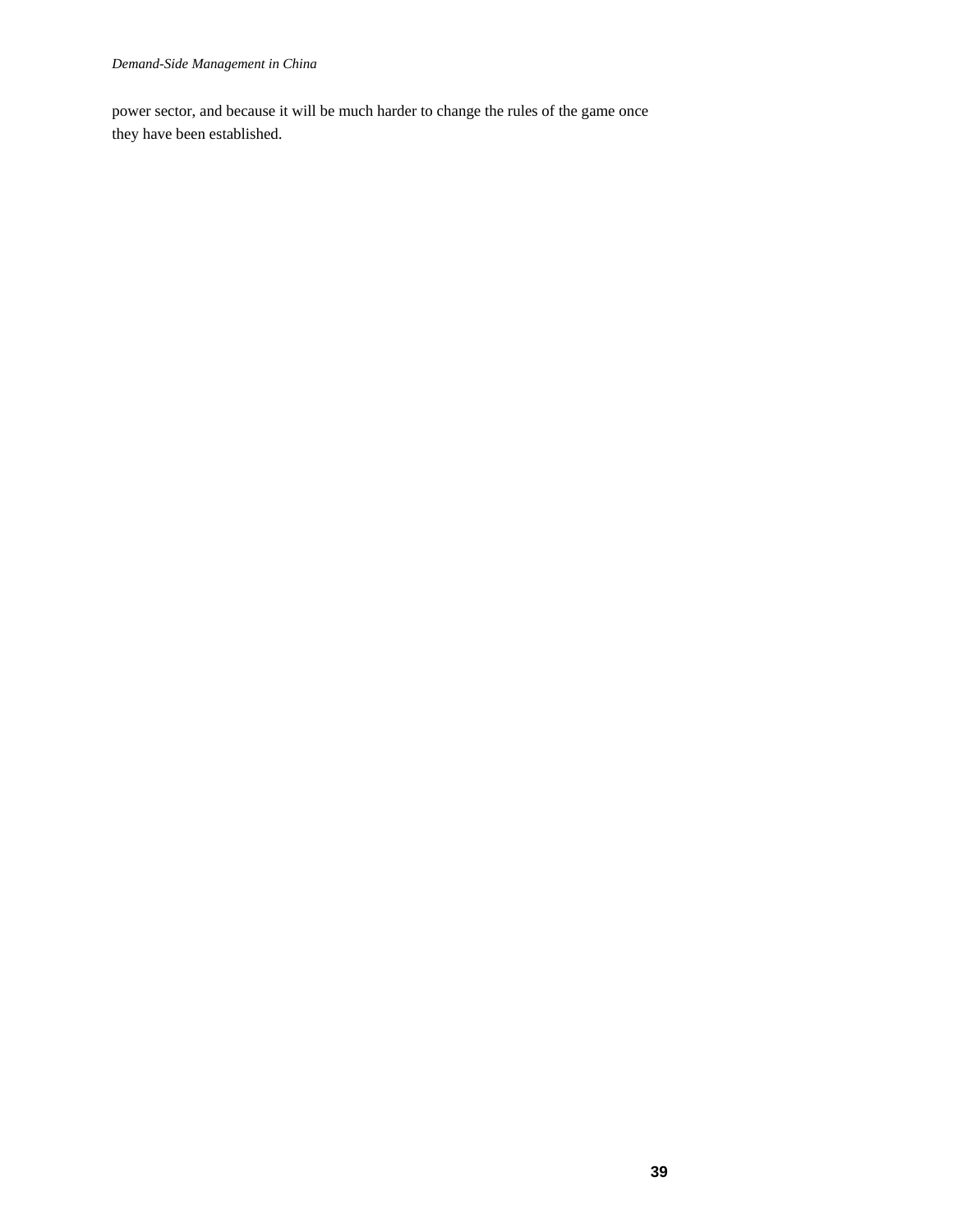## BIBLIOGRAPHY

Bachrach, D., Ardema, M., and Leupp, A., "Energy Efficiency Leadership in California: Preventing the Next Crisis," Natural Resources Defense Council and Silicon Valley Manufacturing Group (NRDC/SVMG), April 2003, http://www.nrdc.org/air/energy/e ecal/eecal.pdf.

Beijing Energy Efficiency Center (BECon), Personal Communication, April 21, 2001 (BECon 1).

Beijing Energy Efficiency Center (BECon), "Study on Incentive Policy for Improving Power Energy Efficiency," Beijing, April 2001 (BECon II).

Briner, S. and Martinot, E., "The GEF Energy-Efficient Product Portfolio: Emerging Experience and Lessons. Monitoring and Evaluation Working Paper 9. GEF Corporate Monitoring and Evaluation Team. Washington, DC. June 2002.

Bureau of Energy Efficiency— India, "Action Plan: Thrust Area 2: Demand-Side Management," http://www.beeindia.com/about\_bee/action\_pla n/06\_ta2.htm (BEE-India 2003).

Carter, S., "Breaking the Consumption Habit: Ratemaking for Efficient Resource Decisions," *The Electricity Journal*, December 2001.

Cavanagh, R., and Sonstelie, R., "Energy Distribution Monopolies: A Vision for the Next Century," *The Electricity Journal*, August/September 1998.

Chadbourne & Parke LLP, "Translation of Rules on Electric Power Supply and Use," People's Republic of China, State Council Order No. 196, issued April 17, 1996.

Chen, H., "Targets and Policies for Energy Conservation in the 10th Five-Year Plan," in Workshop on Energy Efficiency Status and Improvement Scenarios for China, China

Sustainable Energy Program Policy Advisory Council, Beijing, November 16, 2000.

"China: Air, Land and Water— Environmental Priorities for a New Millennium," World Bank, August 2001.

China: Barrier Removal for Efficient Lighting Products Project Document, Global Environment Facility (GEF), July 2000, http://www.gefweb.org/ Documents/Work\_Programs/ wp\_july2000/wp-b7-02.PDF.

China End Use Energy Efficiency Project Document, Global Environment Facility (GEF), September 9, 2002, http://www.gefonline.org/project Details.cfm?projID=966.

China—Energy Conservation Project Document, Global Environment Facility (GEF), http://www.gefonline.org/project Details.cfm?projID=98.

China—Energy Conservation Project, Phase II Project Document, Global Environment Facility (GEF), http://www.gefonline.org/project Details.cfm?projID=1237.

"China Improves Energy Efficiency in Last Two Decades, Sets Higher Goal for 2005," Power Marketing Association Online Power Report, July 30, 2002, http://hsweb01.screamingmedia. com/PMA/pma\_newsarticle1\_in ternational.html

"China: Opportunities to Improve Energy Efficiency in Buildings," World Bank Discussion Paper (draft), World Bank Asia Alternative Energy Programme and Energy & Mining Unit, East Asia Pacific Region, 2000, http://www.worldbank.org/ astae/BEE-report-SEP01.pef.

#### "China Plugs Away at Power Sector Reform," Xinhua, May 27, 2003 (Reprinted in *Energy Central Professional*).

"China Power Sector Reform 2002," *Songbin's China Market Series* Songbin Systems International Corporation,

Reston, VA, November 2002 (Updated and finalized in March 2003).

"China Takes Baby Steps in Freeing Power Sector," Reuters, June 23, 2003.

"Completing the Market for Least-Cost Energy Services," Wuppertal Institute, http://www.wupperinst.org/ energy-efficiency/dsm.html (Wuppertal 2003).

Cowart, R., "Efficient Reliability: The Critical Role of Demand-Side Resources in Power Systems and Markets," Prepared for the National Association of Regulatory Utility Commissioners, June 2001.

Crossley, D., Dyhr-Mikkelsen, K., Maloney, M, "Existing Mechanisms for Promoting DSM and Energy Efficiency in Selected Countries," International Energy Agency DSM Programme, Task VI Research Report No. 1, 1998.

Crossley, D., Hamrin, J., Vine, E, Eyre, N., "Public Policy Implications of Mechanisms for Promoting Energy Efficiency and Load Management in Changing Electricity Businesses," International Energy Agency DSM Programme, Task VI Research Report No. 2, 1999.

Crossley, D., Maloney, M., Watt, G., "Developing Mechanisms for Promoting Demand-Side Management and Energy Efficiency in Changing Electricity Businesses," International Energy Agency DSM Programme, Task VI Research Report No. 3, 2000.

Dai, Y., Liu H., "Status of Energy Efficiency in China and Potential for Improvement," in Workshop on Energy Efficiency Status and Improvement Scenarios for China, China Sustainable Energy Program Policy Advisory Council, Beijing, November 16, 2000.

Electrical and Mechanical Services Department (ESMD), "Promoting Energy Efficiency in Hong Kong: Demand-Side

Management," http://www.emsd.gov.hk/emsd/e ng/pee/dsm.shtml (ESMD 2003).

"Energy Efficiency and Conservation Sub-Sector Network. Philippines," ASEAN Center for Energy, http://www.aseanenergy.org/ene rgy\_organisations/eecssn/philip pine/introduction.htm (ASEAN 2003).

"Energy Use to Achieve Zero Growth," *China Daily*, July 11, 2001.

Eto, J., Goldman, C., and Nadel, S., "Ratepayer-Funded Energy-Efficiency Programs in a Restructured Electricity Industry: Issues and Options for Regulators and Legislators," American Council for an Energy-Efficient Economy, Washington, D.C. May 1998.

Gebert, L., Demand-Side Management Training Seminar, Trip Report, Nanjing, China, October 23-27, 2000.

Gebert, L., "Few Thoughts Regarding DSM Works in China," *Power Demand Side Magazine*, No. 6, 2000.

Gerner, F., and Stern, J., "Steps in the Right Direction: Market Reform and Foreign Investment in the Chinese Power Sector, 2003,"

http://www.infrastructurejournal .com.

Global Energy Partners, "California Summary Study of 2001 Energy Efficiency Programs," Final Report to Southern California Edison and the California Measurement Advisory Council, Report ID# 02-1099, Lafayette, CA, March 2003.

Global Environment Facility (GEF), "GEF Project Concept Note and PDF Block B Grant Proposal," Vietnam Demand-Side Management and Energy Efficiency Program, http://www.gefonline.org/RAM ON/Bilateral/April%202001/W B/Vietnam%20System%20Effic iency%20Energy/VN- <SEIERP%20DSM%20Proposa l.doc.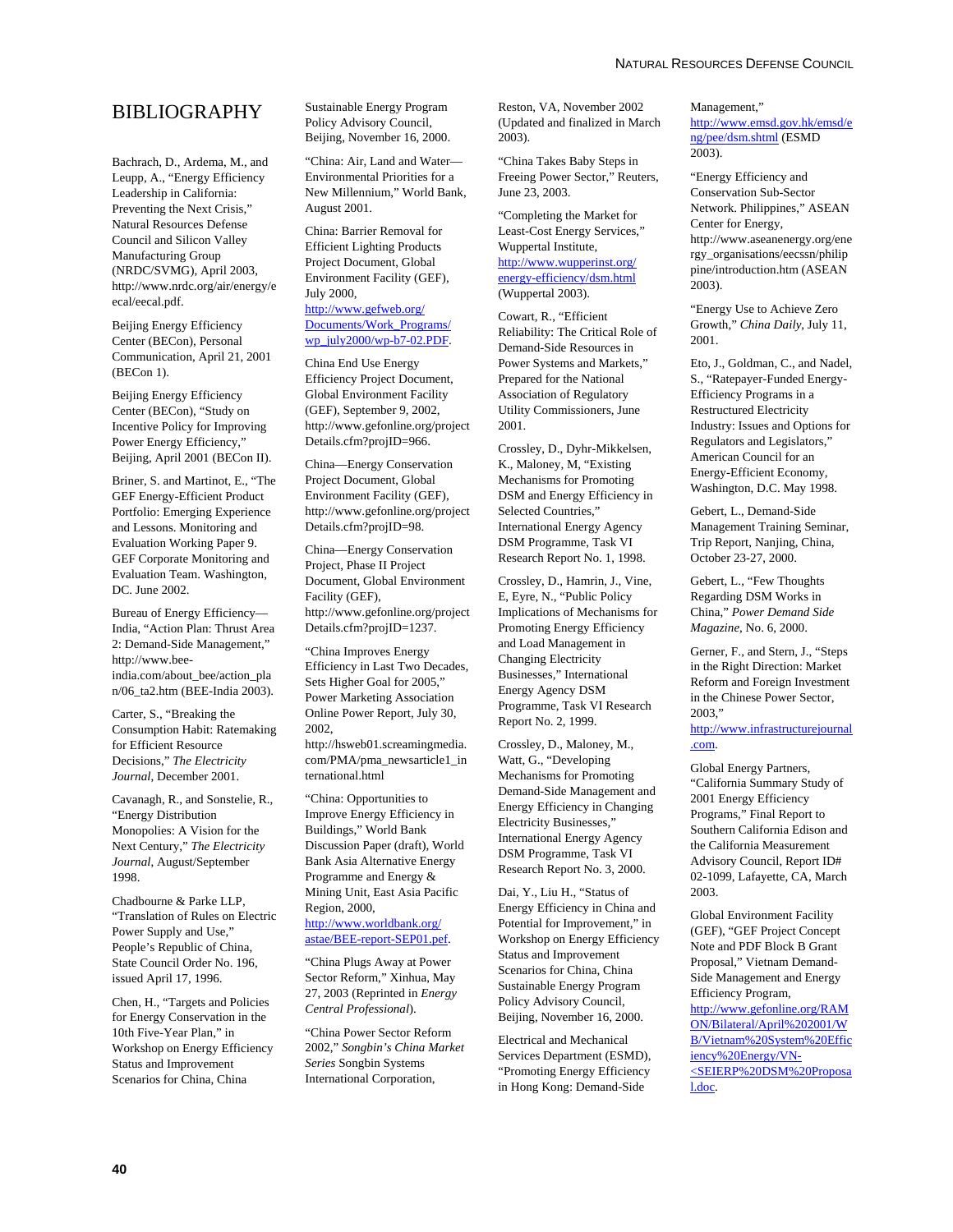Goldstein, D., and Geller, H., "Equipment Efficiency Standards: Mitigating Global Climate Change at a Profit," *Physics and Society*, Vol. 28, No. 2., April 1999, Avid, personal communication, 2002.

Gram, D., "Dean Says Renewables, Conservation Can Meet Immediate Energy Needs," *Associated Press*, September 18, 2001.

Hagler, B., "Promoting Energy Efficiency in Reforming Electricity Markets: A Guidebook for Stakeholders," A report for the Office of Energy, Environment, and Technology, U.S. Agency for International development, Report No. 98-04, March 1998.

Harrington, C., and Murray, C., "Who Should Deliver Ratepayer Funded Energy Efficiency?" Regulatory Assistance Project (RAP), May 2003.

Hinge, A., "Integrated Resource Bidding as a Tool for Introducing Sustainable Energy Investments Amidst Power Sector Restructuring," International Institute for Energy Conservation (IIEC), May 1998.

Holt, E., "Energy Efficiency in a Restructured UK Electric Industry," Regulatory Assistance Project (RAP), August 1995.

Hong Kong Trade Development Council (HKTDC), "China's Coal Industry in 2003," TDCTrade.com Industrial Profile, June 2, 2003, http://www.tdctrade.com/report/ indprof/indprof\_030601.htm.

Huang, Y., "Facilitate the Power System Sustainable Development by Promoting Demand-Side Management," *Power Demand-Side Management*, Vol. 4, 2002.

Hu, Z., "Ensure Excellent Service by Enhancing Power Demand-Side Management," *Power Demand-Side Management*, Vol. 3., 2001.

Hu, Z., "IRP/DSM and Sustainable Development," *The Electricity Journal*, Vol. 12, No. 1, April 2001.

Hu, Z., "Application of Demand-Side Management in China," *Automation of Electric Power Systems*, Vol. 25, No. 1, 2001.

Hu, Z., "IRP/DSM's Function in the Process of Sustainable Development," *Power Demand-Side Management*, No. 6, 2000.

Hu, Z., "Analysis on Prospects of Economic Development and Power Demand," *China's Electric Power*, Vol. 33, No. 8, August 2000.

Hu, Z., "Sustainable Development with Integrated Resource Planning and Demand Side-Management in China," *Power Demand-Side Management*, No. 2, 2000.

Hu, Z., "Intelligent Engineering and Its Application to Power Development Strategy," Proceedings of the CSEE, No. 3, 2000.

Hu, Z., "Intelligent Engineering and Power Market Development," *Electric Power*, Vol. 33, No. 2, February 2000.

Hu, Z., "Benefit Analysis on Application of Demand-Side Management (DSM) in Beijing," *Automation of Electric Power Systems*, Vol. 23, No. 13, July 1999.

Hu, Z., "China's Sustainable Electrification by Competition in Power Sector," 18th World Energy Congress, Argentina, 2001.

Hu, Z., "Contribution of IRP/DSM in China's Sustainable Development," International Conference on Engineering and Technological Sciences 2000, Beijing, China.

Hu, Z., "Governmental Behavior in Demand-Side Management," *Power Demand-Side Management*, Vol. 4, 2002.

"Indonesia Energy Conservation Activities," ASEAN Center for Energy, http://www.aseanenergy.org/

energy\_organisations/eecssn/ indonesia/energy\_conserv\_activi .htm (ASEAN 2003).

Interlaboratory Working Group on Energy-Efficient and Clean-Energy Technologies, "Scenarios for a Clean Energy Future," Oak Ridge, TN and Berkeley, CA: Oak Ridge National Laboratory and Lawrence Berkeley National Laboratory, ORNL/CON-476 and LBNL-44029, November 2000.

International Energy Agency (IEA), "Energy Efficiency Certificate Trading," a Workshop in Association with the 19th Meeting of the IEA DSM Executive Committee (draft).

International Energy Agency (IEA), IEA Energy Efficiency Update: Energy Efficiency Policies 2000, 2001, 2002, and 2003, http://www.iea.org/pubs/ newslett/eneeff/table.htm (IEA 2003).

International Institute for Energy Conservation (IIEC), Final Report: Integrated Resource Bidding in Southeast Asia, October 1998.

"International Utility Laws: Highlights Regarding Energy Efficiency and Environmental Protection," Regulatory Assistance Project (RAP), May 15, 2003.

"Issuesletter: Efficient Regulation of the Distribution Utility: Where Rate Design and PBR Meet," Regulatory Assistance Project (RAP), May 2001, http://www.rapmaine.org/May2 001.html.

"Issuesletter: Using a Demand Response to Stabilize Electric Markets," Regulatory Assistance Project (RAP), http://www.rapmaine.org/deman dside2.html.

Jiangsu Economic and Trade Commission and Jiangsu Power Company, Personal Communication, March 2003.

Korea Energy Management Company (KEMCO) web site, http://www.kemco.or.kr/ english\_new/index\_eng.asp (KEMCO 2003).

Kushler, M., and Suozzo, M., "Regulating Electric Distribution Utilities as if Energy Efficiency Mattered," American Council for an Energy-Efficient Economy, Washington, D.C., 1999.

Kushler, M., and York, D., "Energy Efficiency and Electric System Reliability: A Look at Reliability-Focused Energy Efficiency Programs Used to Help Address the Electricity Crisis of 2001," American Council for an Energy-Efficient Economy, Washington, D.C., 2002.

Kushler, M., and Witte, P., "Can We Rely on the Market to Provide Energy Efficiency? An Examination of the Role of Private Market Actors in an Era of Electric Utility Restructuring," ACEEE Report No. U011, September 2001.

Lao, D., "How to Improve Demand-Side Management in Generation Side," *Power Demand-Side Management*, Vol. 4, 2002.

Liu and Zhang, "Re-mediation on IRP./DSM by Shengli Oil Field," *Power Demand-Side Management*, April 2001.

Li, W., "Practice of Using DSM Technology to Save Electricity in Coal Mine," *Power Demand-Side Management*, No. 3., 2001.

Lovins, A., and Lovins, H., "Mobilizing Energy Solutions," The American Prospect, 13 (2): (2002): 18-21.

Lu, Y., "Improve DSM of State Power Corporation to a Higher Level," *Power Demand-Side Management*, Vol. 4, 2002.

"Malaysia EE&C Programmes/Projects," ASEAN Center for Energy, http://www.aseanenergy.org/ene rgy\_organisations/eecssn/malay sia/eec\_programme\_project.htm

Martinot, E., "World Bank Energy Projects in China: Influences on Environmental Protection," Energy Policy 29 (2001).

(ASEAN 2003).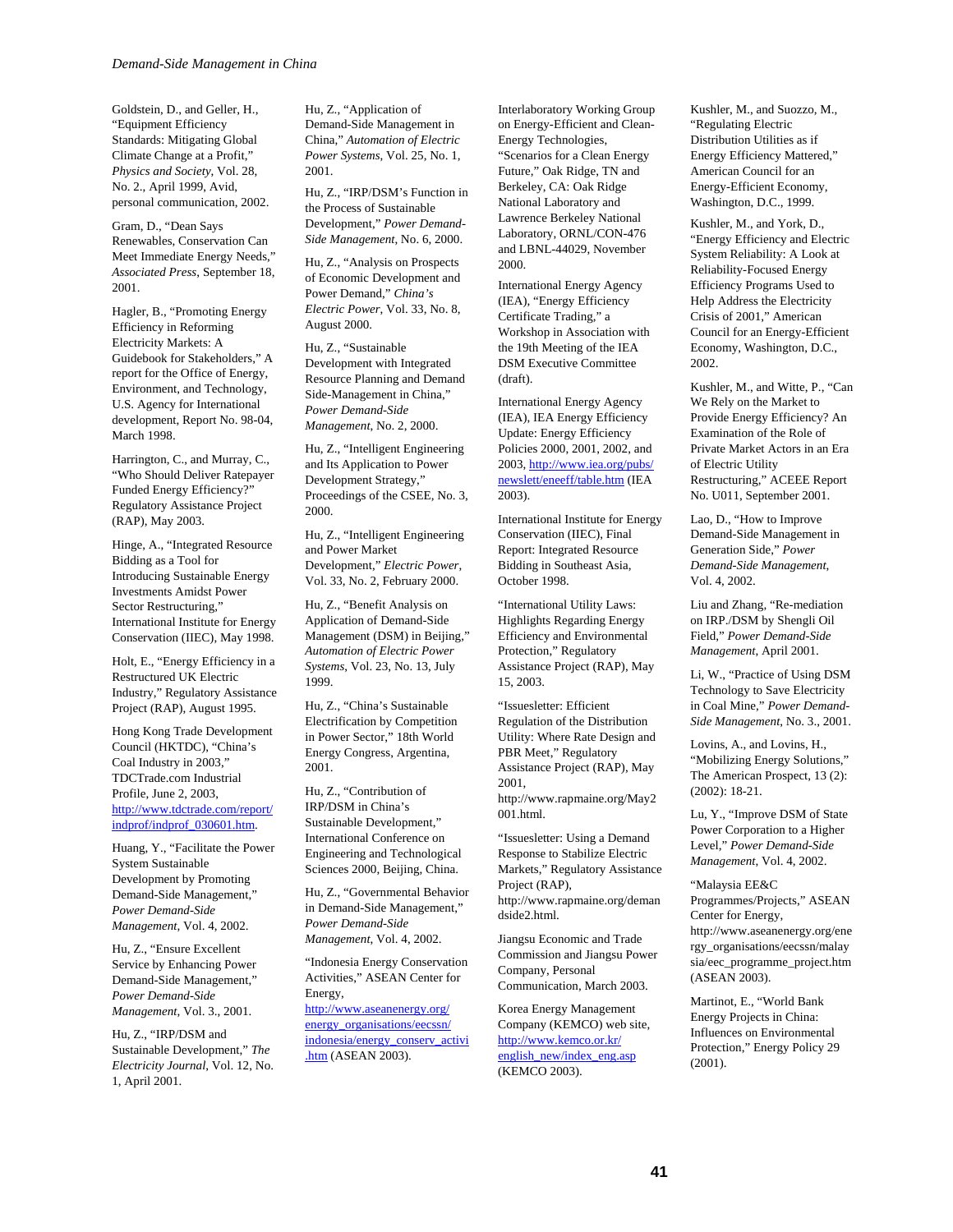McCarty, S., Rodriques, G. and Spasaro, F., "Energy Efficiency as a Resource," American Council for an Energy-Efficient Economy, National Conference on Energy Efficiency as a Resource, Berkeley, CA, June 2003,

http://www.aceee.org/conf/03ee/ McCarty-Rodrigues-Spasaro-CPBw.pdf.

Nadel, S., and Geller, H., with the Tellus Institute, "Smart Energy Policies: Saving Money and Reducing Pollutant Emissions Through Greater Energy Efficiency," Report No. E012, September 2001.

Nadel, S., "Utility Energy Efficiency Programs: A Brief Synopsis of Past and Present Efforts," American Council for an Energy-Efficient Economy, Washington, D.C., August 2000.

Nadel, S., Levine, M., and Sinton, J., "The Story of Energy Efficiency in the People's Republic of China," 1998.

Nadel, S., Yang Z., and Shi Y., "Integrated Resource Planning and Demand-Side Management Manual for China and Other Developing Countries," American Council for an Energy-Efficient Economy, Washington, D.C., 1995.

Natural Resources Defense Council and Silicon Valley Manufacturing Group (NRDC/SVMG), "Energy Efficiency in a Crisis: How California Is Winning," August 2001.

Obeiter, R., Plunkett, J., and Mayberry, E.R., "DSM's Best-Kept Secret: The Process, Outcome, and Future of the PEPCO-Maryland Collaborative," American Council for an Energy-Efficient Economy, Summer Study on Energy Efficiency in Buildings, Pacific Grove, CA, August 1994.

"Operating Utility DSM Programs in a Restructured Electricity Sector," Workshop Summary, Montevideo, Uruguay, October 23-25, 2000, http://www.worldbank.org/html/ fdp/esmap/dsm.pdf.

"Options for the Institutional Reform of China's Electric Power Industry," Regulatory Assistance Project (RAP), January 2002.

"Portfolio Management: Protecting Customers in an Electric Market that Isn't Working Very Well," Regulatory Assistance Project (RAP), July 2002.

"Power Reform Scheme Approved by Both the State Council and the Political Bureau in January 2002," *Electricity: China Market Series,* Songbin Systems International Corporation, Vol. 3 No. 2, February 2002.

Prindle, W., "Testimony on Energy Efficiency and Demand Response Policies with Regard to H.R. 3406," Alliance to Save Energy, December 2001.

"Reference of Policy Making: Recommendations on Expediting the Promotion of DSM," State Council Policy Research Office, August 21, 2002.

"SETC Issues Guiding Suggestions for Further Promoting Power Sector DSM," *China Electric Power News,* June 6, 2003.

"Shanghai Implements 50% Nighttime Rate Discount for Electricity," *China Online,* April 30, 2001.

Singh, J., and Mulholland, C., "DSM in Thailand: A Case Study," Joint UNDP/World Bank Energy Sector Management Assistance Program (ESMAP), October 2000.

Sinton, J., and Fridley, D., "Hot Air and Cold Water: The Unexpected Fall in China's Energy Use," *China Environment Series*, Issue 4, Woodrow Wilson Center, 2001.

Sinton, J., Levine, M., Fridley, D., Yang, F., and Lin, J., "Status Report on Energy Efficiency Policy and Programs in China,"

Lawrence Berkeley National Laboratory, December 1999.

Sinton, J., and Levine, M., "Energy Efficiency in China: Accomplishments and Challenges," Energy Policy*,* 1998.

"Sooting Their Needs: China's Coal Use Decimating GDP, Officials Estimate," *China Online,* March 26, 2001, http://www.chinaonline.com/ industry/environmental/ NewsArchives/cs-protected/ 2001/March.asp

"State Institutions Ordered to Conserve Energy," *China Online*. November 7, 2001, http://www.chinaonline.com/ industry/energy/NewsArchives/ cs-protected/2001/November/ CO1110603.asp.

Streets, D., et al., "Recent Reductions in China's Greenhouse Gas Emissions," *Science* 294 (2001): 1835-37.

"Survey: Renewable Energy— Solar and Wind Power," *China Energy Report Weekly*, Interfax Information Services International Information Group, Vol. 01, Issue #20, Friday, August 16, 2002.

"The Chinese Motor Market: A Market Study and Assessment," American Council for an Energy-Efficient Economy (ACEEE) and Beijing Energy Conservation Center, Washington, D.C., 1997.

"The Dark Side of Economic Success," *South China Morning Post,* April 28, 2003, http://pro.energycentral.com/ professional/news/gas/ news\_share\_article.cfm?id=387 0145.

Tzan, D. Y., "Energy Situation and Energy Conservation in Taiwan," ITRI Energy and Resources Laboratory, December 10, 2002, http://www.motiva.fi/attachment /f16d4d543f99d7a59f54560a690 63a0e/093b0475fbe1a834575c9 0d460906347/CR+ROC+Taiwa n+-+slides.pdf.

Vietnam—Demand-Side Management and Energy

Efficiency Program, Global Environment Facility (GEF), http://www.gefonline.org/projec tDetails.cfm?projID=1083.

Wan, T. H., "Development of Banking Law in the Greater China Area: PRC and Taiwan," Vol. 7, *International Banking and Finance Law Series*, Kluwer Law International: The Hague, 1999.

Wang, A., "A Background Report on China's Electric Power Industry Market Reform," prepared for the Natural Resources Defense Council, September 1999.

Wang, W., Personal communication, 2003.

"World Bank and Bilateral Donors Support Vietnam's Reform Program and Energy Efficiency Efforts," World Bank Press Release, June 25, 2003, http://www.worldbank.org.vn/ news/press27\_01.htm.

World Bank, Energy and Project Finance Division, Country Department 1, South Asia Region, Project Appraisal Document on a Proposed Credit in the Amount of SDR 16.9 Million and a GEF Trust Fund Grant in the Amount of SDR 4.2 Million to the Democratic Socialist Republic of Sri Lanka for an Energy Services Delivery Project, February 27, 1997, http://www-wds.worldbank.org/ servlet/WDSContentServer/WD SP/IB/1997/02/27/000009265\_3 970619110721/Rendered/PDF/ multi\_page.pdf.

Xu, J., "Development in Demand-Side Management," *Power Demand-Side Management*, No. 3, 2000.

Yang, Z., "Energy Resources and Electric Power Must Develop in Coordination with Economy and Environment," *Power Demand-Side Management*, Vol. 4, 2002.

Yang, Z., "Promoting DSM Works in the New Century," *Power Demand-Side Management*, No. 6, 2000.

York, D., and Kushler, M., "State Scorecard on Utility and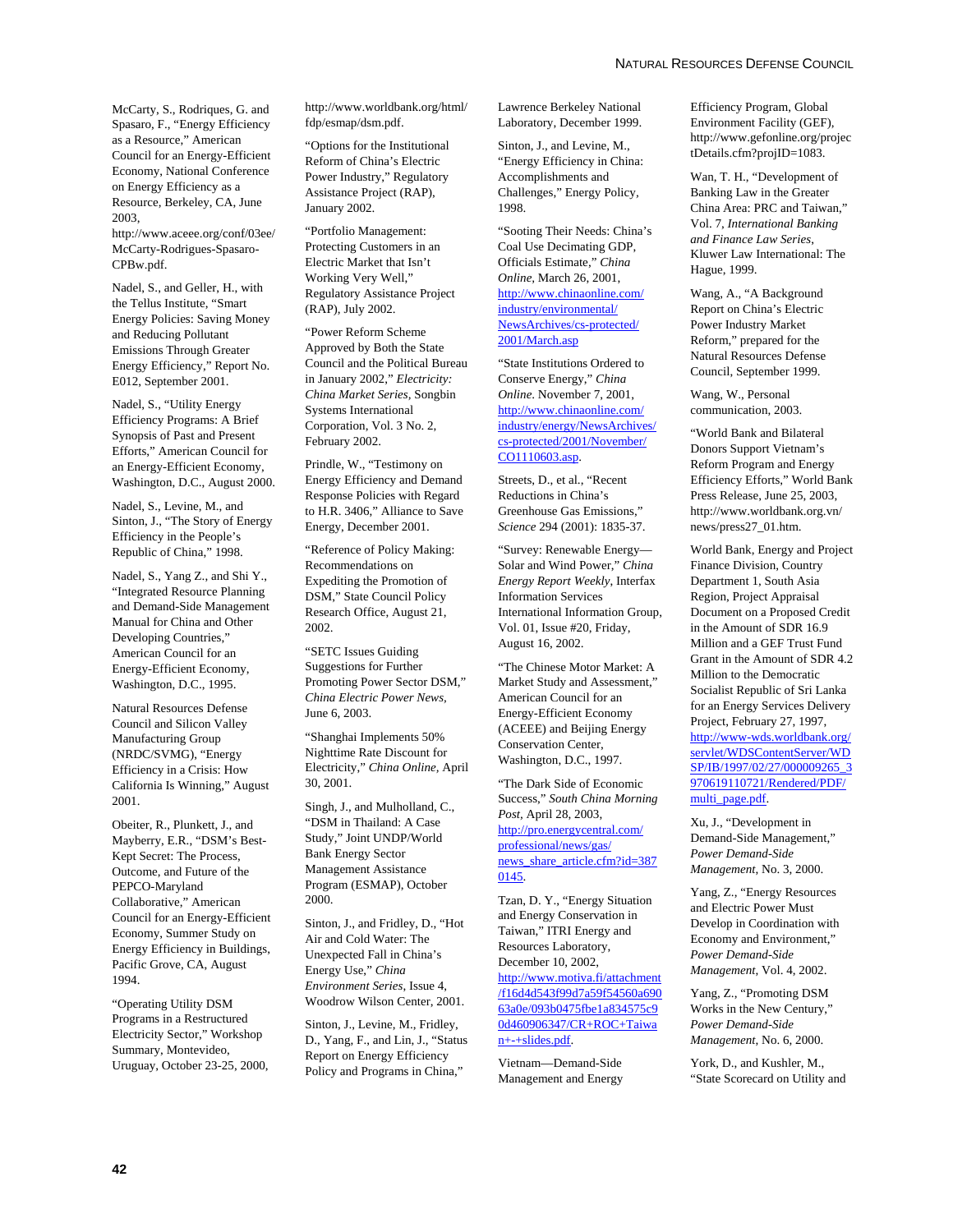#### *Demand-Side Management in China*

Public Benefits Energy Efficiency Programs: An Update," American Council for an Energy-Efficient Economy, Washington, D.C., 2003.

Zhang, A., "China's Energy Industries. Re: Business," PriceWaterhouseCoopers, July and August 2001.

Zhao, J., "Reform of China's Energy Institutions and Policies: Historical Evolution and Current Challenges," BCSIA Discussion Paper 2001-20, Energy Technology Innovation Project, Kennedy School of Government, Harvard University, November 2001.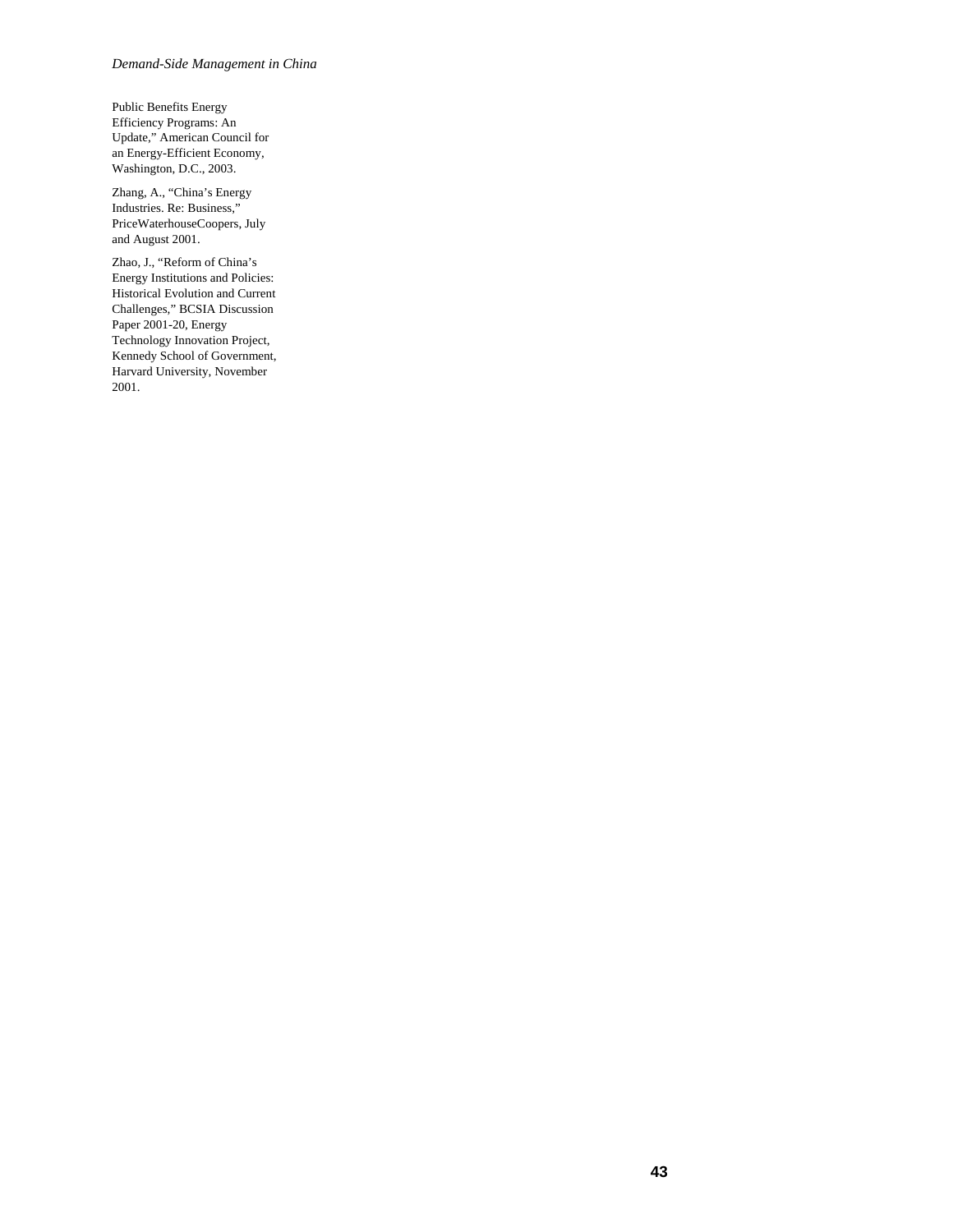## APPENDIX I

# ENERGY SUPPLY AND DEMAND IN CHINA

hina has relied heavily on its historically abundant reserves of conventional energy, particularly coal, to fuel its rapid economic growth. However, the mix, geographic distribution, and per capita supply of conventional energy reserves are all unfavorable. China is rich in coal but relatively poor in oil and gas reserves. Per capita conventional energy reserves in China are less than half the world average, and the per capita oil reserve is only one-tenth of the world average. Moreover, most of China's conventional energy resources are located in the less populated and less economically developed regions of the north, west, and south, while the greatest energy demand is in the east and along the coastal areas. Transporting the energy to where it is needed has placed a heavy strain on China's transportation system and natural resources. C

**Reserves.** As shown in Table 1, coal accounts for nearly 53 percent of China's conventional energy reserves, hydro-energy 45 percent, and oil and gas only 2 percent. Per capita exploitable coal reserves are less than 100 tons, about half the global average. Except for the coal-rich provinces of Shanxi, Inner Mongolia, Shaanxi, Henan, Anhui, Guizhou, and Heilongjiang, most provinces must import coal from other provinces, mostly by rail. In 2000, the total domestic coal trade amounted to nearly 367 million tons (Mt), over half of which came from Shanxi Province.

| Energy<br><b>Resource Type</b> | Remaining<br><b>Exploitable Reserve</b> | <b>Equivalent Coal</b><br>Quantity | <b>Production in</b><br>1999 | <b>Reserve/Exploited</b><br>Ratio |
|--------------------------------|-----------------------------------------|------------------------------------|------------------------------|-----------------------------------|
| Coal <sup>"</sup>              | 114.5 billion tce                       | 81.7 billion tce                   | 1.25 billion tce             | 92                                |
| O <sup>12</sup>                | 1.56 billion tce                        | 2.23 billion tce                   | 0.1116 billion tce           | 10                                |
| Natural gas <sup>3</sup>       | 747.9 billion m3                        | 1.0 billion tce                    | 25.2 billion m3              | 330                               |
| Hydro-energy <sup>4</sup>      | 1920 TWh/vear                           | 70 billion tce                     | 213 TWh/vear                 |                                   |
| Total                          |                                         | 154.93 billion tce                 | 1.233 billion tce            | 126                               |

Table 1: Conventional Energy Resources (Excluding Nuclear) and Production Quantity

\*1 Coal production in 1998. The factor used to convert to coal equivalent is 0.714.

\*2 The factor used to convert oil quantity into coal equivalent is 1.43.

\*3 The factor used to convert natural gas into coal equivalent is 11.33t/kWh.

\*4 The factor used to convert hydro-energy into coal equivalent is 365tce/kWh, counted on 100 years.

Some experts believe that the highest annual coal supply available in 2020 will be 2 to 2.1 billion tons, up to a maximum annual available supply of 2.8 to 3 billion tons in 2050. With increasing environmental awareness and knowledge of the ecological impact of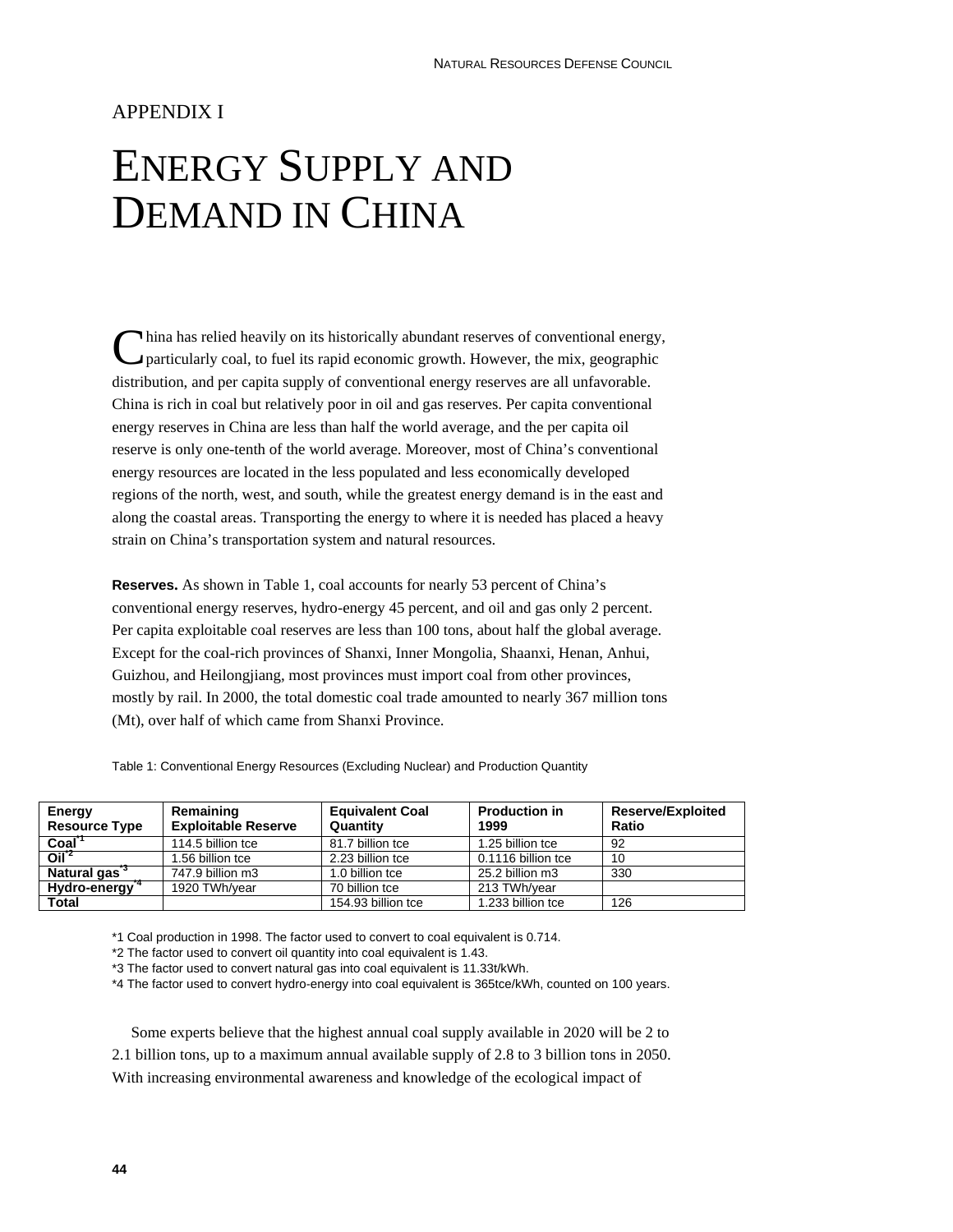#### *Demand-Side Management in China*

mining and development, however, other experts believe that the current technical and economic assessments of mineral resources should be revised to consider environmental costs. For example, the China Coal Field Geology Administration has introduced the concept of "effective coal resource supply." This can be defined in economic terms: For economically feasible coal resource exploitation to take place, environmental impacts must be limited and the external costs internalized. In other words, mine exploration must be technologically feasible, economically rational, and in compliance with relevant national environmental protection standards and practices.

The China Coal Field Geology Administration estimates that in 2010 the effective coal resource supply in China will be able to meet development goals, assuming that key coal mines will be explored by standard wells and that the coal demand does not exceed 1.4 billion tons. By 2020, however, the effective coal resource supply will be insufficient to satisfy national economic development, assuming growing power demand and continued reliance on coal. Effective coal resource supply will soon become a resource constraint on China's coal-dominated power development (BECon 2001).

As a result, the development of new and renewable energy has become increasingly important in China. In 1996, the Ministry of Science and Technology, SDPC and SETC launched a fifteen-year program on new and renewable energy development in China. The major objectives of this program are to develop 13.4 million hectares of fuel wood plantations, supply 4 billion cubic meters of biogas to 12.35 million households, and generate 117 GWh of electricity from small hydropower stations, 4.67 metric tons of coal equivalent of solar energy, 1,000–1,100 MW of wind power capacity and 50 MW of tidal power capacity. Many investment projects and preferential policies have already been established (Interfax 2002).

**Production.** The total production of primary commercial energy declined in China during the Ninth Five-Year Plan (1996–2000), mainly due to a decline in coal production (Table 2). Raw coal production reached 1.36 billion tons in 1995 and hit a maximum production of 1.397 billion tons in 1996, but declined to 1.0 billion tons in 2000. China's primary energy consumption also declined nearly 2 percent during that period (Table 3). Reasons for this decline in coal production and consumption include the closure of small coal mines and inefficient plants, a slowdown in economic growth, improved end-use efficiency, and reform of the coal and energy industries (Sinton and Fridley 2001; Streets et al. 2001).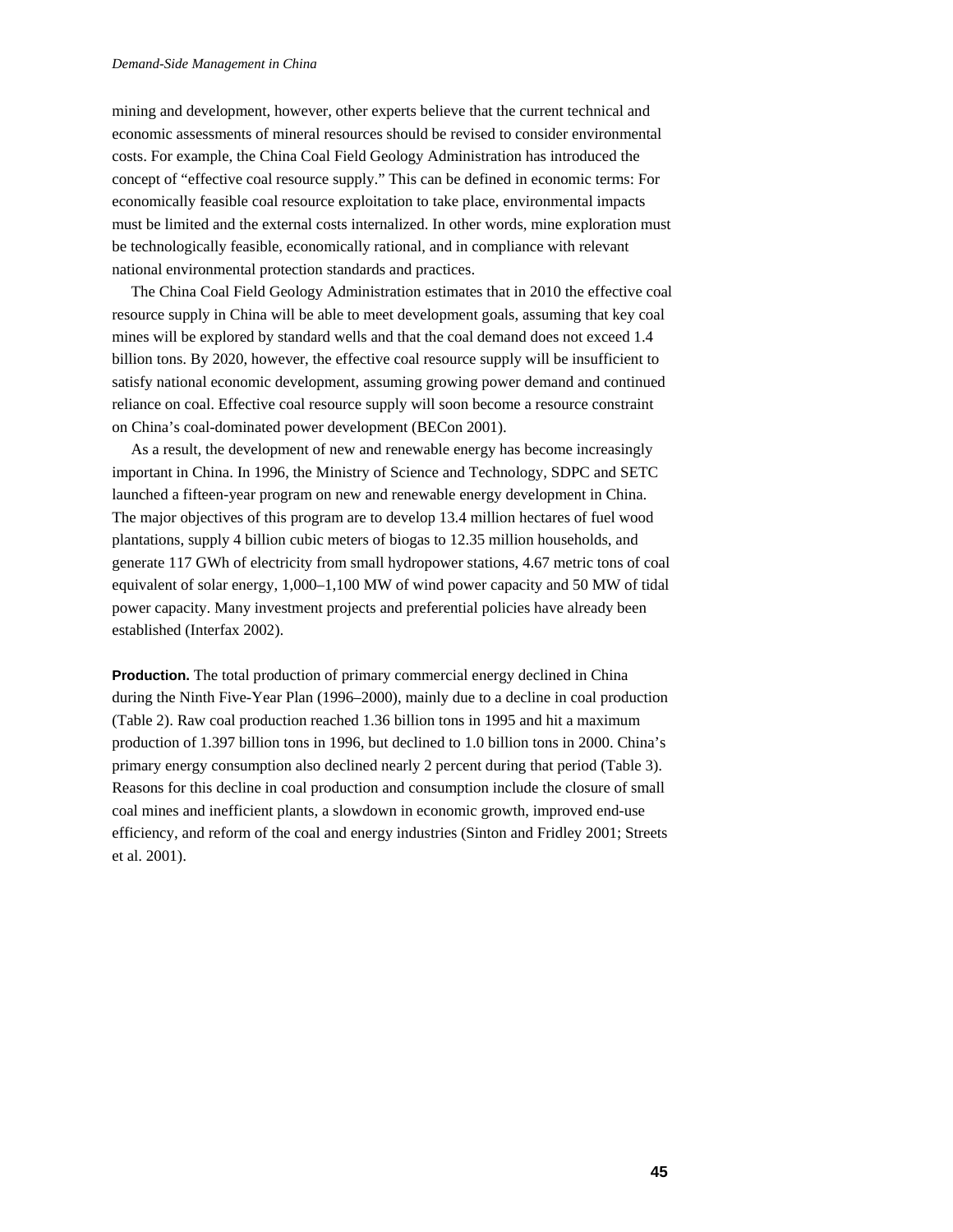|                                             |                               | 1980        | 1985  | 1990     | 1995  | 1998  | 2000  |
|---------------------------------------------|-------------------------------|-------------|-------|----------|-------|-------|-------|
| Total primary energy (108 tce)              |                               | 6.37        | 8.55  | 10.39    | 12.90 | 12.43 | 10.90 |
| Mix $(%$ of<br>Total<br><b>Production</b> ) | Coal                          | 69.4        | 72.8  | 74.2     | 75.3  | 71.9  | 67.2  |
|                                             | Oil                           | 23.8        | 20.9  | 19.0     | 16.6  | 18.5  | 21.4  |
|                                             | Natural gas                   | 3.0         | 2.0   | 2.0      | 1.9   | 2.5   | 3.4   |
|                                             | Hydropower,<br>Nuclear power  | 3.8         | 4.3   | 4.8      | 6.2   | 7.1   | 8.0   |
| <b>Production</b><br><b>108 tce</b>         | Coal                          | 6.2         | 8.72  | 10.8     | 13.6  | 12.5  | 10.0  |
|                                             | Oil                           | 1.06        | 1.25  | 1.38     | 1.50  | 1.61  | 1.63  |
|                                             | Natural gas<br>(108m3)        | 142.7       | 129.3 | 153      | 176   | 232.8 | 277.3 |
|                                             | <b>Hydropower</b><br>(108kWh) | 582         | 924   | 1,267    | 1,868 | 2,080 | 2,212 |
|                                             | <b>Nuclear</b><br>(108kWh)    | $\mathbf 0$ | 0     | $\Omega$ | 128   | 141   | 167.3 |

Table 2: Primary Energy Production and Mix (% of Total Production) 1980–2000

**Consumption**. Primary energy consumption totaled 1.28 billion tce in 2000, a 1.5 percent decrease from 1995. This translates into a yearly decrease in energy consumption of 1.4 percent over the last five years, a period when the average growth of GDP was 8.3 percent.

As shown in Table 3, China's energy consumption mix is still dominated by coal, but the percentage of coal in energy consumption declined from 75 percent in 1995 to 63 percent in 2000. In 1998, 471 million tons of coal were used for power production, more than 38 percent of total coal production. The percentage of coal used in power production is currently estimated to be more than 60 percent. In 1998, industry consumed 60 percent of all energy in China, residential and commercial uses 33 percent, and transportation 7 percent (EIA-DOE 2002).

|                                                                 |                        | 1980  | 1985  | 1990  | 1995  | 1998  | 2000  |  |
|-----------------------------------------------------------------|------------------------|-------|-------|-------|-------|-------|-------|--|
| <b>Total primary commercial</b><br>energy consumption (108 tce) |                        | 6.03  | 7.67  | 9.87  | 13.11 | 13.22 | 12.80 |  |
| Mix (% of Total<br><b>Consumption</b> )                         | Coal                   | 72.15 | 75.81 | 76.20 | 74.4  | 69.6  | 67    |  |
|                                                                 | Oil                    | 20.7  | 17.1  | 16.6  | 17.5  | 21.5  | 23.6  |  |
|                                                                 | <b>Natural gas</b>     | 3.1   | 2.2   | 2.1   | 1.8   | 2.2   | 2.5   |  |
|                                                                 | Hydropower,<br>nuclear | 4.0   | 4.9   | 5.1   | 6.1   | 6.7   | 6.9   |  |
| Primary energy consumption (108 tce)                            |                        |       |       |       |       |       |       |  |
|                                                                 | Coal                   |       | 8.16  | 10.55 | 13.77 | 12.95 |       |  |
|                                                                 | Oil                    |       | 0.92  | 1.15  | 1.61  | 1.98  |       |  |

Table 3: Primary Energy Consumption and Mix (% of Total Consumption)

**Imports.** During the last five years, China has shifted from being a net exporter of energy to a net importer. In 1995, net coal exports totaled 27 million tons and net oil imports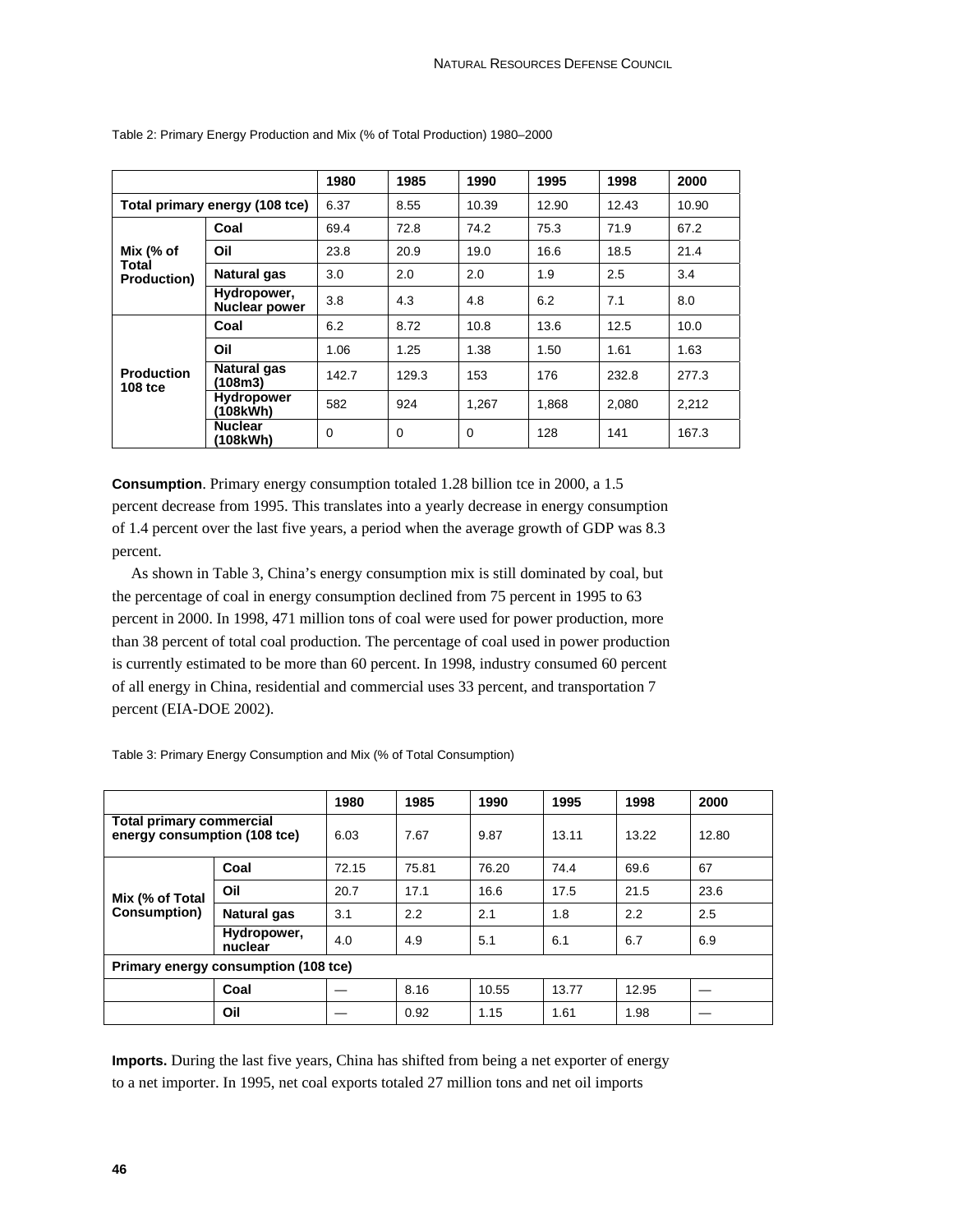#### *Demand-Side Management in China*

only 12 million tons. In 2000, although net coal exports increased to nearly 57 million tons, China imported a net total of nearly 70 million tons of oil and oil products (Table 4). This corresponds to a 5 percent increase in China's energy imports during this fiveyear period.

|                                                    | 1980     | 1985     | 1990     | 1995     | 1998      | 2000     |
|----------------------------------------------------|----------|----------|----------|----------|-----------|----------|
| 1. Total energy<br>imports (108 tce),<br>including | .0262    | .0340    | .1310    | .5456    | .8474     | (1.2760) |
| Coal (108 tce)                                     | .0199    | .2307    | .2003    | .01635   | .01586    | 0.202    |
| Oil and its products<br>(t)                        | .0083    | .0090    | .07556   | .3673    | .5739     | .8831    |
| 2. Total energy<br>exports (104 tce)               | .2953    | .5774    | .5875    | .6776    | .7153     | .6876    |
| <b>Coal (108 tce)</b>                              | .0632    | .0777    | .1229    | .2862    | .3230     | .5884    |
| Oil and its products<br>(108 tce)                  | .1751    | .3630    | .3110    | .2455    | .2327     | .1871    |
| 3. Net imports                                     |          |          |          |          |           |          |
| Total (108tce)                                     | $-2692$  | $-5447$  | $-.4455$ | $-.0188$ | $+.2681$  | $+.5883$ |
| Coal (108tce)                                      | $-.0433$ | $-0546$  | $-1529$  | $-2699$  | $-0.3071$ | $-5682$  |
| Oil and its products<br>(108tce)                   | $-1668$  | $-.3540$ | $-.2354$ | .1218    | .3412     | .6960    |

Table 4: Energy Imports and Exports

**Demand.** China's Energy Research Institute has prepared an Energy Development Strategy Study, which estimates that under a business-as-usual scenario, the nation's total energy demand would reach 2.8 billion tce in 2020 and 4.2 billion tce in 2050, nearly four times the energy produced in 2000 (Table 5). The study also concludes that under an "ecological drive" scenario, the demand could rise much more slowly to 2.6 billion tce in 2020 and 3.7 billion tce in 2050.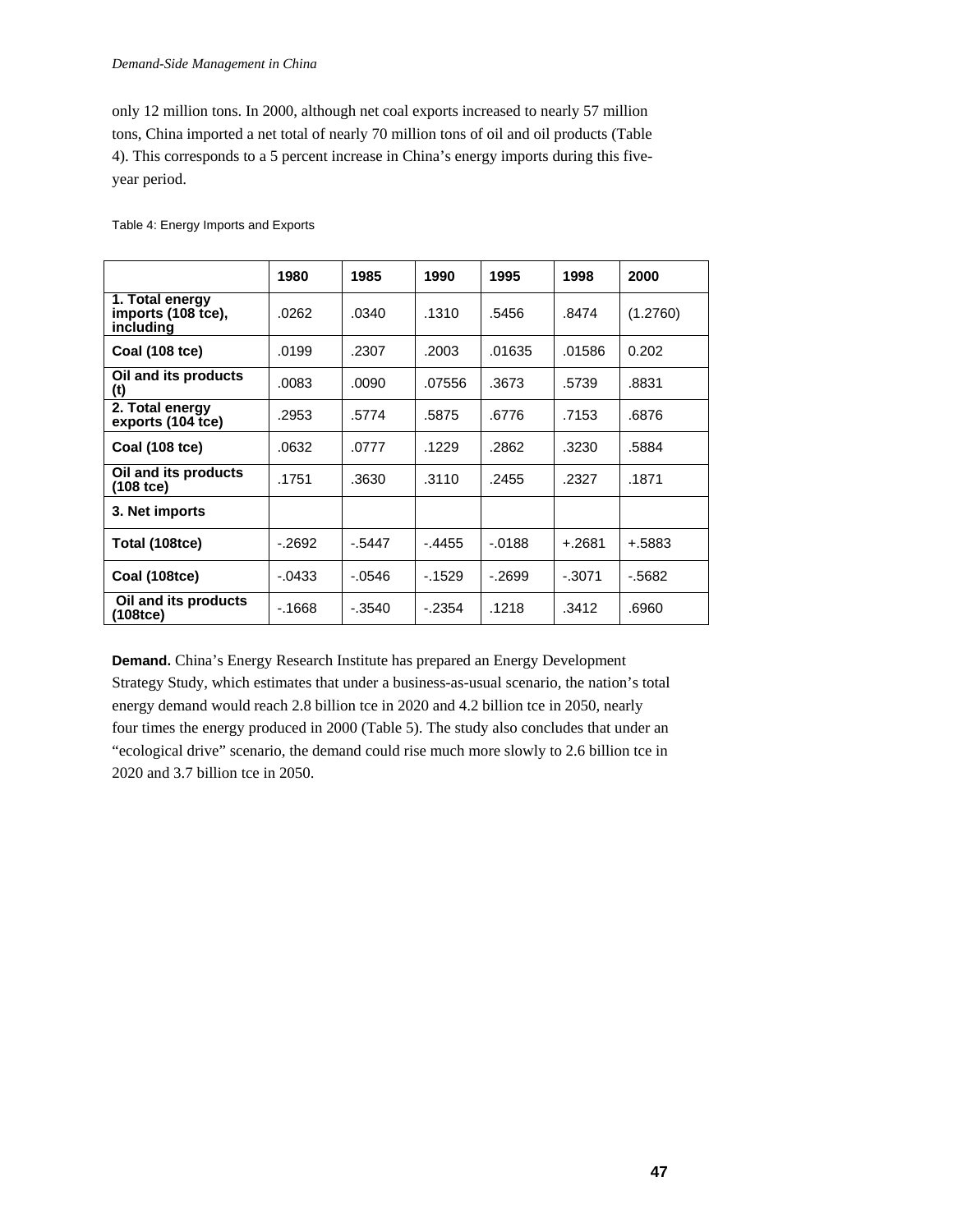## Table 5: Energy Demand Forecast

|                                                    |                |       |                                                      | 2020                                            | 2050                                                 |                                                 |  |
|----------------------------------------------------|----------------|-------|------------------------------------------------------|-------------------------------------------------|------------------------------------------------------|-------------------------------------------------|--|
|                                                    | 1998<br>Actual | 2010  | <b>Ecological</b><br><b>Drive</b><br><b>Scenario</b> | <b>Business-</b><br>As-Usual<br><b>Scenario</b> | <b>Ecological</b><br><b>Drive</b><br><b>Scenario</b> | <b>Business-as</b><br>Usual-<br><b>Scenario</b> |  |
| Total (10 <sup>8</sup><br>tons coal<br>equivalent) | 15.44          | 19.37 | 26.11                                                | 27.48                                           | 37.18                                                | 41.85                                           |  |
|                                                    |                |       |                                                      |                                                 |                                                      |                                                 |  |
| Coal                                               | 60.6%          | 51.6% | 49.2%                                                | 54.6%                                           | 26.9%                                                | 42.7%                                           |  |
| Oil                                                | 21.4%          | 20.7% | 17.5%                                                | 18.7%                                           | 20.0%                                                | 25.2%                                           |  |
| Gas                                                | 1.8%           | 6.9%  | 10.2%                                                | 7.8%                                            | 10.8%                                                | 8.0%                                            |  |
| <b>Nuclear</b>                                     | 0.3%           | 2.0%  | 3.8%                                                 | 2.9%                                            | 11.6%                                                | 5.2%                                            |  |
| <b>Total</b><br>renewable                          | 19.7%          | 18.8% | 19.3%                                                | 16.0%                                           | 30.7%                                                | 18.9                                            |  |
| Hydro                                              | 5.0%           | 5.8%  | 6.9%                                                 | 5.8%                                            | 7.5%                                                 | 5.8%                                            |  |
| <b>Traditional</b><br><b>biomass</b>               | 14.4%          | 7.2%  | 7.2%                                                 | 3.4%                                            | 1.1%                                                 | 1.1%                                            |  |
| New energy                                         | 2.26%          | 6.6%  | 11.1%                                                | 8.6%                                            | 24.1%                                                | 14.1%                                           |  |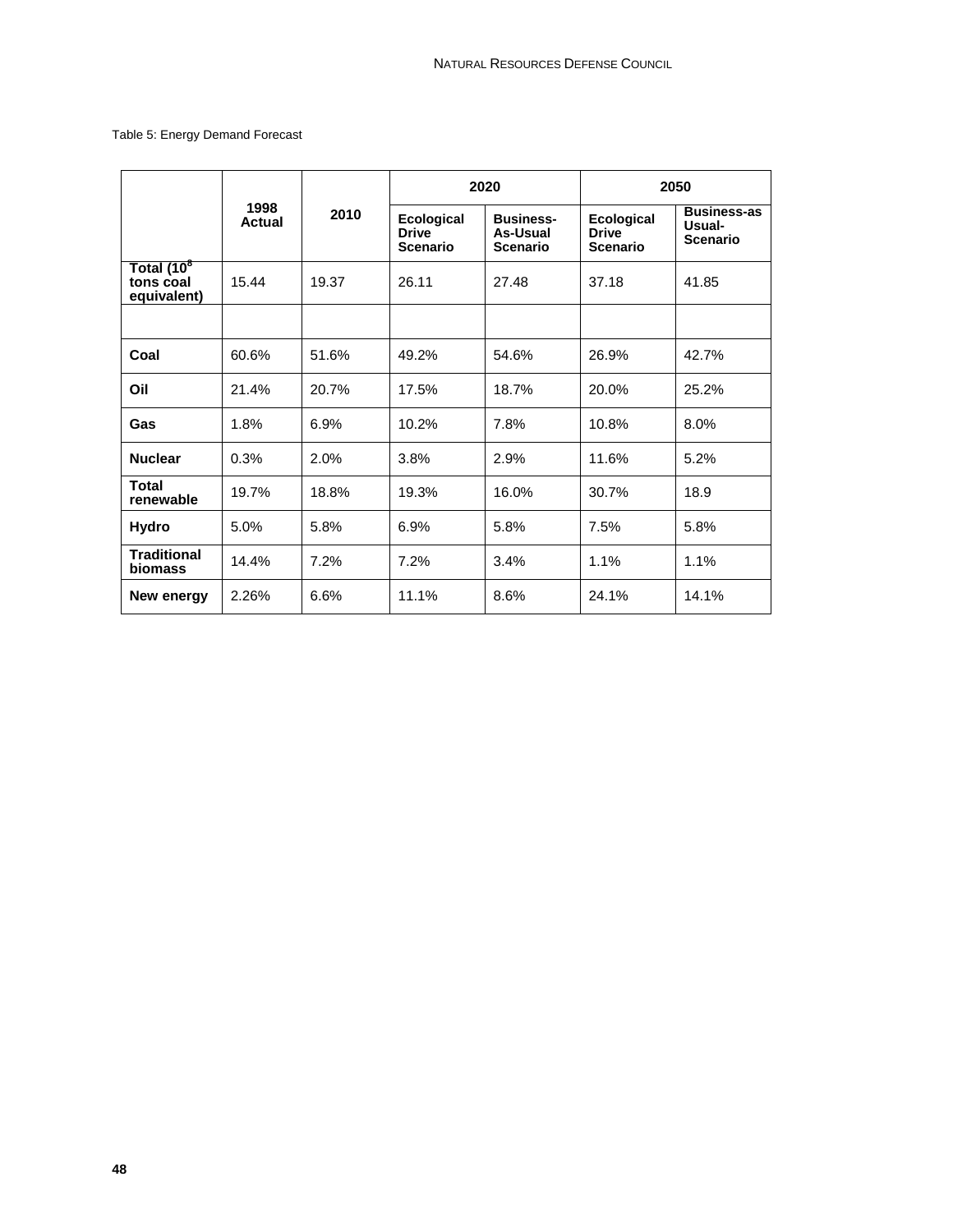# APPENDIX II

# ENERGY EFFICIENCY OPPORTUNITIES IN CHINA

## *Industrial Efficiency Opportunities*

uch of the end-use electric energy saving potential is in industry, which accounted M uch of the end-use electric energy saving potential is in industry, which accounted<br>for 75 percent of total electricity use in 1995. One ton of steel produced in China consumes twice as much energy as a ton of steel produced in the United States and three times more than in Japan. The per-unit energy consumption by less advanced Chinese companies is four times the consumption of the most advanced companies. If China upgraded the production technology used in the iron, steel, cement and ammonia industries alone, the production capacity would increase by 10 to 20 percent without any increase in energy consumption.

**Motors.** About 60 percent of the total electricity consumed in China is consumed by electric motors, which are used to drive mechanical equipment such as fans, pumps or compressors. Yet the overall technology level of motor-driven systems is equivalent to that of developed countries during the 1960s. Three quarters of China's motors are small and medium-sized, of which 70 percent are inefficient J-series motors representing late 1950s technology. The Y-series motor that China developed in the early 1980s approached international standards in many respects, but had an efficiency of about 87 percent, an improvement of only 0.4 percent over the J-series motors. The Yx-series motors China developed in the late 1980s has an efficiency of 92 percent, approaching the 94.5 percent efficiency of the motors used in the United States, but their share in China is minimal (ACEEE 1997).

The International Energy Conservation Research Institute calculates that improving the efficiency of Chinese motors to the level reached in the United States would save 33 terawatt hours (TWh) of electricity. The American Council for an Energy-Efficient Economy estimates that the widespread use of high-efficiency motors and appropriate motor speed controls can reduce motor energy use in China by approximately 15 percent, reducing nationwide electricity use by nearly 10 percent (ACEEE 1997).

**Fans, Pumps, and Air Compressors.** According to a study report on energy efficiency of Chinese industries, fans, pumps and compressors together accounted for 40 percent of industrial electricity consumption in the early 1990s. The level of design, manufacture, and operation of this equipment, however, is only one-third that of advanced countries. The main problems affecting the efficiency of fans, pumps, and compressors are an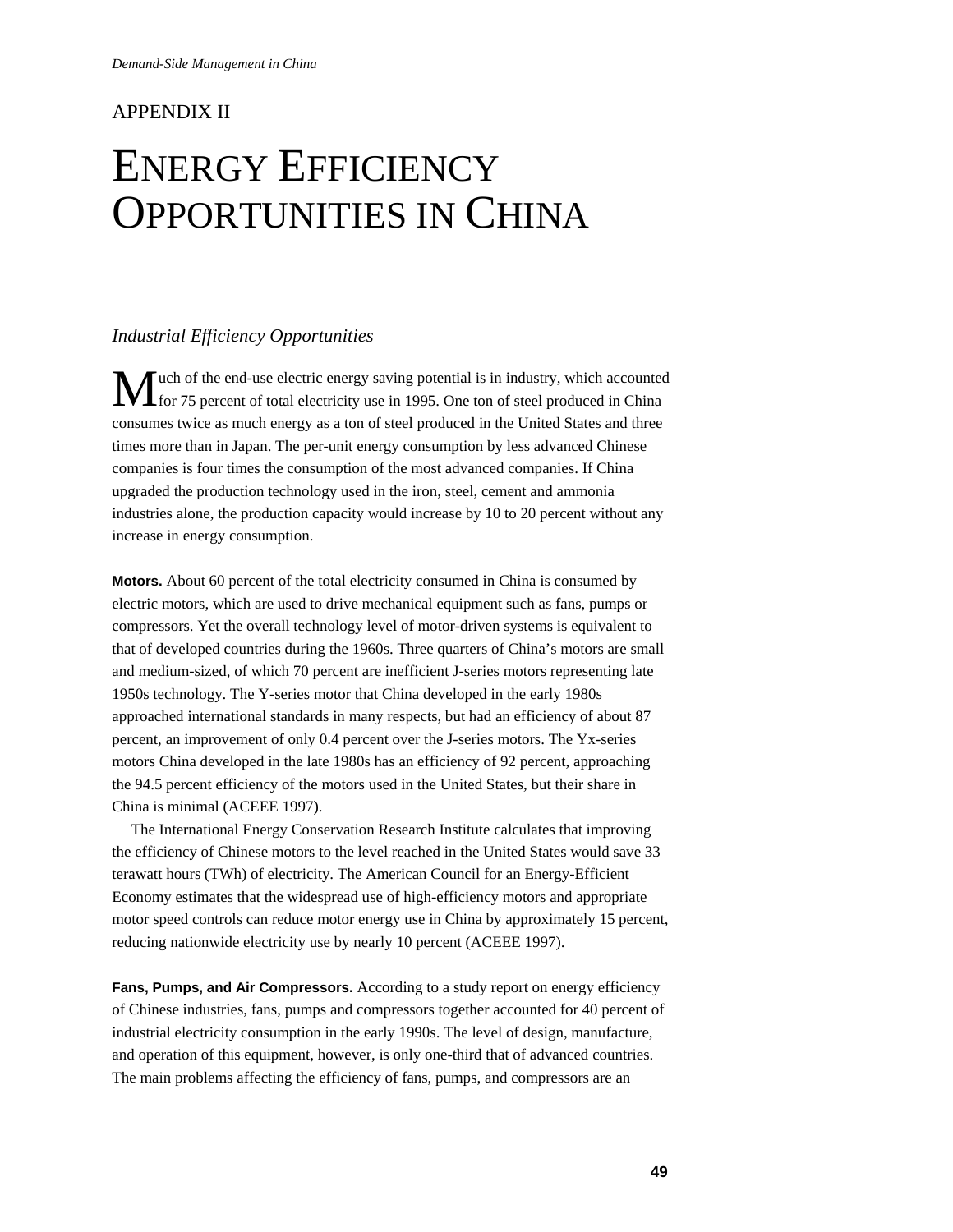inappropriate match between motor drives and machines, incomplete field testing, irrational piping and lining arrangements, and incorrect management and maintenance. Strictly enforcing national standards regarding the economic operation of fans, pumps, and air compressors would save about 20 to 30 percent of their energy use. Switching to variable speed drives alone would increase energy efficiency by more than 25 percent. Increasing the efficiency of this equipment by only one-third would save about 30 TWh of electricity each year.

**Electric Furnaces.** Electric furnaces, which are used for smelting and heat treatment, consume 5 to 7 percent of the nation's electricity. About 90 percent of the electric arc furnaces used in smelting are old, highly inefficient equipment. Retrofitting these furnaces would save about 10 to 20 percent of their energy use. For heat treatment furnaces, substituting medium frequency furnaces for power frequency induction furnaces would save about 30 percent of their electricity use. Retrofitting low temperature heat treatment and drying furnaces with infrared heating technology would save about 25 percent of their electricity use. Retrofitting all inefficient electric furnaces would save an estimated 9 TWh per year.

**Steel Production Equipment.** China has 500 steel enterprises, with nearly 1,000 rolling mills and large numbers of mining lifters and roller mills. Substituting transistorized converters for frequency converter units would increase efficiency by 20 to 25 percent, while the use of variable frequency speed regulators would save about 30 percent of the electricity used. Retrofitting all power utilization equipment with electronic technologies would save about 8 TWh per year.

**Electric and Internal Engine Locomotives.** Substituting variable frequency speed regulators for DC traction systems in electric and internal engine locomotives would improve the power factor by 20 to 40 percent and the system efficiency by 6 to 7 percent. This translates into energy savings of about 2 TWh each year.

**Electrolysis and Electroplating.** The production of most nonferrous metals, such as aluminum, copper, nickel, and zinc, as well as some chemicals like chlorine and alkaline, involves electrolytic processes using high power rectifiers. Replacing these rectifiers with highly efficient electronic technology could save more than 2.5 TWh. Substituting pulse power for DC power in electroplating would save time, materials, and electricity, as well as improve electroplating quality, with an additional annual electricity savings of 2.5 TWh. The combined electricity savings for both electrolysis and electroplating would be around 4 TWh per year.

**Electric Welders.** China has 3 million electric welders, with an electric consumption of about 0.8 to 0.9 percent of total electricity. About 30 percent of the electricity consumed by these welders could be saved by (1) substituting power electronic silicon rectifier and transistorized thyratron for ignitron, (2) substituting secondary rectify resistance welders for AC welders, and (3) developing cordless DC and converter power source dual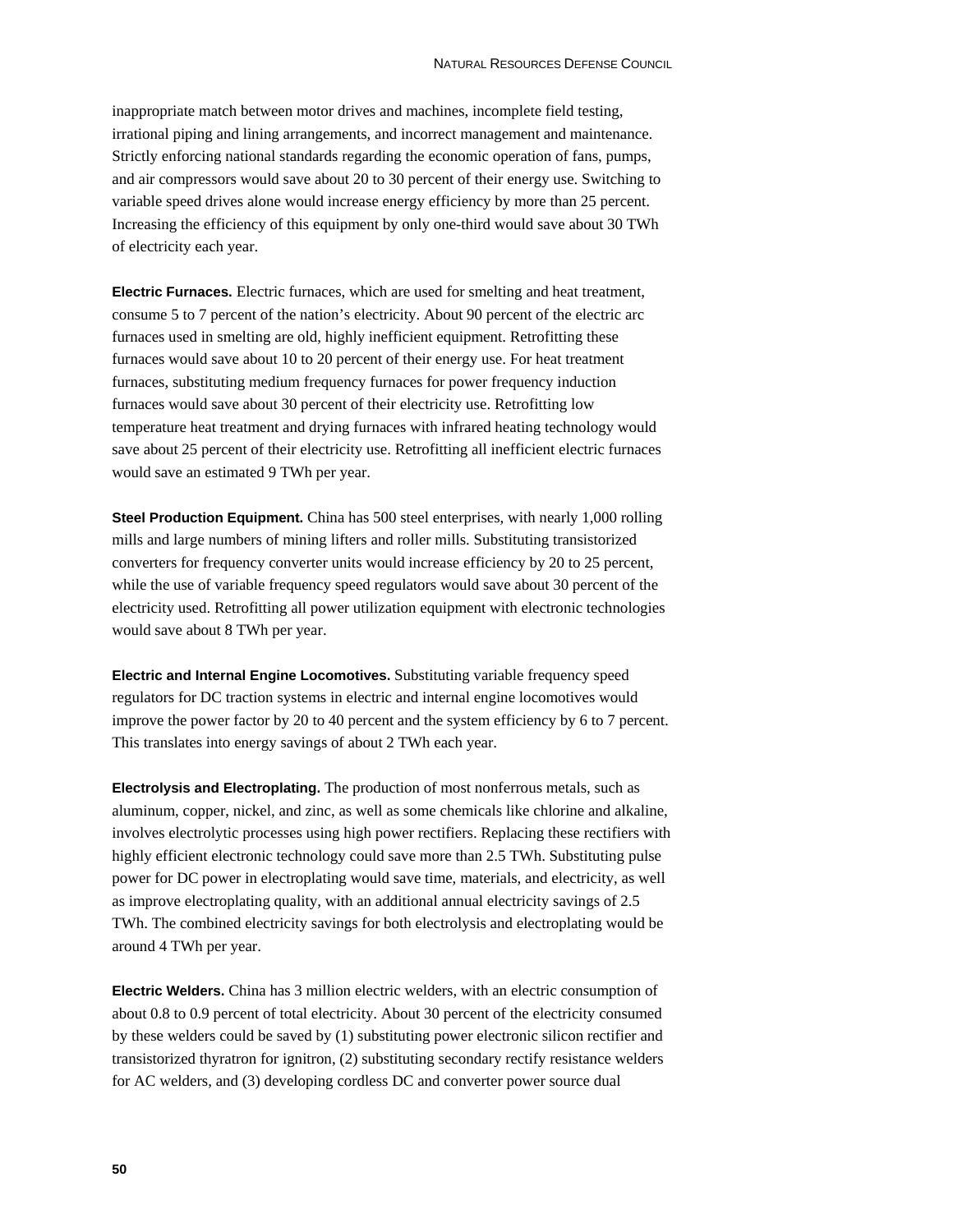function DC arc welders and inverter welders. Retrofitting one million welders would save 1.8 TWh of electricity.

## *Building Efficiency Opportunities*

**Space Heating.** According to the Ministry of Construction, China currently consumes about 130 million tons of standard coal equivalent (tce) per year just for space heating of urban residential and commercial buildings. Most of this energy is wasted. According to the World Bank, although comprehensive analyses have not been conducted, residential buildings in China consume 50 to 100 percent more energy for space heating as compared to buildings in similar cold climates in Western Europe or North America and still provide far less comfort. Heat loss through exterior walls, which is the greatest single source of heat loss in these buildings, is about 3 to 5 times as high in Chinese buildings as in similar buildings in Canada and other northern countries (World Bank 2000).

**Lighting.** More than 10 percent of China's total electricity consumption is used for lighting. Ninety percent of residential lighting is from inefficient incandescent lamps. Substituting high-efficiency fluorescent lamps for incandescent lamps would save about 75 percent of the electricity used. Replacing induction ballasts with electronic ballasts would save 39 percent of the electricity used. According to the International Energy Conservation Research Institute, if 55 percent of residential lighting used fluorescent lamps—as is the case in Japan—and all used electronic ballasts, 15 terawatts would be saved annually.

**Electric Appliances.** As living standards improve, the use of electric appliances grows dramatically. The total stock of refrigerators grew from 4 million in 1985 to 60 million in 1996, and refrigerators now account for half of all residential energy consumption. Television use grew from 7 to 80 sets per hundred households in cities and townships, and from 12 to 101 sets per hundred households in rural areas. Air conditioner use in cities and townships grew from 8 units per hundred households in 1995 to 31 units per hundred households in 2000. According to official forecasts, national residential electricity consumption will hit 360 TWh in 2010. Improving the efficiency of this consumption by only 3 percent would save up to 10 TWh per year.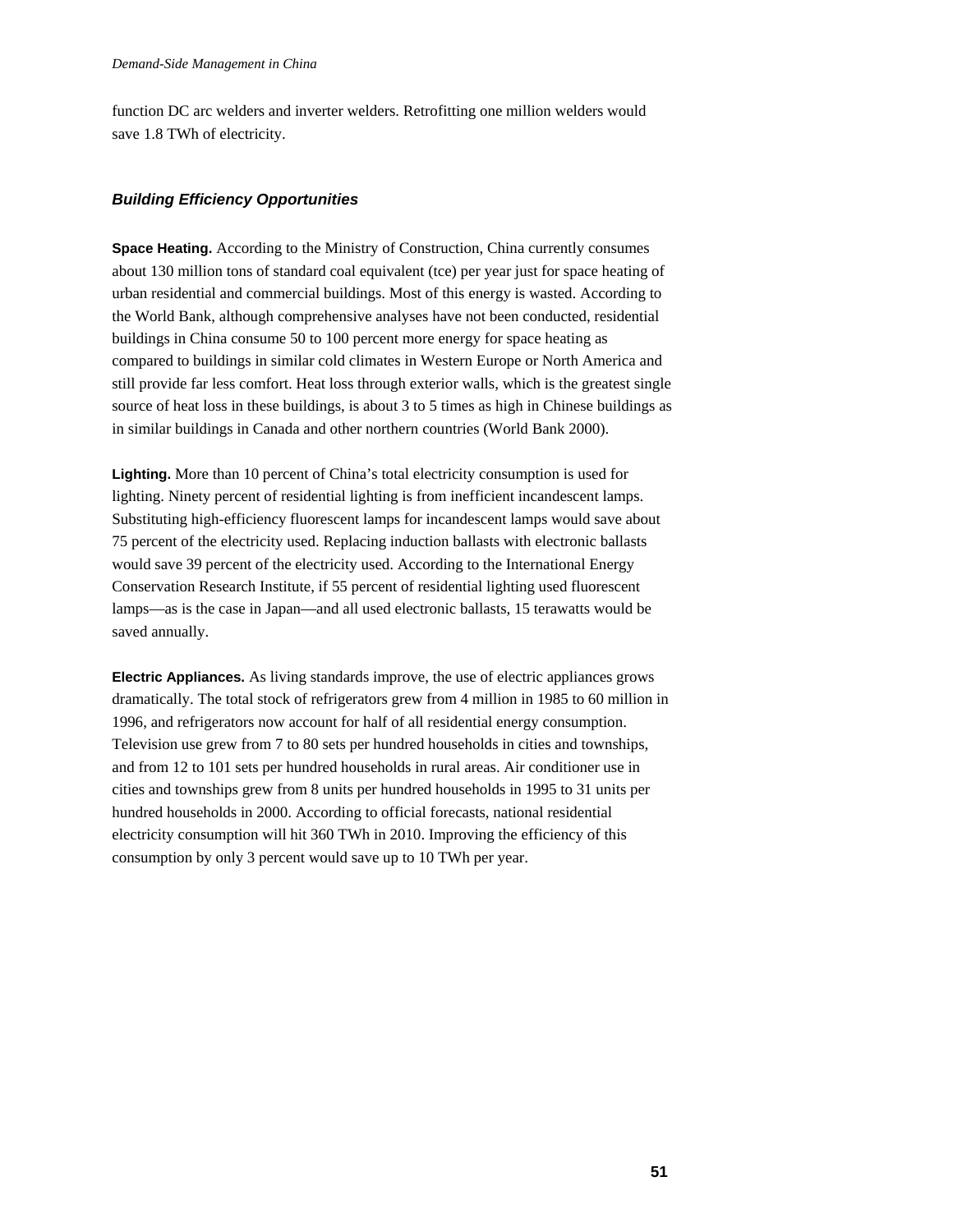# APPENDIX III

# CHINA'S LAWS AND REGULATIONS RELATED TO DSM

*1. Law on Energy Conservation, promulgated on November 1, 1997, effective January 1, 1998 (selected provisions)* 

## *Selected Provisions*

**Article 5.** The state makes energy conservation policies and compiles energy conservation plans, which shall be incorporated into the national social and economic development plan, consistent with economic development and environmental protection.

**Article 9.** The State Council and local governments at various levels should enhance their leadership in energy conservation, and on an annual basis deploy, coordinate, supervise, review, and promote energy conservation efforts.

**Article 10.** The State Council and People's governments of provinces, autonomous regions, and municipalities directly under the central government should, according to the principle of giving importance to energy conservation and energy exploitation, putting energy conservation first, choose in an optimal way energy conservation and energy exploitation investment projects, and develop energy investment plans, based on a technical, economic, and environmental assessment of energy conservation and energy exploitation.

**Article 11.** The State Council and People's governments of provinces, autonomous regions, and municipalities directly under the central government shall arrange energy conservation funds from capital construction and technical retrofit funds to support rational energy utilization and exploitation of new and renewable energy sources.

**Article 12.** Special assessment of rational energy utilization should be included in the feasibility analysis reports of fixed capital investment projects.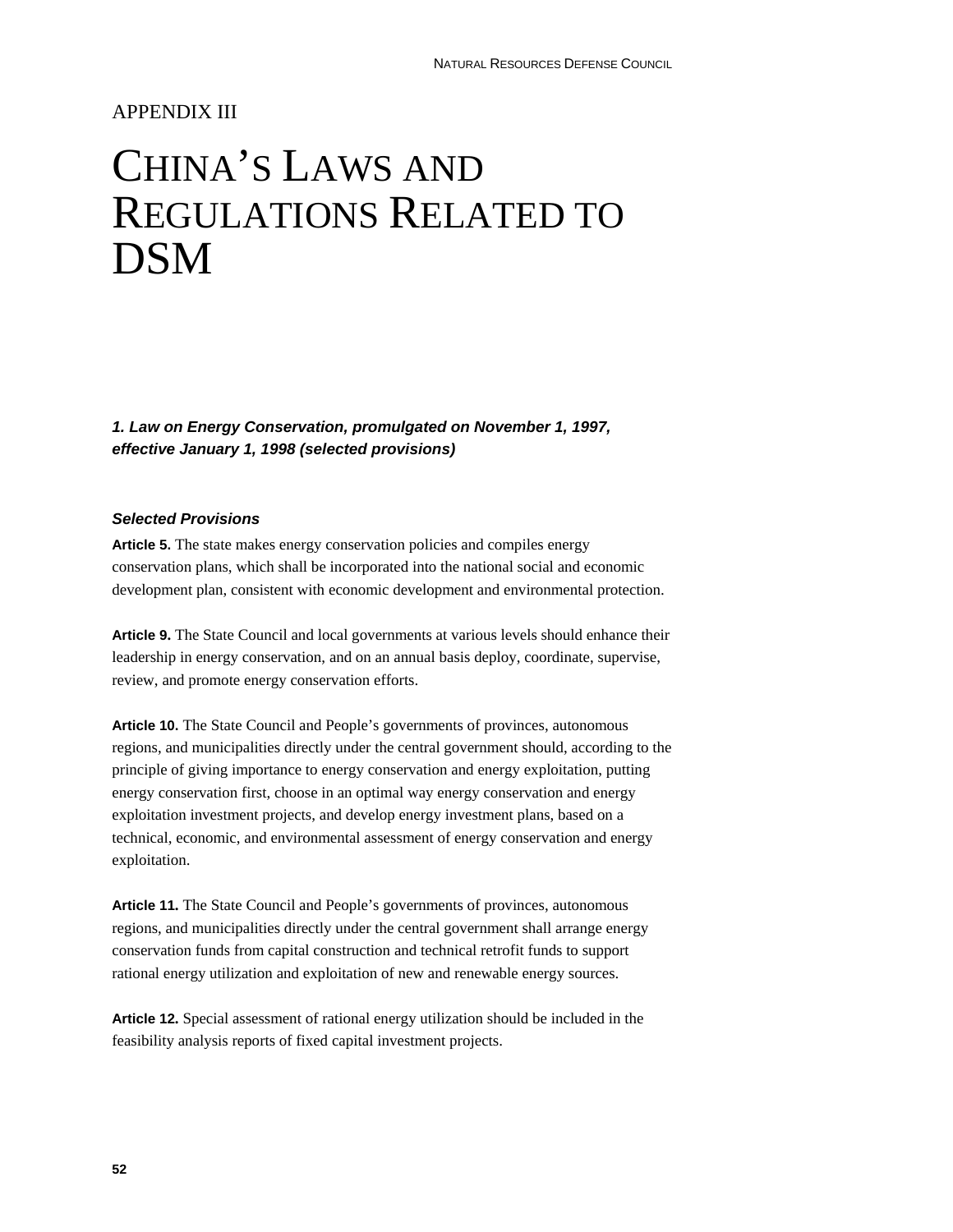**Article 13.** New industrial projects that employ backward technology, consume excessive amounts of energy, and waste energy significantly are prohibited from being constructed.

**Article 14.** The administrative agency of the State Council in charge of standardization formulates national standards of energy conservation.

**Article 15.** The authorized energy conservation agencies of the State Council, in association with relevant agencies of the State Council, should enhance supervision of sectors producing large numbers of widely used energy-consuming products, and urge them to apply energy conservation measures, make efforts to improve product design and manufacturing technology, and reduce energy consumption per physical unit of production within these sectors.

**Article 16.** The responsible energy conservation management authorities at and above the provincial level, in coordination with relevant departments at the same level, shall set limits in terms of energy consumption per physical unit of product, for products that are energy-intensive to produce.

**Article 17.** The state applies a system for discontinuing backward, over energy-intensive, energy-consuming products and equipment.

**Article 18.** Enterprises may voluntarily apply to the product quality supervision and management agencies of the State Council or to the relevant certification agencies, in accordance with relevant national product certification regulations, for energy saving quality certification for their energy-consuming products.

**Article 19.** The statistical agencies of the People's governments at and above county level, in association with relevant agencies at the same level, organize statistics on energy consumption and utilization, publicize periodically statistical bulletins, and report energy consumption per physical unit of production for major energy-consuming products, etc.

**Article 20.** The state shall enhance energy conservation management in key energyconsuming entities. The responsible energy conservation management agencies of the State Council, in association with relevant agencies of the State Council, formulate energy conservation requirements, energy conservation measures, and management methods for key energy-consuming entities.

**Article 21.** Based on the principles of rational energy use, energy-using entities shall strengthen energy conservation management capabilities, formulate and implement energy conservation technical measures, and reduce energy consumption.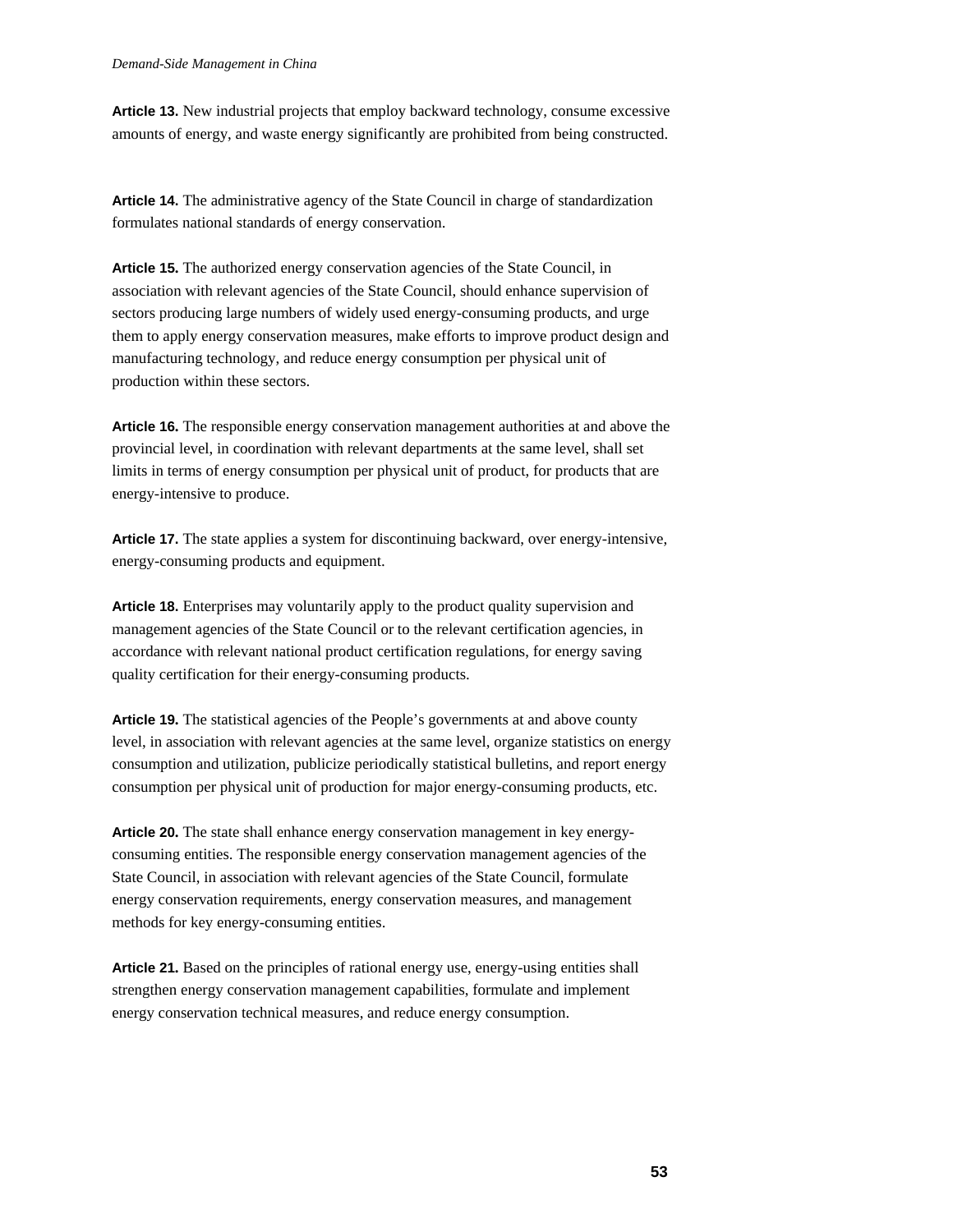**Article 22.** Energy-using entities shall enhance energy audit and management and establish and improve energy consumption statistics and systems of analysis in energy conservation.

**Article 23.** Energy-using entities should establish an energy conservation responsibility system and grant awards to groups and individuals who make achievements in energy conservation.

**Article 24.** Entities producing energy-intensive products should comply with legal limits for energy consumption per physical unit of product.

**Article 25.** Entities or individuals producing or selling energy-using products shall stop producing and selling energy-using products that the state has determined will be discontinued or discharged.

**Article 26.** Organizations and individuals producing energy-using products shall display energy conservation labels or indicators on product specifications and product identification.

**Article 27.** Organizations and individuals producing energy-using products shall not use forged certificates or labels of energy conservation quality, or use misleading information on the label.

**Article 28.** In accordance with national regulations, key energy-using organizations shall submit reports of energy use periodically.

**Article 29.** Key energy-using organizations shall establish energy management positions and select qualified energy management personnel.

**Article 30.** Employees as well as rural and urban residents shall comply with national regulations to meter and pay for energy used. It is prohibited to use energy for free, or charged at a fixed fee.

**Article 40.** Each economic and management sector shall formulate sectoral energy conservation technology policies, develop and popularize new energy conservation technologies, techniques, equipment and materials, limit or discontinue use of old and outdated technologies, techniques, equipment, and materials with high energy consumption rates.

**Article 41.** The energy conservation management department in the State Council, in coordination with relevant departments of the State Council, shall: formulate common and sectorally detailed energy conservation technology indicators, requirements, and measures, modify them in ways consistent with technological and economic goals and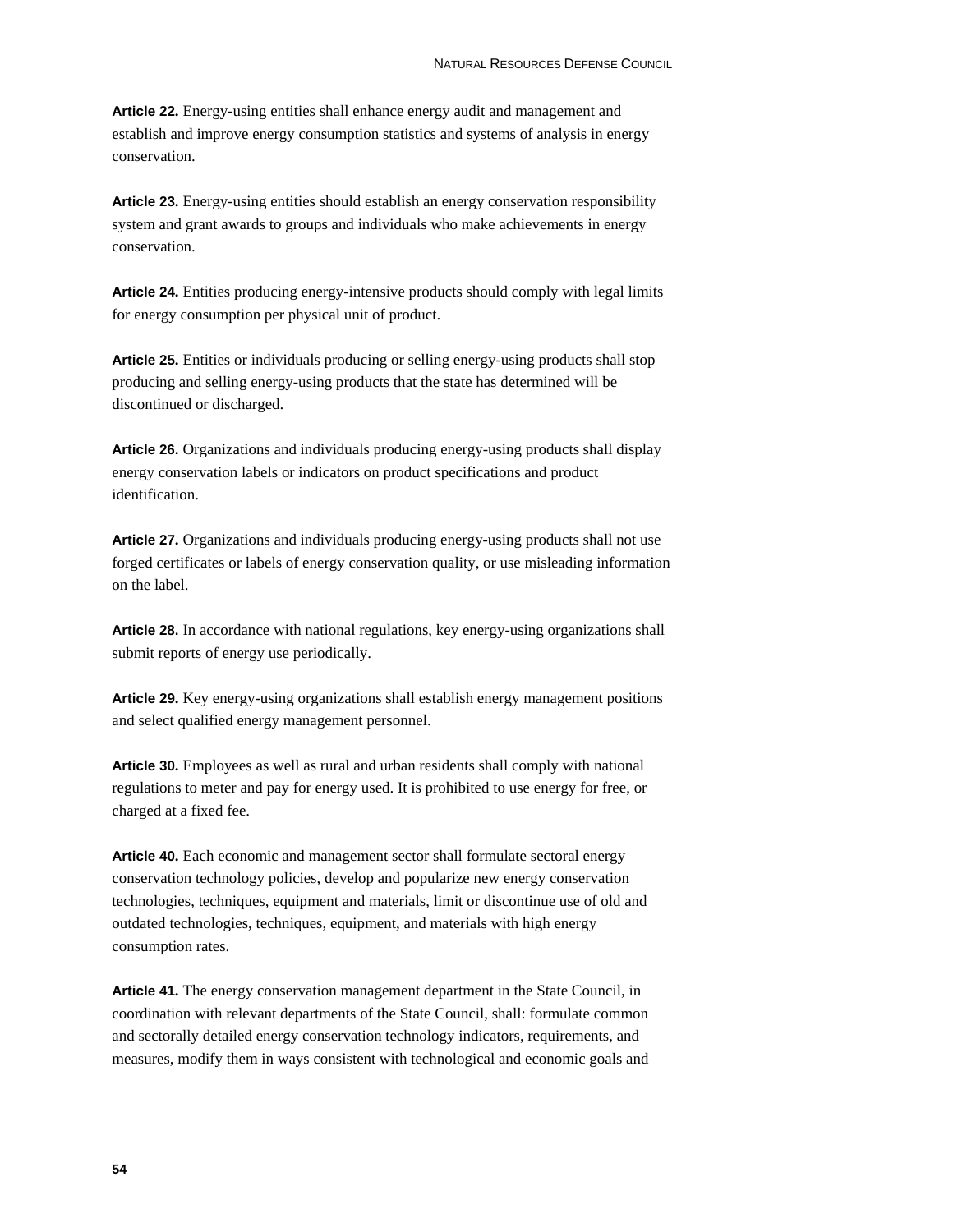needs, increase energy-use efficiency, reduce energy consumption, and help the nation step-by-step to achieve advanced international levels of energy utilization.

# *2. Electric Power Law promulgated on December 28, 1995, effective April 1, 1996 (Selected Provisions)*

**Article 5.** The construction, production, supply, and utilization in relation to electric power shall abide by the principles of protecting the environment according to law, adopting new technology, decreasing the discharge of harmful substances, and preventing pollution and other public hazards. The state encourages and supports the use of renewable and clean energy resources for electricity generation.

**Article 9.** The state encourages the adoption of advanced technology and management methods in the construction, production, supply, and consumption of electric power, and shall reward units or individuals that have made significant achievements in research, development, and/or application of advanced science and technology and management methods.

**Article 10.** The planning for electric power development shall be drawn up according to the requirements of the national economy and social development and shall be incorporated into the national economic and social development plan. The planning for electric power development shall reflect the principles of rational use of energy resources, coordinated development of electric sources and electric networks, improvement of economic results, and conducive to environmental protection.

**Article 24.** With respect to supply and consumption of electric power, the state shall implement the management principles of safe, economical, and planned power consumption. The procedures for supply and consumption of electric power are subject to formulation by the State Council pursuant to the provisions hereof.

**Article 31.** A consumer should install a metering device [to measure] its power consumption. The amount of electric power consumed as adopted by the consumer should conform to the amount as recorded by a metering device that has been approved according to law by a meter rating organization. The design, installation, and operations management of a consumer's device [for measurement of] consumed electricity should comply with standards [established by] the state or electric power industry standards.

**Article 32.** No consumer may endanger the supply or safe use of electricity or disturb the regular order of electric power supply and consumption. In the event of such threat to the supply or safe use of electricity or disturbance to the regular order of electric power supply and consumption, the Power Supply Enterprise has the right to halt [such abuse].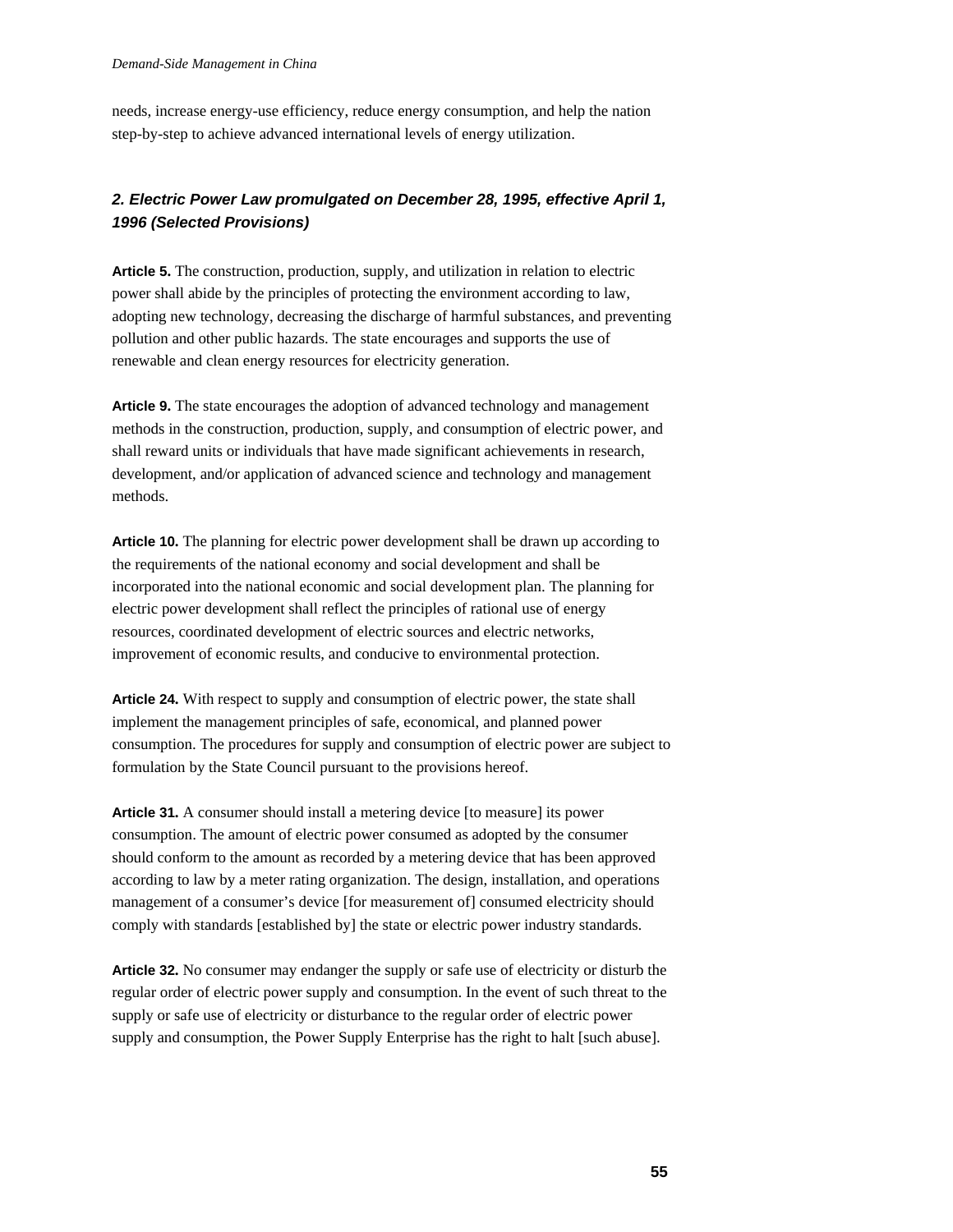**Article 33.** A Power Supply Enterprise should assess electric power fees to its consumers in accordance with the electricity price ratified by the state and the recorded [usage] as shown by the metering device in use. A consumer should pay electric power fees in accordance with the electricity price ratified by the state and the recorded [usage] as shown by the metering device in use.

**Article 34.** Power Supply Enterprises and electricity consumers should obey the relevant regulations of the state and take effective measures to implement safe, economical, and planned consumption of electric power.

**Article 41.** The state shall implement electricity pricing [system based on] different types of usage and different [consumption] times. The standard for defining usage types and the method of calculating consumption times are subject to determination by the State Council.

**Article 42.** The standards for assessment of fees based on a consumer's increased capacity are to be formulated jointly by the State Council's Electricity Department and its department in charge of pricing administration.

**Article 44.** Any unit or person is forbidden to levy surcharges in addition to the electricity price; however, if otherwise provided in laws and administrative regulations, such provisions shall apply. For surcharges in addition to the electricity price on electricity produced by locally funded power enterprises, the people's governments of the provinces, autonomous regions, or municipalities directly under the central government shall formulate measures therefore in accordance with the relevant regulations of the State Council. Any power-supplying enterprise is forbidden to collect surcharges in addition to the electricity price on other's behalf.

**Article 49.** Local people's governments at the county level and above and their departments for comprehensive economic administration should, when allocating quotas for electricity consumption, preserve an appropriate ration between the consumption of electricity [earmarked] for agriculture and by rural communities [in general] and should give priority to electricity consumption for the purposes of flood diversion, drought protection, and seasonal agricultural activities required for production in rural communities. Electric Power Enterprises should carry out the above provision in their allocation of electricity consumption, and may not reduce electric power quotas for [other] agriculture of rural communities.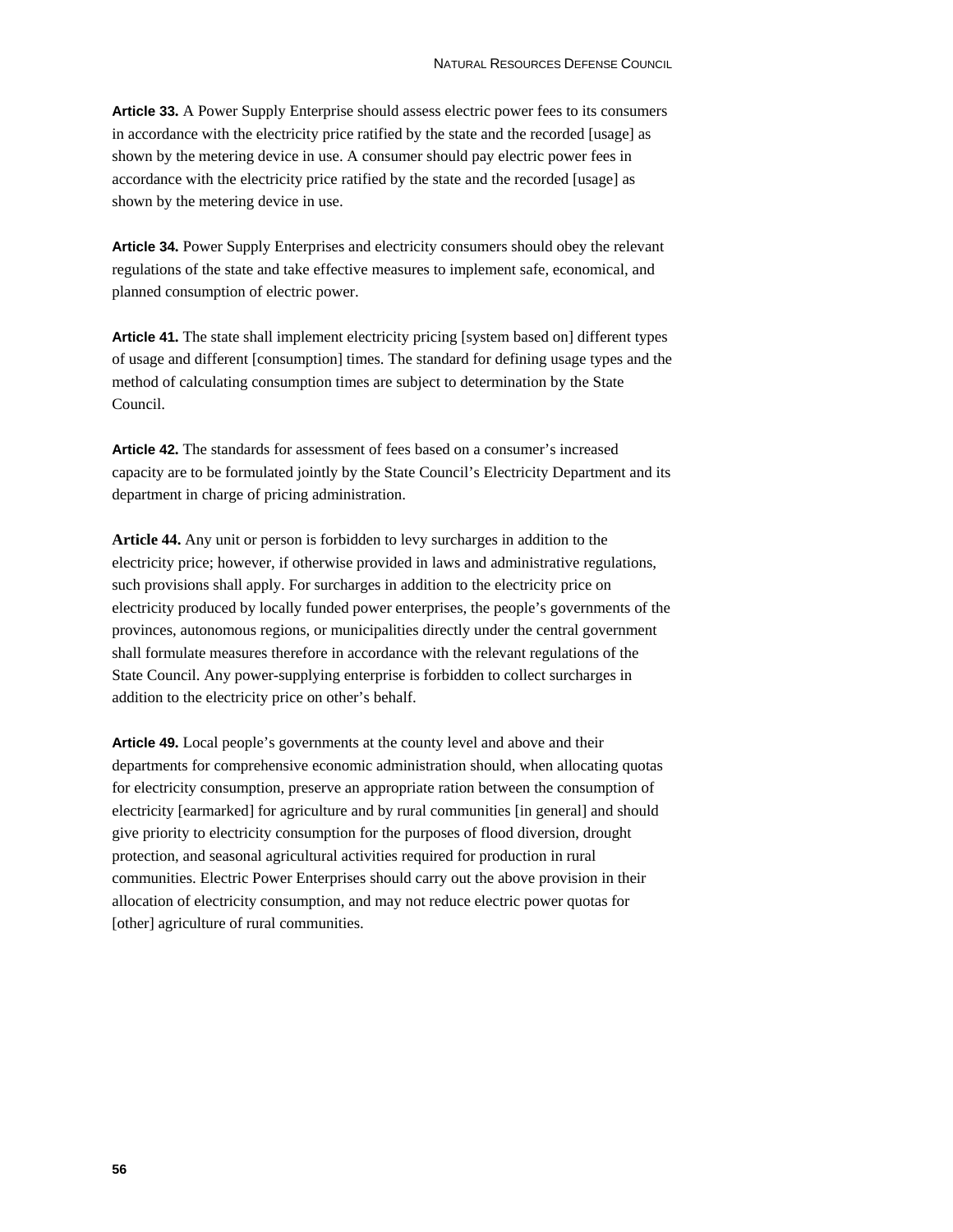# *3. Law on the Prevention and Control of Atmospheric Pollution, promulgated September 5, 1987; amended in 1995 and April 2000*

**Article 19.** Enterprises shall give priority to the adoption of clean production techniques that are instrumental to high efficient use of energy and to reducing the discharge of pollutants so as to decrease the generation of atmospheric pollutants.

**Article 25.** The relevant departments under the State Council and the local People's governments at various levels shall adopt measures to improve the urban energy structure and popularize the production and utilization of clean energy.

**Article 30.** Where any newly built or expanded thermal power plants and other large or medium-sized enterprise that discharge sulfur dioxide more than the prescribed standards for pollutants discharge or the quota of total control allow, supporting facilities for desulphurization and dust removal must be installed, or other measures for controlling the discharge of sulfur dioxide or for dust removal must be adopted.

In the acid rain control areas or sulfur dioxide pollution control areas, if an existing enterprise discharges atmospheric pollutants more than the standards for pollutants discharge allow, the discharge of atmospheric pollutants of the enterprise shall be controlled within a time limit.

## *Construction Law, promulgated November 1, 1997, effective March 1, 1998*

**Article 4.** The state supports construction sciences research to improve the designing level and encourage energy conservation and environmental protection and advocate for the use of advanced technologies, equipment and processes, new building materials, and modern management methods.

# *Rules on Electric Power Supply and Use, State Council Order No. 196, issued April 17, 1996, effective September 1, 1996*

**Article 5.** The state [government] will implement, for the electric power supply, and sue the management principle of using the electric power in a safe, saving, and planned way. Power Enterprises and Users shall obey the relevant regulations, take effective measures, and make the works in respect of using the electric power in a safe, saving, and planned way to be well done.

**Article 26.** Users shall install [their] power consumption metering devices. The capacity and energy consumption shall be determined by the records of a power consumption– metering device recognized by a measurement verification organization pursuant to the laws. Such metering device shall be installed at the boundary point between the titles of a power supply facility and a power receiving facility.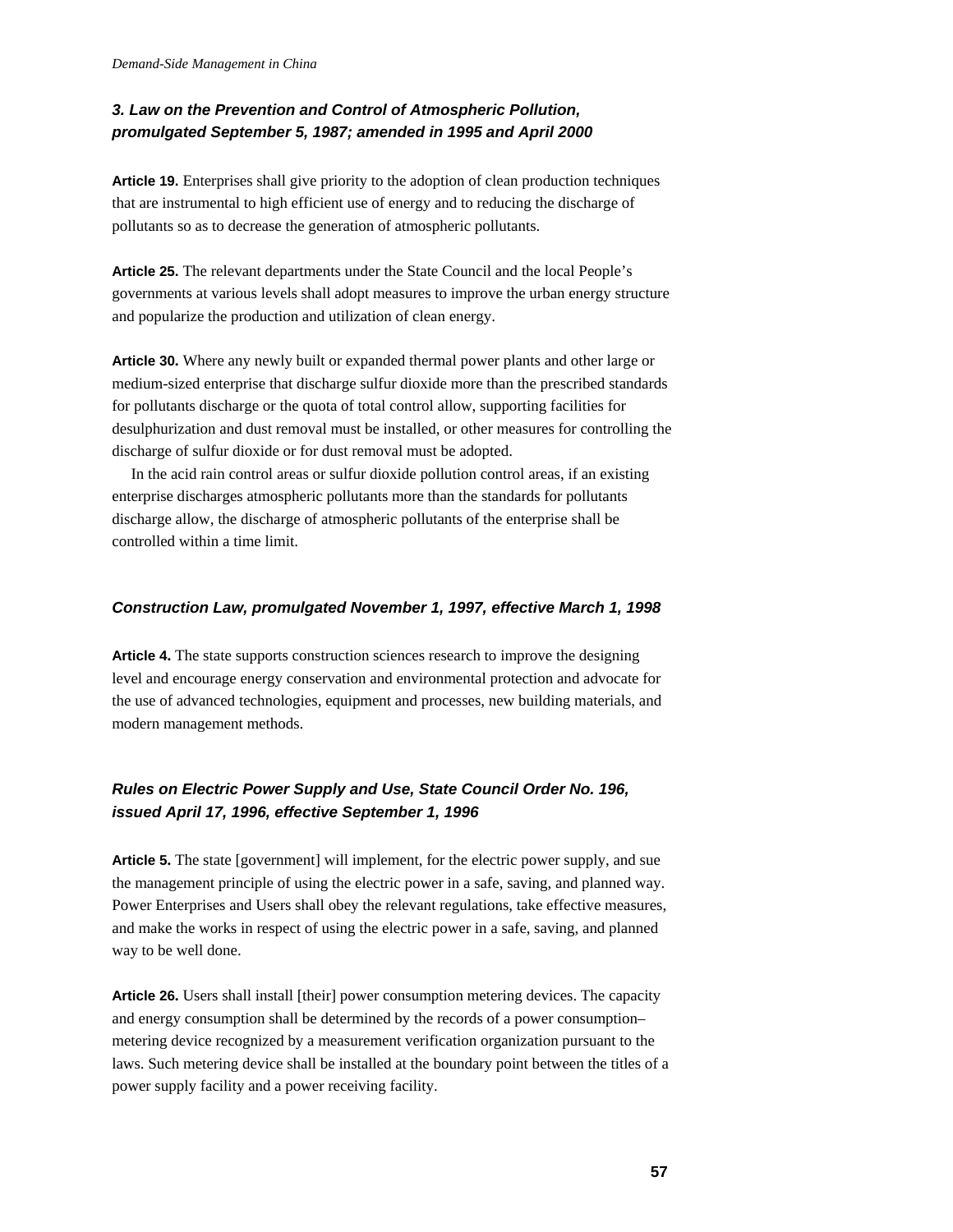**Article 27.** Power Enterprises shall compute the electricity charges payable by their Users according to the electricity rates approved by the state [government] and the consumption records measured by a metering device.

**Article 29.** The electric power administrative departments of the People's governments above county level shall implement the state industrial policies and shall work out the plan of electric power use in accordance with the principle of overall planning and allaround consideration, securing key [Users] and supplying power to those that are outstanding [profit-making Users]. Both Power Enterprises and Users should lay down their own projections in respect of power saving and should promote and utilize new technology, new materials, new techniques, and new equipment in connection with power saving so as to reduce electric power consumption.

**Article 30.** No User shall have any following actions hazardous to the safety of power supply or use and actions disturbing the order of normal power supply and use: (1) voluntarily changing the type of power use; (2) voluntarily overconsuming the capacity as provided in a [power supply and use] contract; and (3) voluntarily overconsuming [the capacity or energy] amounts as allocated pursuant to a [power supply and use] plan.

# *Power Conservation Management Provisions, State Economic and Trade Commission, and State Planning and Development Commission promulgated and effective December 29, 2000*

These joint regulations cover power energy efficiency improvements and rational electricity use.

### *Chapter Three: Power Demand-Side Management*

**Article 15.** Defines DSM as power management measures that meet the same power performance through improving power efficiency and optimizing power utilization at the side of end-users while reducing power consumption and demand, with a view to energy conservation and environmental protection.

**Article 16.** Requires economic and trade commissions to facilitate DSM efforts. Measures shall be taken to conduct load management at the side of end-users and extend interruptible load management and direct load management, so as to make full utilization of off-peak power supplies.

**Article 17.** Encourages a range of power conservation technologies.

**Article 18.** Power planning and integrated resources planning should include DSM.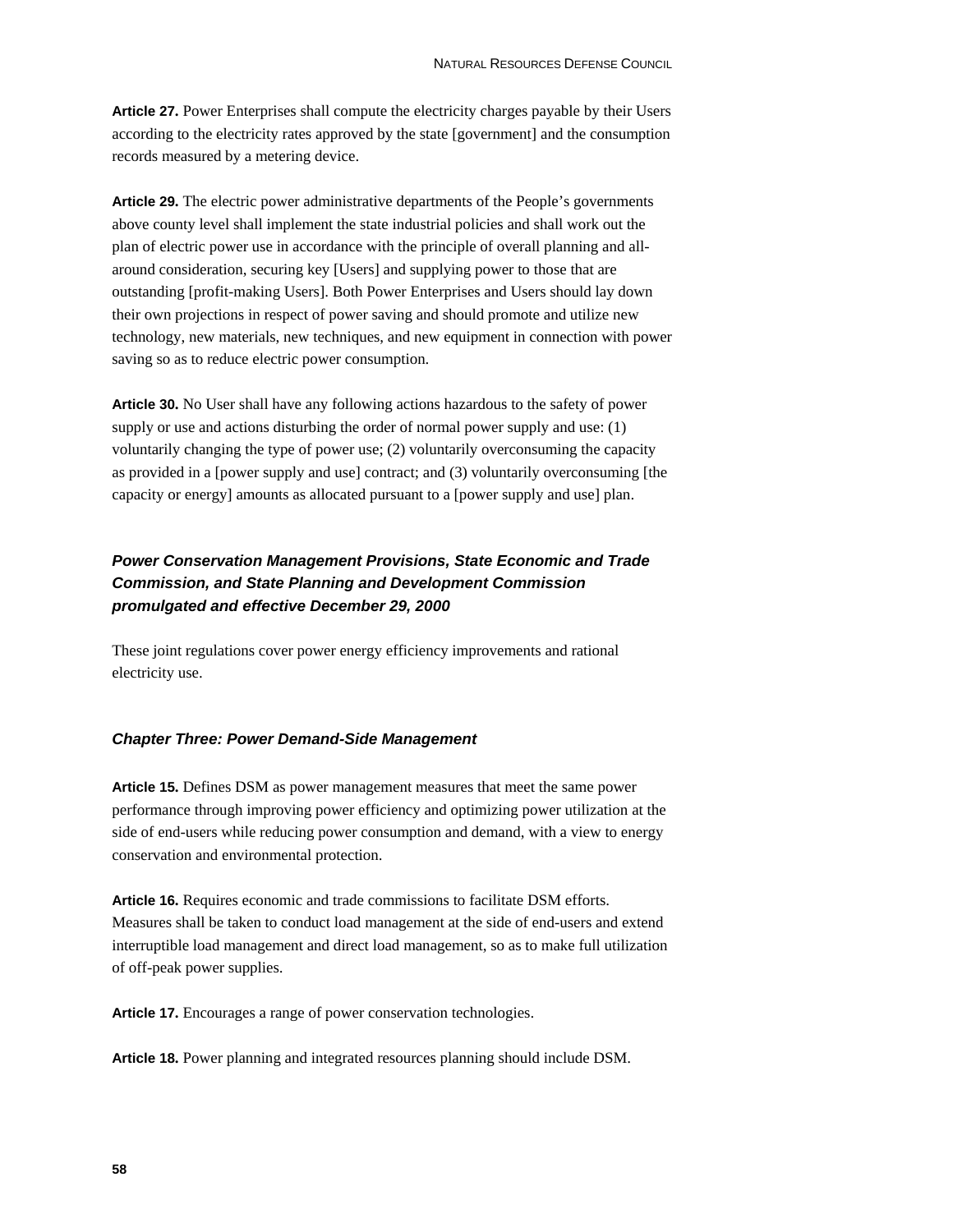**Article 19.** Efforts should be made to expand the application of double-layer rate systems by gradually raising basic rates and reducing kilowatt-hour rates; expedite the extension of time-of-use rates and expand the time difference; research, develop, and extend interruptible load rates.

**Article 20.** Power users that apply power saving electric products recommended or certified by the state may apply to provincial pricing and power administrative bodies for reduction or exemption from capacity charge. Key power saving technologies and products shall be entitled to preferential tax policies promulgated by the state.

**Article 21.** Utilities shall enhance efforts to popularize and facilitate DSM. The cost of these [education] efforts may be covered by their management budget.

# *Regulations on Developing Combined Heat and Power, State Development and Planning Commission, State Economic and Trade Commission, Ministry of Construction, and former MFI*

Regulates combined heat and power technical indicators and exempts from grid fees new or expanded CHPs that meet the technical indicators.

# *Regulations on the Formulation and Assessment of the "Chapter on Energy Conservation" in Feasibility Studies of Fixed Asset Investment Projects, effective January 1, 1998*

**Article 2.** Feasibility studies of fixed asset investment projects shall include a "Chapter on Energy Conservation," which shall be assessed by qualified construction firms.

**Article 3.** The "Chapter on Energy Conservation" shall analyze the energy consumption level of construction, equipment, and processes of the project, as well as efficiency and energy consumption indexes of energy-using products.

**Article 4**. State industrial policies and state and sectoral standards of energy conservation shall be implemented in newly constructed, transformed, and expanded projects.

**Article 5.** Specific requirements for rational utilization of energy and energy conservation contained in existing construction and technical standards shall be revised every five years.

## *Top Level Power Supply Enterprise Qualification Standards (tentative), State Power Corporation, issued in 2001*

These standards stipulate that top-level power supply enterprises must take active steps to launch DSM programs in a planned and effective manner.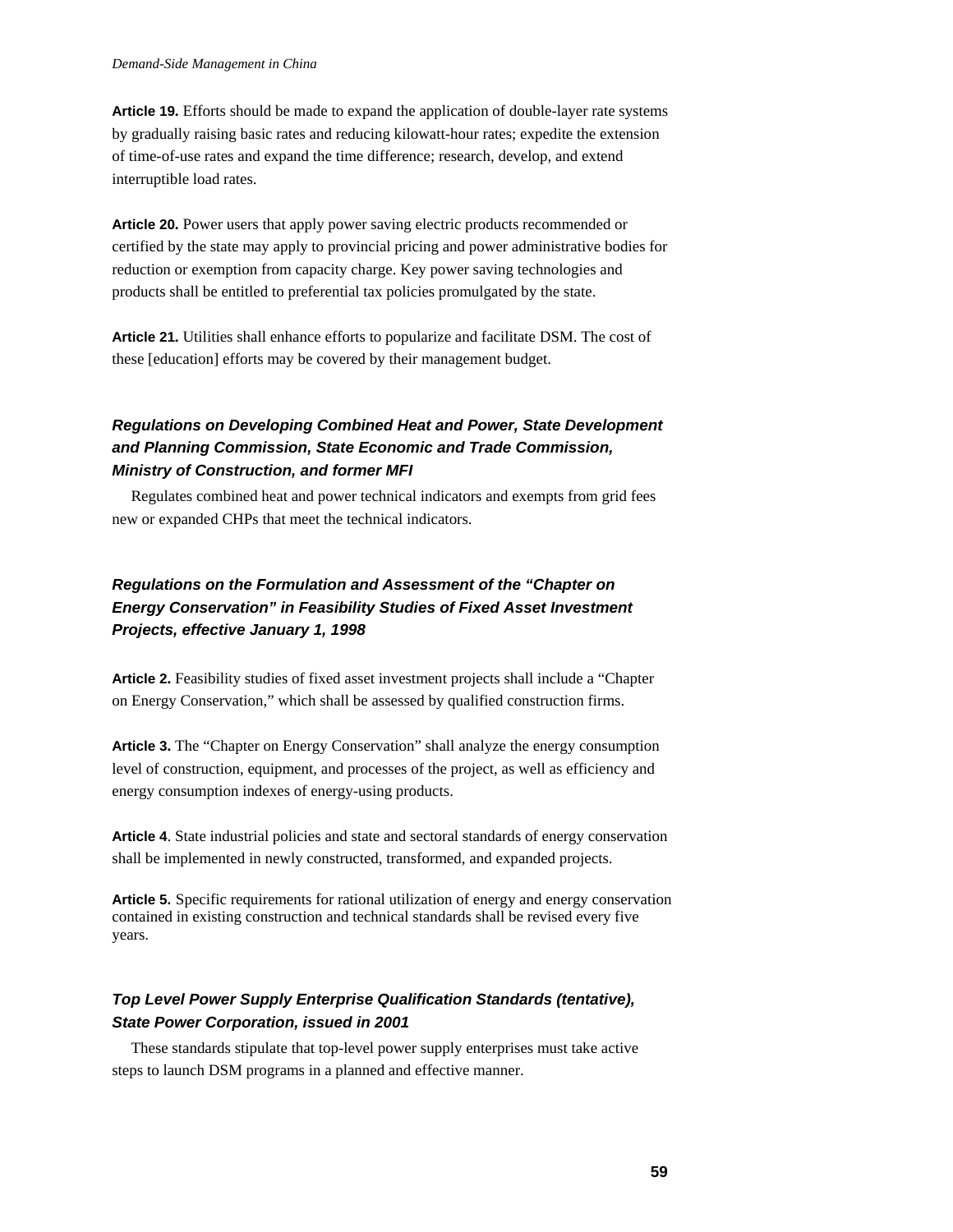# *Research Office of the State Council, Reference of Policy-Making Recommendations on Expediting the Promotion of DSM (August 21, 2002)*

Demand Side Management (DSM) refers to power management activities aimed at energy conservation and environment protection through improving power efficiency of end-users, optimizing ways, and altering the timing of power use. DSM represents one of the advanced energy management techniques that is widely extended in the rest of the world, particularly extensively adopted in the Western developed countries.

Worldwide energy shortage and aggravating environment problems in the late '70s gave rise to DSM. DSM application in China has achieved some progress and experience over last decade. Under the new circumstances of the utilities restructuring and surmounting peak load, priority significance should be attached to how to take more effective measures to facilitate DSM (in China).

### **1. Strategic Significance of DSM to the Sustainable Development of China's National Economy**

Implementation of DSM will be beneficial to the country, the utilities, users, and all participants. From a social perspective, DSM may stimulate upgrading and retrofiting of power-use equipments, reducing pollutant emission and lowering energy consumption ratio of per unit GDP, thereby facilitate sustainable economic development.

From the perspective of power users, DSM may help reduce their energy bill and cost of production, and improve competitiveness of their products.

For distribution companies, DSM may help remove the pressure of load adjustment at peak hours. It may greatly reduce the need of blackouts, especially in the context of shortage of power supply, thus improving load ratio and operation safety of grids.

For power plants, DSM may maintain smooth operation of power generating equipments, improving the efficiency and lowering cost of power generation.

By and large, DSM represents a low-cost and efficient power management tool that benefits sustainable economic development.

The developed countries have been attaching great significance to DSM and have achieved gigantic benefits from the implementation, such as the United States, Japan, Canada, Germany, France, Italy, etc. Over the last two decades, the United States has developed a series of laws, decrees and incentive policies to facilitate the extension of DSM. Take the year of 2000—962 power utilities companies are participating in DSM projects and more than 20 million people are involved. This effort in the United States has saved 53.7 billion kWh and cut peak load by 22 million kW, which greatly mitigated the pressure during peak hours.

China began its effort to research and implement DSM in the early '90s. SETC established Energy Efficiency Information Dissemination Center in 1998, disseminating and extending DSM programs. SPC also set up its DSM Steering Center to promote DSM application. SETC and SPC jointly developed Regulations of Power Conservation in 2001; SETC issued the Steering Opinion on Facilitating DSM in 2002, which represents a major step of DSM in China. Under the policy support and macro-steering of relevant government bodies, some power enterprises have been working with their customers, ESCOs, research organizations, and equipment manufacturers on extending DSM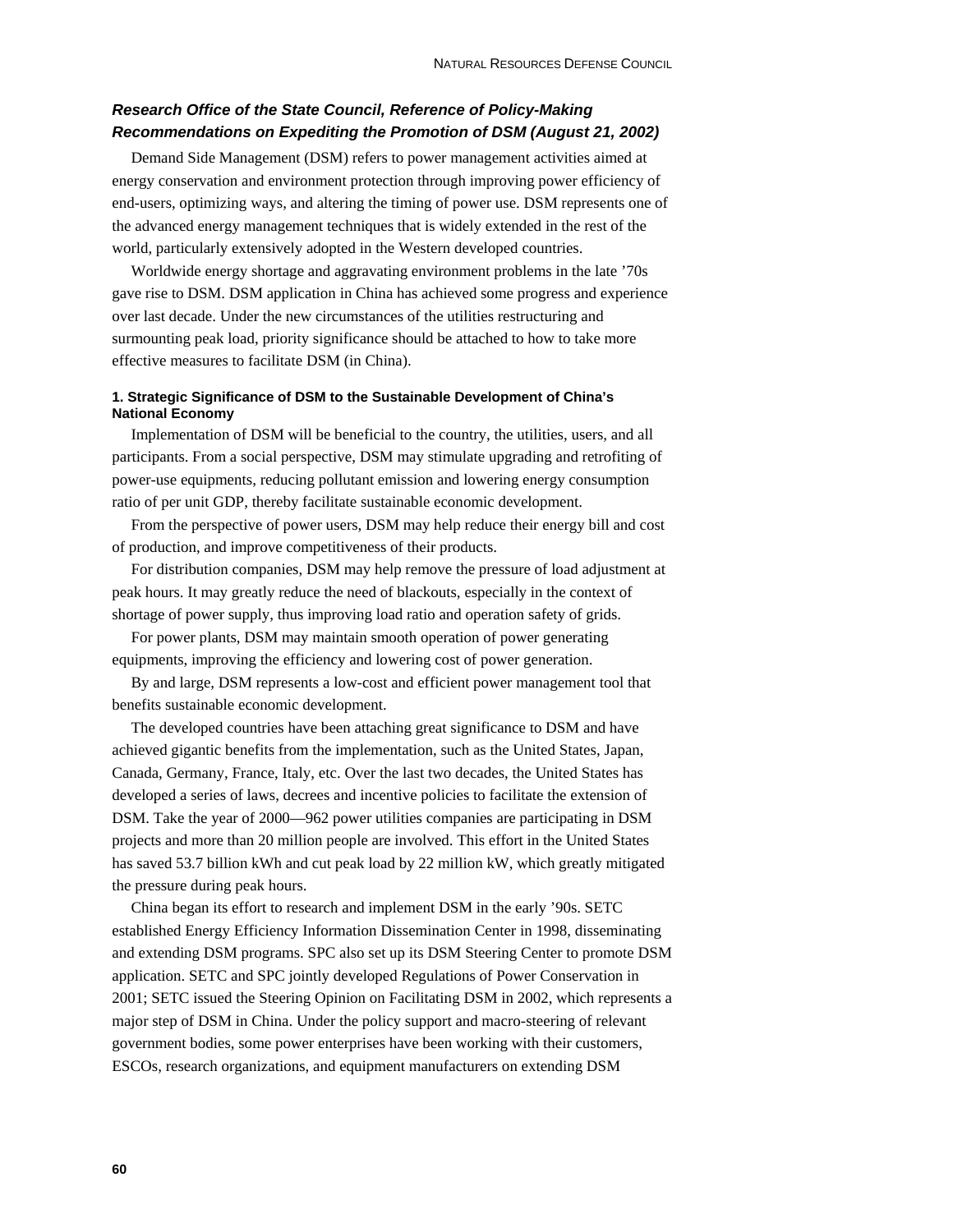programs by developing several pilot projects, which has accumulated some successful experience and laid the foundation for overall implementation of DSM.

In general, China is remaining in the beginning stage of introducing and extending DSM. There is a big gap between current DSM progress and the demand of power conservation. China has a promising prospect of DSM application. It is estimated that 40 billion RMB (Chinese dollar) could be saved from power source construction should 10 million kW (some 3 percent of installed capacity nationwide) of peak load nationwide be shifted through effective management. International experience and DSM market potential in China shows that this aim is quite possible.

#### **2. Main Elements and Management Tools of DSM**

DSM is a system project with a wide range of elements being covered. The fundamental elements include: investigation of power efficiency resources, identifying management objects, setting up management targets, development of policies, regulations, standards, selecting management means, developing plans, project implementation, assessment of project outcome, etc. Main management measures of DSM are:

#### *2.1 Technical Means:*

Technical means refer to production processes, materials, equipment, and techniques that are conducive to energy efficiency, load adjustment, and environment protection, *e.g.* energy-efficient lighting fixtures, energy-efficient motors, energy-efficient transformers, thermal storage electric boilers, electric vehicles, electric bicycles, energy-efficient and environmentally friendly appliances, heat/ice storage technologies, energy-efficient speed adjustment technology, efficient heat insulation techniques, ultra-infrared heating technology, power generation with surplus heat and pressure, tri-generation, and power load control technology. Use of such techniques may achieve obvious improvement of power efficiency on the part of end-users in a view to cut and shifting of peak load, control of peak load demand, and improving load ratio of grids.

## *2.2 Financial Means:*

Financial means refer to specialized government fiscal allocations aimed at the implementation of DSM, which mainly include loans at discounted or low interest rates, price rebates, free installation (of energy-efficient devices), refund of power efficiency benefit, special awards of power efficiency, and competitive bidding of power efficiency projects. These are the main tools to expand the energy efficiency market and improve the vitality of energy efficiency efforts.

## *2.3 Pricing Means:*

Pricing means refer to the use of a pricing mechanism to directly stimulate power users to positively participate in DSM. Based on the need of peak load management, different forms of power tariffs have taken shape in the rest of the world, *i.e.*, time-of-use rate, seasonal prices, prices for holidays, capacity-based adjustable tariff, load-based price, heat-storage price, interruptible price, and real-time price, etc.

#### *2.4 Guiding Means:*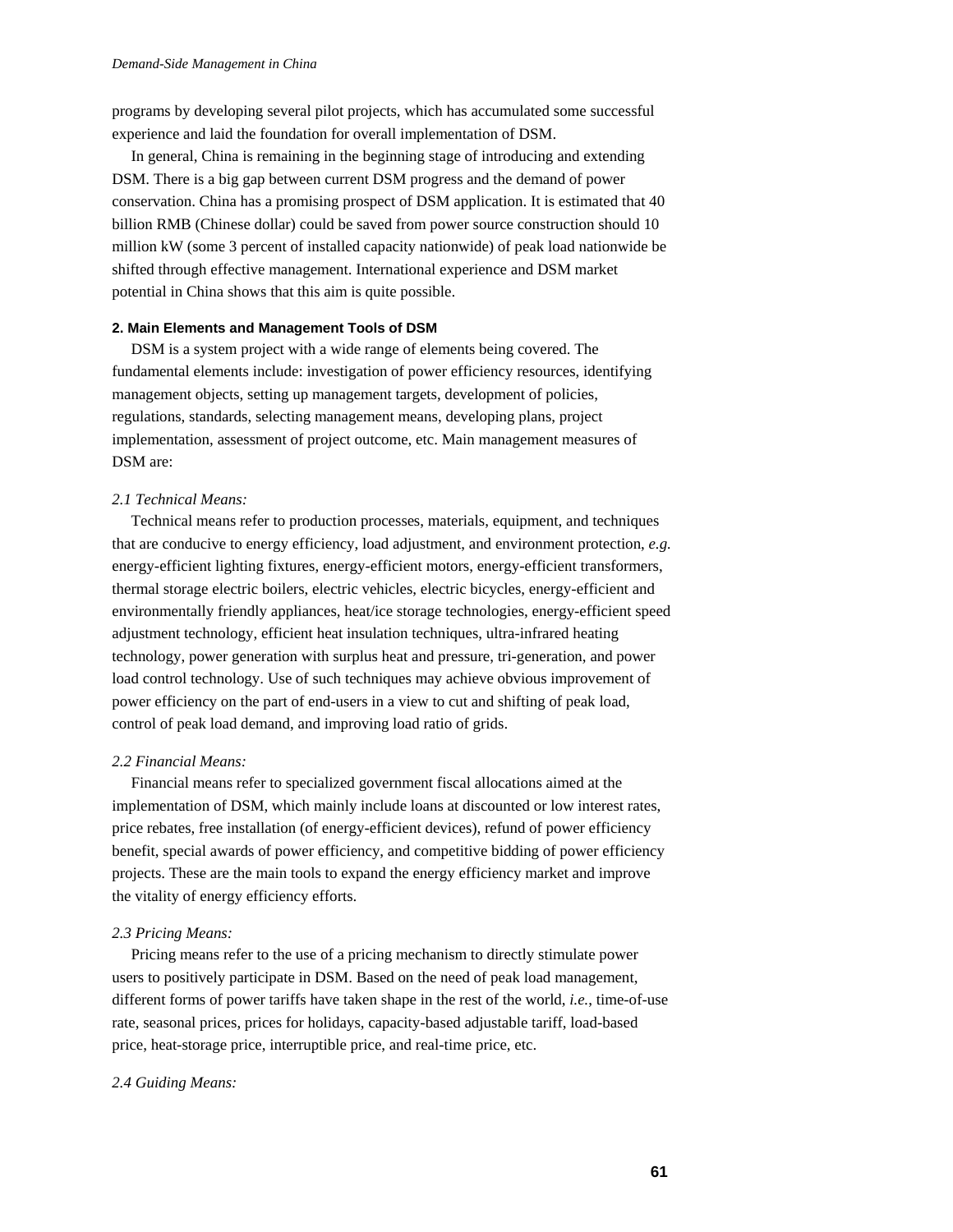Guiding measures are meant to rationally guide the activities of power users to the benefit of power efficiency and rational consumption. Main guiding measures include publicity of energy efficiency knowledge, dissemination of energy efficiency information, energy efficiency consultancy services, seminars on energy efficiency, exhibitions of energy efficiency products, and publicity of energy efficiency policies.

#### *2.5 Administrative Means:*

Administrative means refer to the development of laws, regulations, standards, and policies on the part of relevant government bodies to harness power consumption and market behaviors. Administrative means are meant to make use of administrative power of governments to promote energy efficiency, constrain waste of energy, and protect resources and environment by ensuring healthy development of DSM.

#### **3. Outstanding Problems of DSM Application in China**

The extension of DSM in China still faces several issues that call for priority attention.

### *3.1 Allocation of Responsibilities for DSM:*

DSM is closely linked with various walks of life. The current inadequate necessary coordination mechanism affects the depth and width of the extension of DSM. As a result of the utilities restructuring, grid companies and power generating enterprises are now separated and both are aimed at profit-making. They both tend to expect their customers to increase power use while neither of them is interested in energy efficiency on the part of the users or would exercise DSM on a voluntary basis. Under the new circumstance of the utilities restructuring, therefore, we will be facing a realistic problem of lacking the main player of DSM.

#### *3.2 Shortage of Policy and Funding Support:*

Implementation of DSM in other countries is backed by government policy support. Usually 1 to 3 percent of power bills are used to support DSM in these countries. In spite of existing Law of Energy Conservation and Regulations of Power Conservation among other laws and regulations, DSM effort in China is still in short of supportive policies of relevant departments of finance, taxation, pricing, and standards.

#### *3.3 Variant Power Tariff System Meant to Encourage DSM Is Yet to be Established:*

China is still pursuing a power tariff management regime that was developed years ago. The prices of power generation and sell remain being checked and ratified by relevant government bodies, which does not include any necessary flexibility in power pricing or lead to a reasonable variant power tariff system. Because of the lack of pricing temptation, customers are not interested in DSM, and so result in difficulties for DSM implementation.

### **4. Recommendations**

The implementation of DSM in China should be seen as a task of strategic significance.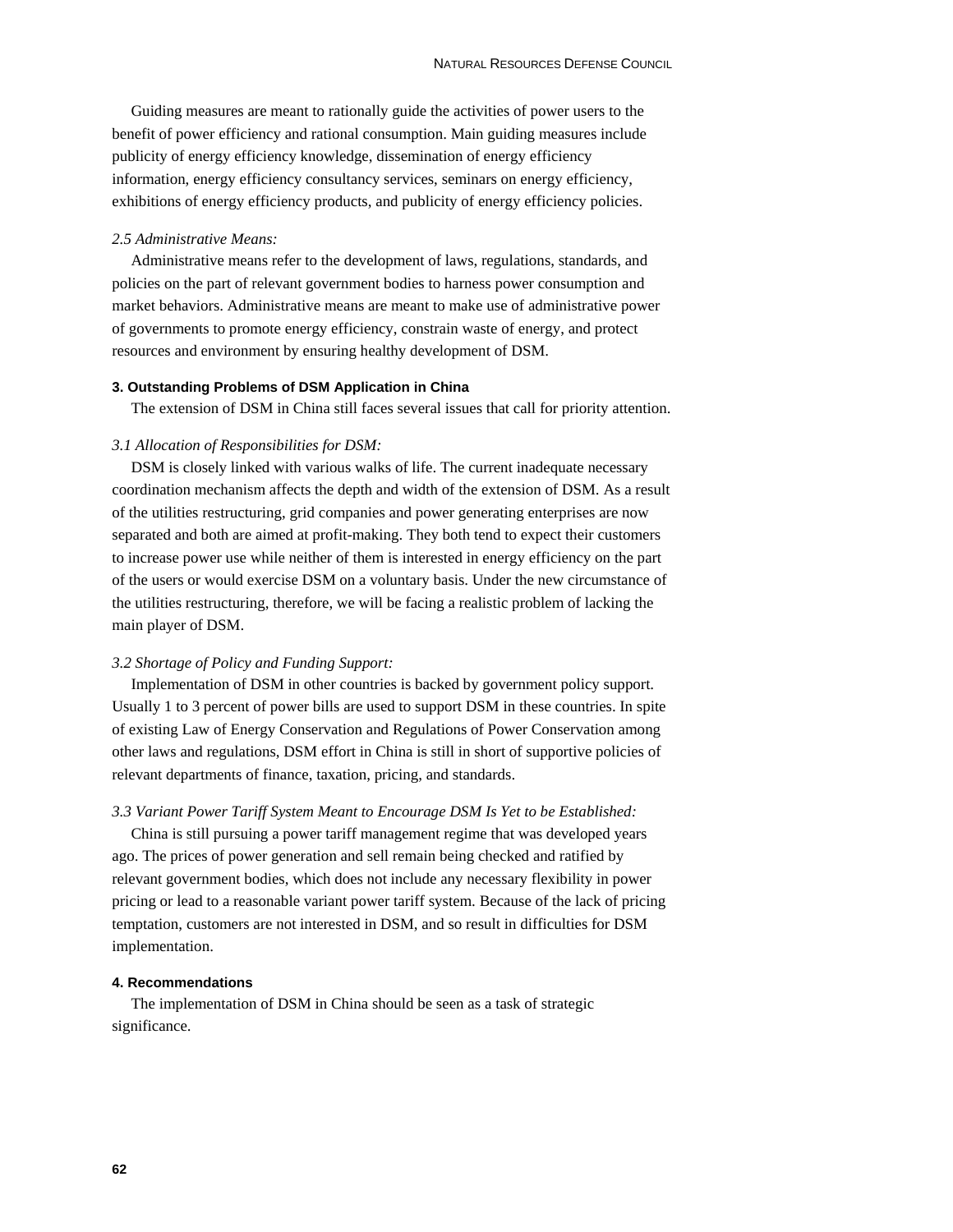*4.1 To Develop Regulations of DSM to Clarify the Main Policies and Work System of DSM Effort:* It is necessary to develop a system of "government taking the lead with participation of all relevant parties," clarifying that power grid companies, with corresponding incentives, be the main players of DSM implementation after the utilities restructuring.

*4.2 To Establish Rational Power Tariff System:* It is recommended to pursue time-of-use prices, to increase the volume of customers of load valley and seasonal power prices, to increase the discrepancy of peak/valley load and seasonal prices, to appropriately increase base power tariff, to gradually extend interruptible power price, etc.

*4.3 To Develop DSM Public Welfare Fund:* Fundraising could be based on the practice of System Benefit Charge exercised in other countries. One to 3 percent of power bills will be pooled for DSM exclusively. In order to avoid the possible increase of a power tariff, a proportion of Urban Surcharge that is levied with the power tariff may be extracted at current stage. Fundraising and spending of DSM public welfare fund should be put under the regulatory supervision of relevant government bodies in terms of fund management, contract management, program planning, evaluation of project outcome, auditing supervision, etc.

*4.4 To Make Full Use of Intermediary Bodies:* It is recommended that a further role should be given for SETC Energy Conservation Information Dissemination Center and DSM Center of SPC to play in terms of DSM project recommendation, information dissemination, and policy publicity. Necessary funding and policy support should also be provided to these bodies.

*4.5 To Develop Quality Standards of Power-Use Equipment.* It is also recommended that efforts should be made, through mandatory national standards, to phase out outdated power-use equipment and expedite the extension of energy-efficient and technologyintensive products and equipment.

# *Announcement of Issuing Management Measures for Electricity Conservation, State Economic and Trade Commission, and State Development and Planning Commission, Joint Circular No. 1256 (2000)*

1. Local economic commissions, in collaboration with other relevant government bodies, should utilize various means to promote the healthy development of DSM work in their respective areas, including using industry policies, tax policies, and pricing policies. Through induction, coordination, monitoring, and providing services, they should mobilize various resources, actively develop the market, and encourage stakeholders to participate in and benefit from DSM. Where conditions allow, they should immediately carry out well-coordinated and organized testing and demonstration in order to gain experience before scale up the effort.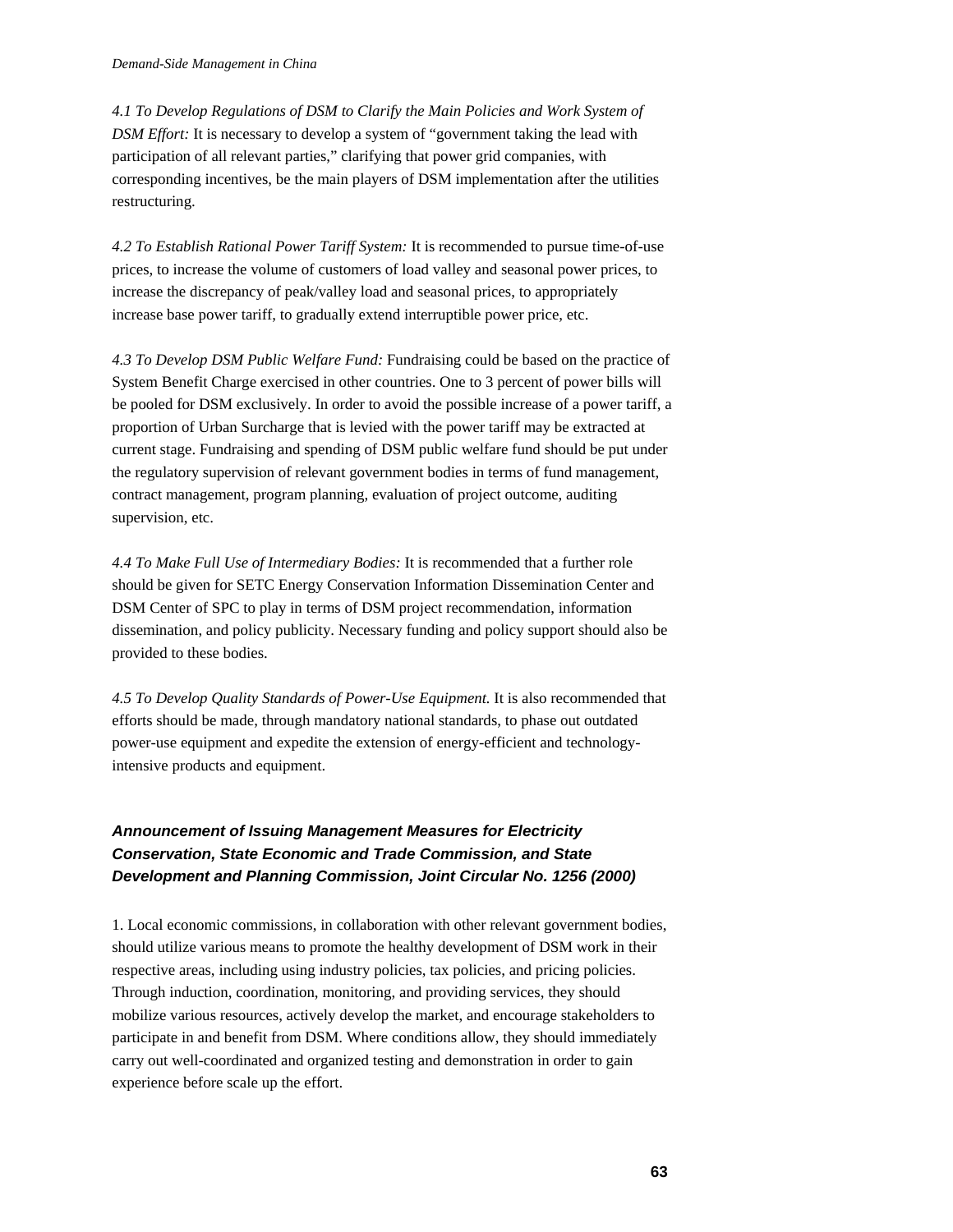2. Each provincial grid operator should systematically study its local situation for DSM and provide timely suggestions to pertinent central government departments. Power DSM should be integrated into grid development plans and be placed at the same importance level as the expansion of generating capacity. DSM can raise grid capacity and generator utilization, thus increasing economic efficiency of system operation.

3. Utilities should strive to implement DSM. Based on electric power resources and demand levels within their respective service regions, utilities should gradually establish information networks on electric power DSM. They should disseminate, advocate, and introduce electric power DSM technology, knowledge, and demonstration projects, through appropriate means, at such places as their custom service centers and exhibition rooms. The aim is to guide end-users to adopt a scientific way of consuming electricity and use advanced electric technologies, appliances, and materials.

4. Electricity users, especially large users, should increase their awareness on resource conservation and environmental protection, and actively seek to use technologies and equipment that are energy-efficient, energy saving, or can store energy for use during peak hours. Through technology upgrading and enhanced management, end-users can optimize their usage patterns, reduce electric consumptions, cut production costs, and raise economic benefits.

5. Local economic commissions should encourage, guide, and support, as appropriate, energy service and conservation institutions and energy dealers to play an active role using their technological and managerial expertise—in such activities as DSM advocacy, energy audit, energy conservation monitoring, information dissemination, project consultancy, bidding, procurement, technical exchange, training, etc.

6. Technologies and products for power DSM should be able to offer the following: peak shaving to optimize grid operation, improving energy use structure, reducing environmental pollution, and increasing energy use rate.

7. Technologies and products to be immediately promoted include:

- Power load management technologies;
- Heat and cold energy storage technologies;
- Green lighting technologies;
- Energy-efficient home appliances;
- Heat pump and gas and steam combined cycle power generation technologies;
- Ultra-infrared, microwave, or high power/mid frequency inducted heating technologies;
- High power/low frequency electric source metallurgical technologies;
- Speed adjusting operation technology for alternate current electric motors;
- High efficiency fans, water pumps, electric motors, and transmitters;
- Heat treatment, electric plating, molding, and oxygen production technologies;
- Non-power automatic supplement technology;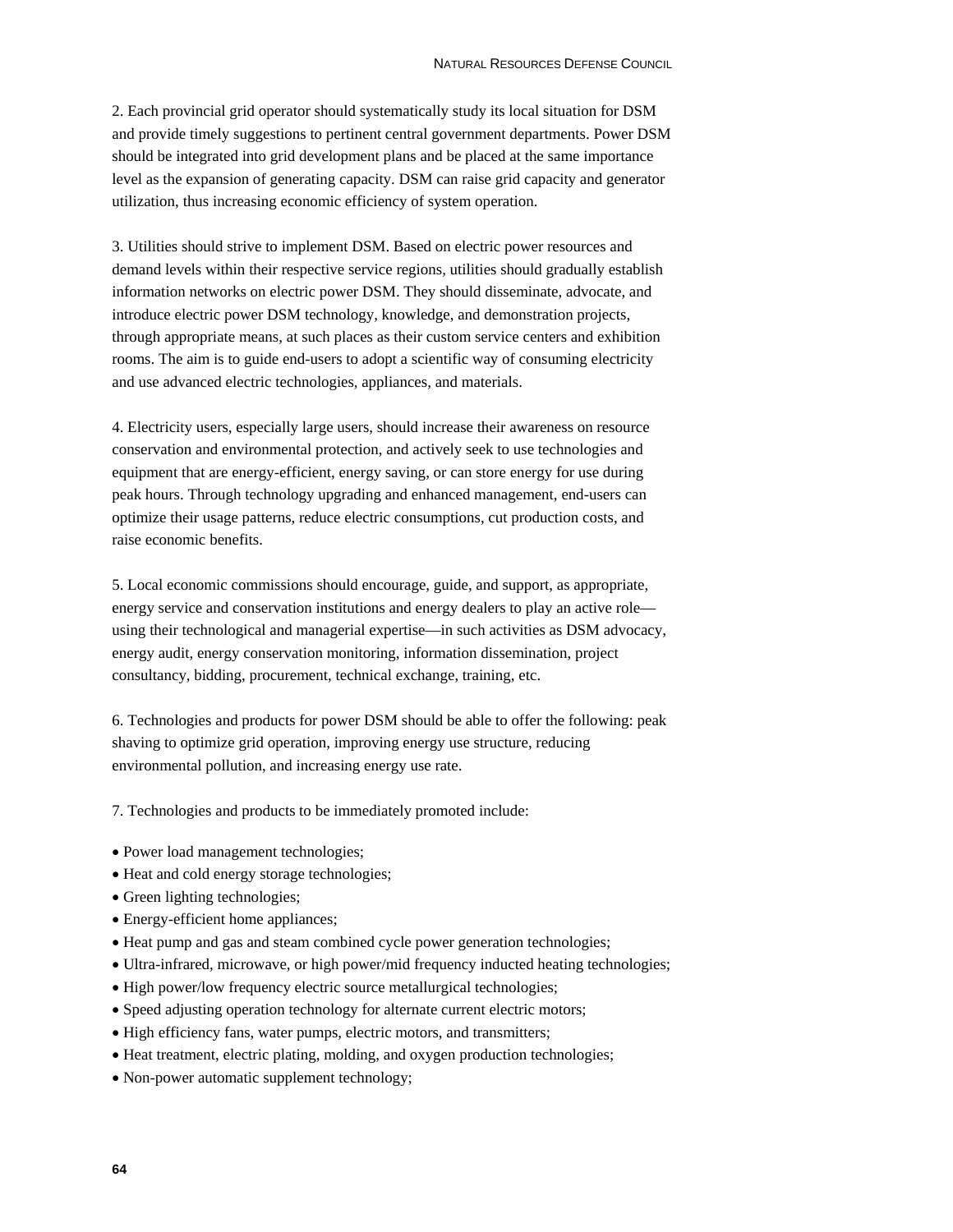- High efficiency batteries; and
- Renewable energy power generation technologies.

8. Local economic commissions may develop more detailed implementation plans according to local conditions.

## *Jiangsu Province Power DSM Implementation Measures (trial), promulgated and effective March 20, 2002*

## *Chapter 1. Summary*

1. In order to further carry out the "Saving Electricity Manage Measure," which is issued by State Economic and Trade Commission and State Planning Commission, strengthen our provincial DSM and improve the efficiency of electricity consumption, balance peak load and valley load, optimize resource configuration, protect environment, ensure the sustainable development of national economy, according to "Law of Electric Power in the People's Republic of China," "Law of Energy-Saving in the People's Republic of China," and "Several Notions About Enhancing Power DSM Work," which are issued by National Economic and Trade Commission, we set down the measure.

2. Power DSM, which is named in the measure, means the power demand-side management activities by which improving terminal electricity consumption efficiency and optimizing the consumption mode, decrease electricity consumption and power demand in the fulfillment of same functions, so as to save energy, protect environment, and provide power service in low cost.

3. Power DSM work is involving aspects as law and legislations, standard, finance and tax, price etc., which are relating to the optimal configuration of resources and sustainable development, relating to the economic benefits of power investors, suppliers, and users. Economic and Trade Commission in all levels must enforce the guidance, supervision, and management in power DSM work, and associate with other departments to make full uses of the means of administration, technology, and economy, draw up policies and plans, and implement demonstration projects to promote the healthy and sound development of power DSM work to develop healthy by setting down policy, layout, and carrying out model demonstration.

4. Provincial Economic and Trade Commission administrates the whole provincial power DSM work and is responsible for the organization to draw up power DSM policy, standard, plan and working mechanism, and supervises and instructs the DSM work of the whole province.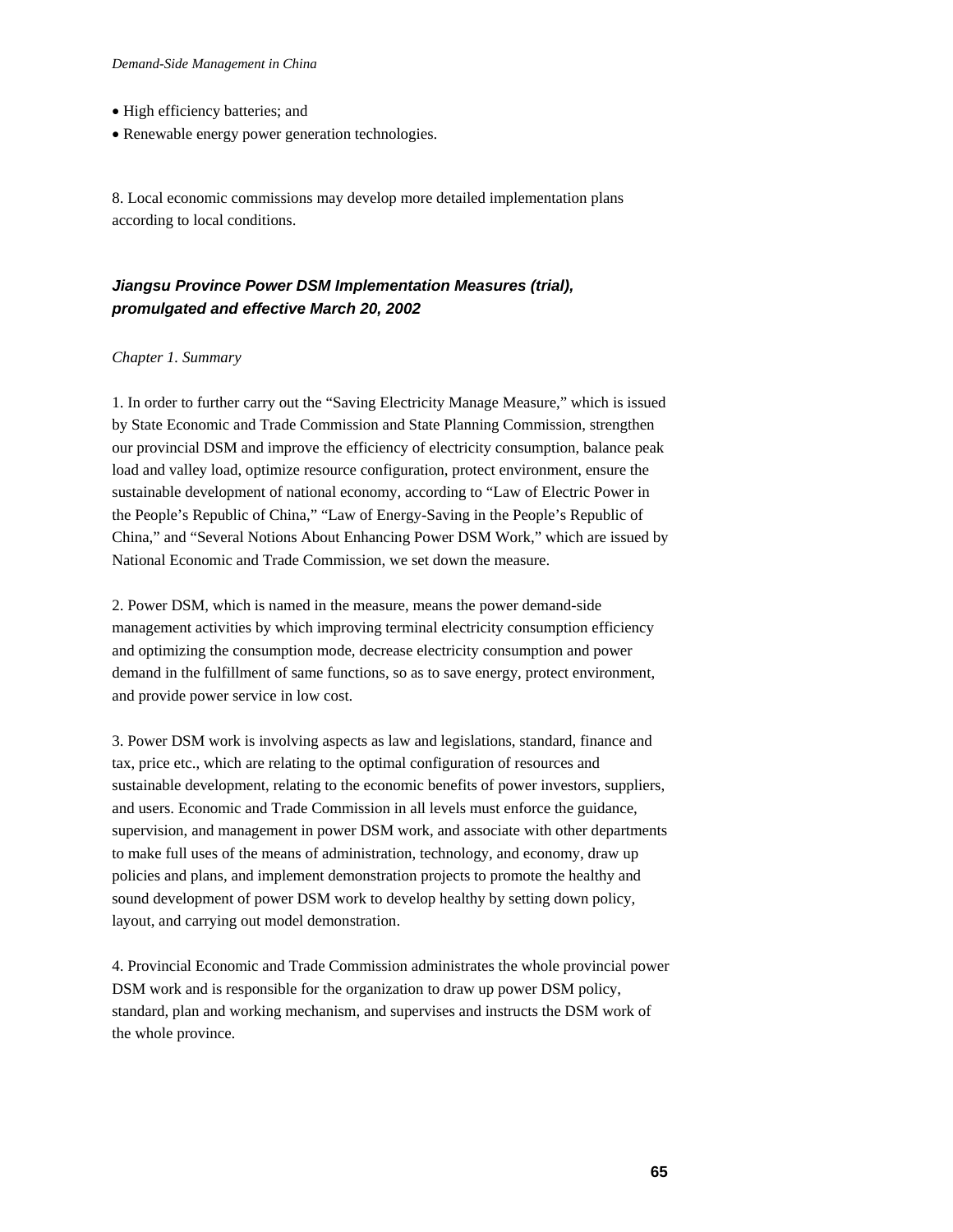Every authority at the prefecture and county level with the duty of power electric regulation takes charge of supervising and instructing implementing power DSM work in their respective areas.

5. Power supply companies are the implementing entity for DSM promotion. They shall establish instruments and mechanisms for DSM promotion according to national related laws and policies. And shall assist government to establish related policy, measure, plans, and standards and implement them.

6. Power consumers, especially highly electric-consuming enterprises, must build up awareness of energy-saving and protecting the environment, and actively adopt DSM technology or equipments, optimize electric-using mode, decrease electric-consuming, reduce production cost, and improve the economic efficiency.

### *Chapter 2. Publicity and Instruction*

7. Economic and Trade Commission at all levels must encourage and back up the research and extending application of DSM technology, and must strengthen the DSM publicity and its training.

A special chapter, which contains publicity contents, methods, capital requested, etc., in the DSM Implementation Scheme must be included.

Actual effects must be fully recognized for DSM publicity activities, and take full advantage of mediums to encourage the customer a more rational power consumption.

8. Power supply companies at all levels shall actively cooperate with government to carry out DSM publicity and hold various activities to provide information and experiences of power DSM technology for the customers.

9. Power consumers shall actively participate those DSM publicity activities sponsored by government.

#### *Chapter 3. Plan and Implementation*

10. Economic and Trade Commission at all levels shall fully incorporate decreased power consumption and the reduced electric load and shifted peak load as the results of DSM program into the power industry development plan and annual balance plan respectively.

11. Provincial Power Company must systematically study the situations of provincial DSM work and propose its suggestions on related policies and program advice to the government. It must translate the demand resource into supplier-substituted resource by cutting peak load and filling valley load to improve the equipments and generators efficiency so as to realize the efficient, reasonable, and sufficient use of the existing productivity.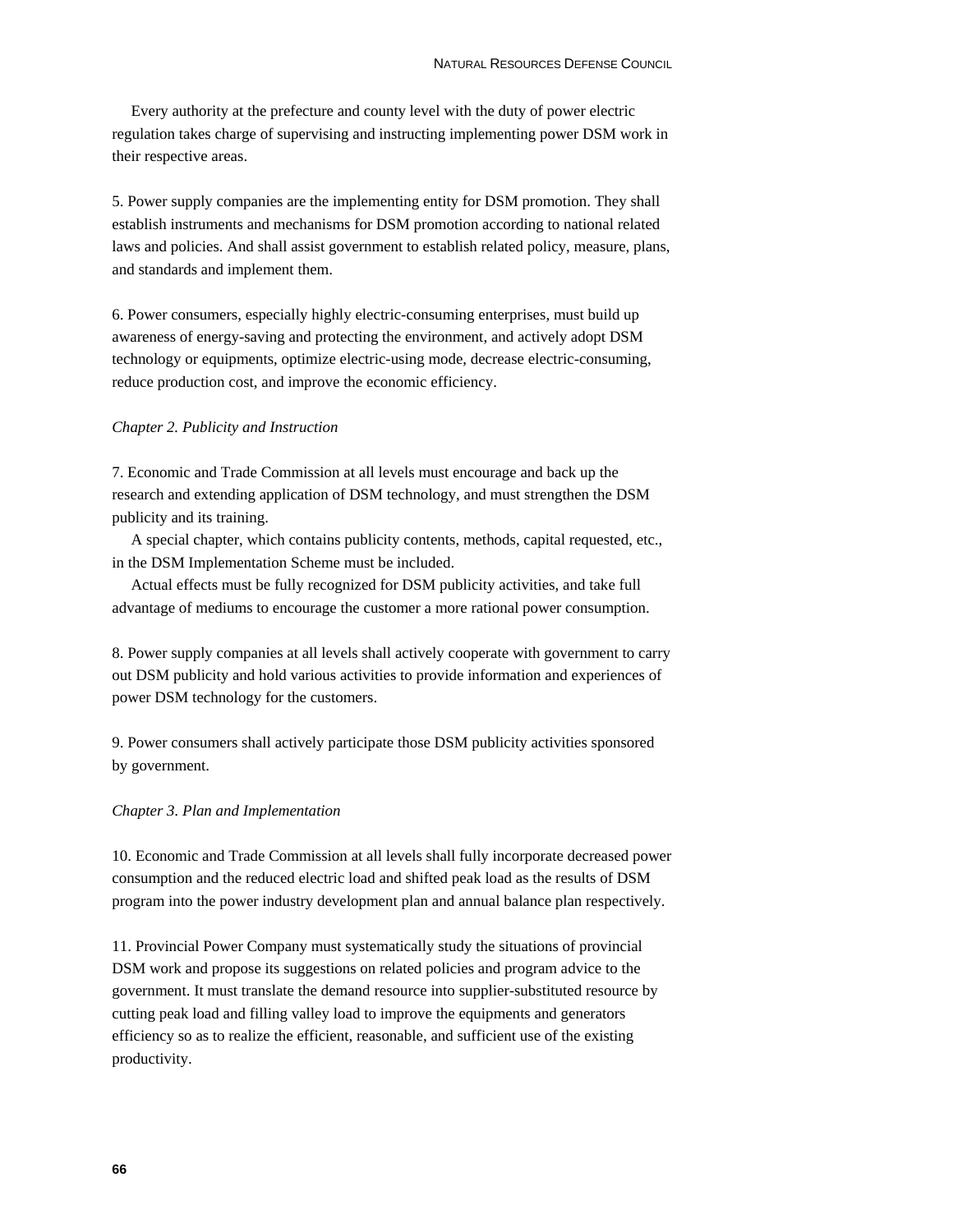Power supply enterprises at prefecture or county level takes charge of idiographic implementation and report the implementing information to the superior power administration department and power supply enterprises to put on records, according to the power DSM scheme issued by Provincial Economic and Trade Commission and in the instruction of local power administration management department.

12. Economic and Trade Commission at all levels takes charge of supervising and checking the implementation status of the DSM layout and plan.

#### *Chapter 4. Technological Measures*

13. The technology and products used in power DSM should meet the following requirements: to cut peak load and fill valley load, to optimize the operation mode of the power system, to realize the economical operation of the power system, to improve the consumption structure and reduce the environment pollution, and increase the energy efficiency.

14. To encourage the following power DSM measures:

- a. Popularize the Green-lighting technology and products and cost-efficient electric apparatus;
- b. Spread the application of electricity heat-saving and cool-saving technology; Reduce the power plant station service and the power supply line loss and avoid the unknown loss;
- c. Encourage the generation by the residual heat, residual pressure, and new energy, support the clear and high-efficiency heat-electricity cogeneration, heat-electricitycool cogeneration, and all-round utilization power plant.
- d. Extend the economical operation mode of electrical apparatus;
- e. Expedite the update and reconstruction of low-efficiency fan motors, pumps, motors, and transformers, and increase the operation efficiency of the power system;
- f. Spread high-frequency-controlled silicon voltage regulator and energy-saving transformer;
- g. Extend AC motor speed regulation and energy-saving technology;
- h. Popularize the specialization product in such technology as heat treatment, galvanization, foundry, oxygen-make, and so on.
- i. Spread the heat pump, gas-steam jointed circulation generation technology;
- j. Extend the infrared ray and microwave heating technology;
- k. Spread reactive power automatic compensation technology.

15. The power supply company shall establish the entire power DSM technology and information support system, and enhance the research and promotion of the new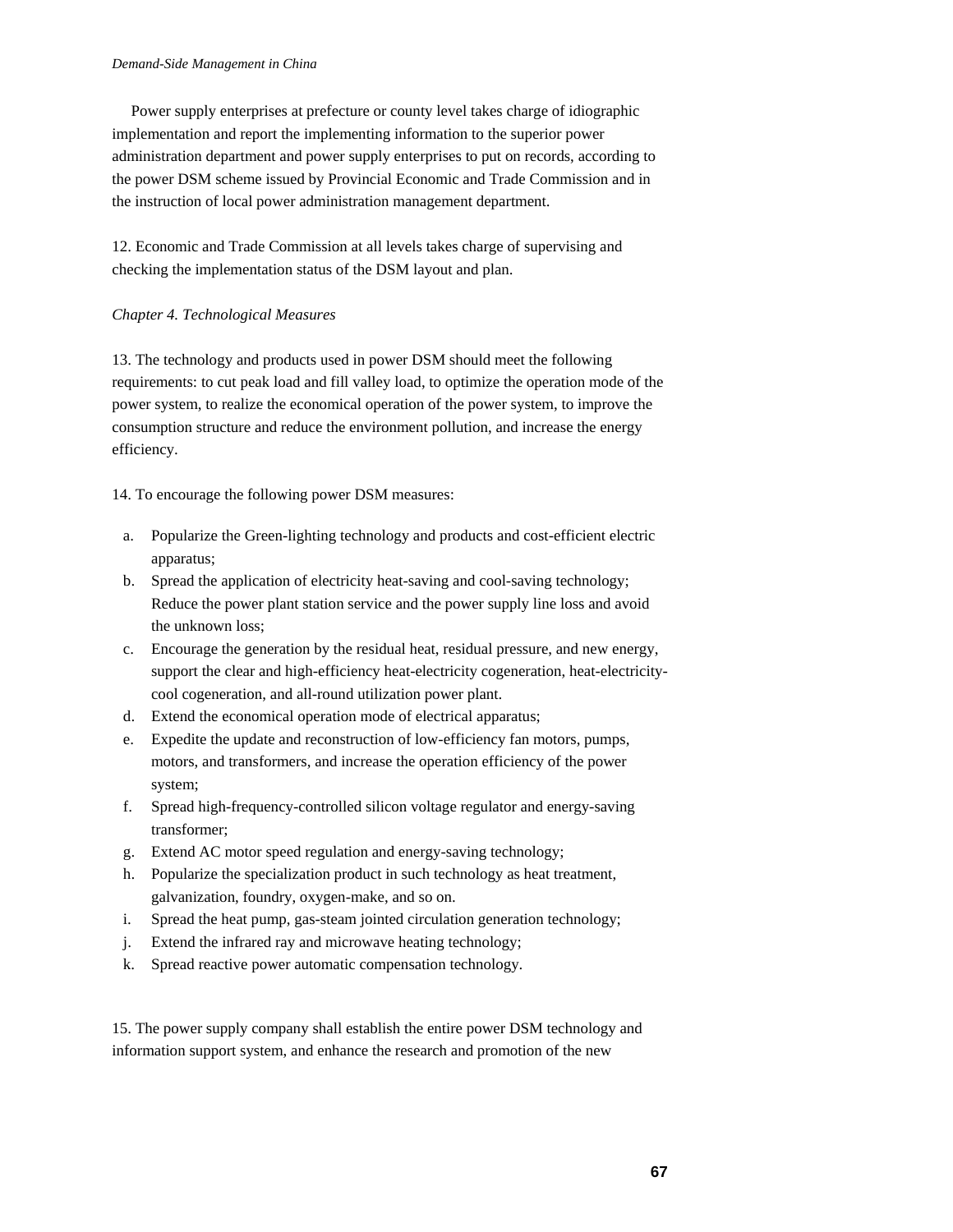technologies in demand analysis, reasonable power consumption evaluation, power consumption derived service, and load transferring.

16. The new industrial and commercial customer with more than 100KVA power load should be actively encouraged to utilize the load management system.

#### *Chapter 5. Policy Measures*

17. In order to carry out the country's energy strategic guideline—put the same emphasis upon the development and the conservation, but place the conservation in priority status, the power DSM special fund should be set up gradually. The special fund will be used in power DSM publicity, training, exhibition and the market investigation, technology research and promotion, typical customer incentive, demonstrative project, project evaluation and consultation service, etc.

18. To mitigate the contradiction of the gap between peak and valley, it should speed the promotion of time-of-use (TOU) tariff policy for peak and valley period, gradually implement the said TOU tariff policy to all large industrial customers, commercial customers, and special industrial customers, and shall successfully implement the experimental projects for those electrical resident regions adopting TOU tariffs.

19. Encourage the power customer, especially the system in which the cool load accounts for a very large proportion, and the heat load is little, and the system in which there isn't urban and region heat source and the oil-fired and coal-fired devices are restricted by environment protection and fire protection, to apply the power energy-saving technology in order to cut peak and fill valley and alleviate the environment pollution.

20. Carry out the interruptible load tariff and enlarge the experimental unit of two-parts tariff in the area that is seriously short of peak load.

21. Electrical power-saving products listed in the high-tech and new product brochure of country and province can enjoy the preferential policy according to the provision.

22. Electrical power-saving technology is listed in the urban environment protection measures to mitigate the air pollution and improve the air quality.

23. Power supply enterprises shall incorporate the research, application, and promotion of the electrical power-saving technology in its technology and science development plan.

*Chapter 6. Award and Punishment*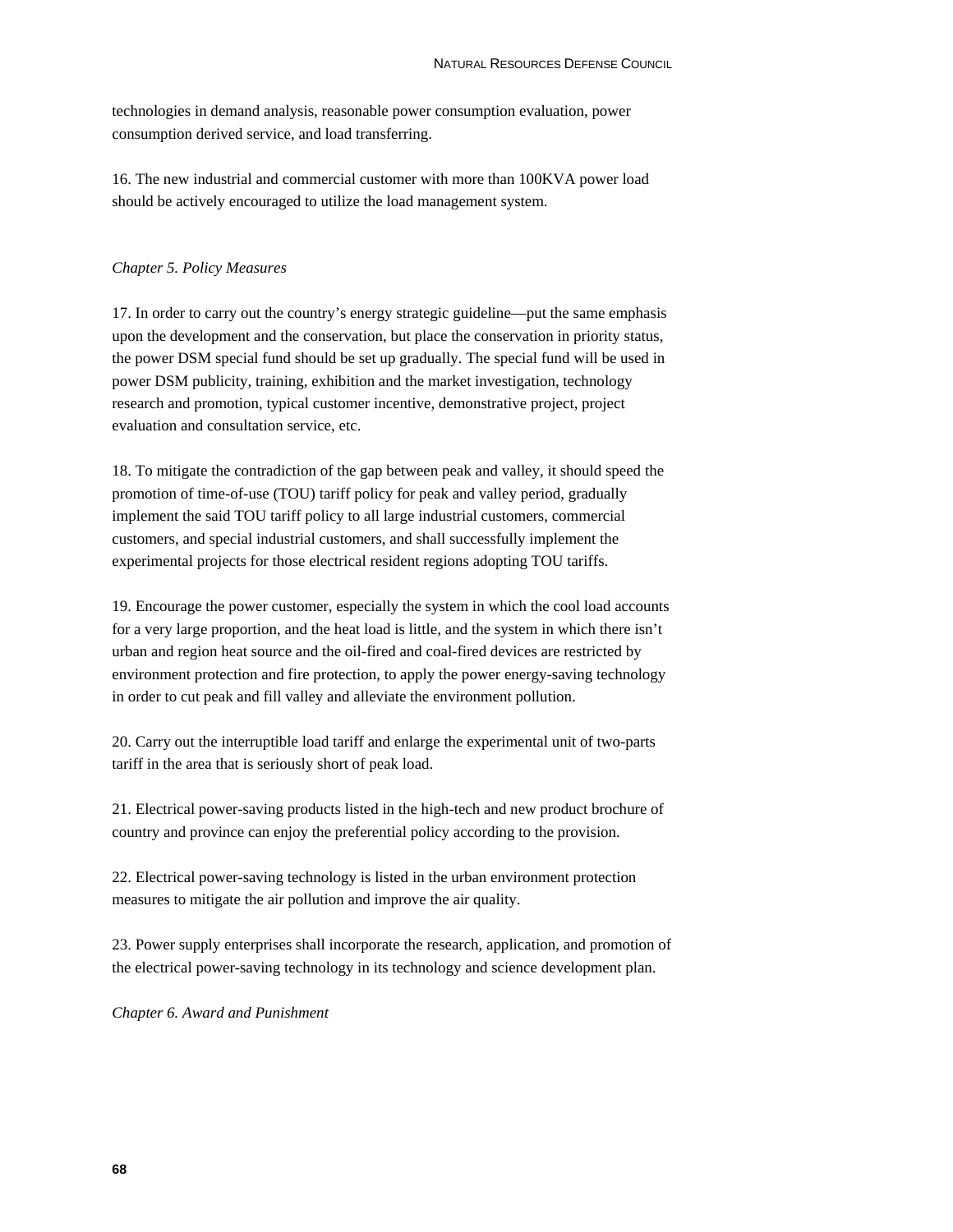24. Economic and Trade Commission at each level shall establish the award and punishment mechanism to award the group and individual with prominent achievements in power DSM.

25. Power supply enterprises and power customers shall also stipulate the awarding methods to award the department and individual with distinct contribution in power DSM.

26. The organization or company whose power consume per product is above the highest permit, which applied the low-efficiency and high power consume technology and device explicitly ordered to be washed out by the country in new or update project, which produced, sold, or transferred the low-efficiency and high power consume technology and device explicitly ordered to be washed out by the country, shall be published and criticized beside the punishment, according to the country's relative provisions.

#### *Chapter 7. Miscellaneous Articles*

27. This provision shall be implemented on the same day when it is published.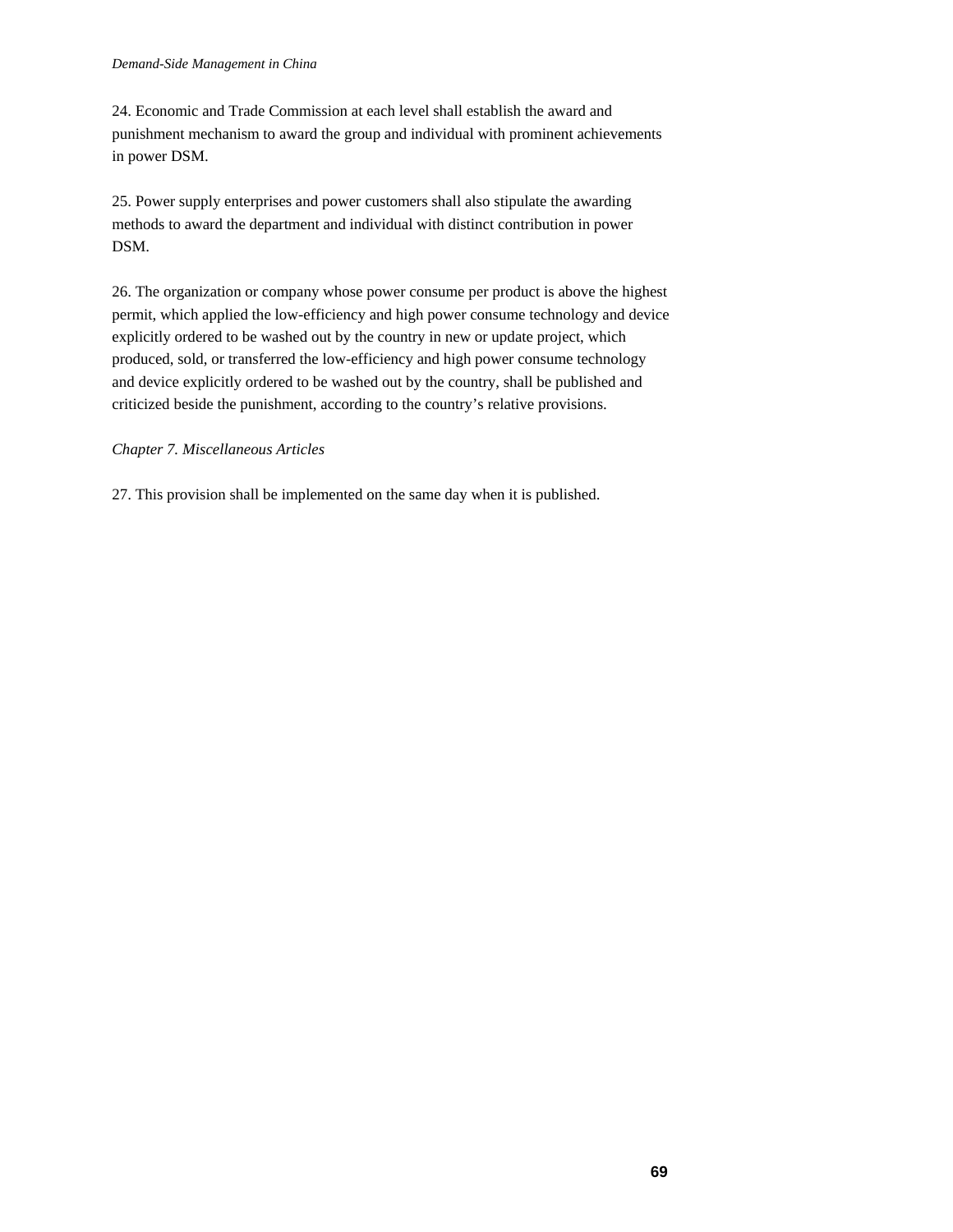## APPENDIX IV

# INTERNATIONAL EXPERIENCE WITH DEMAND-SIDE MANAGEMENT

ore than 30 countries around the world have successfully applied DSM to increase energy savings, reduce the need for new power plants, improve economy and reliability in power network operation, control tariff escalation, lower customer electric expenses, save energy resources, and improve environmental quality. DSM has become an important strategy for achieving sustainable energy and electricity development. Specific applications differ in each country according to local conditions.  $\mathbf{M}$ <sub>en</sub>

**United States.** Energy efficiency has made a tremendous contribution to the economic growth of the United States since the Arab oil embargo of 1973. Total U.S. primary energy use per capita in 2000 was almost identical to that of 1973. Yet over the same time period, economic output (GDP) per capita increased 74 percent (Nadel and Geller 2001). By 2000, reduced "energy intensity" (compared with 1975) was providing 40 percent of all U.S. energy services. This made energy efficiency America's largest and fastest growing energy resource—greater than oil, gas, coal, or nuclear power. Since 1973, the United States has received more than four times as much new energy from savings as from all net expansions of domestic energy supply combined (Lovins 2002).

In 2000, U.S. consumers and businesses spent more than U.S.\$600 billion for total energy use. Had the United States not dramatically reduced its energy intensity since 1973, they would have spent at least U.S.\$430 per capita more in energy purchases in 2000 (Nadel and Geller 2001).

Over the last two decades in the United States, many states used IRP to compare the benefits and costs of DSM with the costs of additional generation. These IRP programs led states to generate a network of utility DSM programs that together avoided the need for about 100 power plants with 300 MW (Prindle 2001). The average initial cost of efficiency was less than one-half the cost of building new power plants. Utilities report that their average cost of implementing electricity savings of all kinds has been about 2 cents per kWh. In comparison, each kilowatt-hour generated by an existing power plant costs more than 5 cents. Delivered power from a nuclear plant can cost as much as 20 cents per kWh (Lovins 2002).

In the late 1980s, more than 1,300 DSM programs were conducted in the United States, which together curtailed 0.4 to 1.4 percent of peak load, corresponding to a demand growth rate of 20 to 40 percent. Between 1985 and 1995, more than 500 utilities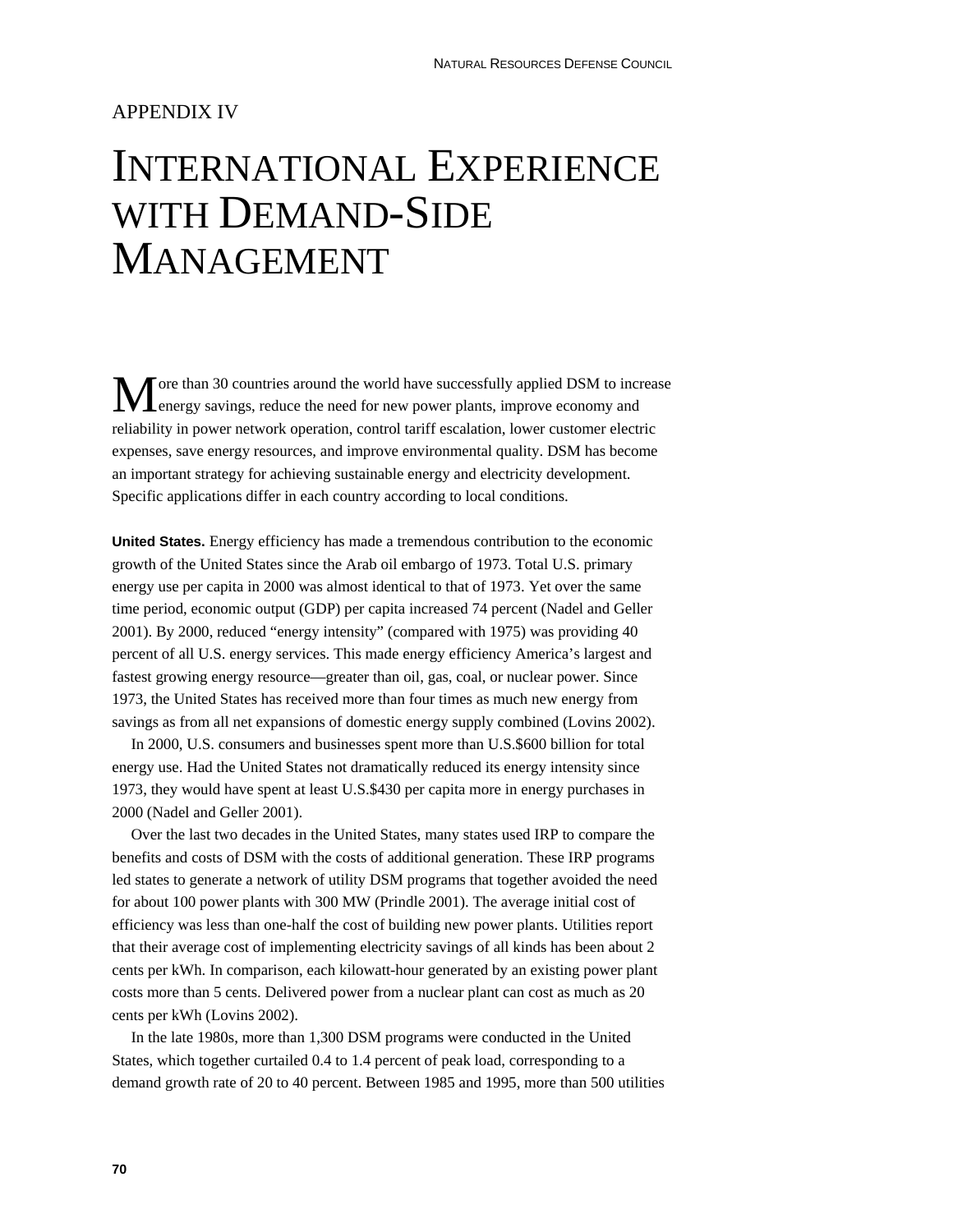conducted DSM programs, curtailing 29 GW of peak load. Up to the mid 1990s, U.S. utilities increased their investment in DSM each year, from U.S.\$900 million in 1990 to U.S.\$2,700 million in 1994, corresponding to 0.7 to 1 percent of average sales revenue.

The uncertainty brought on by impending electric industry restructuring caused DSM spending to drop dramatically during the 1990s. Total U.S. utility spending on all DSM programs (*i.e.* energy efficiency and peak load reduction) fell by more than 50 percent. Yet a total of U.S.\$1.4 billion was still spent on utility energy efficiency programs in 1999, due primarily to the adoption of system benefit charges (Nadel 2000).

A number of other new approaches to DSM have emerged since restructuring. Texas, for example, is pioneering the idea of an "energy efficiency portfolio standard," analogous to a renewable portfolio standard, whereby utilities are required to derive a certain percentage of their energy from renewable sources, such as solar or wind. Texas requires regulated utilities to acquire energy efficiency equivalent to 10 percent of each year's growth in electricity demand.

## *Other International Experience (Crossley et al. 1998; World Bank 2000; Eto et al. 1998):*

**Argentina.** Argentina deregulated and substantially privatized its power sector in 1992. Distribution utilities are seen as a natural delivery vehicle for DSM, with direct customer contact, proven skills, and access to financing. However, the revenue structure provides a disincentive to distribution utilities to provide DSM given that profits are linked to revenues. One notable success is public lighting upgrades in Buenos Aires, where a distribution utility operated as an ESCO to provide expansion and enhancements of public lighting without increasing energy use. Argentina is now participating in the ICF/GEF-sponsored multi-country Efficient Lighting Initiative (see below).

**Australia.** More than half of Australia's electricity comes from cheap domestic coal sources and is being used for large-scale aluminum and other metal refining activities. Energy intensity is high and energy efficiency low due to cheap electricity. Even after restructuring, utility DSM initiatives are leading to the growth of energy service companies. New South Wales, Australia's largest state, has introduced several innovative DSM mechanisms, including licenses for the supply and distribution of electricity. These licenses require the electricity businesses to develop and implement DSM and environmental strategies. New South Wales has also capped revenue from wire transmissions in order to break the link between sales and revenue.

**Belgium.** A 2002 Flemish decree for the promotion of energy efficiency sets energy efficiency targets for grid managers that must be realized at the customer level. Flanders and Wallonia have introduced certificate markets to support combined heat and power (CHP). Flanders is establishing a quota-based certificate system for the promotion of CHP, with a target to install an additional 1,198 MW by 2005 (IEA 2003).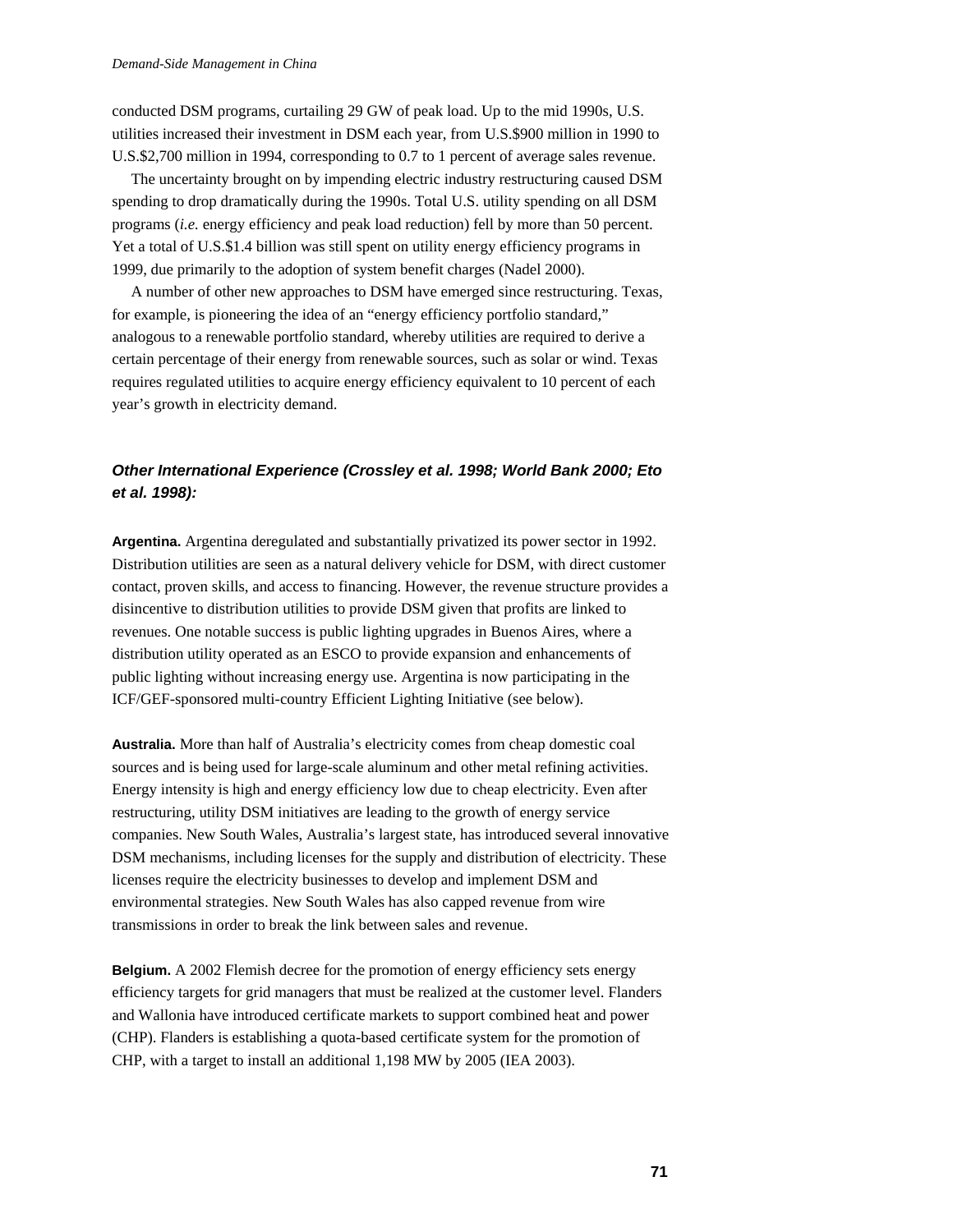**Brazil.** Brazil has restructured its power sector to provide competition for generation and retail supply while regulating the monopoly transmission and distribution functions. Legislation calls for utilities to invest one percent of net revenues in energy efficiency projects. The government established a separate agency to administer DSM programs, including pilot projects with utilities. Total DSM investments in 1998 and 1999 totaled U.S.\$112.7 million.

**Denmark.** Denmark obtains 72 percent of its electricity from coal, and is working to replace coal with natural gas and renewable resources. Distribution companies must conducted Integrated Resource Planning and prepare DSM plans every second year, as well as a 20-year plan on efficient electricity use. Denmark has established an Electricity Savings Fund, which is financed by a small surcharge (DKK 0.006 per kWh) on residential and public service sector tariffs (SBC). The fund, which totals approximately DKK 90 million a year, identifies and supports energy efficiency projects, including conversion from electric heating to combined heat and power (CHP). Today every thermal power plant in Denmark supplies heat, and every industrial boiler generates electricity.

**European Union.** The Council of the European Union is in the process of drafting a Directive on Energy Efficiency-Demand Side Management. This directive would require each member state to achieve a certain minimum level of energy efficiency improvements through EE-DSM programs. Each state would be free to determine which policy mechanisms to adopt to meet that target. The draft directive recommends a minimum target energy savings level of one percent per year below the consumption in each member state the previous year, expressed in TWh/year per member state. The target also includes a recommended minimum level of investment for EE/DSM programs from each member state of 2 percent of the total net revenue in that member state from electricity and natural gas sales to final customers. The EE-DSM program investments must be additional to energy efficiency activities financed from the state budget at present. The member states should also support the development of a market for EE-DSM services (Wuppertal 2003).

**France.** France has carried out 19 regional and three national DSM pilot programs to date. The programs promote energy-efficient appliances and compact fluorescent light bulbs, energy efficiency audits in industry, public lighting, and efficient industrial motors. Guadeloupe achieved a 20 percent decrease in peak load through an efficient lighting campaign (IEA 2003).

Greece. Greece obtains 64 percent of its electricity from coal, 12 percent from fuel oil, and 10.5 percent from hydropower. Demand for power is expected to grow almost 3 percent a year over the next 20 years. Greece has a vertically integrated monopoly electricity industry and is using IRP to develop a medium-term, least-cost energy plan that includes all energy sectors and explores the possibilities for exploiting renewable energy resources and DSM.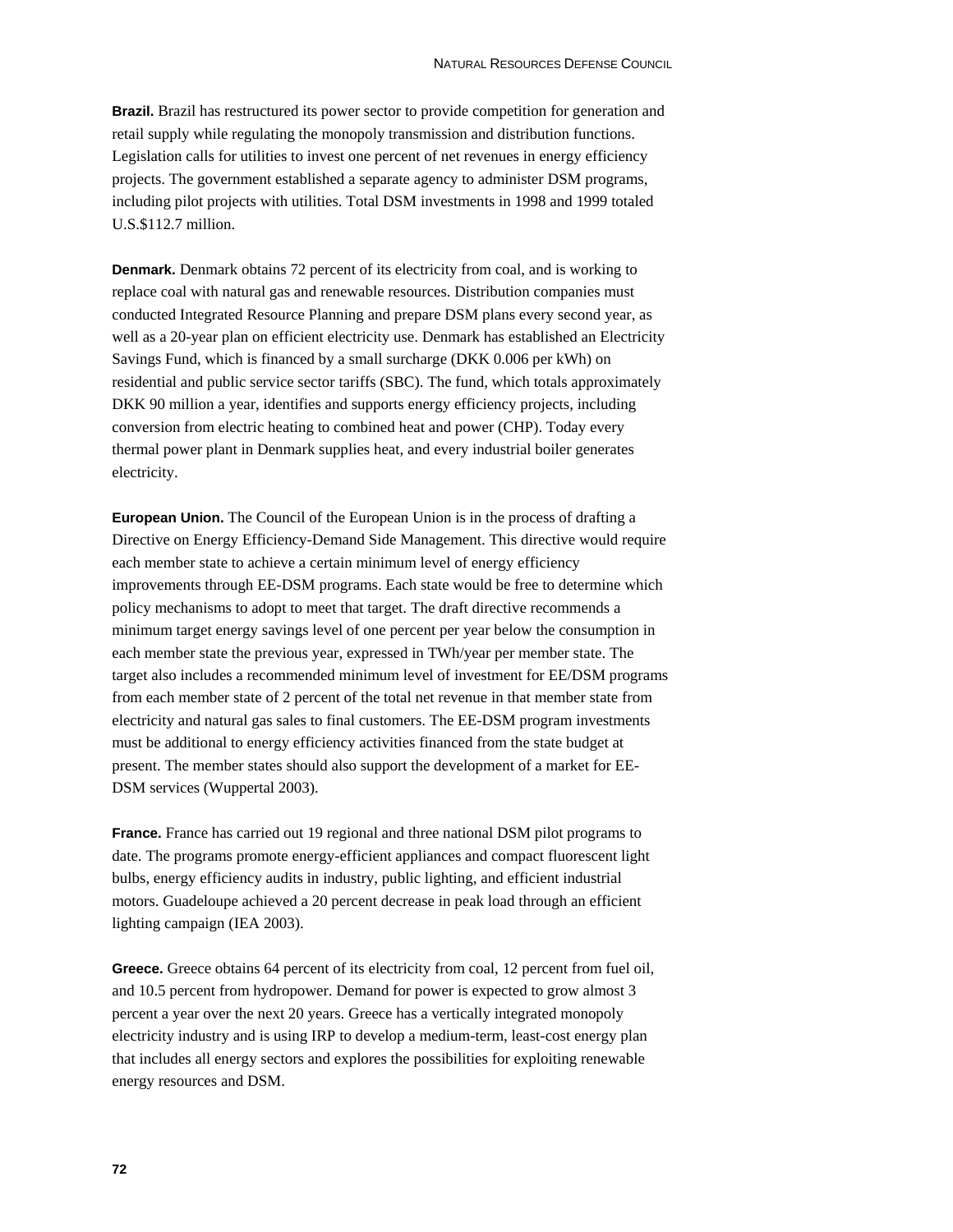**Hong Kong.** The SAR government established a framework for DSM implementation in May 2000 by signing agreements with the two power companies in Hong Kong: the Hong Kong Electric Co. Ltd. and CLP Power Hong Kong Ltd. The purpose of these programs is to influence the level or timing of public demand for electricity and to optimize the use of Hong Kong's power generation facilities. Hong Kong recognizes that reducing peak demand lessens the need for new power plants, lowers tariffs in the long term, and helps to protect the environment.

There are currently three main types of DSM programs in Hong Kong. Energy efficiency programs encourage customers to reduce peak demand and overall electricity consumption through improved consumption patterns and purchase of energy-efficient appliances. Peak shaving programs encourage peak load reduction, and load shifting programs shift consumption from peak periods to off-peak periods. DSM activities include education and information programs and time-of-use tariffs for bulk commercial users. The Electrical and Mechanical Services Department (EMSD), in conjunction with the Economic Development and Labour Bureau, monitors the performance of these programs over the three-year implementation period and coordinates the development of future initiatives (EMSD 2003).

**India.** India currently faces a peak power capacity shortage of about 13 percent, and approximately 10 percent of the total electricity demand is left unserved. Chronic power shortages have resulted in low voltage supply, involuntary load shedding, and installation of captive generation by consumers. India views DSM as a means of making more existing generation capacity available to connect new customers. Although a few electric utilities in India have begun some DSM activities, the experience and capacity for undertaking DSM is very limited. India's DSM action plan includes near-term capacity building activities and feasibility studies, followed by implementation of identified DSM projects and eventual expansion of DSM coverage to all electric utilities in the country. The expected savings in five years are 955 million kWh/year, equivalent to 160 MW avoided capacity (BEE-India 2003).

**Indonesia.** Indonesia's DSM program focuses on shaving the peak load, which primarily comes from household lighting, street lighting, and household electric appliances. The government believes that the effective implementation of DSM and labeling will cost less than building and operating new power plants to meet peaks in electricity demand. Although the government recognizes the importance of DSM and labeling, financial constraints have limited the implementation of current programs. The Directorate General of Electricity and Energy Utilization (DGEEU) is now planning/implementing programs to install efficient lamps in homes and street lighting and improve public awareness of DSM. The expected savings in five years are 955 million kWh/year, equivalent to 160 MW avoided capacity.

**Ireland.** Ireland launched its DSM program in 1991 in order to delay future investment in power generation and reduce environmental emissions. This program achieved 324 GW in energy savings and 250,000 tons of CO2 emission reductions between 1997 and 2000.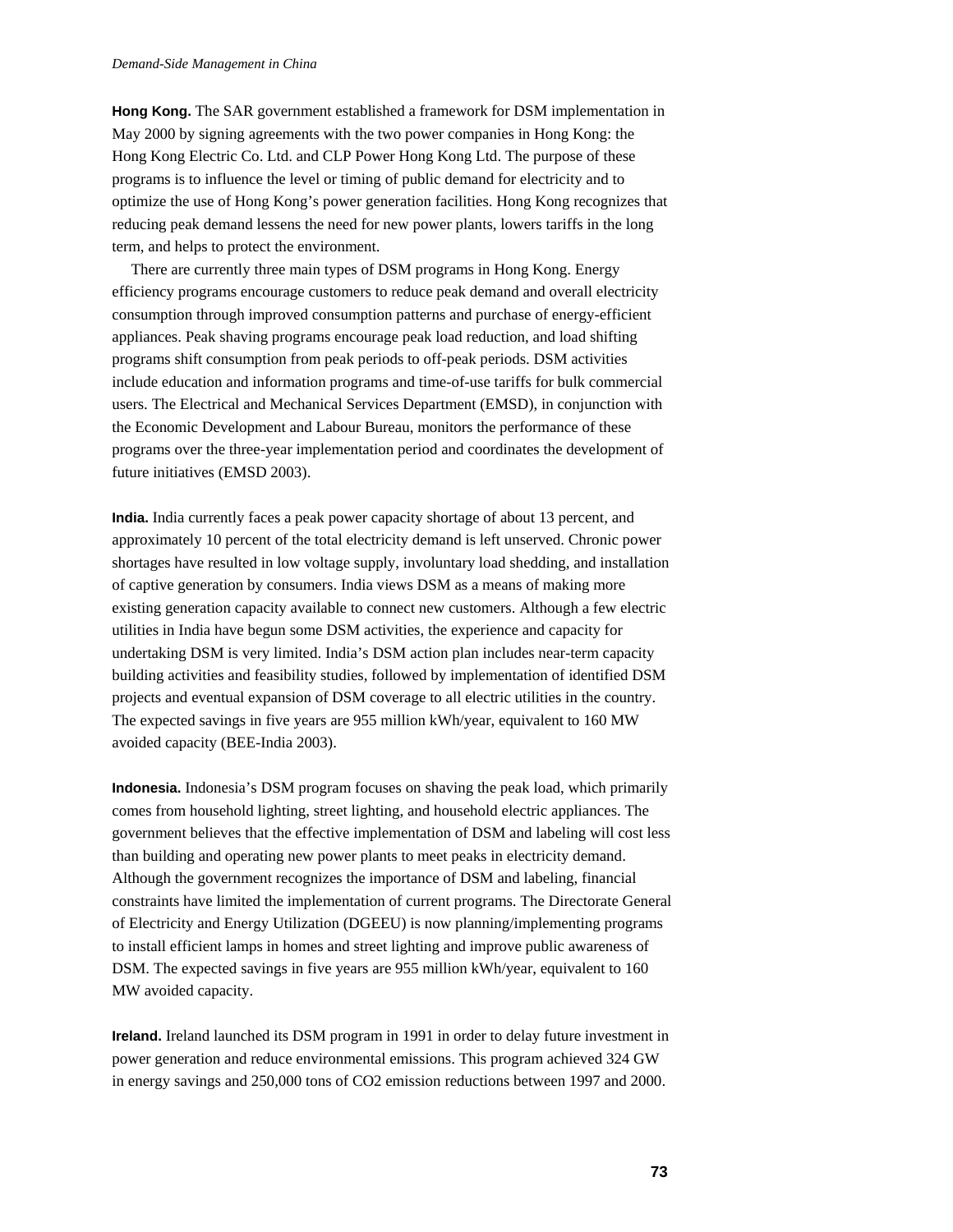Following market restructuring, in which 40 percent of the Irish electricity market is now open to competition, Ireland modified its DSM program structure. The Commission for Electricity Regulation (CER) agreed to allow ESB Customer Supply funding for ongoing EE programs within ESB's regulated revenue stream as the public electricity supplier. ESB also agreed to report efficiency savings on the basis of lifetime savings rather than for a single year.

**Italy.** Distribution companies are required to implement end-use efficiency improvement measures in order to reach quantitative energy saving targets. The targets become progressively tighter over a five-year period, ranging from 0.3 Mtoe of energy savings in 2002 to 1.60 Mtoe in 2006. These targets apply to all distribution companies providing electricity to more than 100,000 end-users. The quota of energy savings to be achieved by a single distributor is proportional to the ratio between the electricity it distributes at the local level and the total electricity distributed at the national level. Distributors who do not achieve their assigned energy savings targets must pay fines.

DSM projects designed to comply with these requirements may be implemented by the distributors directly, through companies owned or controlled by the distribution companies, or through ESCOs. Distribution companies can recover the costs of their DSM programs through the national carbon tax and through tariffs paid by all end-users (SBC). Italy expects that by 2006 these DSM programs will achieve a greenhouse gas emission reduction of 7.3 Mtoe (IEA 2003)

Italy is also developing the concept of energy efficiency certificate trading, an emerging market-based mechanism designed to combine the benefits of regulation with the economic efficiency of market-based trading mechanisms. A number of the mechanisms described above, including DSM performance standards and DSM license conditions, may lead to the development of tradable units of energy efficiency, sometimes known as "negawatts," that could be sold into power pools. If this market develops, utilities may be able to trade energy efficiency certificates as a profitable commercial activity (IEA 2002).

**Japan.** Japan is dependent on fossil fuels (52 percent) and nuclear power (40 percent) for electricity production. At present, the main concerns of the Japanese government are cost reduction and reducing greenhouse gases. The government's efforts to lower the electricity price may lead to electric industry restructuring. Peak load shifting and load management activities are considered essential. Electric utilities often use their own revenues to provide energy efficiency consulting services, lease equipment, and subsidies for investment in energy efficient equipment. The purpose of these activities is to improve both the load factor and the public image of the electricity businesses.

In 1998, Japan selected 800 random households for installation of real-time meters that showed power consumption in terms of both volume and cost. These households reduced their electricity consumption by an average of 20 percent over the previous year. Based on this success, Japan established a Committee on Advanced DSM to study possible measures, particularly in the fast-growing residential/commercial sectors. The committee is investigating measures to encourage users to install more accurate meters,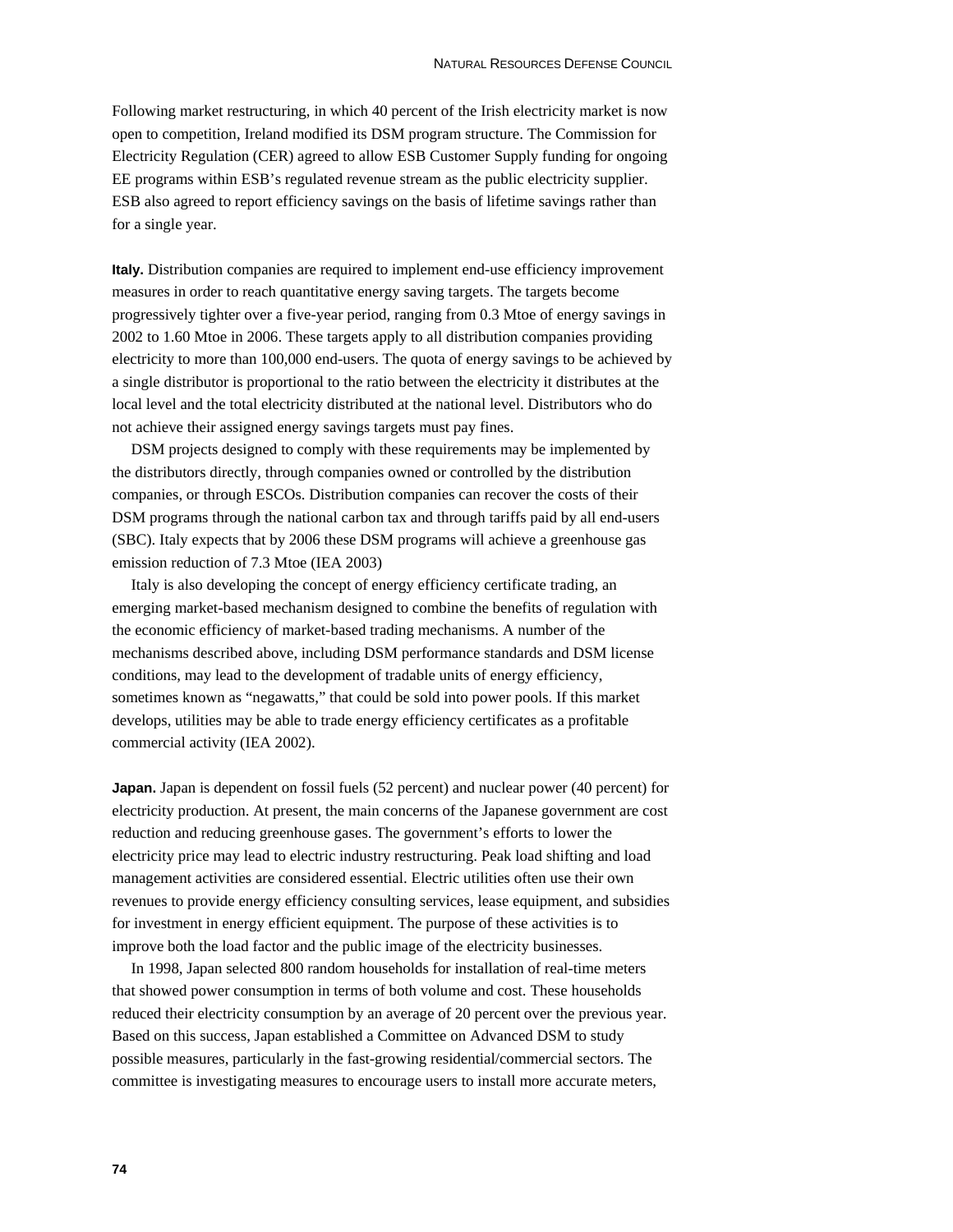systems to encourage energy conservation, such as time-of use rates policies to promote businesses that support EE activities, and policies to encourage users to invest in energysaving equipment (IEA 2003).

**Malaysia.** In Malaysia, utility-sponsored DSM initiatives, particularly tariff incentives, have had an impact on efficient utilization and consumption. Current DSM programs are based on commercial principles emphasizing information services, working with customers, and obtaining profits from DSM services. The national power utility, Tenaga Nasional Berhad (TNB) implements a DSM program, which aims to upgrade economic sectors using state-of-the-art energy-efficient technologies; build public confidence and create a market for energy-efficient products and services; develop small-and mediumscale enterprises to supply new energy-efficient products and services to support and sustain the program; and transfer the benefits of DSM to other relevant sectors.

Major energy efficiency/DSM programs that have been carried out or planned include:

- Pilot DSM marketing of the "Smart Saver" brand;
- Product testing and development for DSM Marketing;
- TNB model buildings (all TNB buildings must undergo energy audits and implement cost-effective measures; all new TNB buildings must incorporate energy efficiency);
- TNB-California Electric Commission Joint DSM Project (preparation of a long-term DSM plan for TNB; implementation of DSM demonstration projects);
- Promote Shared-Saving Programme (promotion of shared-saving schemes in conjunction with energy consultants; assistance will be given by TNB to recover payments through electricity bills);
- Development of direct customer load control system (conduct of pilot project to control air conditioning loads in several TNB buildings in Kuala Lumpur and Petaling Jaya using telecommunications-activated—radio or pager signal—control system);
- Community Outreach Programme (training of local contractors in the installation and maintenance of energy-efficient technologies; competent contractors will become TNB panel contractors);
- Public competition (conduct of energy-efficient appliances competition);
- Energy optimisation scheme in University Malaya;
- EE and demand-side management (DSM) programs by TNB Groups (ASEAN 2003).

**Mexico.** With support from GEF, the national electric utility of Mexico (Comision Federal de Electricidad, or CFE) executed a successful efficient lighting program. CFE set up an independent trust fund to purchase high quality CFLs at a significant discount and sell them directly to consumers at a reduced price. The utility set specific performance criteria that ensured high-quality lamps at a price comparable to those of lower-quality lamps. Results of this project indicate that DSM programs can deliver a large number of CFLs, distribution through utility officers is feasible, bulk procurement can lower retain costs, and large programs can spur further replication of DSM programs (Martinot 2002).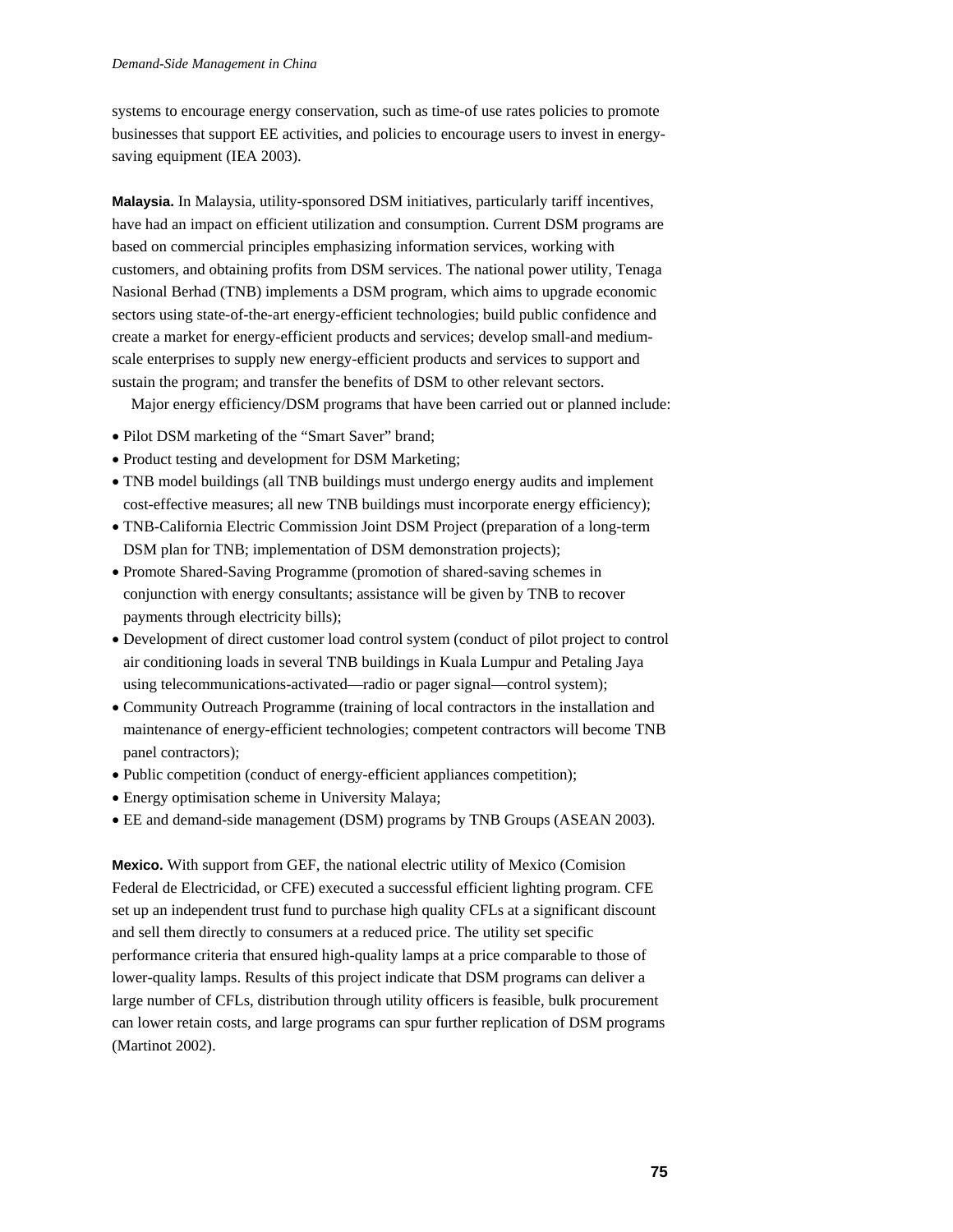**Netherlands.** Gas and electricity distribution companies (grouped together as EnergieNed) are responsible for implementing the national environmental action plans. The latest plans include a carbon dioxide emission reduction target of 17 million tons in 2000. EnergieNed helps small-scale end-users reduce their energy use through advisory services and subsidy schemes. Targeted end-user groups include households, public and office buildings, and industry. These DSM programs are financed by a SBC, called a MAP-levy, of up to 2 percent of the energy tariff (IEA 2003).

**New Zealand.** New Zealand established an energy saver fund in 1995 as part of restructuring to support residential sector energy efficiency programs. Local utilities, government agencies, and others compete for the funds in a series of bid cycles. The program is funded by a NZ \$1.5 to \$1.8 million annual appropriation from the central government (IEA 2003).

In 2001 the government proposed a package of electric utility restructuring bills that, among other things, require the new Electricity Governance Board to ensure that its rules promote demand-side participation in the wholesale market. The governance board is moving quickly to establish a real time market so that users can see and respond immediate to changes in price, as well as facilitate demand-side bidding.

**Norway.** In the mid 1990s, utilities established regional energy efficiency centers in each of the 19 counties in Norway. Utilities could collect a supplementary charge on transmission tariffs at the lowest grid level to finance the EE activities of these centers. In 2002, Norway replaced the regional centers with a single organization, Enova, to coordinate all energy efficiency activities. Funding for Enova DSM activities comes from a SBC fee on the electricity distribution tariffs and from government grants total funding will come to about NKr 5 billion over a 10-year period. The income is collected in a separate energy trust, established on January 1, 2002, which Enova will administer (IEA 2003).

**Peru.** After restructuring, Peru now has 16 generating companies, six of which are stateowned, and 13 distribution companies, 75 percent of which are private sector owned, with the remainder state-owned. Peru has participated in a Global Environment Facility (GEF) lighting program and a product certification program involving national standards. System load factor has been substantially increased and system losses reduced to approximately 10 percent. Distribution companies are seen as needing to be active entities to help address customer problems and improve their energy utilization.

**Philippines.** The Philippines is in the process of restructuring its electricity sector, and already has more than 100 distribution companies consisting of cooperatives and private utilities. A government directive requires every electric utility to submit DSM plans to the regulatory agency for approval. Not all of the utilities have complied with this directive, due in part to a lack of incentives and in-house capacity.

There is an ongoing initiative to review, amend, and improve the 1996 DSM Regulatory Framework due to the uncertainties, challenges and opportunities with the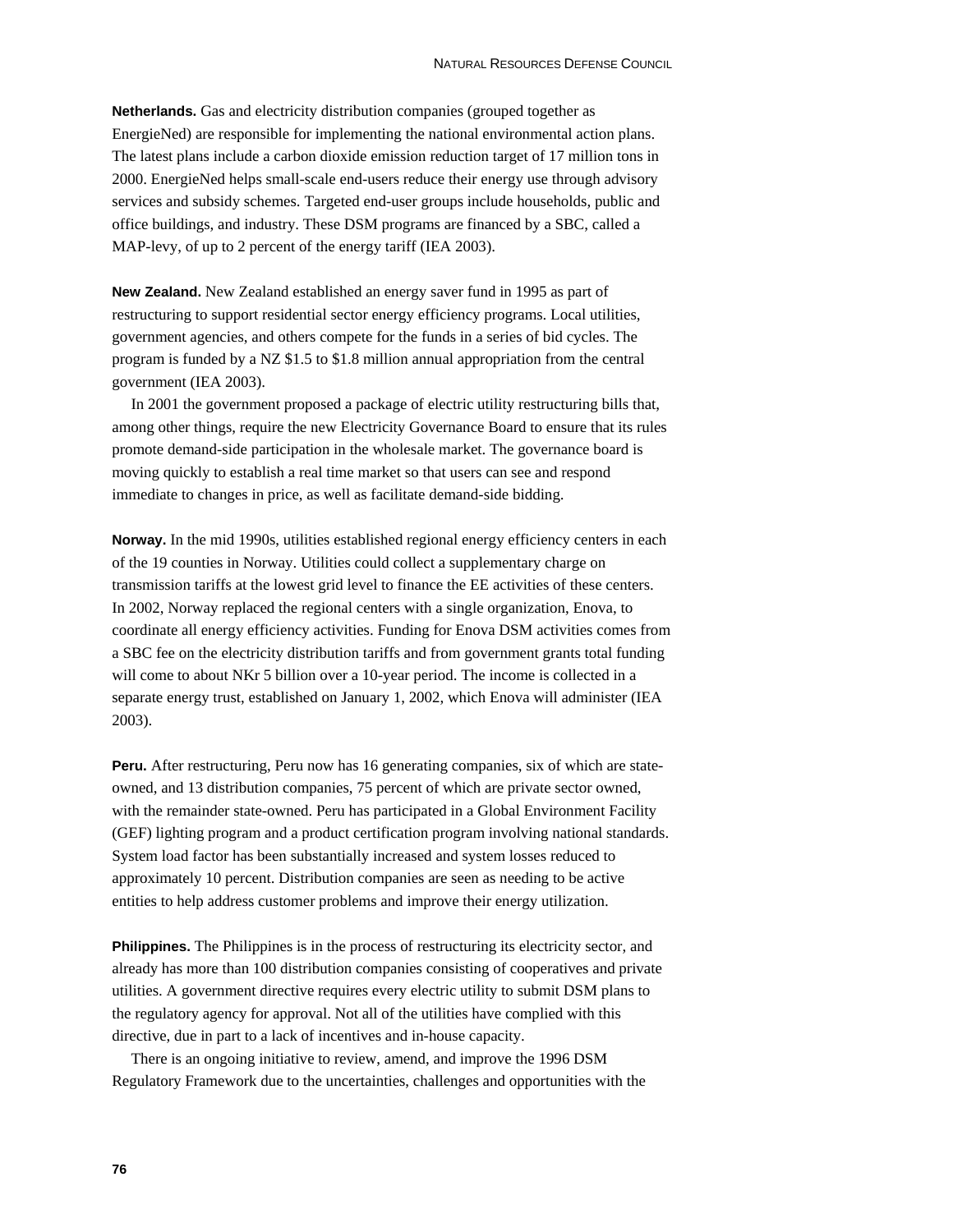#### *Demand-Side Management in China*

liberalization of the power industry. To date, the national DSM program has remained in the pre-implementation stage. By 2011, however, an estimated cumulative potential energy savings of 1.2 MMBFOE will be generated from the DSM program. All the energy efficiency programs in the power sector will defer the construction of 450 MW of additional plant capacity (ASEAN 2003).

**Singapore.** In addition to a voluntary green labeling scheme, Singapore has launched a one-year accelerated depreciation tax initiative. The focus is on replacing primary building equipment such as cooling systems, boilers, and pumps. Businesses can accelerate the depreciation of this equipment and thus enjoy significant tax savings.

**South Korea.** South Korea is dependent on fossil fuels (65 percent) and nuclear power (27 percent) for electricity production. The government is emphasizing various kinds of energy conservation policies to improve the country's balance of trade and reduce its reliance on overseas fuel imports. The government is also committed to diversifying its energy resources and balancing supply and demand. Korea is opening some portions of its electric industry to competition. It encourages DSM activities by enabling utilities to include the cost of DSM activities, such as rebates, price reductions, and administration, in the operating expenses account to compensate the utility for part of lost revenue.

The Korea Electric Power Company (KEPCO) has implemented a number of load management programs, including peak dipping, peak shifting, load shaping, and DSM tariff systems. KEPCO recently instituted a successful rebate system for high-efficient appliances. The Korea Energy Management Corporation (KEMCO) also has a variety of programs to encourage end-use efficiency, including financing, incentives audits, information services, basic surveys, analysis, and preparation for climate change. In 2001, KEMCO conducted DSM activities for electricity, gas, and district heating systems. Power DSM projects included Efficiency Optimization with the Operation of Cool Thermal Storage System, End-User's Electric Power Consumption Trend Using Load Curve, "The Application of Capacious Inverter," and the "High Intensity Discharge Demonstration Project (KEMCO 2003).

**Spain.** Electric industry restructuring is under way. Spain has set forth specific DSM and IRP requirements in its Electricity Act. Under these provisions, distribution companies have conducted at least 10 DSM programs throughout the country, with a focus on residential lighting and appliances and industrial motors and reactive controls. The goals of the programs were energy efficiency and better customer service. Program costs are recovered through an SBC surcharge to the tariff. As of 1998, total benefits were estimated as 35,725 MWh per year in energy savings, 52 MWh in peak reduction, and 21,625 MWh per year in off-peak shifting.

**Sri Lanka.** The World Bank's International Development Association (IDA) and the Global Environment Facility (GEF) have included a DSM component in the 1997–2001 Sri Lanka Energy Services Delivery Project. The DSM component is aimed at building the capacity of the Ceylon Electricity Board (CEB) through: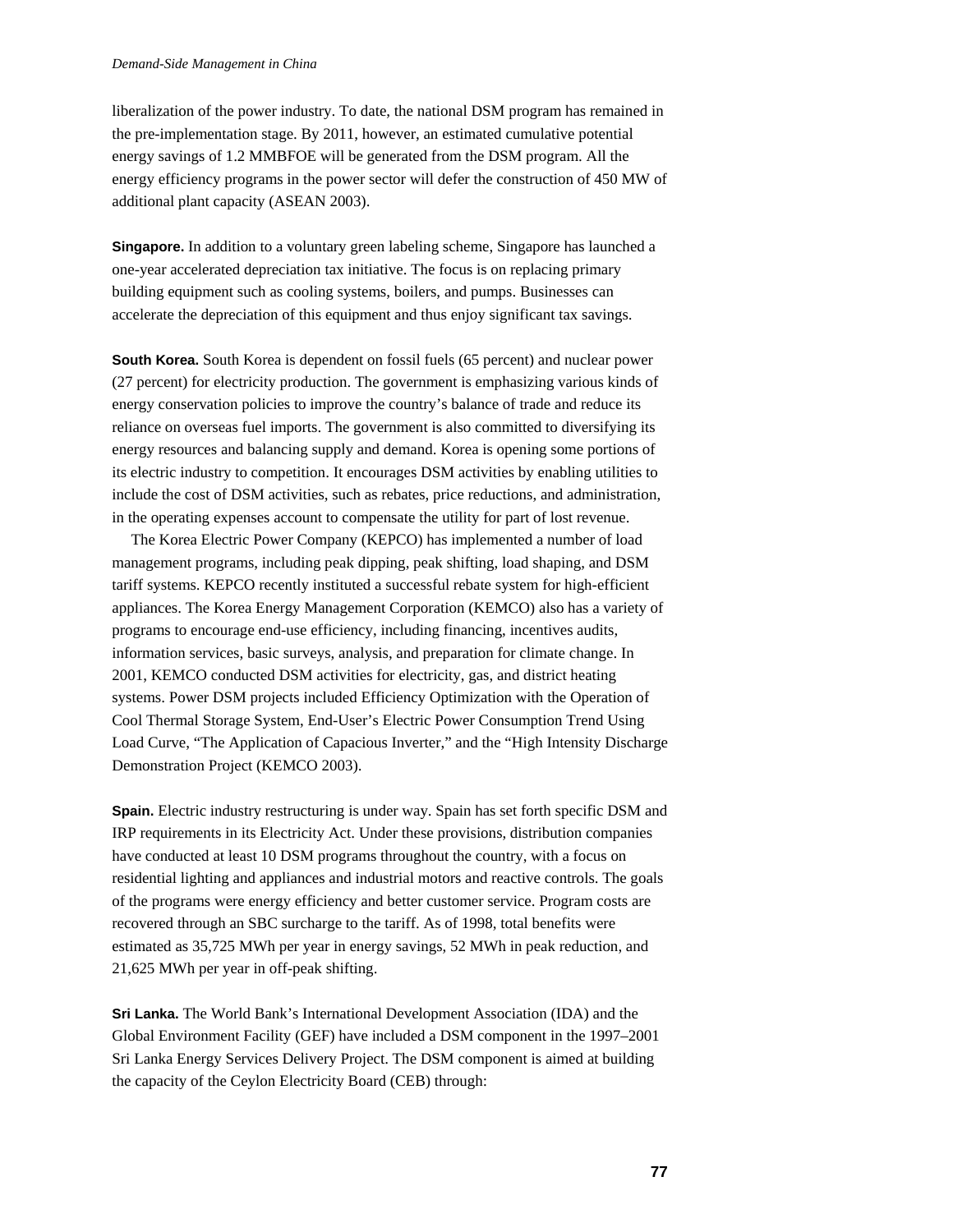- Design and implementation of a code of practice for energy-efficient commercial buildings;
- Development of institutional capacity in the energy-related public and private sectors to incorporate the code of practice into building design and operations and to monitor the energy savings;
- Demonstration of energy efficiency building design through design competition incentives; and
- Support to CEB in implementation of a DSM strategy and load research program.

This project involves load research equipment procurement as well as international and local expertise to advise and train the various stakeholders (government agencies, building associations, owners, and developers) involved in the process (CITE).

**Sweden.** Sweden obtains 41 percent of its electricity from nuclear power, 37 percent from hydropower, and 19 percent from fossil fuels. As environmental issues become increasingly important, Sweden is working to improve its energy efficiency and increase its use of renewable energy. Utilities are using their own funds to win new customers, particularly larger customers, by providing performance contracting and other energy services.

**Taiwan.** Taiwan's total installed capacity grew an average of 6.5 percent from 1990 to 2001, while peak load grew by an average of 5.6 percent during that time period. Load management programs enabled Taiwan to reduce its peak load by 4,336 MW in 2000. Taiwan provides a variety of financial incentives for investments in energy conservation equipment, including tax credits, low interest loans, and accelerated depreciation (ITRI 2002).

**Thailand.** In 1993, the EGAT launched a U.S.\$189 million DSM program with partial financing from a tariff adjustment mechanism. The remaining funding came from GEF, Australia, and Japan. From 1993 to 2000, the DSM program succeeded in reducing peak load by an aggregate of 556 MW, or 4 percent of EGAT's total 1999 capacity. Cumulative annual energy savings were 3,140 GWh, representing more than double the original energy savings program targets. The program also reduced carbon dioxide emissions by 2.32 million tons per year (ESMAP 2000).

The Thailand DSM project helped to completely transform the fluorescent light market, increasing its market share from 40 to 100 percent over the course of the project. In addition, the market share of efficient refrigerators went from 12 to 96 percent, and the share of efficient air conditioners went from 19 to 38 percent (Martinot 2002).

In addition to customer-oriented programs, the DSM Office initiated three complementary programs: (1) end-use load research to create end-use profiles, determine future end use priorities and better estimate program impacts; (2) Integrated Resource Planning to catalogue end-uses and DSM measures for each sector and assess expected impacts, costs effectiveness, and technical feasibility, and (3) a DSM management information database (ESMAP 2000).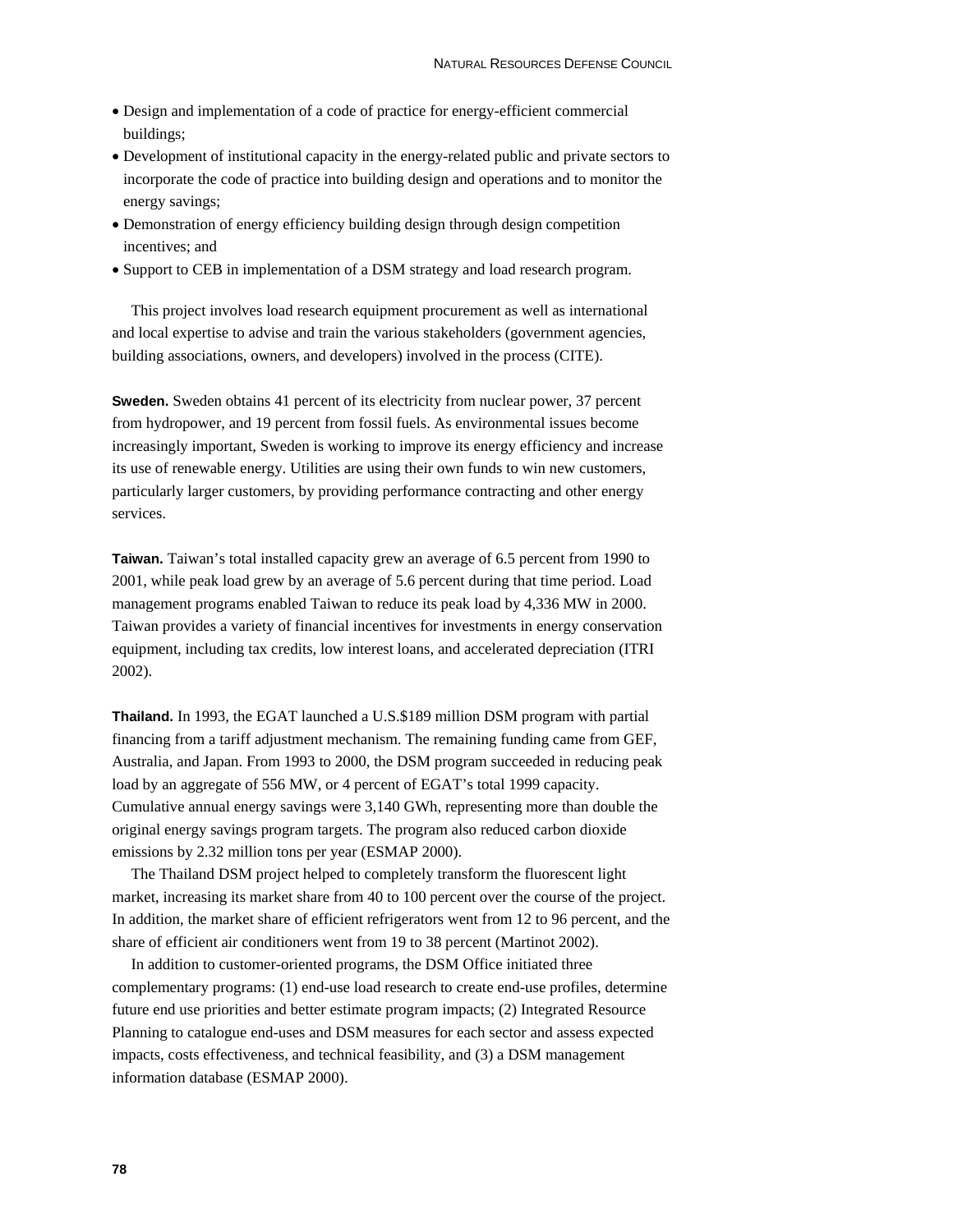A detailed ESAMP evaluation revealed a number of lessons learned from Thailand's experience that could prove useful to other countries, including the recommendation that, in those countries that still have vertically integrated utilities, any introduction of DSM efforts should explicitly involve the distribution staff and provide for gradually shifting appropriate DSM program responsibilities to distribution utilities as reforms progress to make use of their established and unique customer relationships (ESMAP 2000). Other lessons learned include:

- The need for a formal process based on market research to identify, select, implement, and evaluate programs;
- The value of proper baseline data and end-use profiles to adequately determine end-use priorities, program selection, and evaluation impacts;
- The fact that DSM program approaches from other countries cannot be implemented without adaptation for Thailand, although alternative approaches should be tested;
- The need for DSM program champions with strong management skills that can market the programs to utility management and to the public in order to gain the necessary support. Utilities should also work to insulate DSM programs from periodic management changes;
- The need for clearly defined DSM objectives and priorities, both long term and short term, which will determine how the program develops;
- The need to consider potential restructuring and tariff issues when designing the DSM program. DSM program financing should be designed to accommodate eventual pricing reforms and include appropriate regulation, oversight, institutional, and incentive mechanisms (ESMAP 2002);
- Clear links should be established between utility DSM programs and other government EE programs and financing efforts to ensure adequate coordination.

**United Kingdom.** In 1992, following electric sector restructuring, the United Kingdom established an independent, nonprofit Energy Saving Trust (EST) to design and oversee DSM programs. Its primary mandate was to reduce carbon dioxide emissions through energy efficiency. During the first four years of the DSM program, the UK power sector collected U.S.\$165 million from a wires surcharge, or system benefit charge, and invested it in more than 500 energy efficiency projects. Estimated electricity savings totaled more than 6,800 GWh, which is equivalent to the annual electricity consumption of 2 million UK households.

Under the UK Utilities Act of 2000, both gas and electricity suppliers are required to meet specific energy efficiency targets and encourage or assist domestic customers to implement energy efficiency measures. The overall energy savings target (known as the Energy Efficiency Commitment) is 62 TWh, with half of the savings targeted at customers receiving benefits or tax credits. The government regulator is responsible for administering the commitment, apportion the overall target to each supplier, determine which EE measures quality, quantify savings, and monitor suppliers' performance against their targets (IEA 2003).